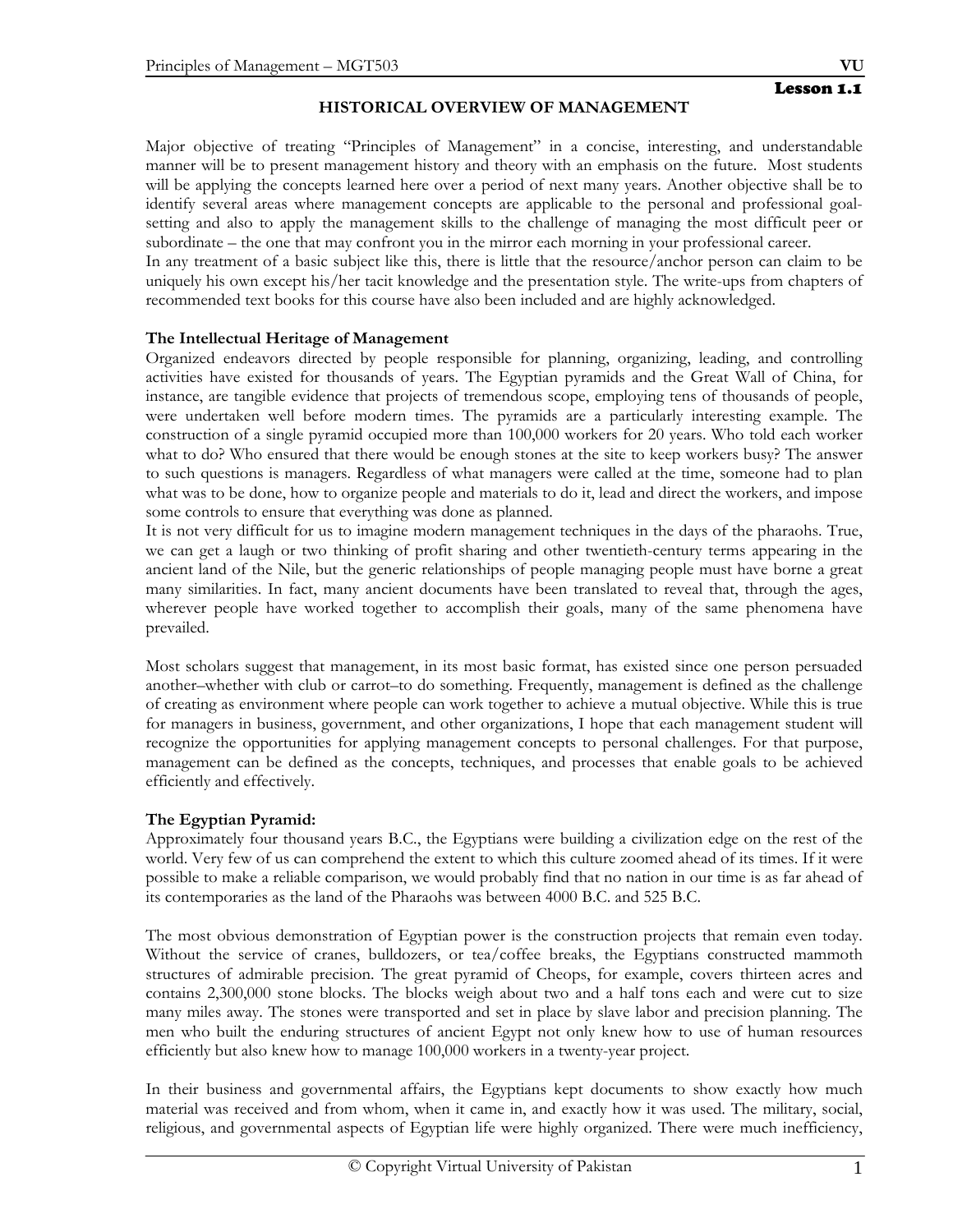but the final task was accomplished. Three commodities, which virtually rule modern efforts, seem to have been only minor considerations along the Nile: time, money, and the satisfaction of the worker.

## **Great China Wall:**

The Great China Wall built in the time period of 956 years (688 BC – 1644 AD). It is 6000 Km long. Its base is 20 feet wide and top 11 feet wide. The height of China Wall is from 7 to 37 feet. The whole China wall is made by hands. Working as united for 956 years, there should be some purposes due to which people worked for a long time.

According to history, the purpose of china wall was:

- To mark territories
- To defend the area
- To protect silk road

These examples from the past demonstrate that organizations have been around for thousands of years and that management has been practiced for an equivalent period.

## **The Wealth of Nations**

One of the classic books on economic philosophy was written by Adam Smith, an eighteenth-century professor at Glasgow, Scotland. In 1776, Adam Smith published a classical economics doctrine, The Wealth of Nations, in which he argued the economic advantages that organizations and society would gain form the **division of labor,** the breakdown of jobs into narrow and repetitive tasks. Using the pin manufacturing industry as an example, Smith claimed that 10 individuals, each doing a specialized task, could produce about 48,000 pints a day among them. However, if each person worked separately and had to perform each task, it would be quite an accomplishment to produce even 10 pins a day! Smith concluded that division of labor increases productivity by increasing each worker's skill and dexterity, by saving time lost in changing tasks, and by creating laborsaving inventions and machinery. The continued popularity of job specializationfor example, specific tasks performed by members of a hospital surgery team, specific meal preparation tasks done by workers in restaurant kitchens, or specific positions played by players on a football or cricket team–is undoubtedly due to the economic advantages cited by Adam Smith.

Smith's emphasis on the principle of specialization showed him to be ahead of his time. He believed that increasing specialization was the key to productivity. Productivity would produce more income, higher wages, larger families, increased demand, and further division of labor and . . . the cycle would never stop. Smith's contribution to the literature of economics is only exceeded by his optimism about the predictability of man.

## **The Pleasures of Productivity**

As we look briefly at the development of the intellectual heritage of management through the ages, we can see a consistent correlation of productive periods with times of capitalism and individual competition. The concepts are for managers and prospective managers in both nonprofit and for-profit organizations.

Is it degrading to the profession of management to suggest that effective management practice is primarily common sense and was utilized by primitive people? It is no insult . . . because common sense is such an uncommon quality in most generations. In fact, some of the most disappointed students ever to emerge from learning institutions are those who think that, by taking a degree in management, they will receive inside knowledge of the secret words and formulas for manipulating people. The truth is that even the best management education curriculum can only hope to sharpen the skills and understanding that students already have

## **Management in Twentieth Century:**

The major contribution of the **Industrial Revolution** was the substitution of machine power for human power, which, in turn, made it more economical to manufacture goods in factories rather than at home. These large, efficient factories using power-driven equipment required managerial skills. Why? Managers were needed to forecast demand, ensure that enough material was on hand to make products, assign tasks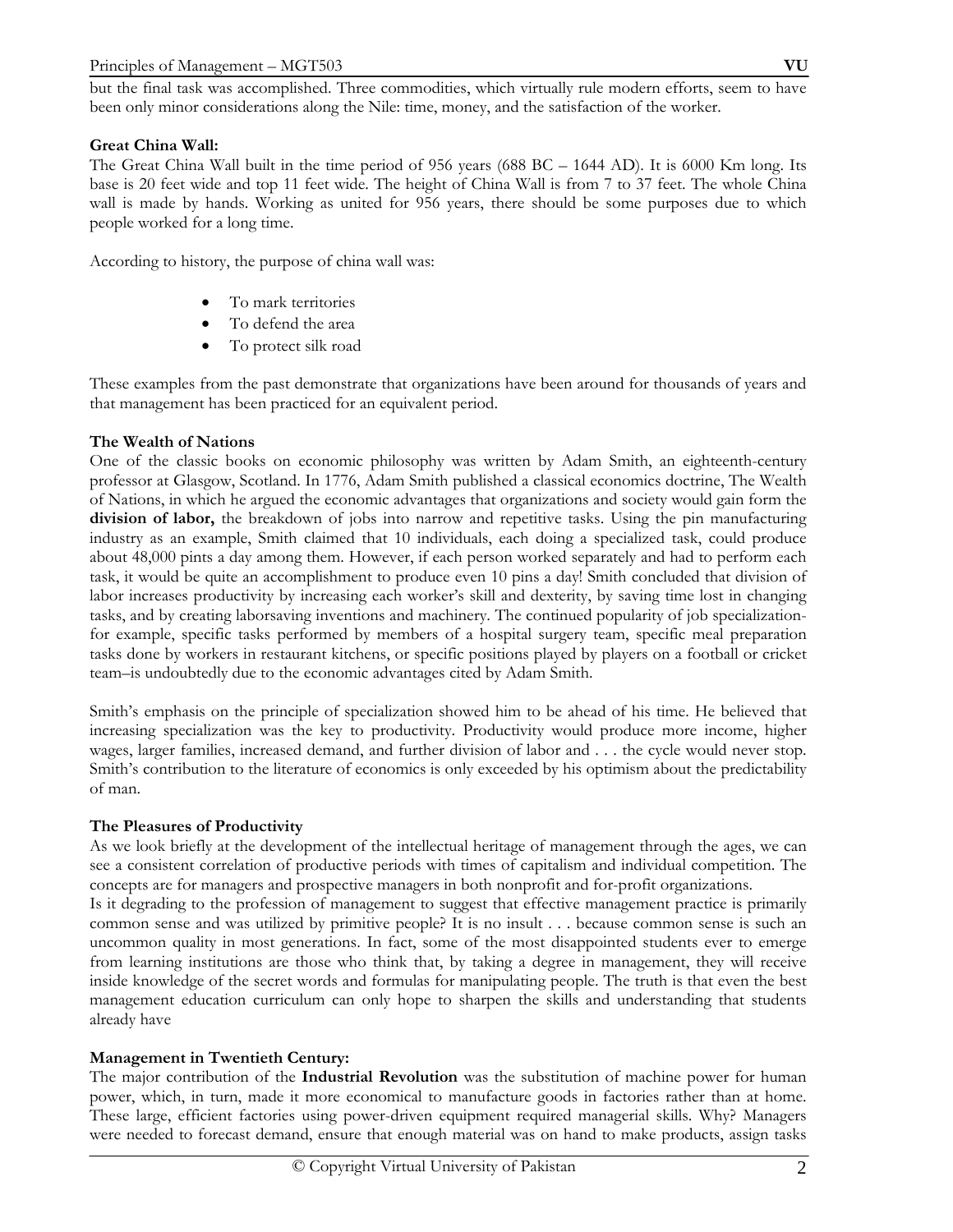to people, direct daily activities, coordinate the various tasks, ensure that the machines were kept in good working condition and work standards were maintained, find markets for the finished products, and so forth. Planning, organizing, leading, and controlling became necessary, and the development of large corporations would require formal management practices. The need for a formal theory to guide managers in running these organizations had arrived. However, it wasn't until the early 1900s that the first major step toward developing such a theory was taken.

The development of management theories has been characterized by differing beliefs about what managers do and how they should do it. In the next sections we present the contributions of four approaches. Scientific management looked at management from the perspective of improving the productivity and efficiency of manual workers. General administrative theorists were concerned with the overall organization and how to make it more effective. Then a group of theorists focused on developing and applying quantitative models to management practices. Finally, a group of researchers emphasized human behavior in organizations, or the "people" side of management.

## **Professional Managerial Era (1950- )**

In our present age of market driven capitalism and futuristic knowledge driven economic markets, the decisions are made and the trends are set by the professional managers. Unlike their predecessors, the captains of today's business do not own their own companies. They must know the whole business but have control over only one small part. They must be product oriented, process conscious, financially responsible and public spirited. They must know all things, yet still function as only one cog in the wheel. If the history of management tells us anything, it is that, no matter

What happens; peace or war, prosperity or famine, this world will always be in need of good managers . . . the kind who can get society from "where it is" to "where it wants to be." Can you be one?

## **Sydney Opera House:**

Sydney Opera Hall is the milestone of the modern age situated in Sydney, Australia which was completed in a time period of 33 years (1940 – 1973). Sydney Opera hall consists of following:

- $\bullet$  1000 rooms
- 5 theaters
- Hall for 2679 persons

Sydney Opera Hall is 183 meter tall and 120 meter wide and its roof carries1, 056,000 tiles which were imported from Sweden and it coasted \$ 102 million. What is the purpose to build such a unique hall? They used people and technology to achieve that purpose. The main purpose is to provide entertainment to public.

## **Flying Colors on PC:**

The most commonly used operating system on PC is also a great example to explain the topic of organized effort done by a modern IT organization. In making of one new version of an operating system, the dozens of engineers are deployed. When the first operating system was launched by the company, it took several years to launch, and today you get an operating system worth of millions on one CD. So, there are the engineers who made the operating system by some processes to give the services to the PC users /customers. The IT organization stands behind its products/services.

## **What is an Organization?**

## "**An entity where two or more persons work together to achieve a goal or a common purpose is called Organization."**

There are so many organizations around us. Daily we visit and see many organizations. Hospitals, Colleges, Factories, Farms and Government offices. Mosque/Church is also an example of an organization. People go there and say prayers. Activities of praying are to achieve a certain goal. Similarly, any unit in which two or more persons are working together for some purpose is called an organization.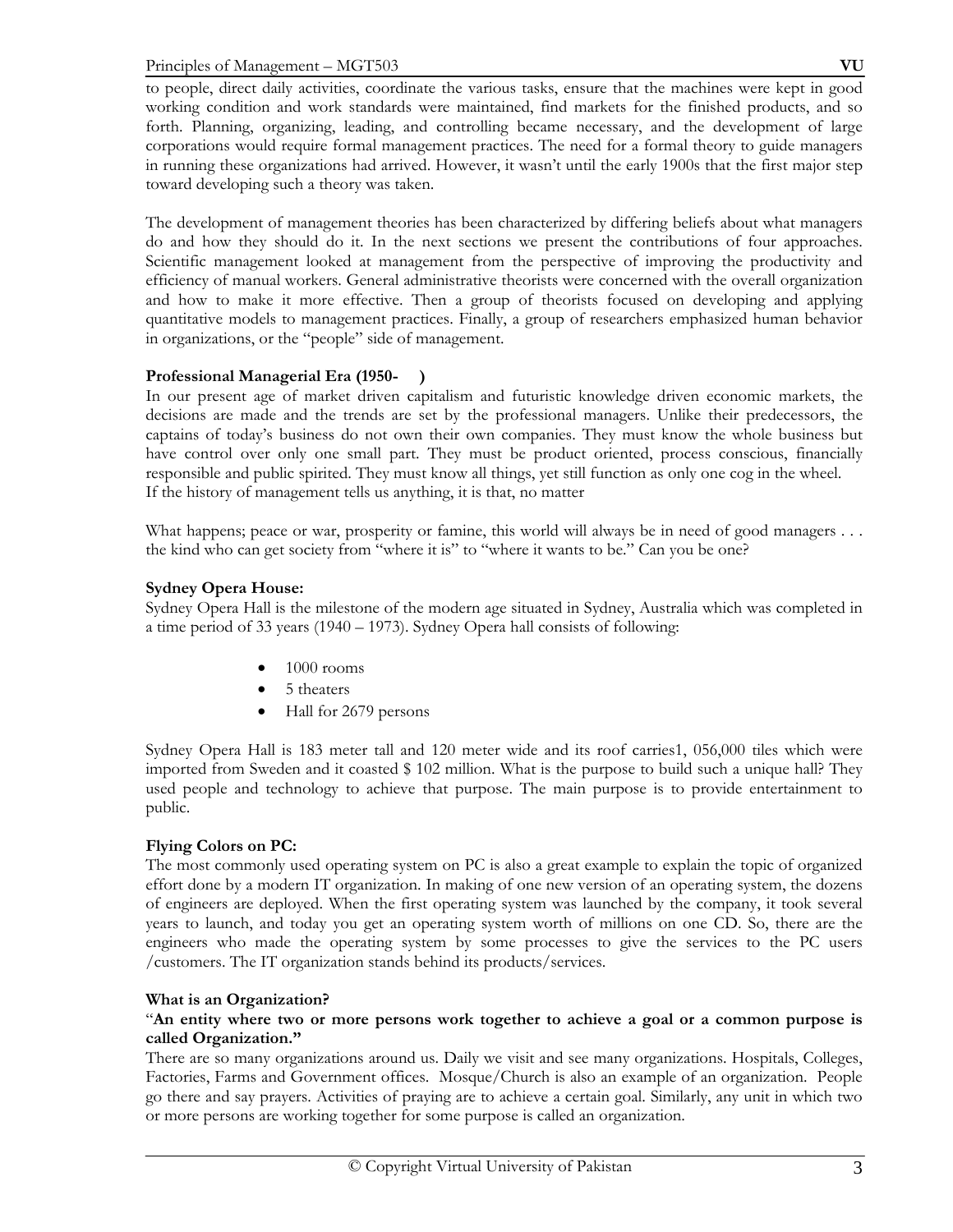- **People**
- **Purpose**
- **Process**
- **POLCA**

If there is an organization, then there must be some people. They work as whole for a common purpose, so there must be a defined purpose. If an organization doesn't have any purpose, it will not survive for long run. To achieve the purposes by using people, the processes are needed. Without any process, you cannot achieve any type of purpose or goal. If we see in our daily life, we have some goals. For achieving these goals, we use some processes. So that process is also obvious and important for an organization. The last important thing for any organization is that it requires main pillars of management i.e. **POLCA:** 

- **Planning**
- **Organizing**
- **Leading**
- **Controlling**

A manager must perform all theses management functions with **Assurance!**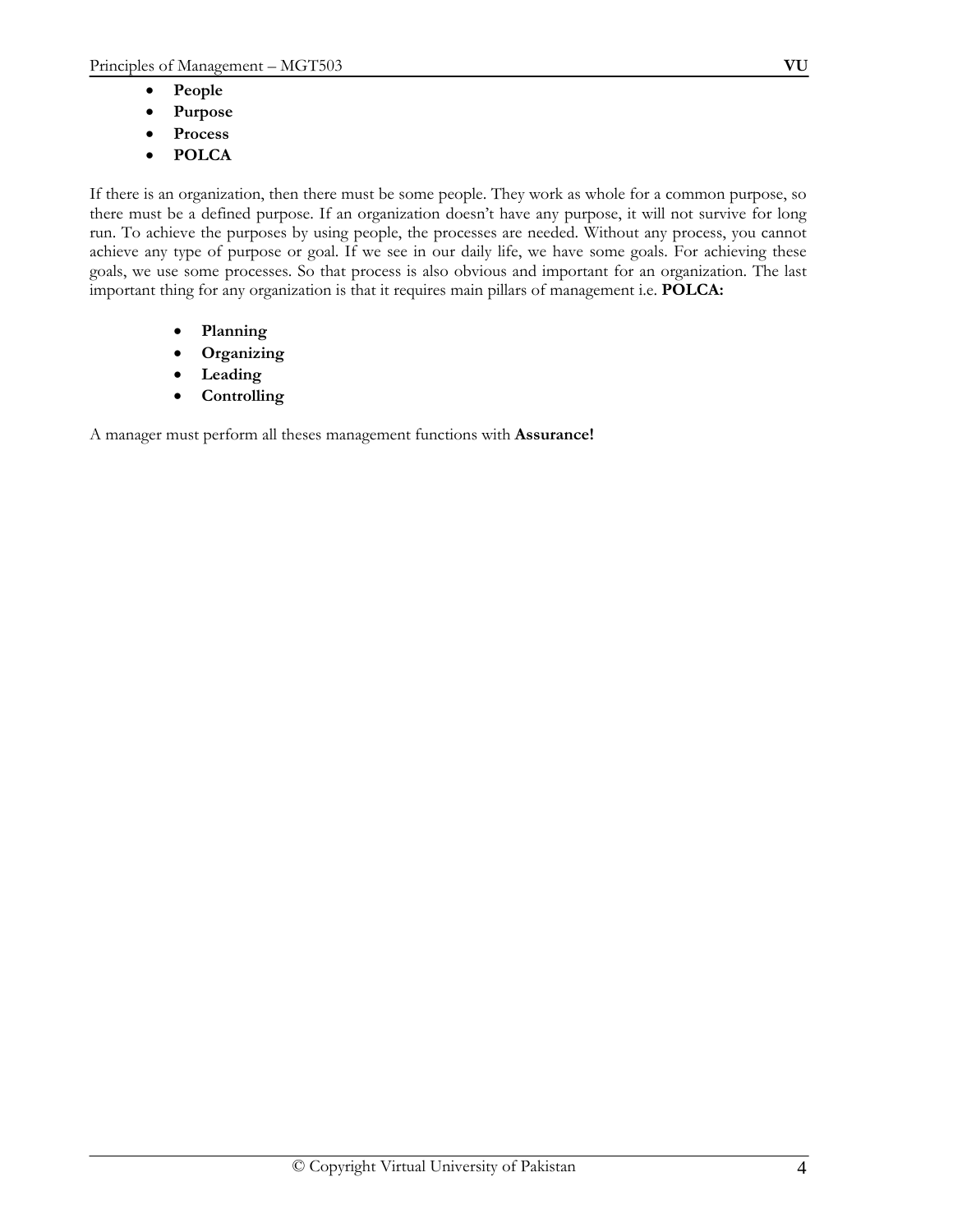## MANAGEMENT AND MANAGERS

The concepts of organizations, managers, and management are explored in this session. Every organization, regardless of size, type, or location, needs managers who have a variety of characteristics. Managers may come from any nationality or be of either gender.

Four questions are addressed:

- 1. Who are managers?
- 2. What do managers do?
- 3. What is management?
- 4. Why study management?

## **1. Who are Managers?**

## **"A manager is someone who works with and through other people by coordinating their work activities in order to accomplish organizational goals."**

The changing nature of organizations and work has blurred the clear lines of distinction between managers and non-managerial employees. Many workers' jobs now include managerial activities. Definitions used in the past may no longer work. Hence, an organizational member who works with and through other people by coordinating their work activities in order to accomplish organizational goals may be called a manager. However, keep in mind that managers may have other roles and work duties not related to integrating the work of others.

You should be aware that managers may have a variety of titles and roles. They perform various jobs and duties and are responsible for higher profits and for great performance. Managers work in various departments and are employed by many types of organization.

You will be meeting different managers in this session and note what jobs, roles and work they perform in their organizations, may it be national or multi-national or entrepreneurial organization.

## **2. What do managers do?**

No two managers' jobs are alike. But management writers and researchers have developed some specific categorization schemes to describe what managers do. We can focus on following **five categorization schemes** while making mind what do managers do:

1. Management functions and management process as detailed below:

Traditionally, a manager's job has been classified according to the following four functions i.e.:

**Planning:** determining organizational goals and the means for achieving them

**Organizing:** deciding where decisions will be made, who will do what jobs and tasks, and who will work for whom

**Leading:** inspiring and motivating workers to work hard to achieve organizational goals

**Controlling:** monitoring progress towards goal achievement and taking corrective action when needed

- I. Good managers are those who **assure** themselves to perform these functions well.
- II. New-style or 21st century managers are changing the way they perform these functions, thinking of themselves more like mentors, coaches, team leaders, or internal consultants. They work with anyone who can help them accomplish their goals rather than only following the chain of command. They ask others to participate in making decisions and share information with others.
- III. New-style managers perform four functions that have evolved out of the traditional functions: making things happen; meeting the competition; organizing people, projects, and processes; and leading.
	- A. **Making Things Happen:** To make things happen you must determine what you want to accomplish, plan how to achieve these goals, gather and manage the information needed to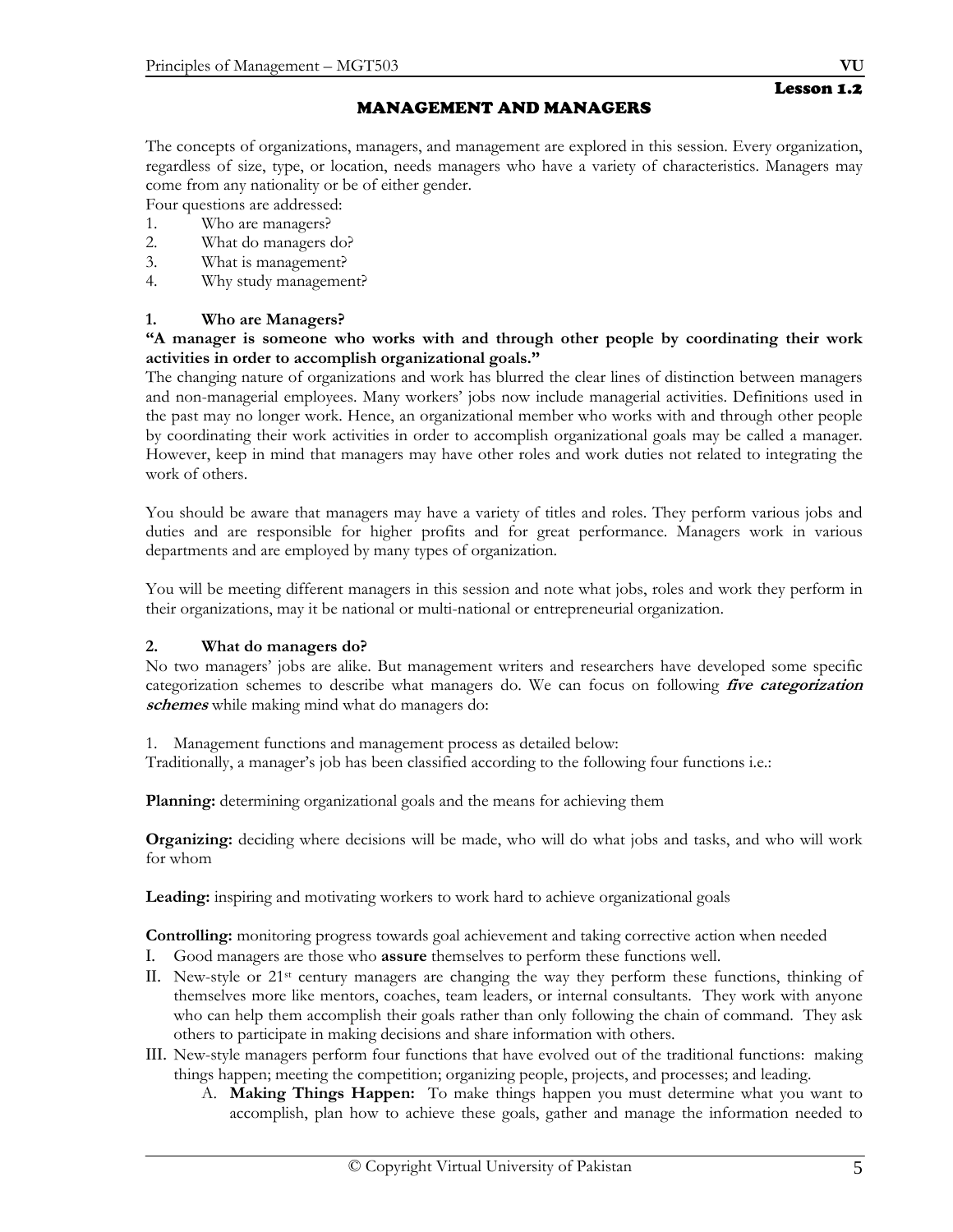- B. **Meeting the Competition**: Free trade agreements, shorter product development cycles, and fewer barriers to entering industries have created increased competition. Companies must consider how to deal with international competitors, have a well-thought-out competitive strategy, be able to embrace change and foster new product and service ideas, and structure their organizations to quickly adapt to changing customers and competitors.
- C. **Organizing People**: Projects, and Processes: Changes in how a company is organized must consider *both* people issues and work processes (how the work gets done)
- D. **Leading**: Motivating and inspiring workers.

*Management process is the set of ongoing decisions and work activities in which managers engage as they plan, organize, lead, and control.* 

- 2. Managers perform various roles in organizations.
- 3. While performing, variety of management skills are needed and employed by managers.
- 4. Regardless of the level the manager is on, he or she must ensure that the work activities in the part of the organizational system he or she is responsible for are coordinated and integrated.
- 5. Managers must "read" and attempt to interpret the situational contingencies facing them before deciding the best way to work with and through others as they coordinate work activities.

## **What is Management**

Simply speaking, management is what managers do. However, this simple statement doesn't tell us much. We define **management** as the process of coordinating and integrating work activities so that they are completed efficiently and effectively with and through other people. Let's look at some specific parts of this definition.

The process represents the ongoing functions of primary activities engaged in by managers. These functions are typically labeled planning, organizing, leading, and controlling. Let us remember it by POLCA.

## **Why Study Management?**

Management is important for our society, industry and government organizations. The importance of studying management can be explained by looking at the way we interact with organizations every day in our lives. Every product we use, every service we receive, and every action we take is provided or affected by organizations. These organizations require managers.

Modern management ensures to create competitive advantage through People:

- A. Top-performing companies recognize the importance of the way they treat their work forces.
- B. These companies use ideas such as employee satisfaction, selective recruiting, performance based high wages , reduction of status differences, sharing information, self-managed teams, and training and skill development .
- C. Investing in people will create long-lasting competitive advantages that are difficult for other companies to duplicate.
- D. Sound management practices can produce substantial advantages in sales, revenues, and customer satisfaction.
- E. Poorly performing companies that adopted management techniques as simple as setting expectations, coaching, and rewarding were able to substantially improve return on investment.
- F. Good management can increase customer satisfaction because employees tend to treat customers the same way that their managers treat them.

By studying management, students will be able to recognize good management and encourage it, as well as to recognize poor management and work to get it corrected.

After graduation, you will either manage or be managed. A course in management provides insights into the way your boss or peer behave and shall help you to be familiar with the internal working of organizations.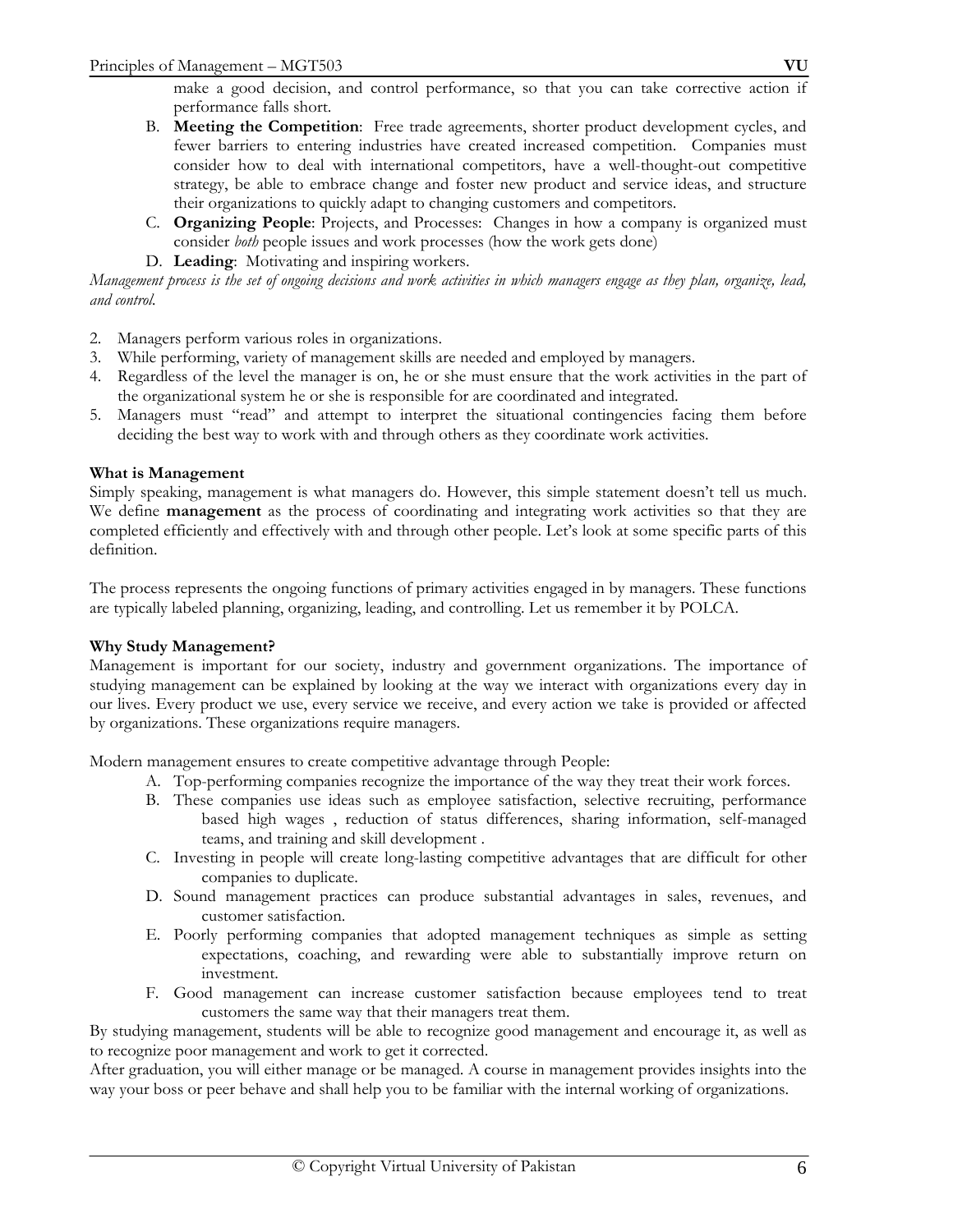## Lesson 1.3

## **Management Roles:**

Managers fulfill a variety of roles. A **role** is an organized set of behaviors that is associated with a particular office or position.

**MANAGERIAL ROLES IN ORGANIZATIONS** 

Dr. Henry Minzberg, a prominent management researcher, says that what managers do can best be described by looking at the roles they play at work. The term management role refers to specific categories of managerial behavior. There are three types of roles which a manager usually does in any organization.

**Interpersonal roles** are roles that involve people (subordinates and persons outside the organization) and other duties that are ceremonial and symbolic in nature. The three interpersonal roles include being a figurehead, leader, and liaison.

**Informational roles** involve receiving, collecting, and disseminating information. The three informational roles include a monitor, disseminator, and spokesperson.

**Decisional roles** revolved around making choices. The four decisional roles include entrepreneur, disturbance handler, resource allocator, and negotiator.

In the late 1960s, Henry Mintzberg concluded that managers perform 10 different, but highly interrelated roles.

Follow-up studies of Mintzberg's role categories in different types of organizations and at different managerial levels within organizations have generally supported the notion that managers perform similar roles.

However, the more traditional functions have not been invalidated. In fact, the functional approach still represents the most useful way of classifying the manager's job.

As depicted in following table, Mintzberg delineated ten managerial roles in three categories.

- **a. Interpersonal roles** grow directly out of the authority of a manger's position and involve developing and maintaining positive relationships with significant others.
	- **1)** The **figurehead** performs symbolic legal or social duties.
	- **2)** The Leader builds relationships with employees and communicates with, motivates, and coaches them.
	- **3)** The liaison maintains a network of contacts outside the work unit to obtain information.
- **b. Informational roles** pertain to receiving and transmitting information so that managers can serve as the nerve centers of their organizational units.
	- **1)** The **monitor** seeks internal and external information about issues that can affect the organization.
	- **2)** The **disseminator** transmits information internally that is obtained from either internal or external sources.
	- **3)** The **spokesperson** transmits information about the organization to outsiders.
- **c. Decisional roles** involve making significant decisions that affect the organization.
	- **1)** The **entrepreneur** acts as an initiator, designer, and encourager of change and innovation.
	- **2)** The **disturbance handler** takes corrective action when the organization faces important, unexpected difficulties.
	- **3)** The **resource allocator** distributes resources of all types, including time, funding, equipment, and human resources.
	- **4)** The **negotiator** represents the organization in major negotiations affecting the manager's areas of responsibility

**d.** The four major functions of management—planning, organizing, leading, and controlling provide the purpose for managers taking the roles they do.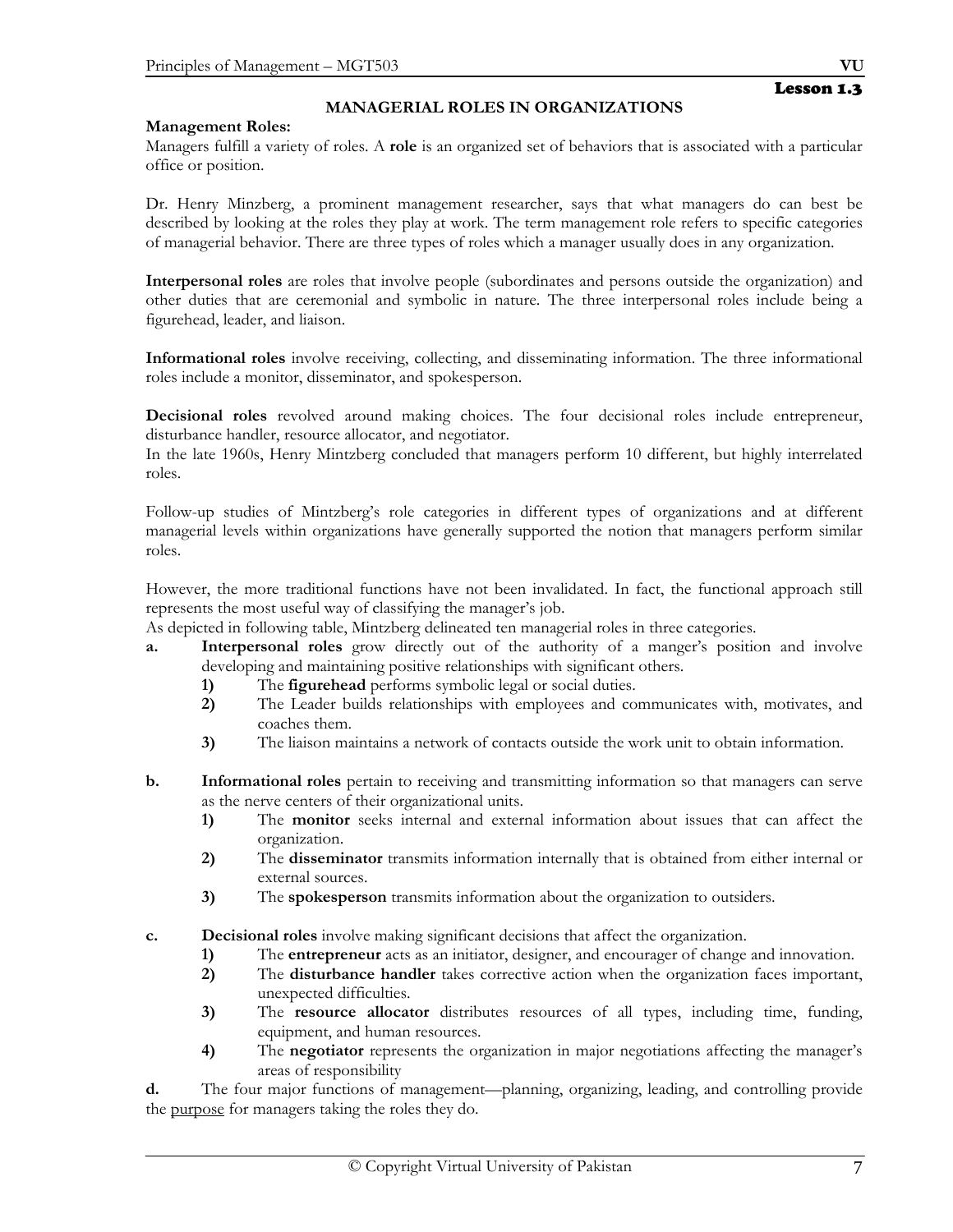| Professor Mintzberg explained his concept with the help of table; it is given on next page: |  |  |  |
|---------------------------------------------------------------------------------------------|--|--|--|
|---------------------------------------------------------------------------------------------|--|--|--|

| Mintzberg's             |                     |                                                      | Examples of Identifiable                     |
|-------------------------|---------------------|------------------------------------------------------|----------------------------------------------|
| <b>Managerial Roles</b> | Role                | Description                                          | <b>Activities</b>                            |
| Interpersonal           |                     | Symbolic head: obliged to                            | visitors:<br>Greeting<br>signing             |
|                         | Figurehead          | perform a number<br>– of                             | legal documents                              |
|                         |                     | routine duties of a legal or                         |                                              |
|                         |                     | social nature.                                       |                                              |
|                         | Leader              | Responsible<br>for<br>the                            | Performing<br>virtually<br>all<br>activities |
|                         |                     | motivation<br>of<br>subordinates: responsible        | that<br>involve<br>subordinates              |
|                         |                     | for staffing, training, and                          |                                              |
|                         |                     | associated duties.                                   |                                              |
|                         | Liaison             | Maintains self-developed                             | Acknowledging mail: doing                    |
|                         |                     | of<br>outside<br>network                             | external<br>board<br>work:                   |
|                         |                     | and informers<br>contacts                            | performing other activities                  |
|                         |                     | who provide favors and                               | that involve outsiders                       |
|                         |                     | information.                                         |                                              |
| Informational           | Monitor             | Seeks and receives wide                              | Reading periodicals<br>and                   |
|                         |                     | variety of internal and                              | reports: maintaining personal                |
|                         |                     | external information<br>to                           | contacts.                                    |
|                         |                     | develop<br>thorough<br>understanding<br>of           |                                              |
|                         |                     | organization<br>and                                  |                                              |
|                         |                     | environment.                                         |                                              |
|                         | <b>Disseminator</b> | Transmits<br>information                             | Holding<br>informational                     |
|                         |                     | received from outsiders or                           | meetings: making phone calls                 |
|                         |                     | subordinates<br>from<br>to                           | to relay information.                        |
|                         |                     | of<br>members<br>the                                 |                                              |
|                         |                     | organization                                         |                                              |
|                         | Spokesperson        | Transmits information to                             | Holding board meetings:                      |
|                         |                     | outsiders on organization's                          | giving information to the<br>media.          |
|                         |                     | plans, policies, actions,<br>results,                |                                              |
| Decisional              | Entrepreneur        | Searches organization and                            | Organizing<br>strategy<br>and                |
|                         |                     | environment<br>for<br>1ts                            | review sessions to develop                   |
|                         |                     | opportunities and initiates                          | new programs                                 |
|                         |                     | "improvement projects"                               |                                              |
|                         |                     | to bring about changes                               |                                              |
|                         | Disturbance         | Responsible for corrective                           | Organizing<br>strategy<br>and                |
|                         | handler             | action when organization                             | review sessions that involve                 |
|                         |                     | faces<br>important,                                  | disturbances and crises                      |
|                         | Resource            | unexpected disturbances<br>Responsible<br>for<br>the | Scheduling:<br>requesting                    |
|                         | allocator           | allocation<br>of                                     | authorization:<br>performing                 |
|                         |                     | organizational resources of                          | any activity that involves                   |
|                         |                     | all kinds - making or                                | budgeting<br>and<br>the                      |
|                         |                     | approving all significant                            | programming<br>of                            |
|                         |                     | organizational decisions                             | subordinates' work                           |
|                         | Negotiator          | Responsible<br>for                                   | Participating<br>in<br>union                 |
|                         |                     | representing<br>the                                  | contract negotiations                        |
|                         |                     | organization<br>major<br>at                          |                                              |
|                         |                     | negotiations                                         |                                              |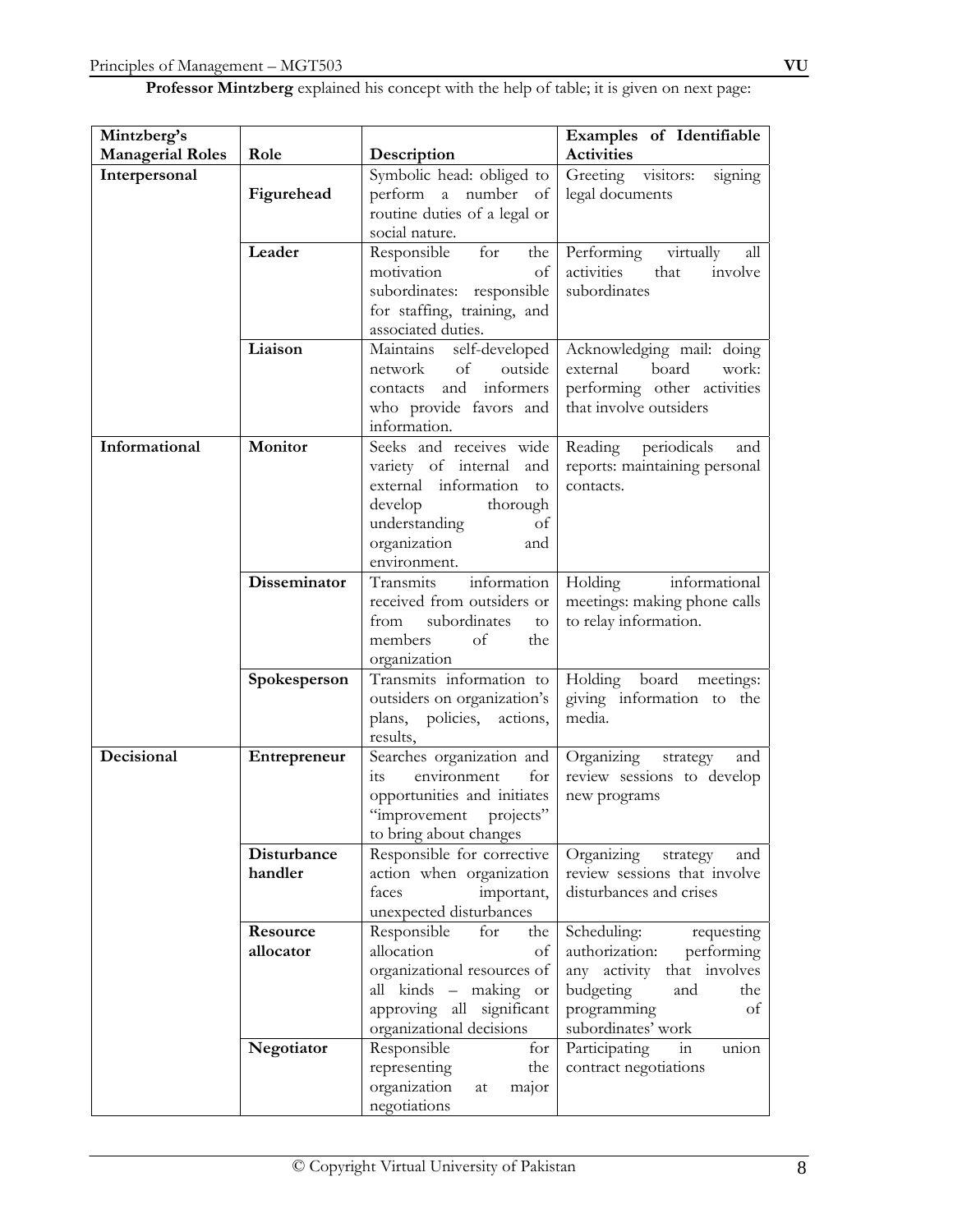## **MANAGERIAL FUNCTIONS I.E. POLCA**

## **POLCA as functions:**

## **Planning**

Management function that involves the process of defining goals, establishing strategies for achieving those goals. And developing plans to integrate and coordinate activities.

## **Organizing**

Management function that involves the process of determining what tasks are to be done. Who is to do them, how the tasks are to be grouped, who reports to whom, and where decisions are to be made.

#### **Leading**

Management function that involves motivating subordinates, influencing individuals or teams as they work, selecting the most effective communication channels, or dealing in any way with employee behavior issues.

#### **Controlling**

Management function that involves monitoring actual performance, comparing actual to standard and taking corrective action, if necessary.

#### **Assurance**

Quality function which demands from every manager that he/she ensures that prior management support and management processes are in place before POLC management functions are executed.

#### **Management process**

It is the set of ongoing decisions and work activities in which managers engage as they plan, organize, lead, and control. **The management process** includes more than the four management functions.

- **1.** The process also includes work methods, managerial roles, and managerial work agendas.
- **2.** The management process applies to both profit-making and not-for-profit organizations.
	- **a.** A **not-for-profit organization** is an organization whose main purposes center on issues other than making profits.
	- **b.** Examples of not-for-profit organizational include government organizations, cultural institutions, charitable institutions, and some health-care facilities.

#### **Management Process:**

| Planning                                                     | Organizing                                                        | Leading                   | Controlling                                            | $\blacktriangleright$ Lead to    |     |
|--------------------------------------------------------------|-------------------------------------------------------------------|---------------------------|--------------------------------------------------------|----------------------------------|-----|
| Defining<br>establishing                                     | goals, Determining what Directing<br>needs to be done, motivating |                           | and Monitoring<br>all activities to ensure Achieving   |                                  | the |
| strategy,<br>developing<br>plans to coordinate<br>activities | and how it will be done, involved<br>sub and who is to do it and  | parties that<br>conflicts | they<br>are<br>resolving accomplished<br>as<br>planned | organization's<br>stated purpose |     |

#### **Efficiency refers to getting the most output from the least amount of inputs.**

| Efficiency (Means) | Effectiveness (Ends)           |                                           |
|--------------------|--------------------------------|-------------------------------------------|
|                    | <b>Resource</b>                | Goal                                      |
|                    | <b>Usage</b>                   | <b>Attainment</b>                         |
|                    | Low Waste                      | <b>High Attainment</b>                    |
|                    |                                |                                           |
|                    | <b>Management Strives For:</b> |                                           |
|                    |                                | Low resource waste (high efficiency)      |
|                    |                                | High goal attainment (high effectiveness) |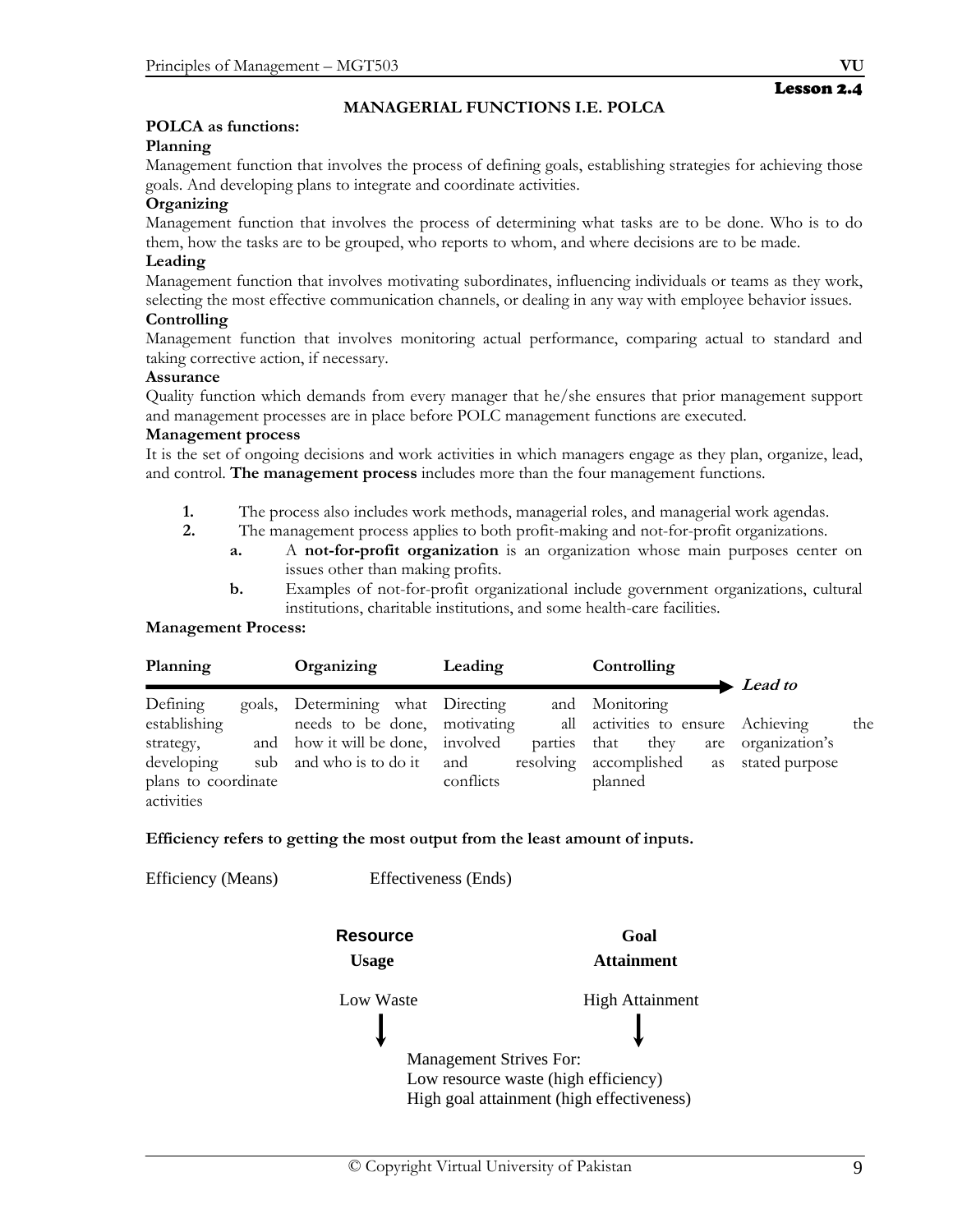**Effectiveness** is often described as "doing the right things" – that is, those work activities that will help the organization reach its goals.

We have learnt that; a manager is someone who works with and through other people by coordinating their work activities in order to accomplish organizational goals. While performing, the manager has to keep in mind that he /she has to deal workers and other people around him in variety of situations.

## **Mistakes Managers Make:**

A comparison of "arrivers," those who made it all the way to the top of their companies, and "derailers," those who were successful early but were knocked off the "fast track," shows that although both groups had talent and weaknesses, the "derailers" had some fatal flaws. Here are the top ten mistakes made by derailers.

- 1. Insensitive to others: abrasive, intimidating, bullying style.
- 2. Cold, aloof, arrogant.
- 3. Betrayal of trust.
- 4. Overly ambitious: thinking of next job, playing politics.
- 5. Specific performance problems with the business.
- 6. Over managing: unable to delegate or build a team.
- 7. Unable to staff effectively.
- 8. Unable to think strategically.
- 9. Unable to adapt to boss with different style.
- 10. Over dependent on advocate or mentor.

Successful entrepreneurs have all the managerial and technical competencies along with some key personal attributes to take risk and win through the odd situations.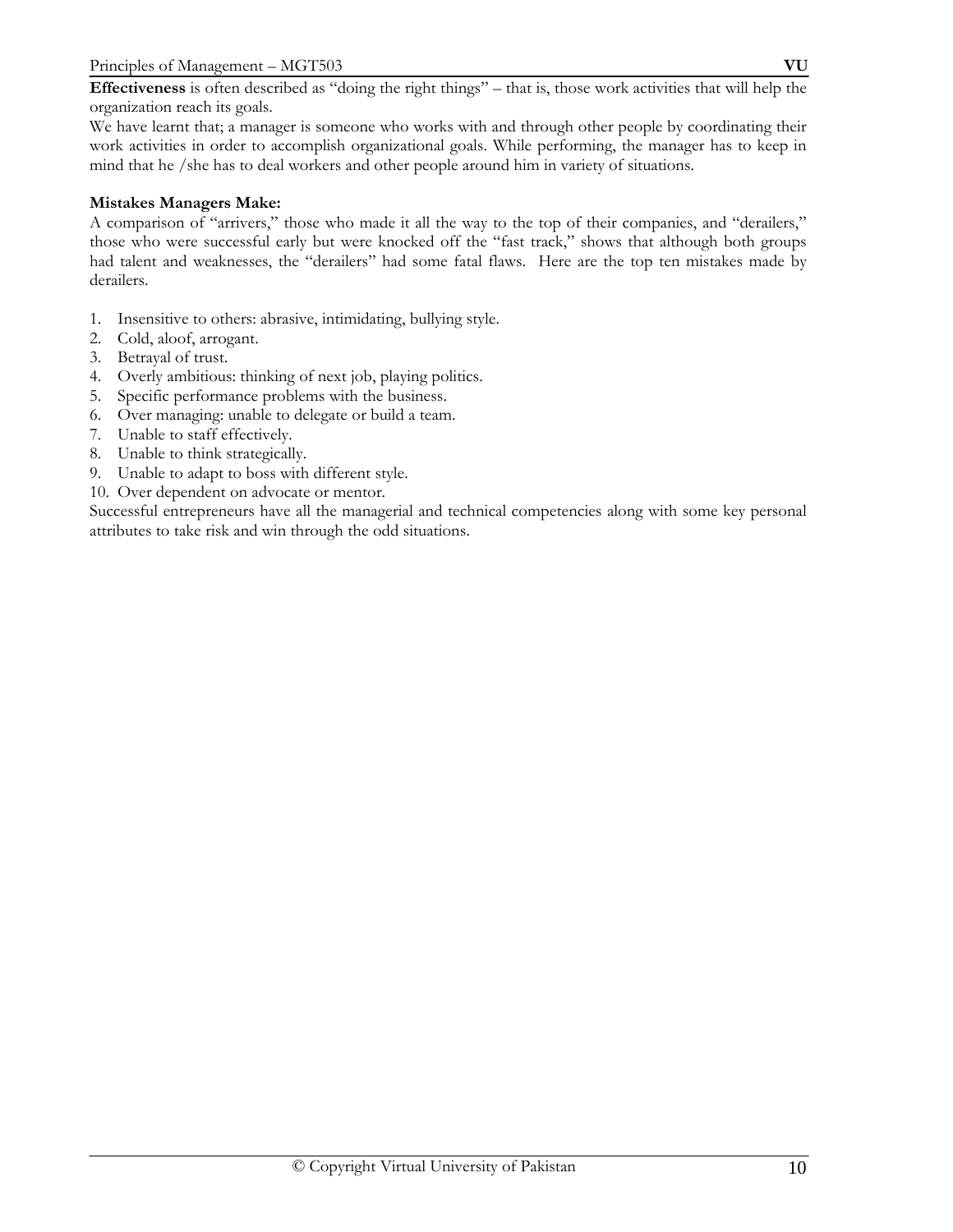#### **MANAGERIAL LEVELS AND SKILLS**

#### **Level of Managers in an Organization: Top Managers Middle Mangers First-Line Managers Non-managerial Employees**

**First-line managers** (or **first-line supervisors)** are those managers having the least authority and are at the lowest level in the hierarchy of the organization. First-line managers are at the lowest level of management and manage the work of non-managerial individuals who are involved with the production or creation of the organization's products. They're often called supervisors but may also be called line managers, office managers, or even foremen. They are directly responsible for the work of operating (nonmanagerial) employees.

- **a.** Titles often include the term, "supervisor."
- **b.** Factors changing the jobs of first-line managers include emphasis upon worker participation and teamwork and the use of computers to regulate many activities formerly regulated by first-line managers.
- **c.** The jobs of first-line managers are likely to change toward a greater emphasis on dealing with internal human relations.

**Middle-level managers** are those managers beneath the top-levels of the hierarchy and directly supervise other managers below them. It includes all levels of management between the first-line level and the top level of the organization. These managers manage the work of first-line managers and may have titles such as department head, project leader, plant managers, or division manager.

- **a.** Typical titles include "manager," "director of," "chief," department head," and "division head."
- **b.** Middle managers are mainly responsible for implementing overall organizational plans so that organizational goals are achieved as expected.
- **c.** They plan, allocate resources to meet objectives and coordinate and link groups, departments, and divisions within a company.
- **d.** They monitor and manage the performance of the subunits and individual managers who report to them.
- **e.** Implement changes or strategies generated by top managers.
- **f.** The modern trend of adding layers of middle management is reversing as companies reduce the number of levels in the managerial hierarchy.
- **g.** Reducing the number of levels of managers' results in greater power and responsibility for those managers who remain.
- **h.** It is predicted that there will be increasingly less emphasis on hierarchical levels in organization.

**Top managers** are those managers at the very top levels of the hierarchy who have the most authority and who are ultimately responsible for the entire organization. They are those who are responsible for making organization-wide decisions and establishing the plans and goals that affect the entire organization. These individuals typically have titles such as executive vice president, president, managing director, chief operating officer, chief executive officer, or chairman of the board.

- **a.** Other titles include "chief executive officer (CEO)," "president," "executive vice president," "executive director," "senior vice president," and sometimes, "vice president."
- **b.** They oversee overall planning for the organization, work with middle managers in implementing and planning, and maintain overall control over the progress of the organization.
- **c.** In those public corporation that sell their stock to the public, top managers' report to the board of directors whose function is to represent the interests of the stockholders.
- **d.** d. They are responsible for the overall direction of the organization and for creating the context for change.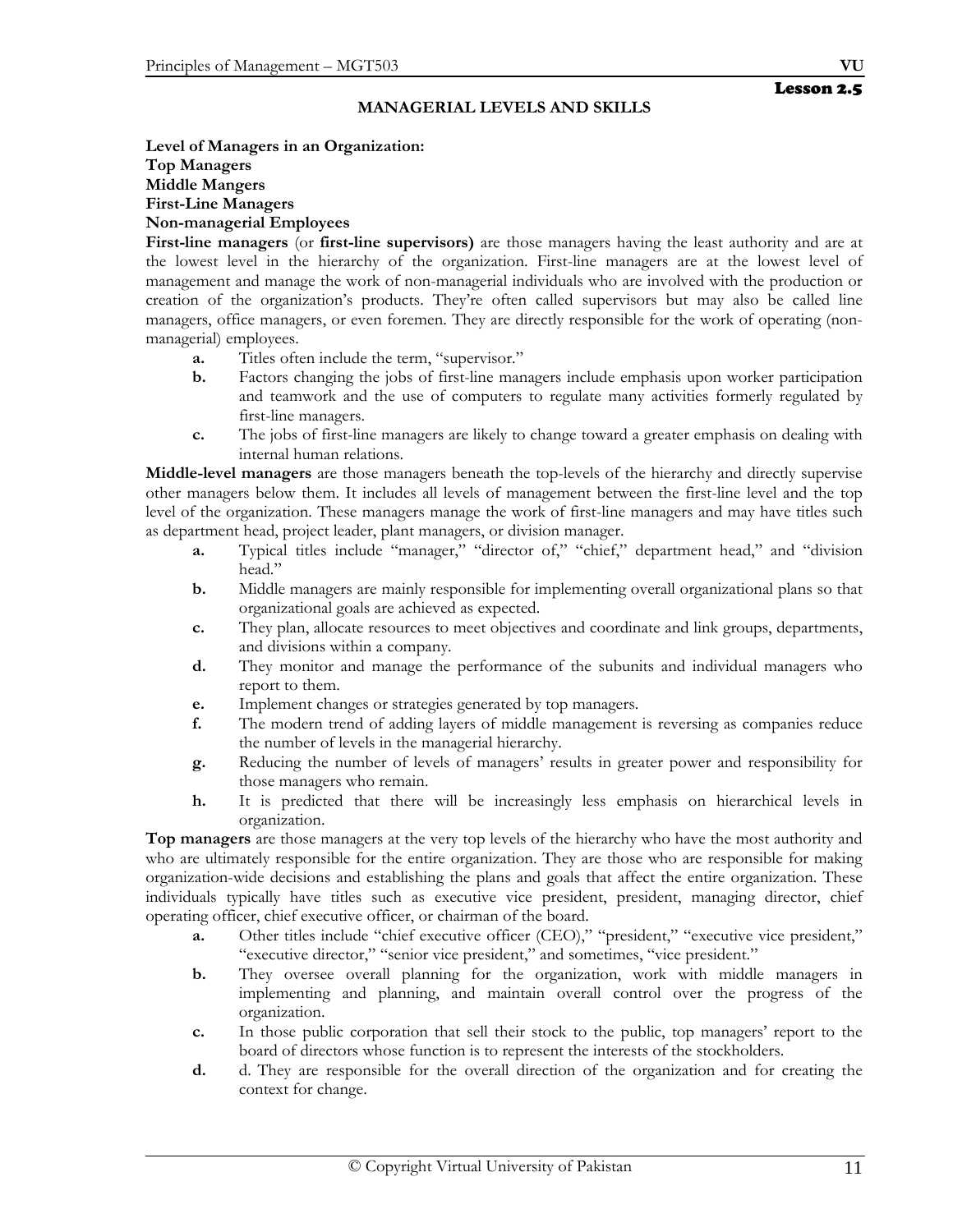- **e.** e. They develop in employees the attitudes of commitment to and ownership in the company's performance and create a positive organizational culture through language and action.
- **f.** The board of directors appoints the CEO (who sometimes also serves as the Chairman or Chairwoman of the Board). The CEO then appoints the other top managers subject to board approval.

## **Difference in Functions of Management within the Hierarchy:**

A number of aspects of the management process differ within the hierarchy. The importance of each of the **functions of management** differs from one managerial level to another.

- **a. Planning** tends to be more important for top-level managers.
- **b. Organizing** tends to be more important for both top and middle-level managers.
- **c. Leading** is more important for first-line managers.
- **d. Controlling** is important among all levels of the hierarchy.

Management Skills, Knowledge and Performance

- **A.** Managers need a **knowledge base.** This knowledge base provides a context for the manager's activities. It can include information about an industry and its technology, company policies and practices, company goals and plans, company culture, the personalities of key organization members, and important suppliers and customers.
- **B**. Managers need three types of **key skills** to perform the duties and activities associated with being a manager.
- **1. Technical skills** are skills that reflect both an understanding of and a proficiency in a specialized field. Technical skills include knowledge of and proficiency in a certain specialized field, such as engineering, computers, accounting, or manufacturing. These skills are more important at lower levels of management since these managers are dealing directly with employees doing the organization's work.
- **2. Human skills** are associated with a manager's ability to work well with others both as a member of a group and as a leader who gets things done through others. Because managers deal directly with people, this skill is crucial! Managers with good human skills are able to get the best out of their people. They know how to communicate, motivate, lead, and inspire enthusiasm and trust. These skills are equally important at all levels of management.
- **3. Conceptual skills** are skills related to the ability to visualize the organization as a whole, discern interrelationships among organizational parts, and understand how the organization fit into the wider context of the industry, community, and world. Conceptual skills are the skills managers must have to think and to conceptualize about abstract and complex situations. Using these skills, managers must be able to see the organization as a whole, understand the relationships among various submits, and visualize how the organization fits into its broader environment.
- 

**C** The concept of **organizational performance** was analyzed by Peter Drucker.

- **1. Effectiveness** is the ability to choose appropriate goals and to achieve those goals.<br>**2. Efficiency** is the ability to make the best use of available resources in the process
- **2. Efficiency** is the ability to make the best use of available resources in the process of achieving goals. Efficiency is the ration of inputs used to achieve some level of outputs

## **Managing in the 21st century:**

**A.** The world of business has changed dramatically in the past generation or so. Technology has shrunk distances; made communications possible in real-time all around the globe;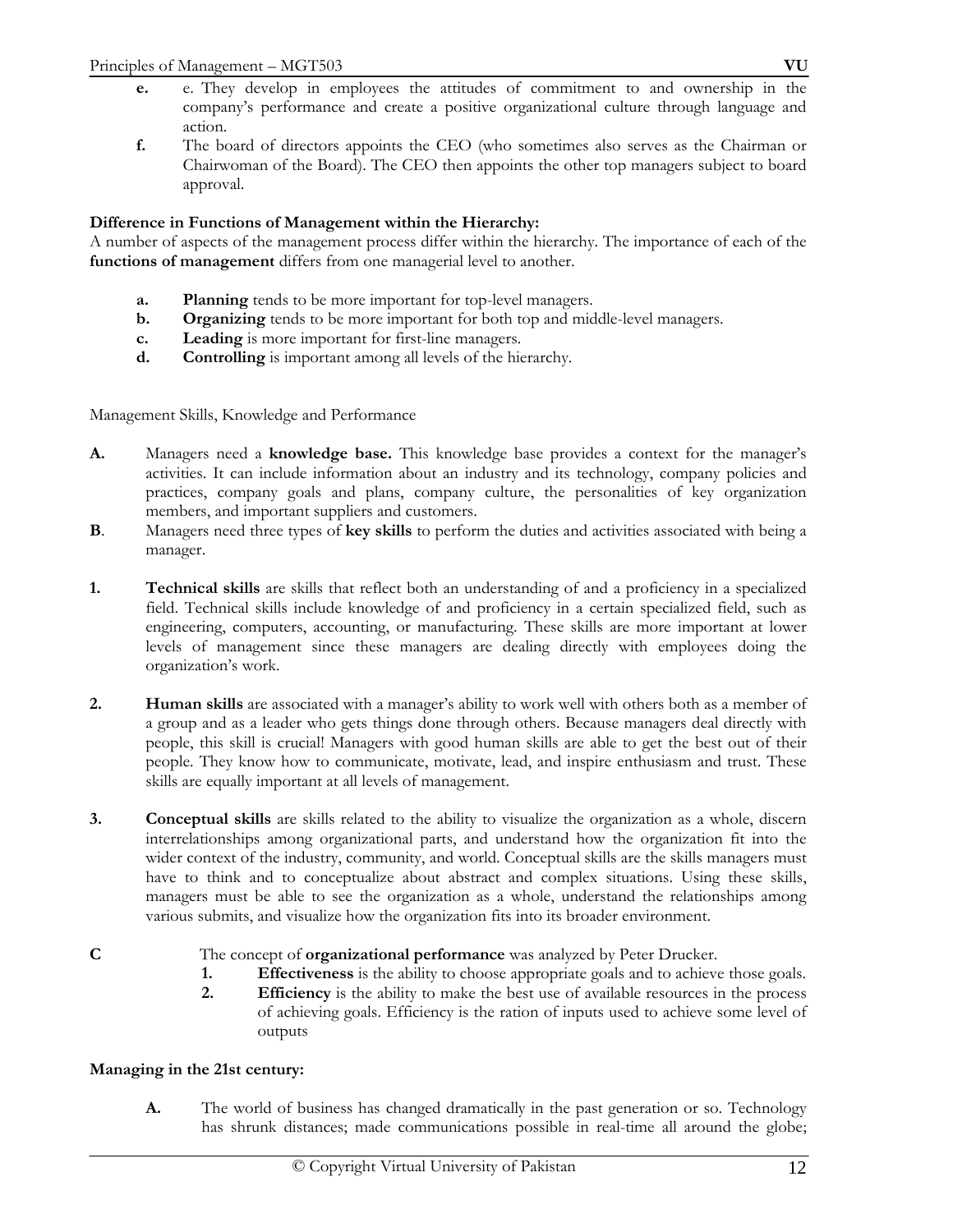made possible computers with incredibly large memories and super fast speeds; made us more aware of different places, peoples and cultures; and provided businesses with the opportunity to compete in nearly any market in the world.

- **B. Four trends** are likely to impact managerial work in the future.
	- **1.** Successful managers in the twenty-first century will have to be able to guide their companies through shifts in economic conditions, modifications in customer preferences, rapidly changing technology, and other **changes.** Increasingly, successful companies will relay on **innovation** to successfully meet these changes
	- **2.** The work force is becoming increasingly **diverse.** Managers will need to be able to effectively utilize a much broader selection of personnel in the immediate future. **Managing diversity** is the planning and implementing of organizational systems and practices that maximize the potential of employees to contribute to organizational goals and develop their capabilities unhindered by group identities such as race, gender, age, or ethnic group. In the coming millennium, managers themselves will reflect the emerging diversity and, at the same time, will need to be able to effectively utilize and increasingly diverse work force.
	- **3.** Businesses increasingly face global competition; therefore, managers need to have greater knowledge of international business and to develop a **global perspective** Businesses are also more likely to be operating in more than one county.
	- **4.** Quality management programs have become increasingly important and **total quality management** program aimed at **continuous improvement** have been implemented in many business. Global competition has created an emphasis for better quality.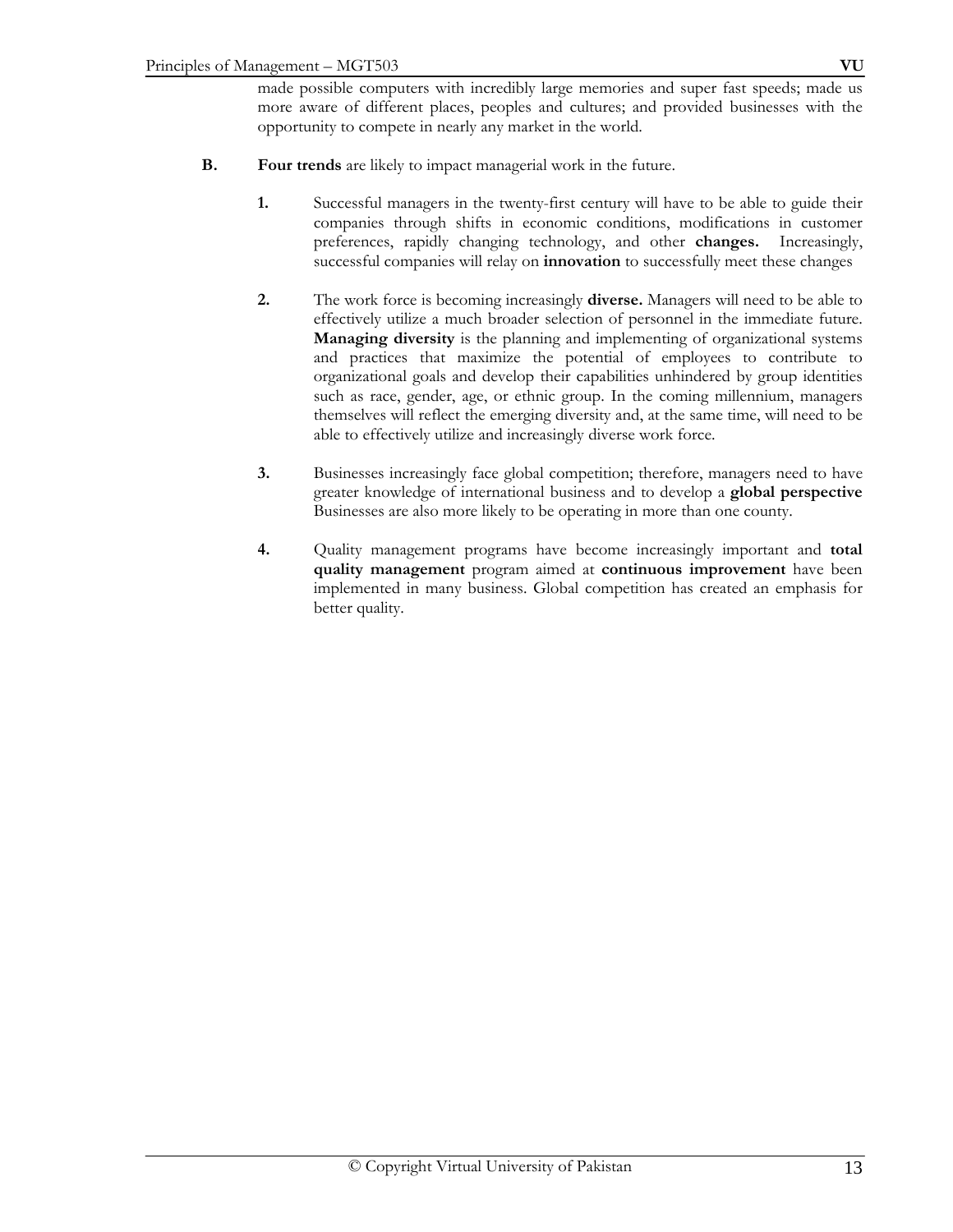## **MANAGEMENT IDEAS: YESTERDAY AND TODAY**

The purpose of this lecture is to demonstrate that knowledge of management past history can help you better understand current management theory and practice. Thus, in order to understand the theories and practices used today, it's important for management students to look at the evolution of management thought and practices. The practice of management has always reflected historical times and societal conditions.

## **1. INTRODUCTION**

Many current management concepts and practices can be traced to early management theories. The practice of management has always reflected the times and social conditions, so many organizations are responding to technology breakthroughs and developing Web-based operations. These new business models reflect today's reality: information can be shared and exchanged instantaneously anywhere on the planet. The purpose of this chapter is to demonstrate that knowledge of management history can help understand today's management theory and practice.

## **2. MANAGEMENT'S CONNECTION TO OTHER FIELDS OF STUDY**

Management courses have a rich heritage from humanities and social science courses.

- A. **Anthropology**—the study of societies, which helps us learn about humans, their activities, and differences in fundamental values, attitudes, and behavior between people in different countries and within different organizations.
- B. **Economics**—concerned with the allocation, distribution of scare resources, and understanding the changing economy, as well as the role of competition and free markets in a global context.
- C. **Philosophy**—examines the nature of things, particularly values and ethics.
- D. **Political Science**—studies the behavior of individuals and groups within a political environment, including structuring of conflict, allocating power in an economic system, and manipulating power for individual self-interest.
- E. **Psychology**—science that seeks to measure, explain, and sometimes change the behavior of humans and other animals.
- F. **Sociology**—the study of people in relation to their fellow human beings.

#### **3. HISTORICAL BACKGROUND OF MANAGEMENT**

There are many examples from past history that illustrates how management has been practiced for thousands of years.

- A. The Egyptian pyramids and the Great Wall of China are good examples of projects of tremendous scope and magnitude that employed tens of thousands of people. How was it possible for these projects to be completed? The answer is *management.*
- B. Other examples of early management practices can be seen through assembly lines, accounting systems, and personnel functions as just a few of the processes and activities in organizations at that time that are also common to today's organizations.
- C. Adam Smith, author of the classical economics doctrine, *The Wealth of Nations,* argued brilliantly about the economic advantages that **division of labor** (the breakdown of jobs into narrow, repetitive tasks) would bring to organizations and society.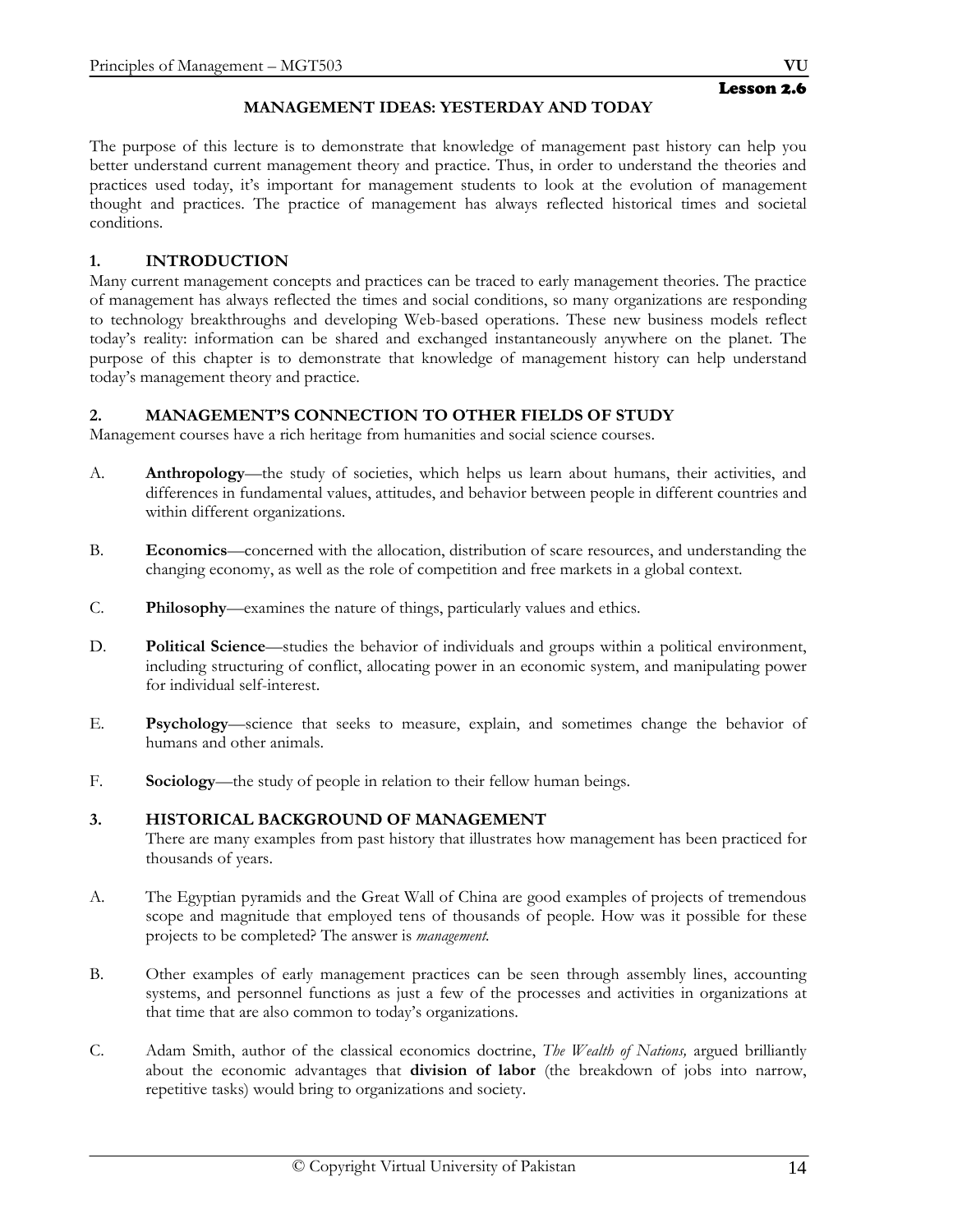D. The **Industrial Revolution** can be thought of as possibly the most important pre-twentiethcentury influence on management. The introduction of machine powers, combined with the division of labor, made large, efficient factories possible. Planning, organizing, leading, and controlling became necessary.

## **i. the birth of Early management ideas**

- **A. The Evolution of Management Theories** Trying to achieve goals through the judicious use of people and resources, getting the others to work toward these goals, and keeping track of whether or not we are accomplishing what we set out to do has been around for centuries. Expressed in other terms we could say that management is a very old concept. Generally, though, we think of "modern management" and the specific identification of planning, organizing, leading, and controlling being the functions of management as having begun at the end of the 1800s. Most of the contributors we recognize today have been twentieth century people.
- **B. Pre-classical Contributors** These contributors presented their ideas before the late 1800s.
	- 1. **Robert Owen** (1771-1858) was a British factory owner who advocated concern for the working and living conditions of workers, many of them young children. Many of his contemporaries thought he was a radical for such ideas.
	- 2. **Charles Babbage** (1792-1871) is considered to be the "father of modern computing." He foresaw the need for work specialization involving mental work. His management ideas also anticipated the concept of profit sharing to improve productivity.
	- 3. **Henry E. Towne** (1844-1924) called for the establishment of a science of management and the development of management principles that could be applied across management situations.
	- 4. An assessment of the **preclassical contributors** indicates that their efforts were fragmentary. By and large they applied their efforts towards developing specific techniques or solutions. They laid the groundwork for major management theories which came later.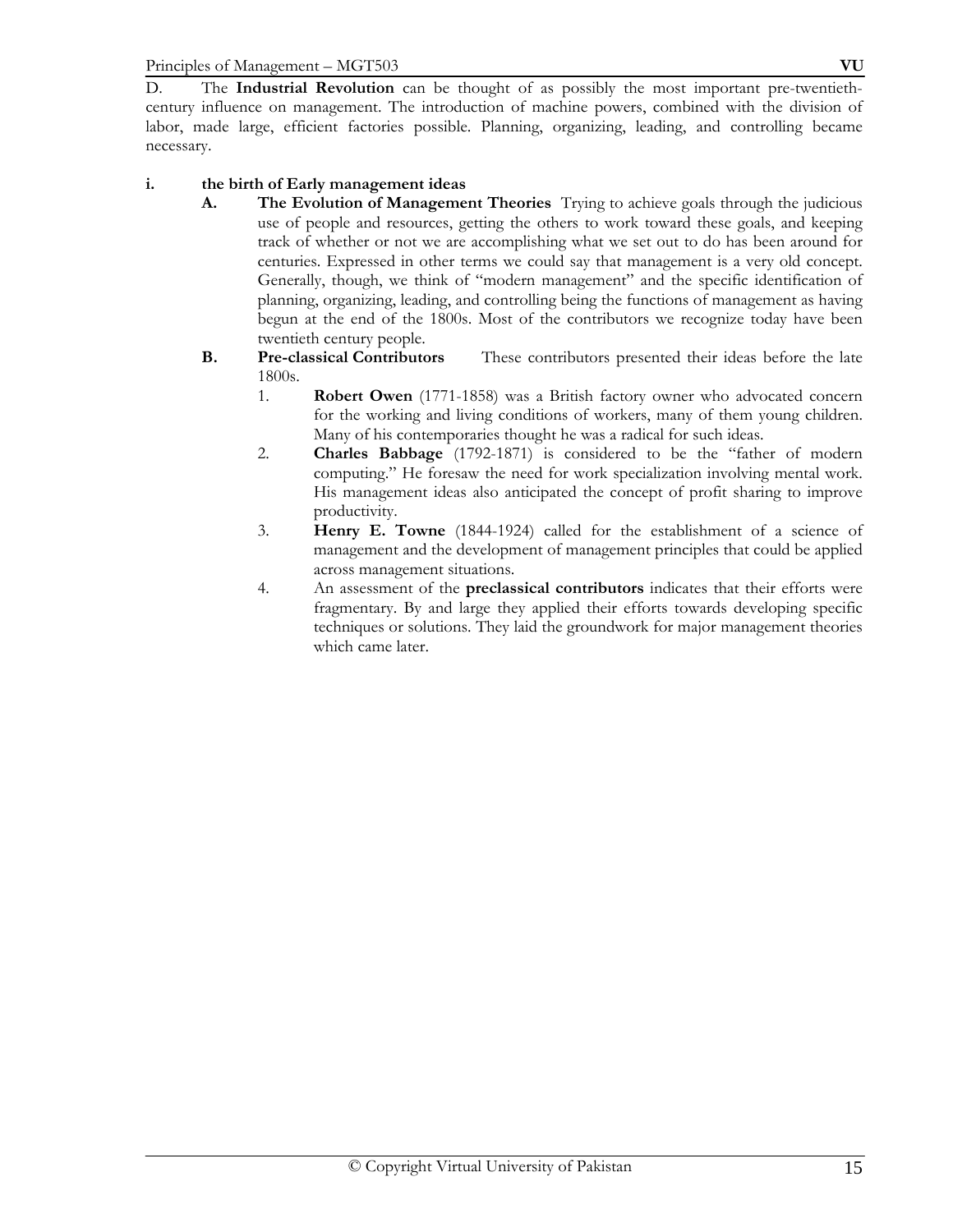#### **CLASSICAL VIEW OF MANAGEMENT (SCIENTIFIC AND BUREAUCRATIC)**

**Classical Viewpoint** is divided into three parts:

- **1. Scientific management**
- **2. Bureaucratic management**
- **3. Administrative management**

#### **1. Scientific management:**

**Scientific management** is defined as the use of the scientific method to define the "one best way" for a job to be done.

#### **Important Contributions:**

Frederick W. Taylor is known as the "father" of scientific management. Taylor's work at the Bethlehem Steel companies motivated his interest in improving efficiency.

- a. Taylor sought to create a mental revolution among both workers and managers by defining clear guidelines for improving production efficiency. He defined four principles of management.
- b. His "pig iron" experiment is probably the most widely cited example of scientific management.
- c. Using his principles of scientific management, Taylor was able to define the one best way for doing each job.
- d. Overall, Taylor achieved consistent improvements in productivity in the range of 200 percent. He affirmed the role of managers to plan and control and of workers to perform as they were instructed.

**Frederick Winslow Taylor (1856-1915)** was the first nationally known management thinker. His "Taylorism" or "scientific management" was a major contribution to business operations as we know them today. The overview of his studies is given below:

- a. Taylor developed scientific management to counter the problem of soldiering by workers—deliberately working below full capacity.
- b. Taylor pioneered the time-and-motion study, where by a work task is broken down into its various motions, is improved by eliminating unnecessary motions, and then the motions timed to determine optimal daily production.
- c. Through his four principles of scientific management, Taylor advocated scientific study of the task to find the best work method rather than relying on traditional methods handed down from one worker to another.
- d. Taylor successfully implemented his theory at Bethlehem Steel in two famous studies involving shoveling and pig-iron handling.
- e. Although real and imagined abuses or misuses of scientific management occurred (leading in one instance to a congressional investigation—and thereby adding to Taylor's notoriety), Taylor's strong support of science and his redefining the role of managers remains his primary contribution to management theory.

#### **Taylor's Four Principles of Scientific Management:**

- 1. Study each part of the task scientifically, and develop a best method to perform it.
- 2. Carefully select workers and train them to perform a task using the scientifically developed method.
- 3. Cooperate fully with workers to ensure they use the proper method.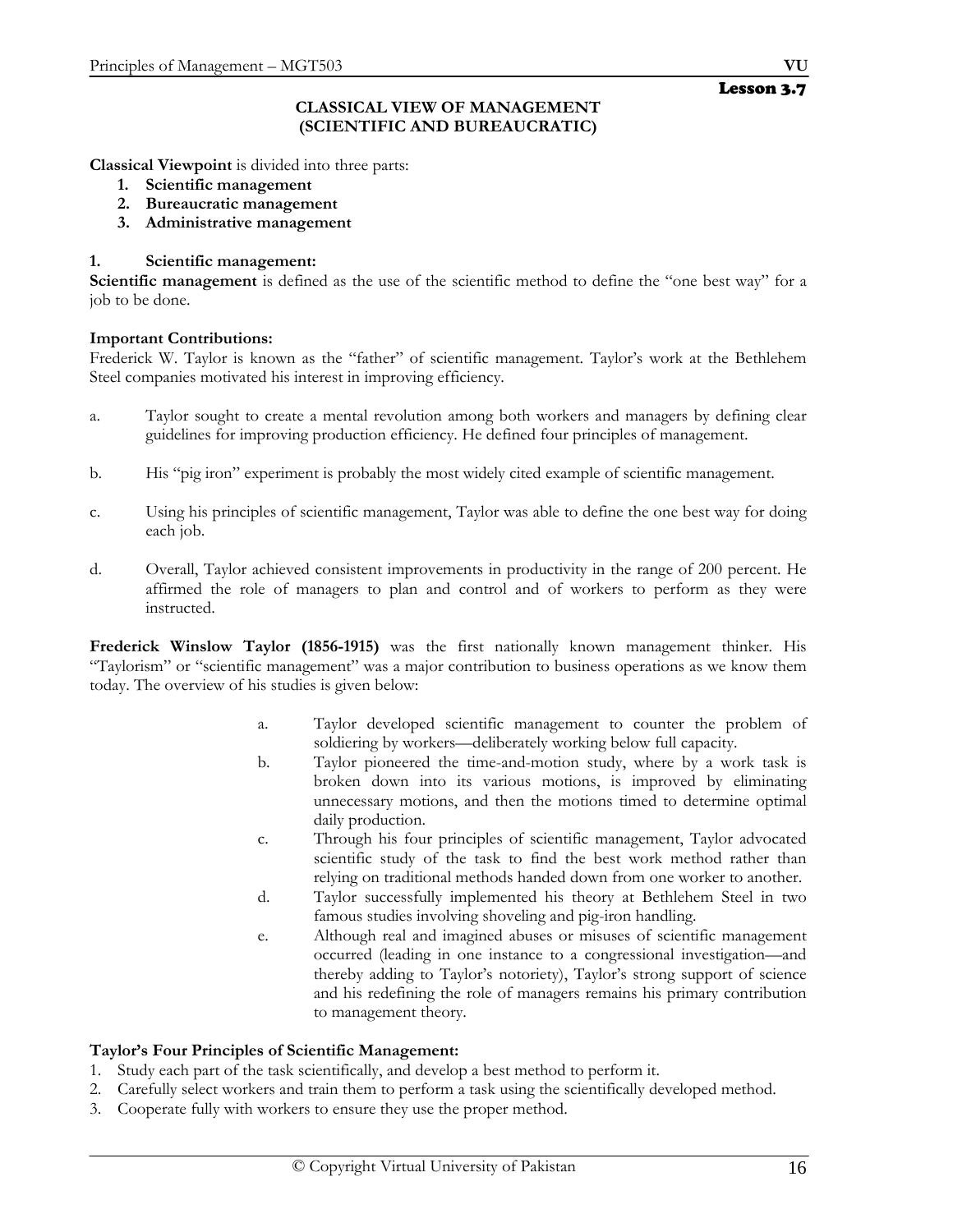## **Frank and Lillian Gilbreth (1868-1924 and 1878-1972 respectively):**

They did studies aimed at eliminating unnecessary motions and way of reducing task fatigue.

- a. They perfected the time-and-motion study techniques first introduced by Taylor.
- b. Together they provided the first vocabulary for identifying hand, arm, and body motions used at work—which they called "Therbligs."
- c. Lillian's doctoral dissertation was published as the book, *The Psychology of Management,* one of the first books published on the findings of psychology in the workplace.
- d. Frank "proved" the value of motion studies in his own construction company whose productivity was nearly three times better than his competitors who used the older work methods.

## **Henry L. Gantt (1861-1919)**

One of Taylor's closest associates is best known for his Gantt chart, a graphic aide to planning, scheduling, and controlling. His other interests included a unique pay incentive system and the social responsibility of business.

## **How Do Today's Managers Use Scientific Management?**

To understand why scientific management was viewed as such an important development, you need to look at the times in which Taylor, the Gilbreths, and other scientific management advocates lived.

- 1. It was important because it could raise countries' standards of living by making workers more productive and efficient.
- 2. Also, it's important to remember that many of the tools and techniques developed by the scientific management practitioners are still used in organizations today.

## **2. Bureaucratic management:**

## **GENERAL ADMINISTRATIVE THEORISTS**

This group of writers focused on the entire organization. They're important for developing more general theories of what managers do and what constitutes good management practice.

The two most prominent theorists behind the general administrative approach were Henri Fayol and Max Weber.

- 1. Henri Fayol wrote during the same time period as Frederick Taylor. Fayol was the managing director of a large French coal-mining firm.
- a. His attention was aimed at the activities of all managers.
- b. He described the practice of management as distinct from other typical business functions.
- 2. Max Weber (pronounced VAY-BAR) was a German sociologist who wrote in the early part of the 20th century.
- a. He developed a theory of authority structures and described organizational activity based on authority relations.
- b. He described the ideal form of organization—the **bureaucracy**, defined as a form of organization marked by division of labor, a clearly defined hierarchy, detailed rules and regulations, and impersonal relationships

Max Weber stated 14 **principles of management** (fundamental or universal truths of management that can be taught in schools).

It emphasized the need for organizational rationality rather than the owner's whims as a means for determining how work should be divided into individual work positions and how the work should be rewarded. Max Weber, the most important early advocate of this approach, argued that too often organizational decisions and rewards were made because of who the worker was (possibly a relative of the manager) or who the worker knew rather than on the **performance** of the worker. Scientific management focused on the work or the job and how to do it better. Bureaucratic management, on the other hand, focused on how to structure the organization better so that better overall performance might be achieved.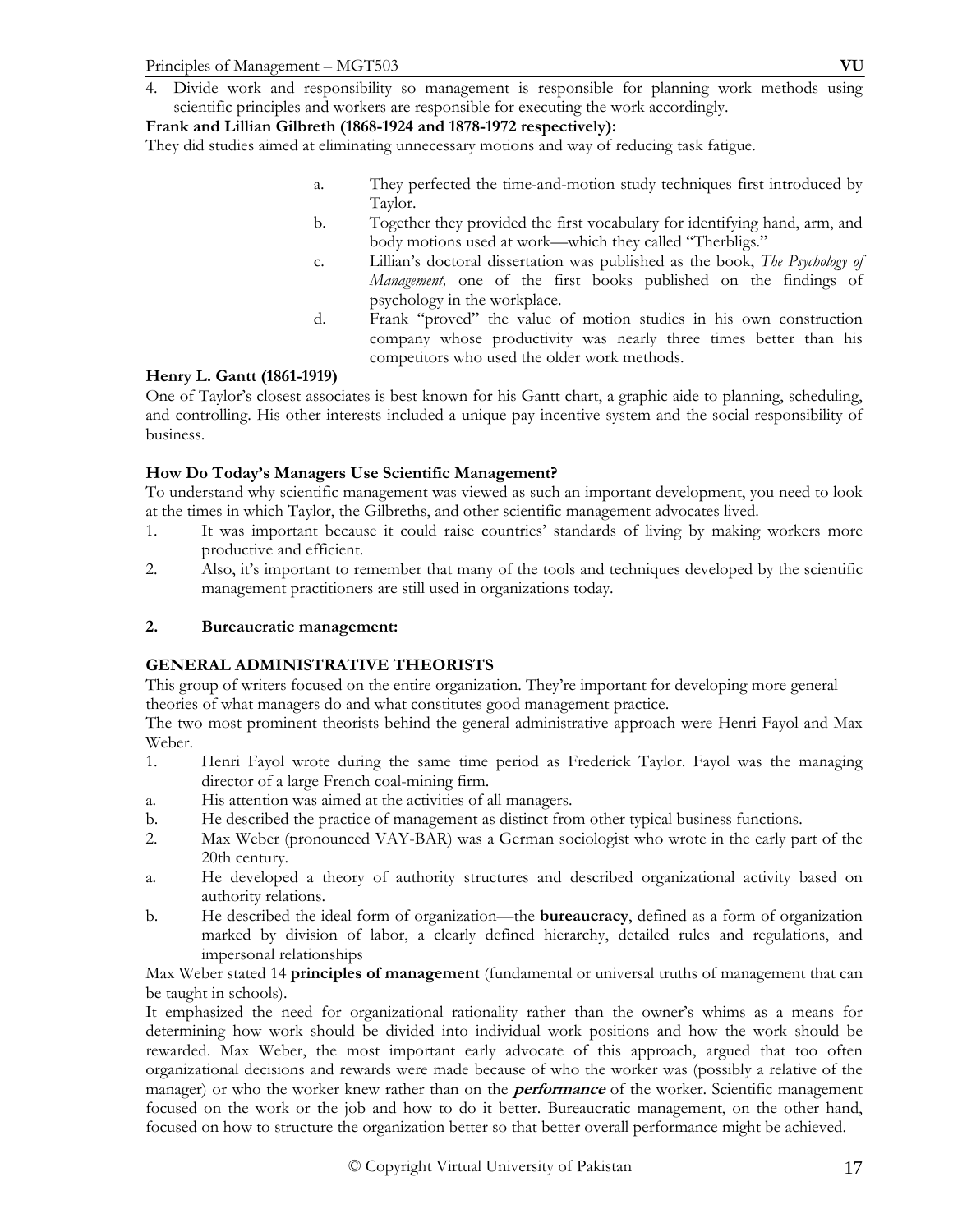**Max Weber (1864-1920) a** well known German sociologist coined the term "bureaucracy" to apply to the ideal of large organizations operating on a rational basis. Weber's original definition was much different than the definition of government red tape and bungling usually associated with the term "bureaucracy" today.

## **Characteristics of Weber's ideal bureaucracy**

The major characteristics of Weber's ideal bureaucracy include:

- a. Specialization of a labor
- b. Formalization of rules and procedures
- c. Impersonality in application of rules and sanctions
- d. Formalization of lines of authority into a hierarchical structure
- e. Formalization of the career advancement process to be based on merit

The timing of Weber's contributions is a little confusing. Although he was a contemporary of Taylor and others described as "classical contributors," Weber's works weren't translated into English until the 1940s. Weber's bureaucratic characteristics are still evident in many of today's large organizations—even in highly flexible organizations of talented professionals where some bureaucratic mechanisms are necessary to ensure that resources are used **efficiently** and effectively.

## **Contribution of the classical viewpoint:**

- I. Highlights the need for a scientific approach to management.
- II. Points out that work methods often can be improved through study.

III. Identifies a number of important principles that are useful in running organization efficiently.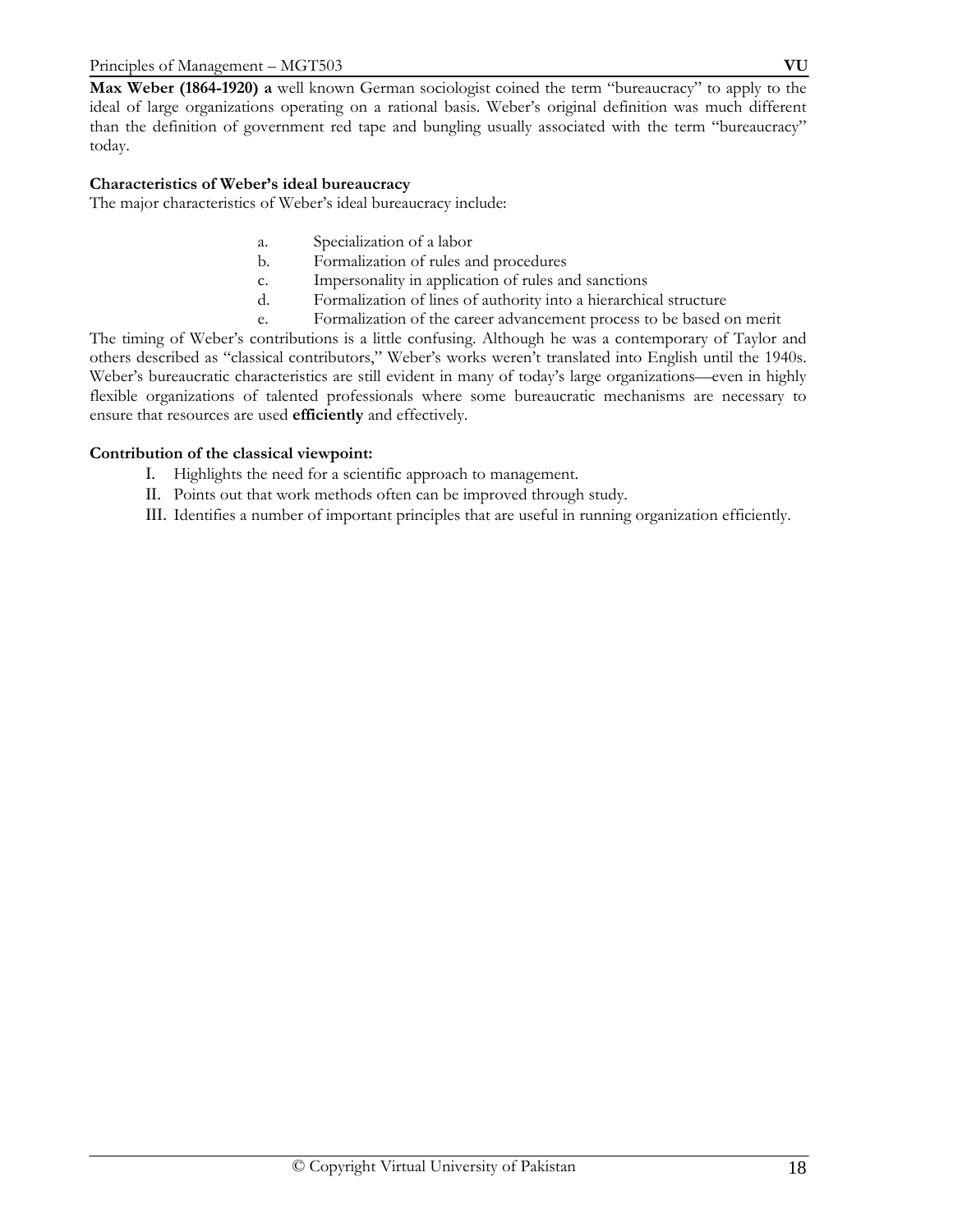## **ADMINISTRATIVE VIEW OF MANAGEMENT**

#### **1. The Administrative Management**

It is a term used for those early-day contributors who developed and taught principles to be used by managers, both individually and collectively, to improve the performance of the overall functions of the organization.

**Henri Fayol (1841-1925) a** successful French industrialist, developed theories about management he thought could be taught to those individuals with administrative responsibilities.

- a. Fayol's lasting contribution is the functional approach to management which is still used today. The major managerial functions, according to Fayol, were planning, organizing, commanding, coordinating, and controlling. The functions have been slightly modified several times since Fayol. In the main, though, they still provide the basic framework for studying management as witnessed by the organization of this and most other principles of management texts used today. Like Weber, Fayol's works were not translated into English for a couple of decades after his death.
- b. Fayol gives us 14 principles of management which are still being used nowadays. These principles are given below:

Fayol's 14 Principles of Management

#### 1. **Division of work**

Specialization increases output by making employees more efficient.

## **2. Authority.**

 Managers must be able to give order. Authority gives them this right. Along with authority, however, goes responsibility.

#### **3. Discipline.**

Employees must obey and respect the rules that govern the organization.

## **4. Unity of Command**

An employee should receive orders from one superior only.

#### **5. Unity of direction.**

The organization should have a single plan of action to guide managers and workers.

#### **6. Subordination of individual interests to the general interest.**

The interests of any one employee or group of employees should not take precedence over the interests of the organization as a whole.

## **7. Remuneration***.*

Workers must be paid a fair wage for their services.

#### **8. Centralization.**

This term refers to the degree to which subordinates are involved in decision making.

#### **9. Scalar Chain***.*

The line term refers to the degree to which subordinates are involved I decision making.

#### **10. Order***.*

People and materials should be in the right place at the right time.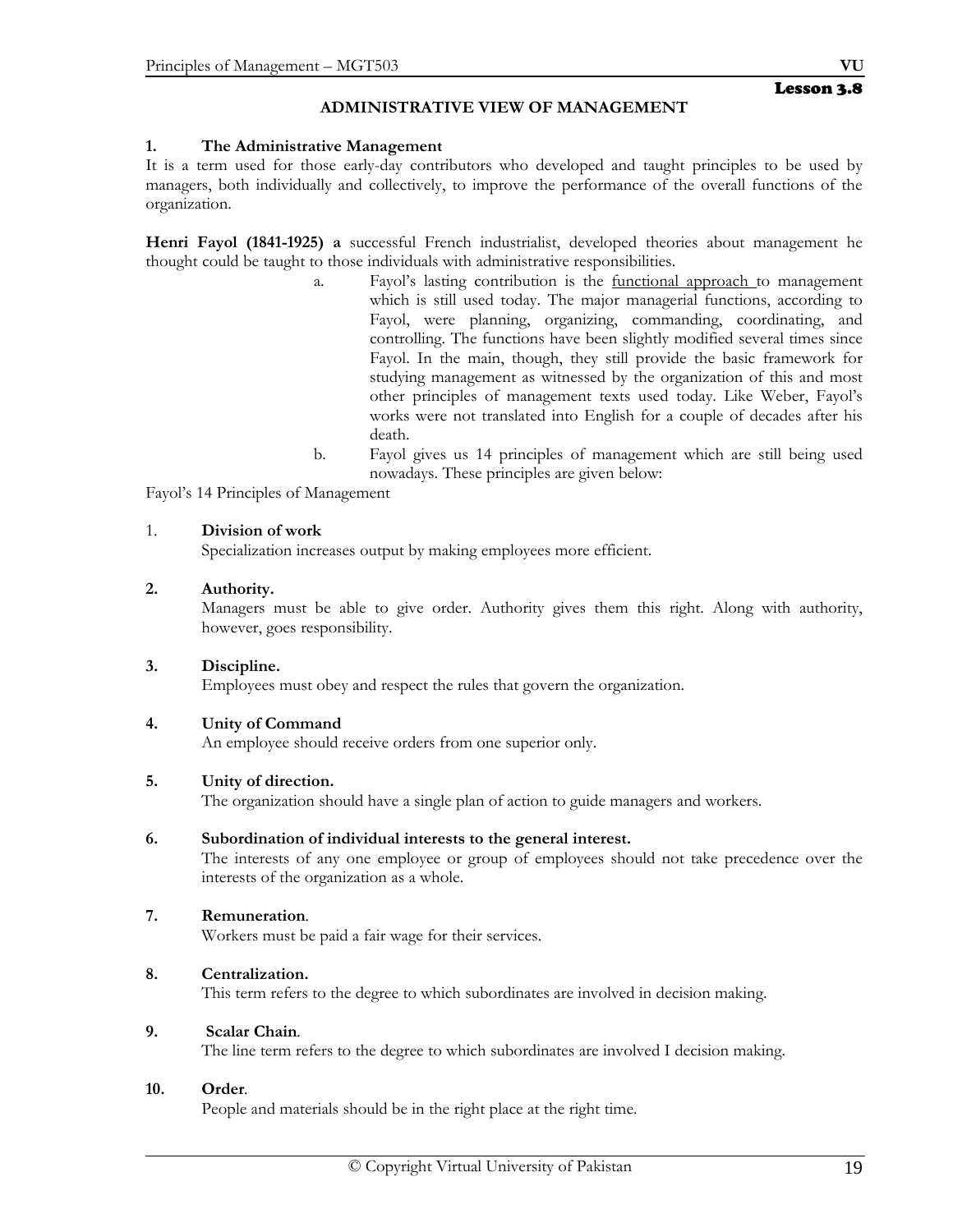#### **11. Equity***.*

Managers should be kind and fair to their subordinates.

## **12. Stability of tenure of personnel**

Management should provide orderly personnel planning and ensure that replacements are available to fill vacancies.

#### **13. Initiative.**

Employees who are allowed to originate and carry out plans will exert high levels of effort.

#### **14. Esprit de corps**

Promoting team spirit will build harmony and unity within the organization.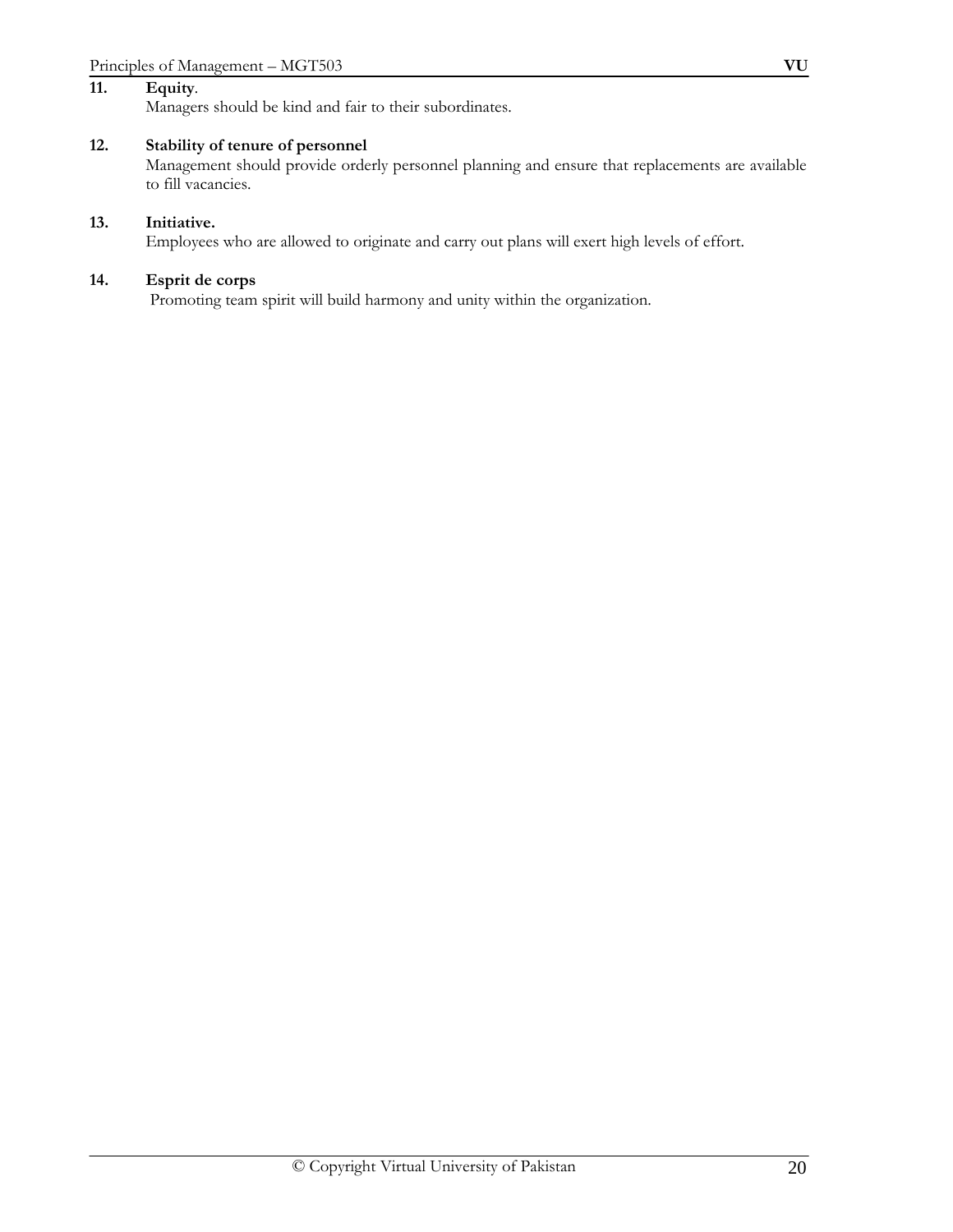## **BEHAVIORAL THEORIES OF MANAGEMENT**

## **Behavioral Viewpoint:**

Organizational behavior (OB) research has contributed much of what we know about behavioral views of management, human resources management, motivation, leadership, trust, teamwork, and conflict management.

## **Early Advocates:**

 Four people stand out as early advocates of the OB approach. These include Robert Owen, Hugo Munsterberg, Mary Parker Follett, and Chester Barnard.

1. Robert Owen, a successful Scottish businessman, proposed a utopian workplace.

2. Hugo Munsterberg created the field of industrial psychology—the scientific study of individuals at work to maximize their productivity and adjustment.

3. Mary Parker Follett was a social philosopher who thought the manager's job was to harmonize and coordinate group efforts.

4. Chester Barnard, president of New Jersey Bell Telephone Company, saw organizations as social systems that required human cooperation.

a. He believed that managers' major roles were to communicate and stimulate subordinates to high levels of effort.

b. He also introduced the idea that managers have to examine the environment and then adjust the organization to maintain a state of equilibrium.

**Hugo Munsterbeg (1863-1916)** is considered to be the "father of industrial psychology" and is regarded by students of psychology as an important figure as Frederick Taylor is by students of management. Munsterberg attempted to develop practical applications of psychology. He argued that psychologists could help industry in three major areas:

- a. Finding ways to identify individuals best suited to particular jobs.
- b. Identifying the psychological conditions for optimum efficiency.
- c. Finding ways to influence individual behavior to be congruent with management's objectives

**Mary Parker Follett** (1868-1933) brought to management the perspectives of political science and social work. She identified:

- a. The importance of the functioning of groups, not just individuals, in organization.
- b. The principle of "power with" rather than "Power over" in managementemployee relations.
- c. Conflict resolution through integration, i.e., finding a solution to a conflict that would satisfy both parties.
- d. The achievement of integrative unity, whereby the organization operates as a functional whole, with the various interrelated parts working together effectively to achieve organizational goals.

## **The Hawthorne Studies**

Without question, the most important contribution to the developing Organization Behavior field came out of the **Hawthorne Studies,** a series of studies conducted at the Western Electric Company Works in Cicero, Illinois. These studies, started in 1924 and continued through the early 1930s, were initially designed by Western Electric industrial engineers as a scientific management experiment. They wanted to examine the effect of various illumination levels on worker productivity.

Control and experimental groups were set up with the experimental group being exposed to various lighting intensities, and the control group working under a constant intensity. If you were one of the industrial engineers in charge of this experiment, what would you have expected to happen? That individual output in the experimental group would be directly related to the intensity of the light? Seems perfectly logical,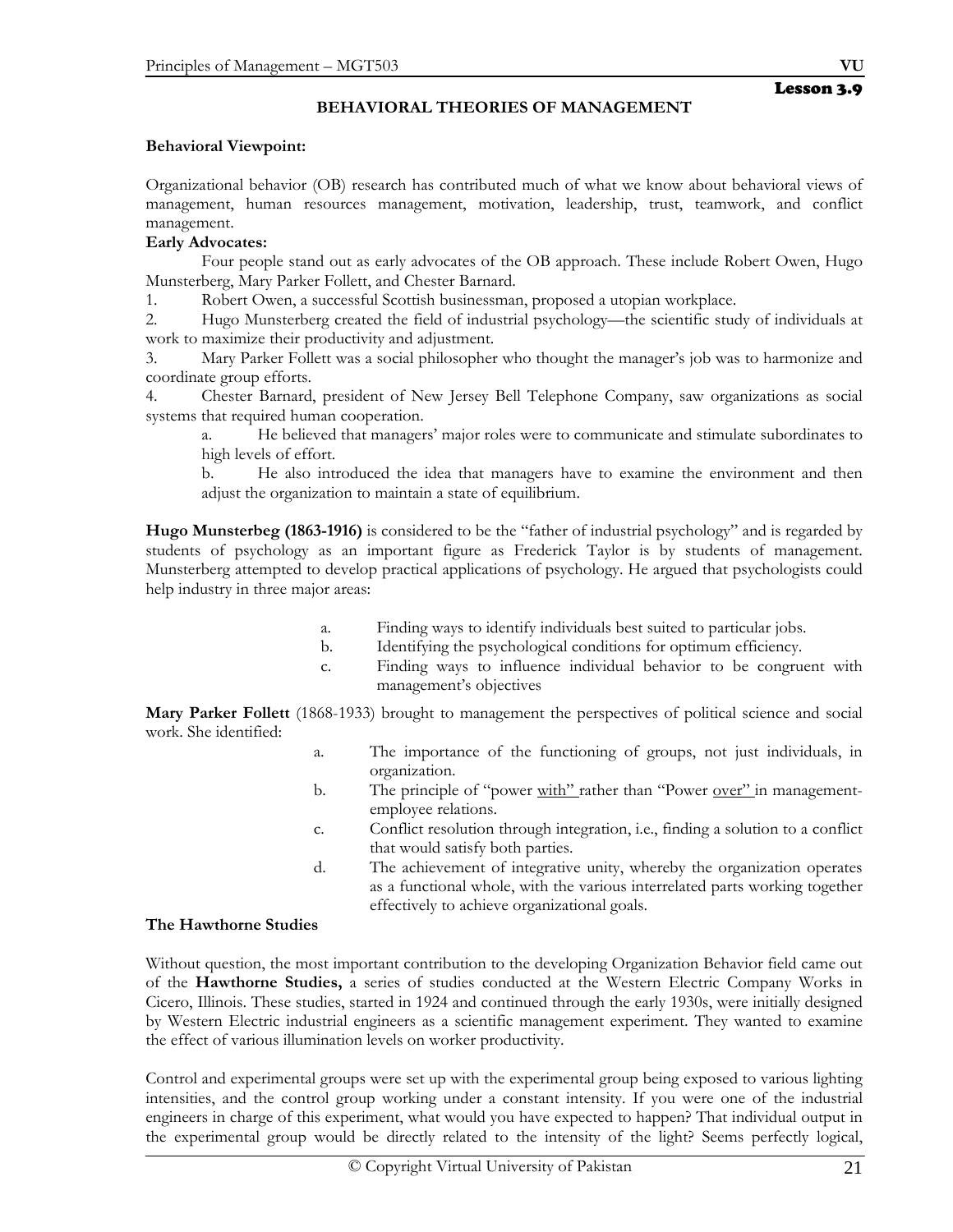doesn't it? However, they found that as the level of light was increased in the experimental group, output for both groups increased. Then, much to the surprise of the engineers, as the light level was decreased the productivity decrease was observed in the experimental group only when the level of light was reduced to that of a moonlit night. What would explain these un-excluded that illumination intensity was not directly related to group productivity, and that something else must have contributed to the results. However, they weren't able to pinpoint what that "something else" was.

In 1927, the Western electric engineers asked Harvard professor Elton Mayo and his associates to join the study as consultants. Thus began a relationship that would last through 1932 and encompass numerous experiments in the redesign of jobs, changes in workday and workweek length, introduction of rest periods, and individual versus group wage plans.9 For example, one experiment was designed to evaluate the effect of a group piecework incentive pay system on group productivity.

**Hawthorne studies** reflected the scientific management tradition of seeking greater efficiency by improving the tools and methods of work—in this case, lighting.

- 1. In the first set of studies, no correlation was found between changes in lighting conditions and individual work performance. In fact, performance nearly always went up with any change—brighter or darker—in illumination.
- 2. In the second set of studies, the concept of the **Hawthorne effect** emerged. The Hawthorne effect refers to the possibility that individuals singled out for a study may improve their performance simply because of the added attention they receive from the researchers, rather than because of any specific factors being tested in the study.
- 3. The third set of studies centered on group production norms and individual motivation.
- 4. Although simplistic and methodologically primitive, the Hawthorne studies established the impact that social aspects of the job (and the informal group) have on productivity.

**Human Relations Movement:** This movement was an attempt to equip managers with the social skills they need.

**Abraham Maslow (1908-1970)** developed a theory of **motivation** that was based on three assumptions about human nature.

- a. Human beings have needs that are never completely satisfied.
- b. Human behavior is aimed at satisfying the needs that are yet unsatisfied at a given point in time.
- c. Needs fit into a somewhat predictable hierarchy ranging from basic, lower-level needs to higher-level needs:
	- 1) Physiological (lowest)<br>2) Safety
	- Safety
	- 3) Belongingness or social
	- 4) Esteem
	- 5) Self-actualization (highest and NOT achieved by everyone)

**Douglas McGregor (1906-1964)** developed the **Theory X and Theory Y** dichotomy about the assumptions managers make about workers and how these assumptions affect behavior.

- a. **Theory X managers** tend to assume that workers are lazy, need to be coerced, have little ambition, and are focused on security needs. These managers then treat their subordinates as if these assumptions were true.
- b. **Theory Y managers** tend to assume that workers do not inherently dislike work, are capable of self-control, have the capacity to be creative and innovative, and generally have higher-level needs that are often not met on the job. These managers then treat their subordinates as if these assumptions were true.
- c. Workers, like all of us, tend to work up or down to expectations.

<sup>5.</sup>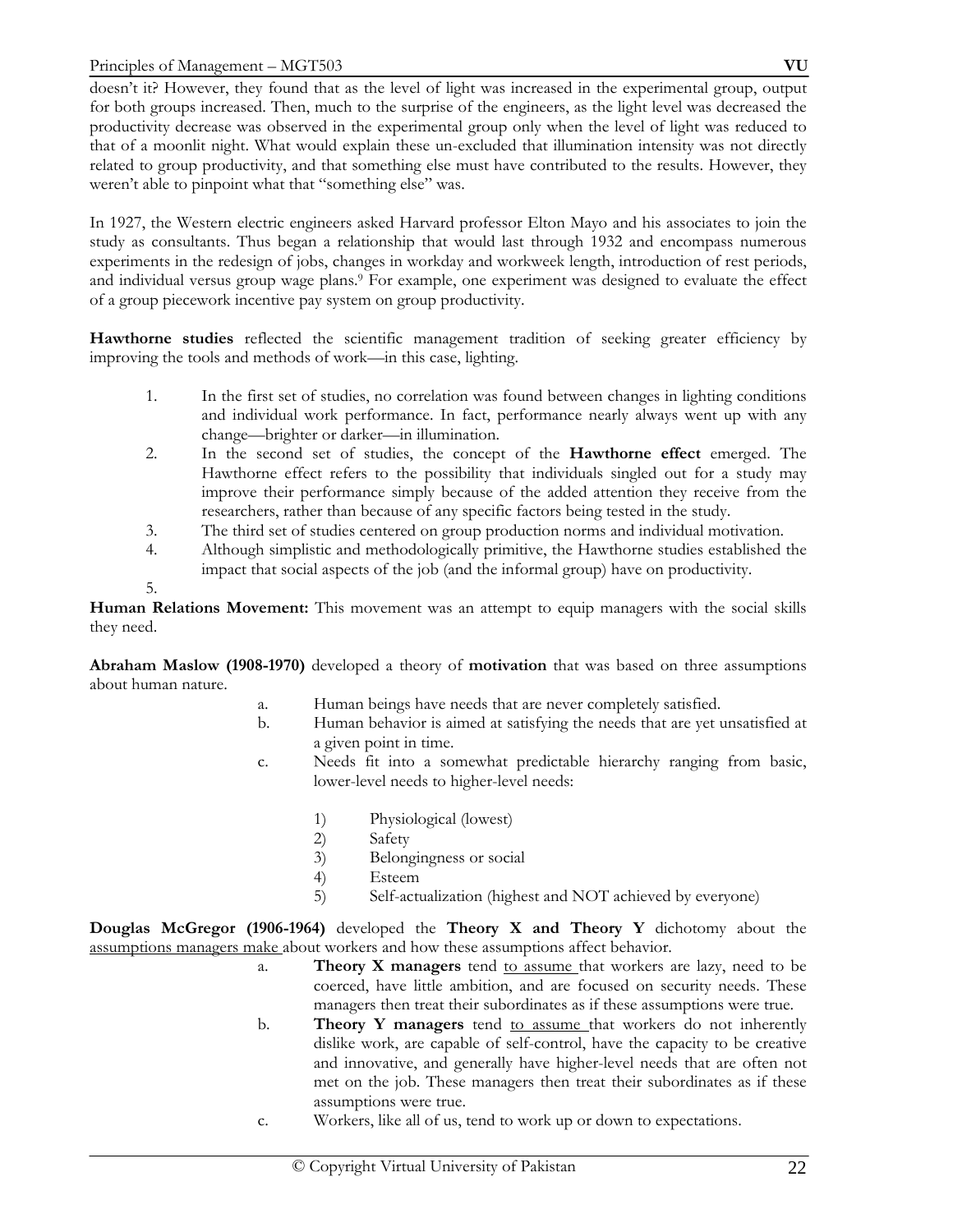## **The Behavioral Science Approach:**

It emphasizes scientific research as the basis for developing theories about human behavior in organizations that can be used to develop practical guidelines for managers.

- 1. The emphasis is upon developing useful tools for managers. Unlike Scientific Management from the Classical Era, the findings in behavioral studies are often somewhat difficult to find with mathematical certainty. That does not mean however, that the scientific approach should not be attempted nor that the findings of such an approach are any less useful.
- 2. An example is the idea of improving performance by setting goals the individual finds to be attainable yet not too easy.

## **Contributions of the behavioral viewpoint:**

- 1. Spotlight the managerial importance of such factors as communication, group dynamics, motivation, and leaders.
- 2. Articulates practical applications of behavioral studies.
- 3. Draws on the findings of a number of disciplines such as management, psychology, sociology, anthropology, and economics.
- 4. Highlights the importance of an organization's members as active human resources rather than passive tools.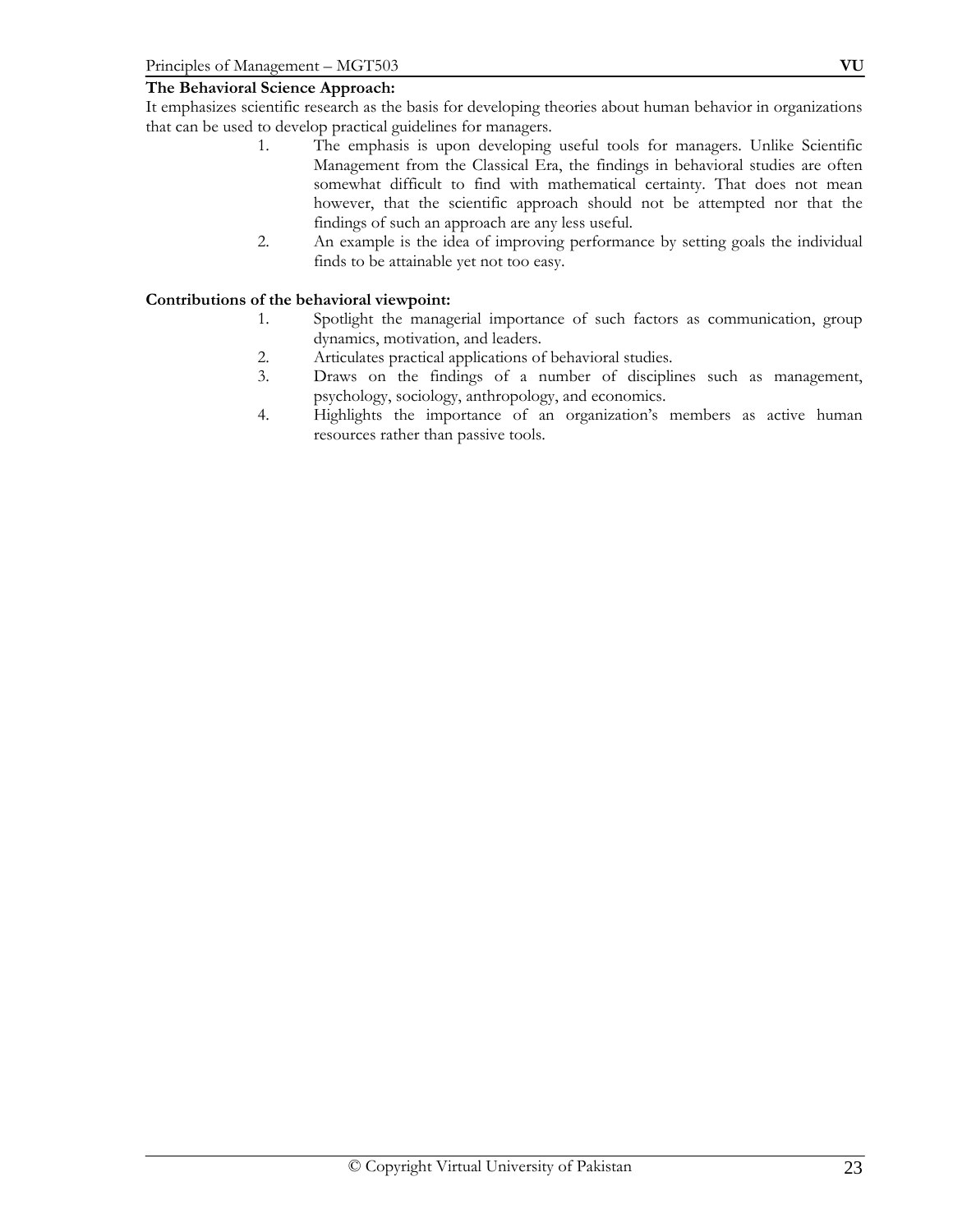#### Lesson 4.10

## **QUANTITATIVE, CONTEMPORARY AND EMERGING VIEWS OF MANAGEMENT**

#### **Quantitative Approach to Management:**

The **quantitative approach** involves the use of quantitative techniques to improve decision making. This approach has also been labeled operations research of management science. It includes applications of statistics, optimization models, information models, and computer simulations

#### **How Do Today's Managers use the quantitative approach?**

The quantitative approach has contributed directly to management decision making in the areas of planning and control. For instance, when managers make budgeting, scheduling, quality control, and similar decisions, they typically rely on quantitative techniques. The availability of sophisticated computer software programs to aid in developing models, equations, and formulas has made the use of quantitative techniques somewhat less intimidating for managers, although they must still be able to interpret the results.

The quantitative approach, although important in its own way, has not influenced management practice as much as the next one we're going to discuss–organizational behavior–for a number of reasons. These include the fact that many managers are unfamiliar with and intimidated by quantitative tools, behavioral problems are more widespread and visible, and it is easier for most students and managers to relate to real, day-to-day people problems than to the more abstract activity of constructing quantitative models.

#### **Branches in the Quantitative Management Viewpoint:**

There are three main branches in the **Quantitative Management Viewpoint:** management science, operations management, and management information systems

**Management science (or operations research** as it has been called) is an approach aimed at increasing decision effectiveness through the use of sophisticated mathematical models and statistical methods. This is NOT a term to be used synonymously with either the term "Scientific Management" described earlier featuring Taylor and others or "The Science of Management," a term that usually refers broadly, to a deliberate, rational approach to management issues.

**Operations Management** is the function or field of expertise that is primarily responsible for the production and delivery of an organization's products and services.

**Management information systems (MIS)** is the name often given to the field of management that focuses on designing and implementing computer-based information systems for use by management

#### **Contemporary viewpoints:**

This school of thought or view point about management includes those major ideas about managing and organizations that have emerged since the 1950s. Some of the ideas, systems theory for example, are rooted in experiences gained during World War II.

**The systems theory** approach is based on the notion that organizations can be visualized as systems of interrelated parts or subsystems that operate as a whole in pursuit of common goals. This will be discussed in more detail in the next session.

**Contingency Theory** is the view that appropriate managerial action depends on the particular parameters of each situation. This approach is in marked contrast to the earliest universal approach stemming from the classical management school which suggested that there was one, and only one, best decision for managers to make which applied in all cases and to all organization, big or little, for profit, or not-for-profit, etc. The generalized corollary to the universal approach is that the secret to successful managing was just to keep looking until that one best solution was "found." "it all depends", would be the slogan of contingency theory. The contingency approach applies particularly well in such areas as environmental factors, strategy, organizational design, technology, and leadership.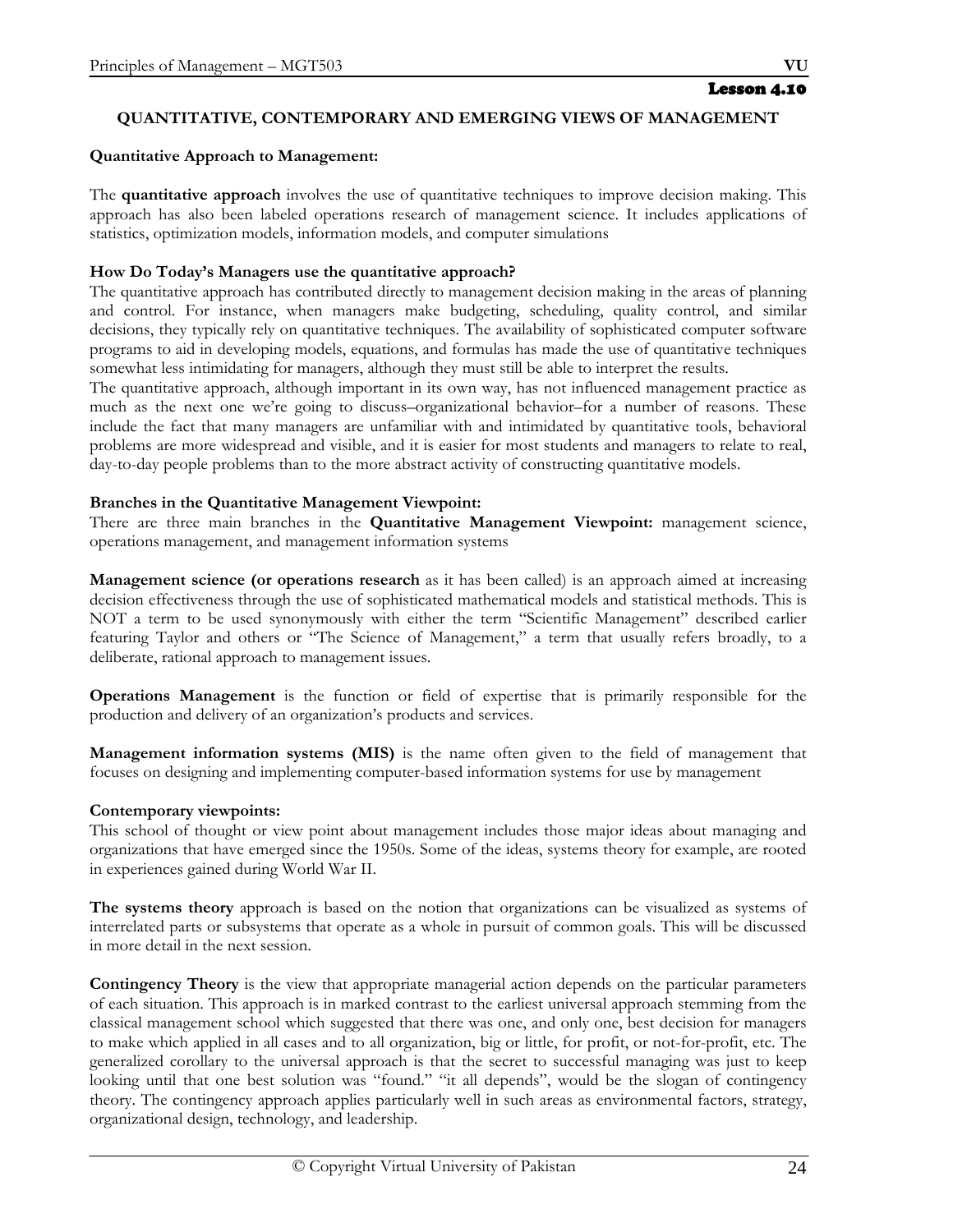Principles of Management – MGT503 **VU**

**Emerging views**: Now that you've got a good understanding of the evolution and past history of management theories and practices, what current concepts and practices are shaping today's management history and changing the way that managers do their jobs?

**A. Globalization**. Organizational operations no longer stop at geographic borders. Managers in all types and sizes of organizations are faced with the opportunities and challenges of globalization.

**B.** Entrepreneurship refers to the process whereby an individual or a group of individuals uses organized efforts and means to pursue opportunities to create value and grow by fulfilling wants and needs through innovation and uniqueness.

- 1. Three important themes stand out in this definition:
	- a. The pursuit of opportunities
	- b. Innovation
	- c. Growth
- 2. Entrepreneurship will continue to be important to societies around the world.

## **C. Managing in an E-Business World.**

- 1. **E-business** (electronic business)—a comprehensive term describing the way an organization does its work by using electronic (Internet-based) linkages with key constituencies in order to efficiently and effectively achieve its goals.
- 2. **E-commerce** (electronic commerce) is any form of business exchange or transaction in which the parties interact electronically.

## **D. Need for Innovation and Flexibility.**

- 1. The constant flow of new ideas is crucial for an organization to avoid obsolescence or failure.
- 2. Flexibility is valuable in a context where customers/ needs may change overnight, where new competitors come and go, and where employees and their skills are shifted as need from project to project.

## **E. Quality Management Systems.**

1. **Total quality management** is a philosophy of management that is driven by customer needs and expectations and focuses on continual improvement in work processes

2. TQM was inspired by a small group of quality experts, of whom W. Edwards Deming was one of the chief proponents. He has also developed and presented his quality philosophy and theory of profound knowledge.

3. TQM represents a counterpoint to earlier management theorists who believed that low costs were the only road to increased productivity.

4. The objective of TQM is to create an organization committed to continuous improvement.

## **F. Learning Organizations and Knowledge Management.**

 Managers now must deal with an environment that is continually changing. The successful organizations of the 21st century will be flexible, able to learn and respond quickly, and be led by managers who can effectively challenge conventional wisdom, manage the organization's knowledge base, and make needed changes.

1. A **learning organization** is one that has developed the capacity to continuously adapt and change.

2. **Knowledge management** involves cultivating a learning culture where organizational members systematically gather knowledge and share it with others to achieve better performance.

**G. Theory Z : William Ouchi's** Theory Z combines positive aspects of American and Japanese management into a modified approach aimed at increasing managerial effectiveness while remaining compatible with the norms and values of society and culture.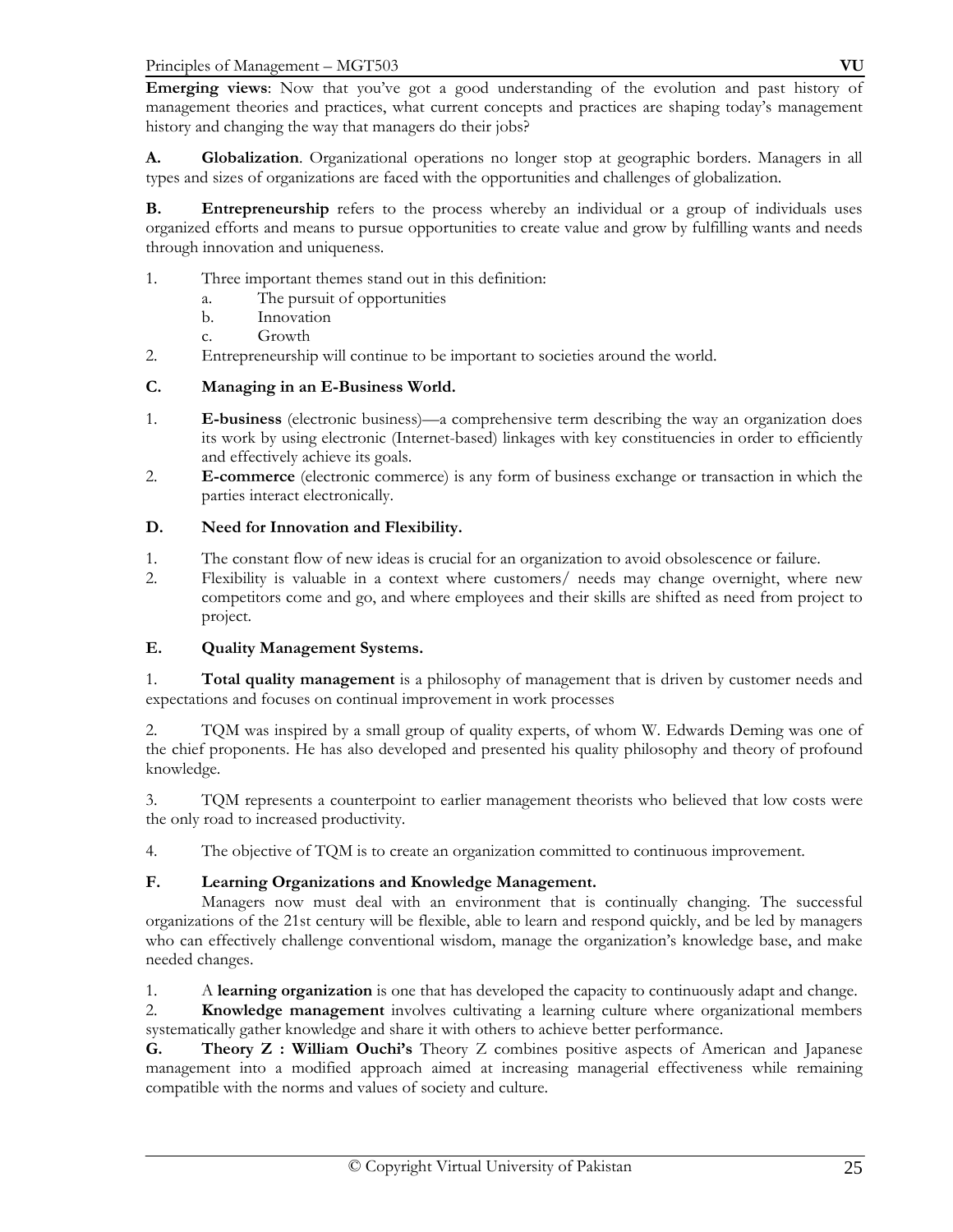## **SYSTEM'S VIEW OF MANAGEMENT AND ORGANIZATION**

#### **Managing Systems**

Another way to look at the manager's job is from the perspective of managing systems. **System:** 

A **system** is a set of interrelated and interdependent parts arranged in a manner that produces a unified whole. It's a concept taken from the physical sciences and applied to organizations. The two basic types of systems are

**Closed systems** are not influenced by and do not interact with their environment.

**Open systems** dynamically interact with their environment.

Today, when we call organization systems, we mean open systems, that is, an organization that constantly interacts with its environment.

- **1. The systems theory** approach is based on the notion that organizations can be visualized as systems of interrelated parts or subsystems that operate as a whole in pursuit of common goals. This will be discussed in more detail in the next session.
	- 1. The major components of a system are:
		- **a. Inputs:** the various human, material, financial, equipment, and informational resources required to produce goods and services.
		- **b. Transformation processes:** the organization's managerial and technological abilities that are applied to convert inputs into outputs.
		- **c. Outputs:** the products, services, and other outcomes produced by the organization.
		- **d. Feedback:** information about results and organizational status relative to its environment.
- **2. Open versus closed systems.** These are terms indicating the relative degree with which a system interacts with its environment. While there are very few, if any, completely open or completely closed systems, we usually view open systems as those having continual interaction with its environment. Closed systems are those with little interaction and feedback from their environments.
- **3.** Two major characteristics of open systems are:
	- **a. Negative entropy** is the ability of open systems to bring in new energy in the form of inputs and feedback from the environment in order for the organization to delay or to arrest entropy, the decaying process.
	- **b. Synergy** is the ability of the whole to equal more than the sum of its parts.
	- **c. The systems viewpoint** suggests that managers are likely to be more successful if they attempt to operate their units as open systems rather than as closed system.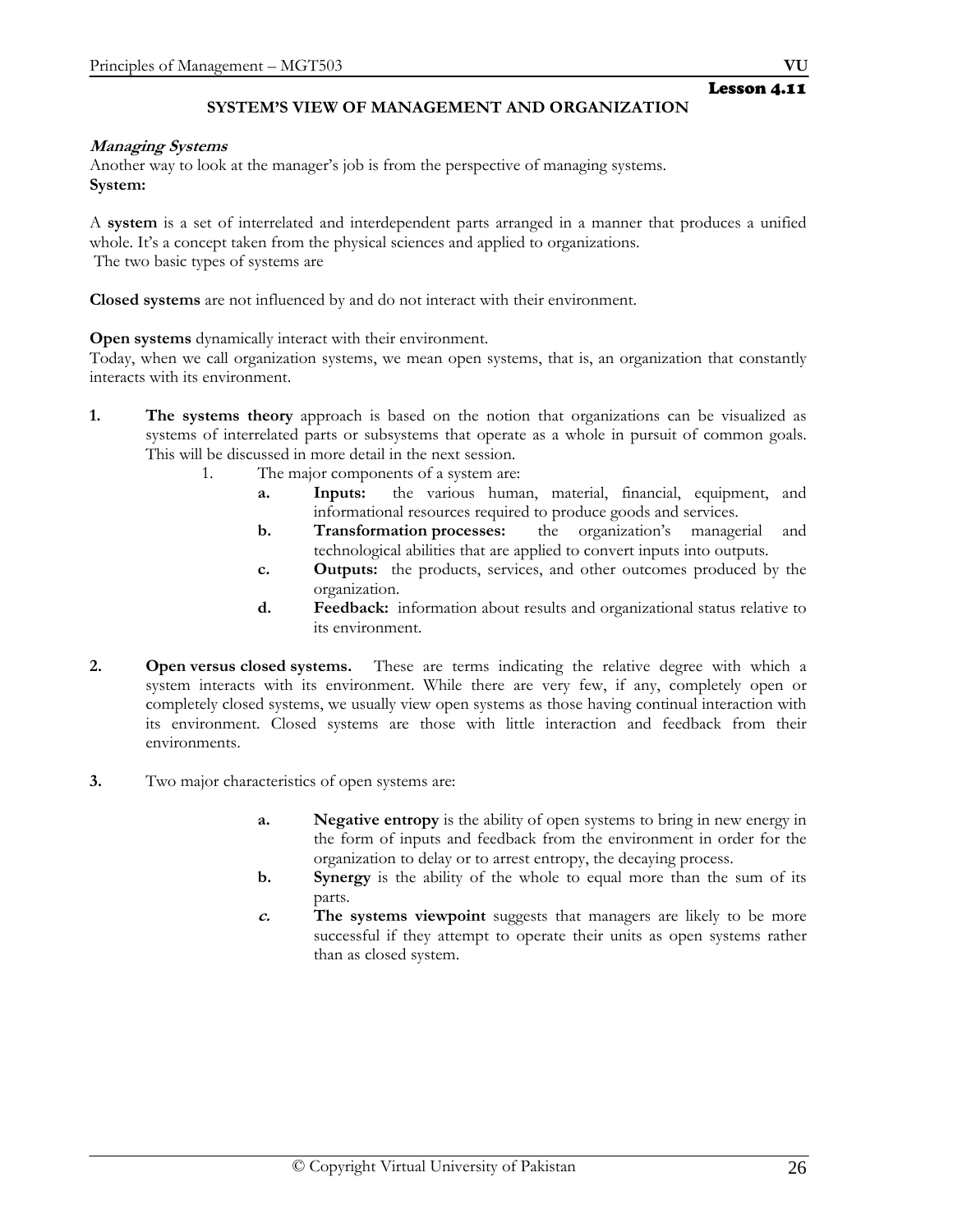

## **Answer to Test Yourself on Management Viewpoints and Theories!!!!**

- **1. What are some early evidences of management practice?** Some early evidences of management practice are the Egyptian pyramids, the Great Wall of China, and the status of Venice as a major economic trade center in the 1400s.
- **2. Explain why division of labor and the Industrial Revolution were important to the study of management.**

 Division of labor increases productivity by increasing each worker's skill and dexterity, saves time that is commonly lost in changing tasks, and creates labor-saving inventions and machinery. During the Industrial Revolution, business owners were creating large businesses that required formalized management practice.

#### **3. What are the four major approaches to the study of management?**

 The four major approaches to the study of management are scientific, general administrative, quantitative, and organizational behavior. Each is correct and makes an important contribution to our overall understanding of management.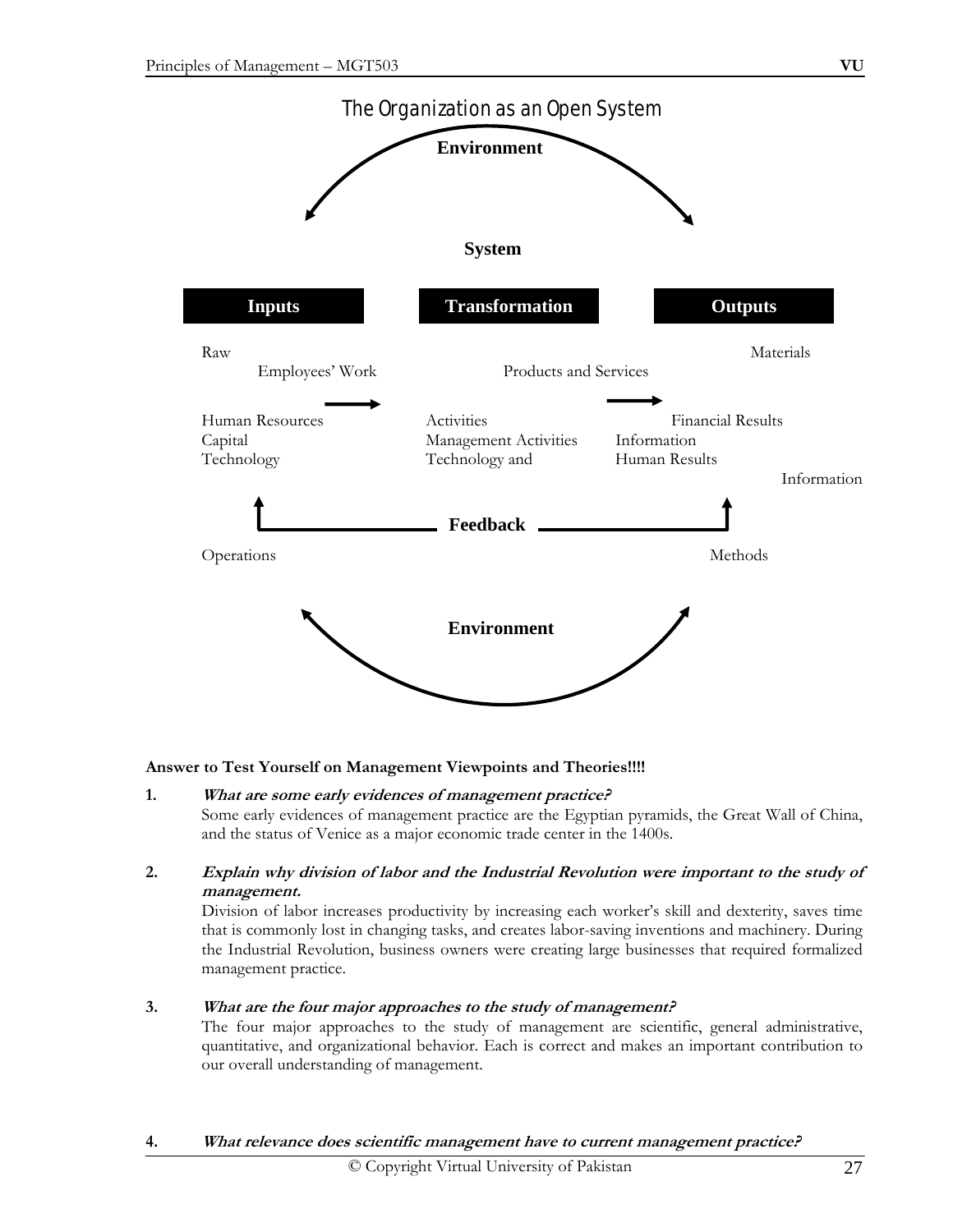Scientific management is the use of scientific methods to define the "one best way" for a job to be done. Its relevance to current management practice is that managers still use many of the techniques developed by Taylor, the Gilbreth, and other practitioners.

## **5. Describe Frederick W. Taylor's contributions to scientific management?**

 Frederick Taylor defined four principles of management—develop a science for each element of an individual's work; scientifically select, train, teach, and develop each worker; cooperate with workers to ensure that all work is done in accordance with the principles of science; and divide work and responsibility almost equally between management and workers.

## **6. Explain Frank and Lillian Gilbreth's contributions to scientific management?**

 Frank and Lillian Gilbreth studied work arrangements to eliminate wasteful hand and body motions. They also experimented with the design and use of proper tools and equipment for optimizing work performance.

## **7. Describe Fayol's principles of management and how they compare with Taylor's?**

 Henri Fayol's principles of management were division of work, authority, discipline, unity of command, unity of direction, subordination of individual interests, remuneration, centralization, scalar chain, order, equity, stability of tenure of personnel, initiative, and esprit de corps. In contrast to Taylor's principles, Fayol's focused on the entire organization and not just the individual worker.

## **8. What did Weber contribution to the general administrative theories of management?**

 Max Weber described an ideal type of organization called a bureaucracy, characterized by division of labor, a clearly defined hierarchy, detailed rules and regulations, and impersonal relationships. Rules and controls were to be applied uniformly, avoiding involvement with individual personalities and preferences of employees.

## **9. Explain how the quantitative approach evolved and how it has contributed to the field of management.**

 The quantitative approach, also called operations research or management science, is the use of quantitative techniques to improve decision making, and it evolved out of the development of mathematical and statistical solutions to military problems during World War II. After the war, many quantitative techniques that had been used for military problems were applied to the business sector. The quantitative approach has added another dimension to the evolution of management practice and thinking and has contributed most directly to management decision making in planning and control.

## **10. What is organizational behavior?**

 Organizational behavior is the field of study concerned with the actions or behavior of people at work.

## **11. What were some of the contributions of the early advocates of OB?**

 Early advocates of the OB approach were Robert Owen, who proposed an idealized workplace where work hours would be regulated, child labor outlawed, public education and meals provided, and business involved in community projects; Hugo Munsterberg, who created the field of industrial psychology, the study of individuals at work to maximize their productivity and adjustment; Mary Parker Follett, who thought that organizations should be based on a group ethic rather than on individualism to release individual potential; and Chester Barnard, who saw organizations as social systems that required human cooperation.

## **12. Describe the Hawthorne studies and their contribution to management practice.**

 The Hawthorne studies, conducted at the Western Electric Company Works in Cicero Illinois, from 1924 through the early 1930s, exposed an experimental group of workers to various lighting intensities while providing a control group with constant intensity. As the level of light was increased in the experimental group, the output of both groups increased. The series of studies led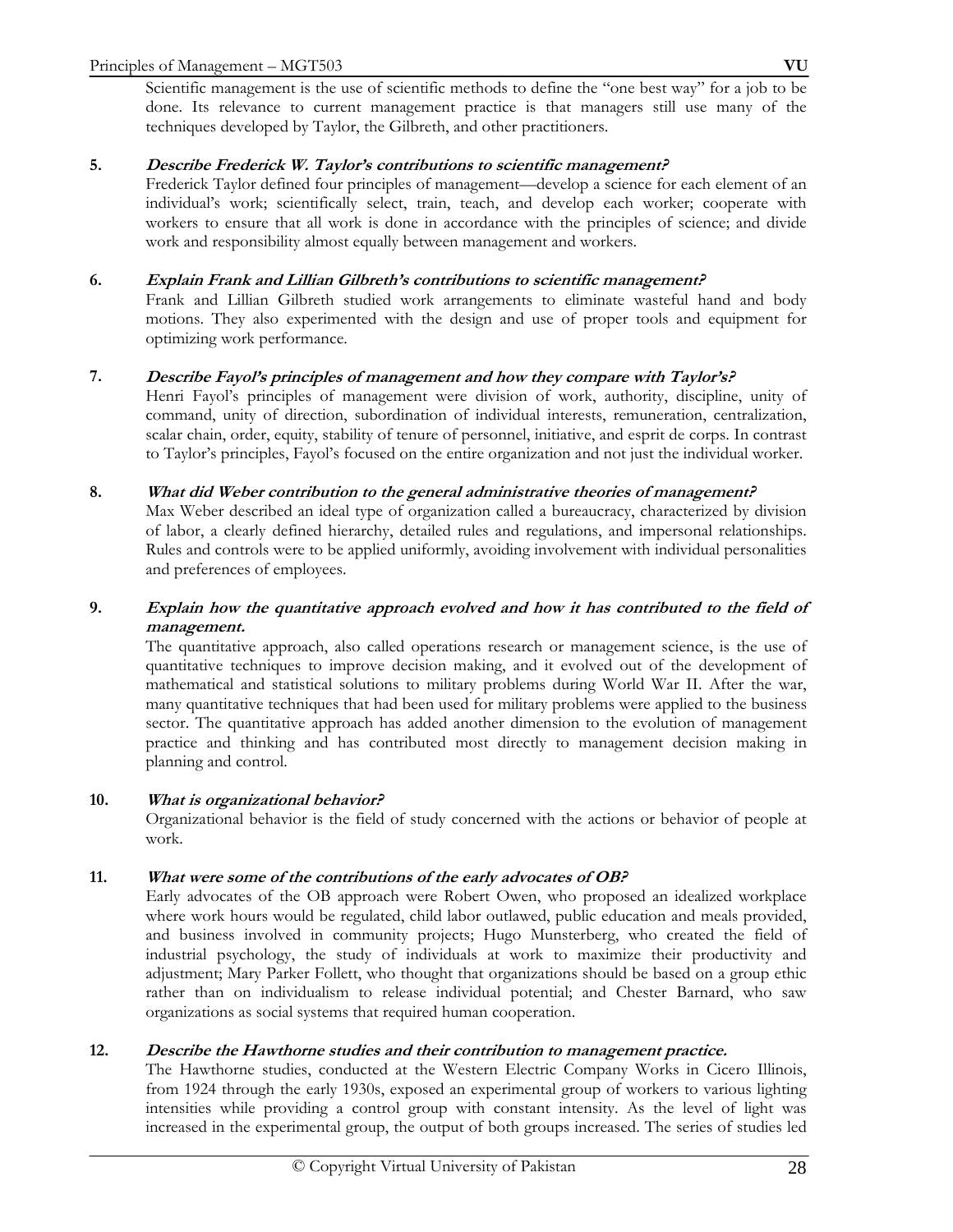to a new emphasis on the human behavior factor and helped change the dominant theme of the time that employees were not different from any other machines the organization used.

## **13. How is globalization affecting the way managers do their jobs?**

 Management is no longer constrained by national borders, and managers in organizations of all sizes and types around the world are faced with the opportunities and challenges of operating in a global market.

## **14. What is workforce diversity, and what implications does it have for managers?**

 Workforce diversity exists when workers are more heterogeneous in terms of gender, race, ethnicity, age, and other characteristics that reflect their differences. It's an important issue because as more women, minorities, elderly, and immigrants enter the job market in the first part of the 21st century, monumental changes are predicted in the workplace.

## **15. Discuss the three important themes in the definition of entrepreneurship?**

First, is the pursuit of opportunities, because entrepreneurship is about pursuing environmental trends and changes that no one else has seen or paid attention to.

 Second, is innovation, because entrepreneurship involves changing, revolutionizing, transforming, and introducing products or services or new ways of doing business.

Third, is growth, because entrepreneurs are not content to stay small or to stay the same in size.

## **16. How is e-commerce different from e-business, and what are the main forms of e-commerce transactions?**

 E-business is more than e-commerce, although e-business can include e-commerce. E-business is a comprehensive term describing the way an organization does its work by using electronic linkages with its key constituencies. The main forms of e-commerce transactions are **business-to-business, business-to-consumer, consumer-to-consumer, and government-to-business**.

#### **17. Describe the three categories of e-business involvement.**

 The three main categories of e-business are: **enhanced**—using the Internet to enhance but not replace traditional ways of doing business; **enabled**—using the Internet to perform its traditional business functions better, but not to sell anything; **tota**l—whole existence is made possible by and revolves around the Internet.

#### **18. Why should managers be concerned about innovation and flexibility?**

 Without a constant flow of new ideas an organization is doomed to obsolescence or failure. Also, flexibility is required in a context where customers/needs may change overnight, where new competitors come and go quickly, and where employees and their skills are shifted as needed from project to project

#### **19. What is TQM, and how is it affecting manager's jobs?**

.

 TQM is a philosophy of management driven by continual improvement and response to customer, employee, and supplier needs and expectations. It encompasses employees and suppliers as well as the people who purchase the organization's goods or services. The objective of managers is to create an organization committed to continuous improvement in work processes.

#### **20. How does knowledge management fit into the concept of a learning organization?**

 A learning organization is one that has developed the capacity to continuously learn, adapt, and change. Knowledge management involves cultivating a learning culture where organizational members systematically gather knowledge and share it with others in the organization in order to achieve better performance.

## **21. What is workplace spirituality and how is it an issue that managers must deal with?**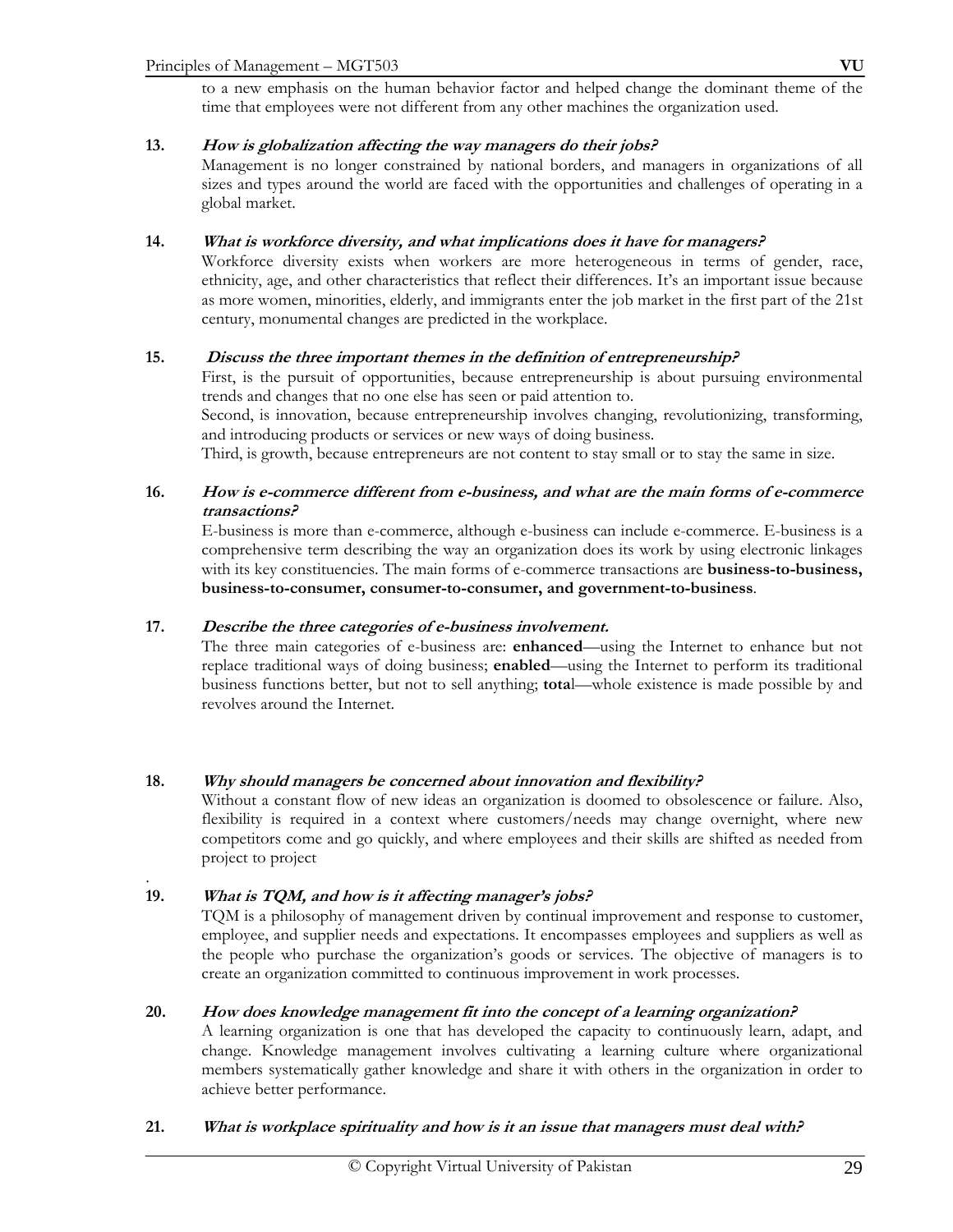**Workplace Spirituality** is "a recognition of an inner life that nourishes and is nourished by meaningful work that takes place in the context of community." Workers, and society in general, are searching for a deeper understanding of who they are and why they're here on Earth. They want more than just a steady job and a paycheck. Current research studies looking at the relationship between workplace spirituality and productivity have shown interesting results. Workplace spirituality is likely to be manifested in how managers treat employees and how employees' contributions are respected and valued.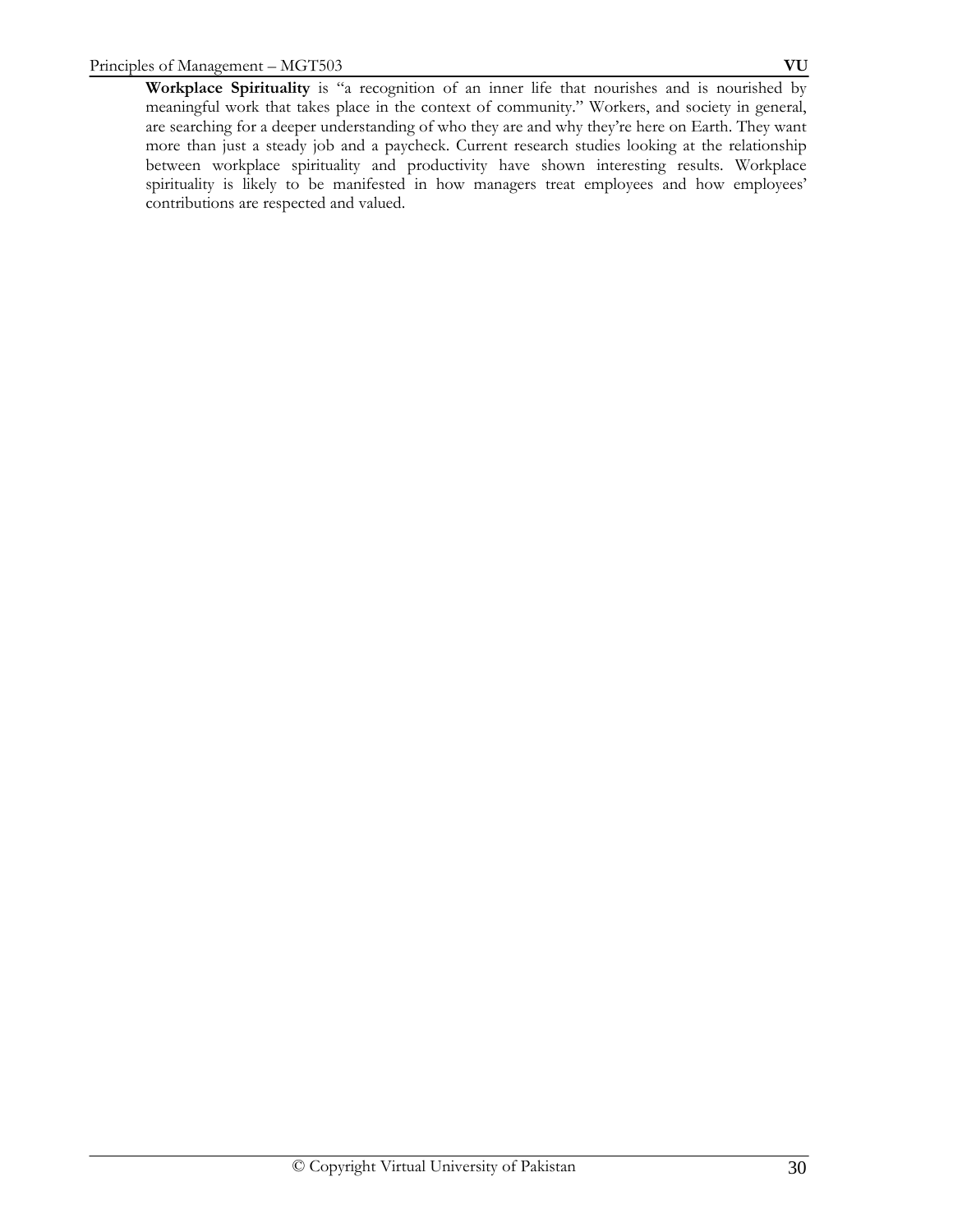# Lesson 4.12

## **ANALYZING ORGANIZATIONAL ENVIRONMENT AND UNDERSTANDING ORGANIZATIONAL CULTURE**

This lecture discusses the components and complexities of an organization's culture and the external /internal environment and how these may constrain managers. Managers are also responsible for improving stakeholder involvement in decisions making and actions taking. Managers must be aware that organizational culture and organizational environments will influence both the way an organization is managed as well as its effectiveness. How can an understanding of organizational culture and the external environment help the manager? Let us learn.

## **THE ENVIRONMENT:**

The impact of the external environment on a manager's actions and behaviors cannot be overemphasized. There are forces in the environment that play a major role in shaping managers' endeavors

The **environment** is defined as outside institutions and forces outside the organization that potentially affect an organization's performance.

#### **Types of Environment:**

- **1) External Environment**
- **2) Internal Environment**

#### **External Environment**

**'Major forces outside the organisation with potential to influence significantly a product or service's likely success is called its external environment.'** 

#### **Types of external environments:**

The insights derived from systems theory have helped to highlight the importance of a managed interaction between an organization and its external environment. Two major divisions have been made in the external environment:

#### **1) The Mega Environment**

**2)** The Task Environment

#### The Mega Environment

The **mega-environment,** or general environment as it is sometimes called, is that segment of the **external environment** that reflects the broad conditions and trends in the societies within which an organization operates.

#### **Major Elements of the Mega Environment**

d.

- 1. The **technological element** of the mega-environment reflects the current state of knowledge regarding the production of products and services.
	- a. Technology is a particular state of knowledge. It is not "things." A computer, for instance, is an artifact or an example of technology and is not technology itself.
	- b. Research indicates that technology tends to evolve through periods of incremental change punctuated by technological breakthroughs that either enhance or destroy the competence of firms in an industry.
	- c. Numerous publications (such as Business Week, Forbes, etc.) and on-line services (such as LEXIS/NEXIS) provide information regarding technological and other environmental elements.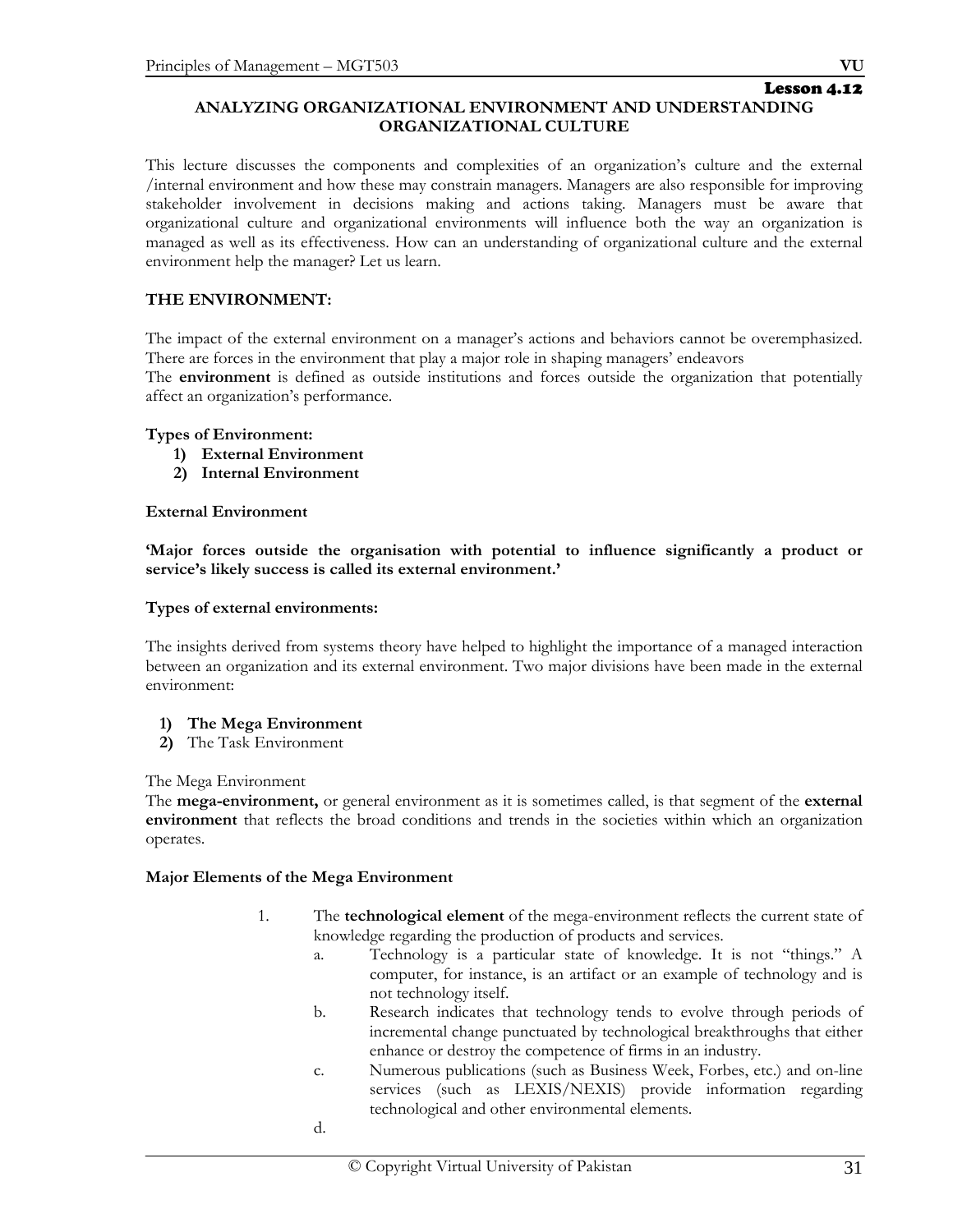- a. In a **capitalist economy,** economic activity is governed by market forces and the means of production are privately owned by individuals, either directly or through corporations.
- b. In a **socialist economy,** the means of production are owned by the state and economic activity is coordinated by state plan.
- c. In practice, countries tend to have hybrid economies, incorporating elements of capitalism and socialism.
- d. Organizations are influenced in any given economic system by a variety of economic conditions over which they have little control, such as inflation and interest rates.
- 3. The l**egal-political element** of the mega-environment includes the legal and governmental systems within which an organization must function.
	- a. Organizations must operate within the general legal framework of the countries in which they do business.
	- b. Organizations are subject to an increase in lawsuits filed by customers or employees.
	- c. The political issues which affect organizations include those which influence the extent of government regulation.
	- d.
- 4. The **socio-cultural element** of the mega-environment includes the attitudes, values, norms, beliefs, behaviors, and associated demographic trends that are characteristic of a given geographic area.
	- a. The sociocultural element is of particular importance to multinational corporations.
	- b. Sociocultural trends can result in important shifts in demand for products. c.
- 5. The **international element** of the mega-environment includes the developments in countries outside an organization's home country that have the potential impact to the organization. International factors far beyond the direct influence of a particular organization can have profound effects on its ability to operate successfully.
	- a. Fluctuations of the dollar against foreign currencies influence the ability of an organization to compete in international markets.
	- b. Free-trade agreement, such as the NAFTA, GATT can affect an organization either positively or negatively.

## **The Task Environment**

The **task environment** is that segment of the external environment made up of specific outside elements (usually organizations) with which an organization interfaces in the course of conducting its business. The task environment depends on the products and services the organization offers and the locations where it conducts business. The organization may be more successful in affecting its task environment than it is its mega-environment.

## **Elements of the Task Environment:**

- 1. An organization's **customers and clients** are those individuals and organizations that purchase its products and/or services. It is becoming increasingly important to stay in touch with customers' needs.
- 2. An organization's **competitors** are other organizations that either offers of have a high potential of offering rival products or services.
	- a. Organization needs to keep abreast of who their competitors are and what they are doing.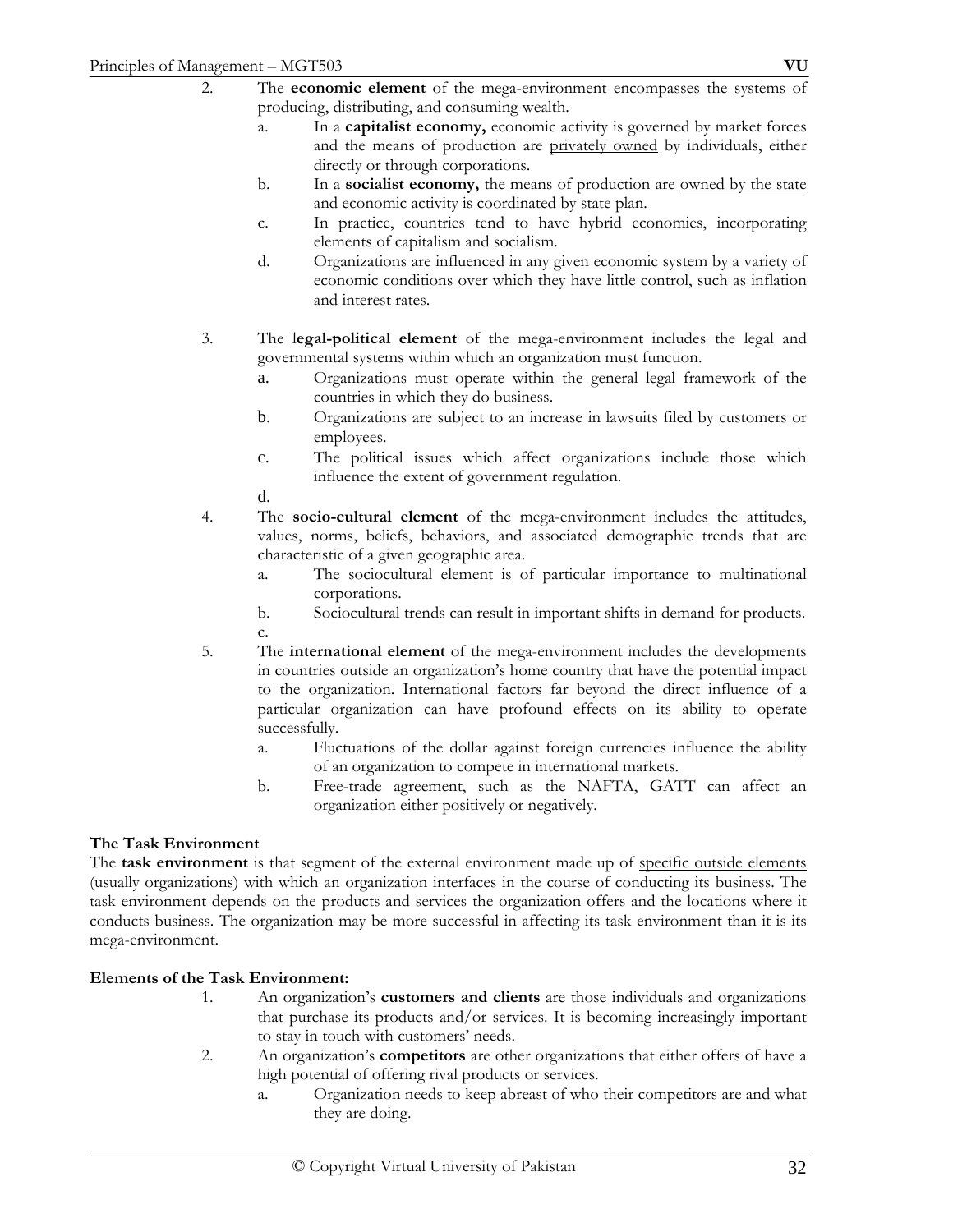- b. Ways to track what competitors are doing include obtaining information from commercial data bases, specialty trade publications, news clippings from local newspaper, help-wanted ads, published market research reports, business reports, trade shows, public filings, advertisements, and personal contacts.
- 3. An organization's **suppliers** are those individual organizations that supply the resources (such as raw materials, products, or services) the organization needs to conduct its operations.
- 4. An organization's **labor supply** consists of those individuals who are potentially employable by the organization.
	- a. Organization may have to shift their location if labor supplies dry up in some areas and increase in others.
- 5. Various **government agencies** provide services and monitor compliance with laws and regulations at local (e.g., consumer affairs), state or regional (e.g., health department), and national (e.g., CBR) levels.

6.

#### **Organization's Relationships with Stakeholders:**

- 1. Stakeholders are any constituencies in the organization's external environment that are affected by, or have a vested interest in, the organization's decisions and actions
- 2. Stakeholder relationship management is important for two reasons:
- a. It can lead to improved predictability of environmental changes, more successful innovation, greater degrees of trust, and greater organizational flexibility to reduce the impact of change.
- b. It is the "right" thing to do, because organizations are dependent on external stakeholders as sources of inputs and outlets for outputs and should be considered when making and implementing decisions.
- 3. Stakeholder relationships are managed using four steps:
- a. Identify external stakeholders
- b. Determine the specific interests of each stakeholder group
- c. Decide how critical these interests are to the organization
- d. Determine what specific approach managers should use to manage each relationship.

#### **THE ORGANIZATION'S CULTURE:**

 Just as individuals have a personality, so, too, do organizations. We refer to an organization's personality as its culture.

**Organizational culture** is a system of shared meaning and beliefs within an organization that determines, in large degree, how employees act. This definition implies several things.

- 1. Culture is a perception that exists in the organization, not in the individual.
- 2. Organizational culture is a descriptive term. It describes rather than evaluates.
- 3. Seven dimensions of an organization's culture have been proposed:
- a. Innovation and risk taking (the degree to which employees are encouraged to be innovative and take risks)
- b. Attention to detail (the degree to which employees are expected to exhibit precision, analysis, and attention to detail)
- c. Outcome orientation (the degree to which managers focus on results or outcomes rather than on the techniques and processes used to achieve those outcomes)
- d. People orientation (the degree to which management decisions take into consideration the effect on people within the organization)
- e. Team orientation (the degree to which work activities are organized around teams rather than individuals)
- f. Aggressiveness (the degree to which people are aggressive and competitive rather than easygoing and cooperative)
- g. Stability (the degree to which organizational activities emphasize maintaining the status quo in contrast to growth)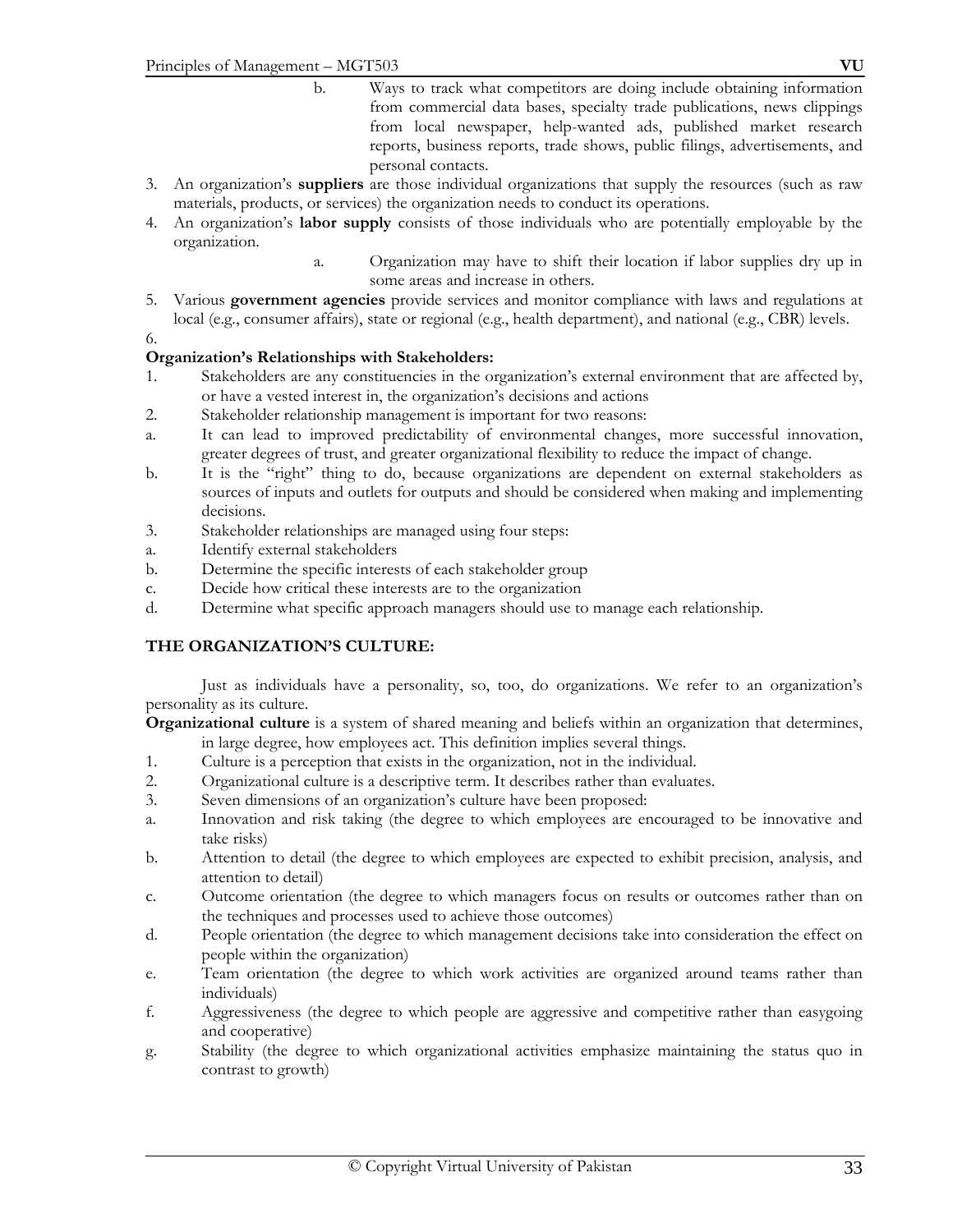Employees "learn" an organization's culture in different ways.

- 1. Organizational stories are one way that employees learn the culture. These stories typically involve a narrative of significant events or people.
- 2. Rituals are repetitive sequences of activities that express and reinforce the key values of the organization, what goals are most important, which people are important.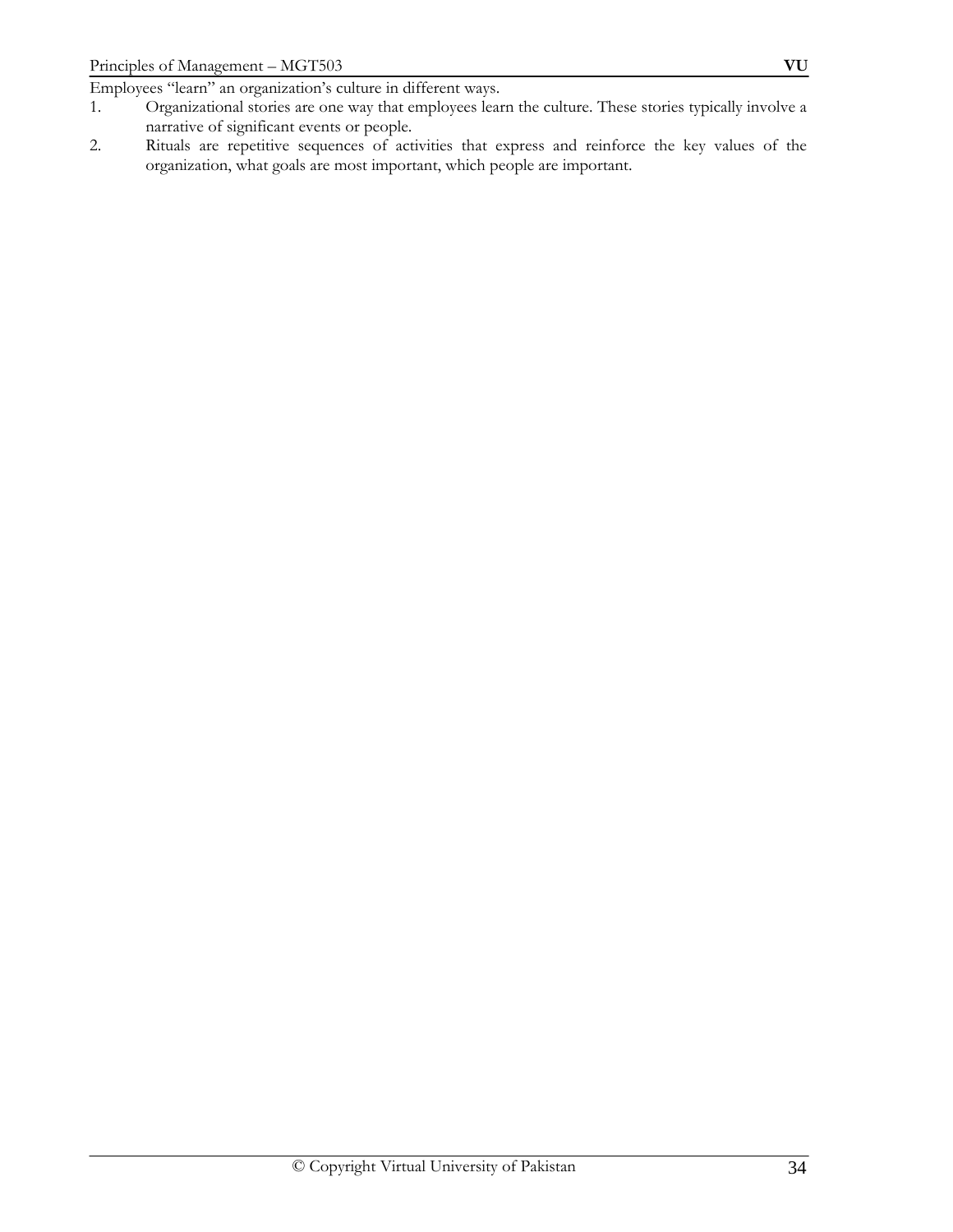## **21ST CENTURY MANAGEMENT TRENDS**

Where are we today? What current management concepts and practices are shaping "tomorrow's history"? This session establishes first a framework for understanding social responsibility and managerial ethics. Then, in this session, we'll attempt to answer those above stated questions by introducing several trends and issues that we believe are changing the way managers do their jobs: globalization, entrepreneurship, managing in an e-business world.

#### **Organizational social Responsibility**

#### **WHAT IS SOCIAL RESPONSIBILITY?**

 Before the 1960s, few people questioned the role of business organizations in social responsibility. However, times have changed. Now it's important to get an understanding of *what* social responsibility is.

- A. There are two opposing views of what social responsibility is.
- 1. The **classical view** is the view that management's only social responsibility is to maximize profits.
- a. Milton Friedman is the most outspoken advocate of this view.
- b. He argues that managers' primary responsibility is to operate the business in the best interests of the stockholders—the true owners of the organization.
- 2. The **socioeconomic view** is the view that management's social responsibility goes well beyond the making of profits to include protecting and improving society's welfare.
- a. The argument behind this view is that corporations are not independent entities responsible only to stockholders.
- b. Also, modern organizations are no longer just economic institutions.
- B. There are 10 major arguments *for* social responsibility, and they include the following:
- a. Public expectations
- b. Long-run profits
- c. Ethical obligation
- d. Public image
- e. Better environment
- f. Discouragement of further government regulation
- g. Balance of responsibility and power
- h. Stockholder interests
- i. Possession of resources
- j. Superiority of prevention over cures
- C. There are six major arguments *against* social responsibility. These include:
- a. Violation of profit maximization
- b. Dilution of purpose
- c. Costs
- d. Too much power
- e. Lack of skills
- f. Lack of accountability
- 1. **Social responsibility** is an obligation, beyond that required by the law and economics, for a firm to pursue long-term goals that are good for society.
- 2. **Social obligation** is the obligation of a business to meet its economic and legal responsibilities.
- 3. **Social responsiveness** is the capacity of a firm to adapt to changing societal conditions.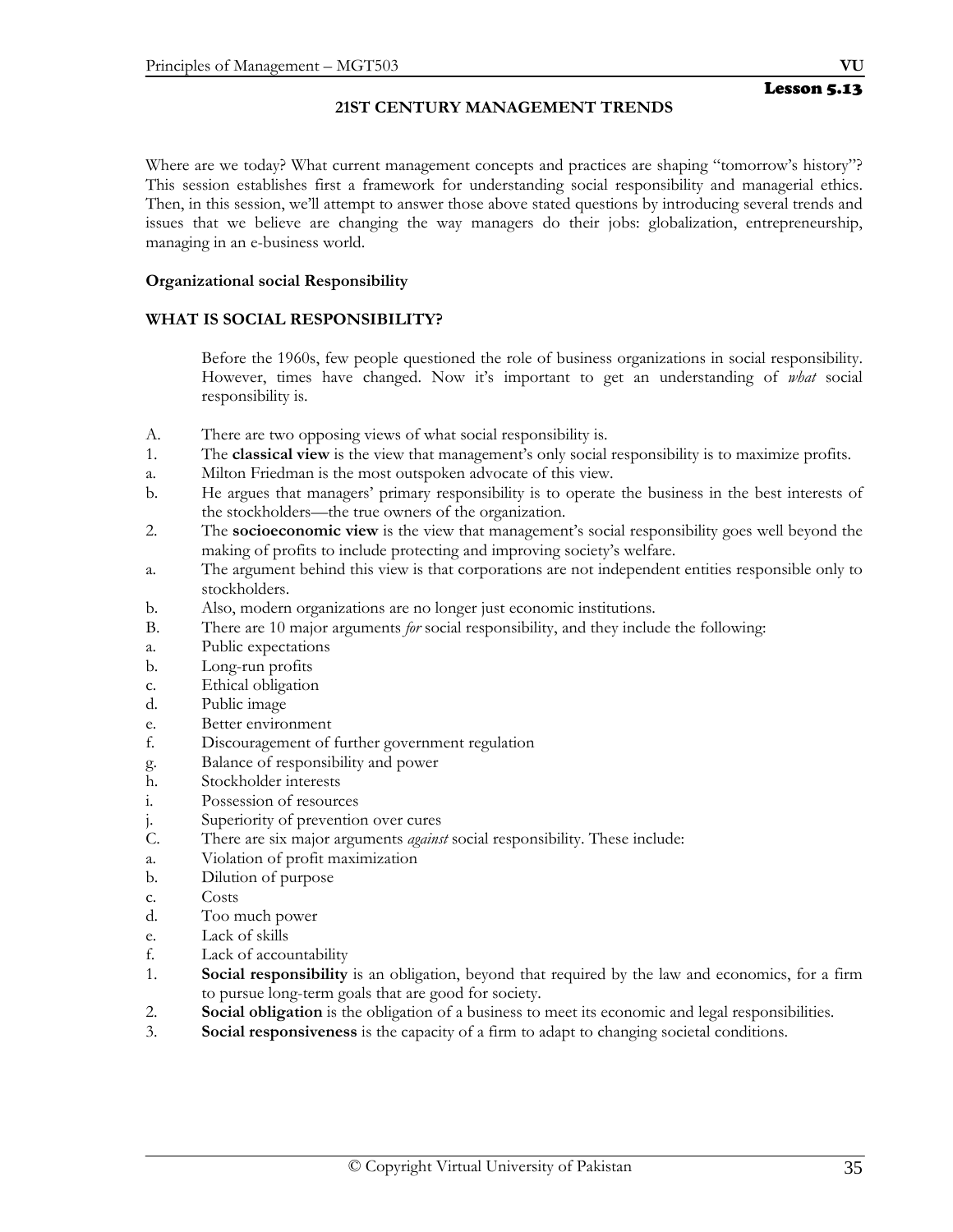## **SOCIAL RESPONSIBILITY AND ECONOMIC PERFORMANCE.**

The question of whether socially responsible activities lower a company's economic performance has been addressed in numerous studies.

A. The majority of studies found a positive relationship between corporate social involvement and economic performance, but some caution is necessary because of methodological questions associated with trying to measure social responsibility and economic performance.

#### **MANAGERIAL ETHICS.**

 **Ethics** refers to the rules and principles that define right and wrong conduct. There are ethical dimensions to managerial decisions and actions.

- Four Views of Ethics.<br>1. The **utilitarian view** The **utilitarian view of ethics** states that ethical decisions are made solely on the basis of their outcomes or consequences.
- 2. The **rights view of ethics** says that ethical decisions are concerned with respecting and protecting individual liberties and privileges such as the rights of privacy, freedom of conscience, free speech, life and safety, and due process.
- 3. The **theory of justice view of ethics** states that decision makers seek to impose and enforce rules fairly and impartially.
- 4. Finally, the **integrative social contracts theory** proposes that ethical decisions should be based on empirical (what is) and normative (what should be) factors. This view is based on the integration of two "contracts"—the general social contract and a more specific contract among members of a specific community that might be affected by a decision.

#### **Toward Improving Ethical Behavior**

What can be done to improve ethical behavior? There are a number of things organizations can do to cultivate ethical behavior among members. Eight suggestions will be explored.

- 1. The selection process for bringing new employees into organizations should be viewed as an opportunity to learn about an individual's level of moral development, personal values, ego strength, and locus of control.
- 2. A **code of ethics** is a formal statement of an organization's primary values and the ethical rules it expects employees to follow. Also, decision rules can be developed to guide managers in handling ethical dilemmas in decision making. Top management's leadership and commitment to ethical behavior is extremely important because it's the top managers who set the cultural tone.
- 4. Employees' job goals should be tangible and realistic, because when goals are clear and realistic, they reduce ambiguity and motivate rather than punish. Job goals are usually a key issue in performance appraisal.
- 5. If an organization wants it employees to uphold high ethical standards, it must include this dimension in its appraisal process. Performance appraisals should be comprehensive and not just focus on economic outcomes.
- 6. Ethics training should be used to help teach ethical problem solving and to present simulations of ethical situations that might arise. If it does nothing else, ethics training should increase awareness of ethical issues
- 7. Independent social audits evaluate decisions and management practices in terms of the organization's code of ethics and can be used to deter unethical behavior.
- 8. Finally, organizations can provide formal protective mechanisms so that employees with ethical dilemmas can do something about them without fear of reprisal.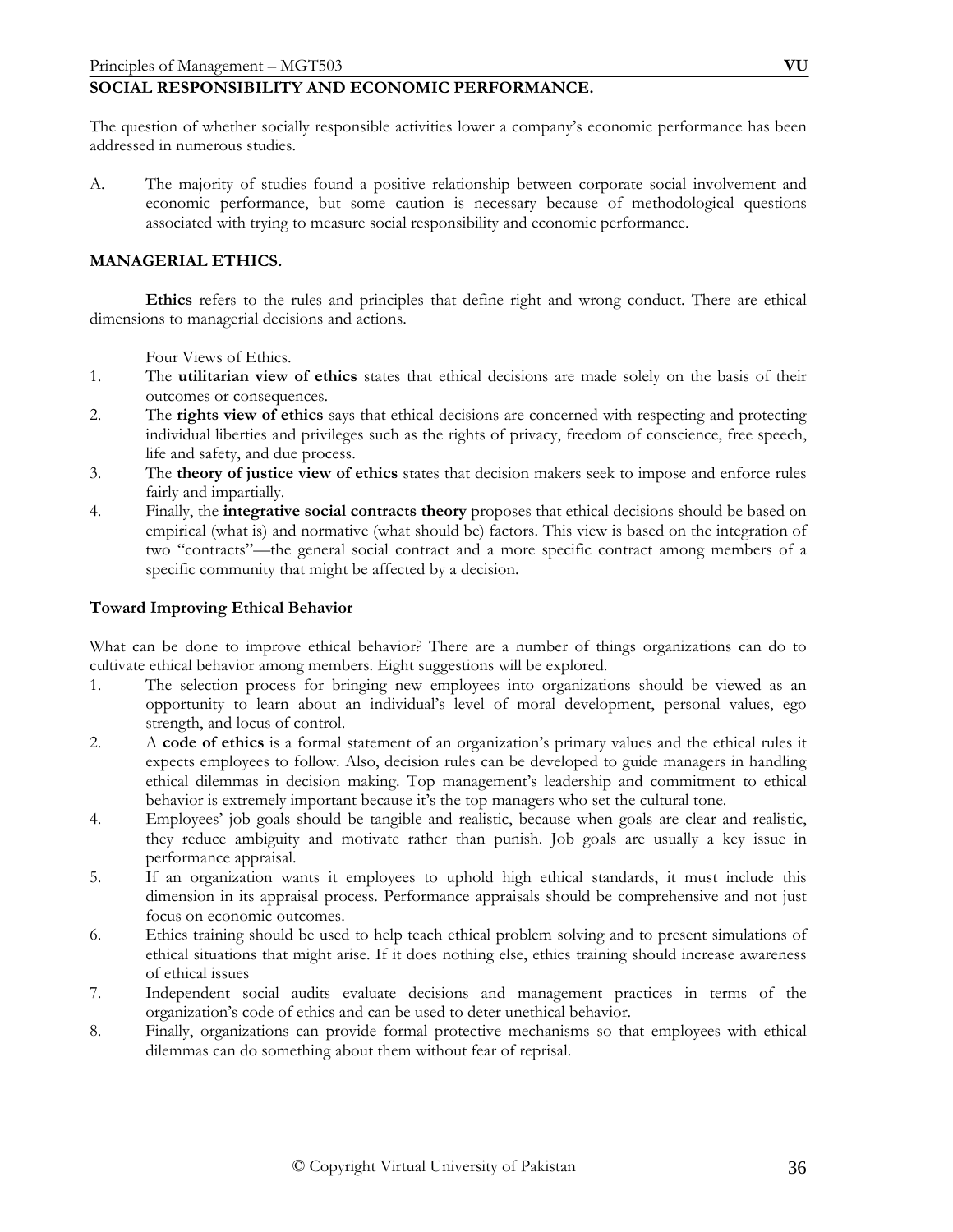Practically everywhere you turn these days you'll read or hear about entrepreneurs. If you pick up a current newspaper or general news magazine or log on to one of the Internet's news sites, chances are you'll find at least one story (and probably many more) about an entrepreneur or an entrepreneurial business. Entrepreneurship is a popular topic! But what exactly is it?

**Entrepreneurship** is the process whereby an individual or a group of individuals uses organized effort and means to pursue opportunities to create value and grow by fulfilling wants and needs through innovation and uniqueness, no matter what resources are currently controlled. It involves the discovery of opportunities and the resources to exploit them. Three important themes stick out in this definition of entrepreneurship. First is the pursuit of opportunities. Entrepreneurship is about pursuing environmental trends and changes that no one else has seen or paid attention to. For example, Jeff Bezos, founder of Amazon.com, was a successful programmer at an investment firm on Wall Street in the mid-1990s. However, statistics on the explosive growth in the use of the Internet and World Wide Web (at that time, it was growing about 2,300 percent a month) kept nagging at him. He decided to quit his job and pursue what he felt were going to be enormous retailing opportunities on the Internet. And the rest, as they say, is history. Today, Amazon sells books, music, home improvement products, cameras, cars, furniture, jewelry, and numerous other items from its popular Web site.

The second important theme in entrepreneurship is innovation. Entrepreneurship involves changing, revolutionizing, transforming, and introducing new approaches–that is, new products or services or new ways of doing business.

The final important theme in entrepreneurship is growth. Entrepreneurs pursue growth. They are not content to stay small or to stay the same in size. Entrepreneurs want their business to grow and work very hard to pursue growth as they continually look for trends and continue to innovate new products and new approaches.

Entrepreneurship will continue to be important to societies around the world. For-profit and even not-forprofit organizations will need to be entrepreneurial**–**that is, pursuing opportunities, innovations, and growth–if they want to be successful. We think that an understanding of entrepreneurship is so important that at the end of each major section in this books we've included a special entrepreneurship module that looks at the topics presented in that section from the perspective of entrepreneurship.

## **Managing in An E-Business World**

What a difference three years makes! The last time we revised this book, the Internet and World Wide Web were still a novelty to most managers and organizations. E-mail as a form of communication was gaining in popularity, and occasionally you saw Web addresses in company advertisements. Those days are long, gone! Now, everywhere you look, organizations (small to large, all types, global and domestic, and in all industries) are becoming e-businesses. Today's managers must manage in an e-business world! In fact, as a student, your learning may increasingly be taking place in an electronic environment. What do we know about this ebusiness world?

**E-business (electronic business)** is a comprehensive term describing the way an organization does its work by using electronic (Internet-based) linkages with its key constituencies (employees, managers, customers, suppliers, and partners) in order to efficiently and effectively achieve its goals. It's more than ecommerce, although e-business can include e-commerce. **E-commerce (electronic commerce)** is any form of business exchange or transaction in which the parties interact electronically.6 Firms such as Dell (computers), Varsity books (textbooks), and PC Flowers and Gifts (flowers and other gifts) are engaged in e-commerce because they sell products over the Internet. Although e-commerce applications will continue to grow in volume, they are only one part of an e-business.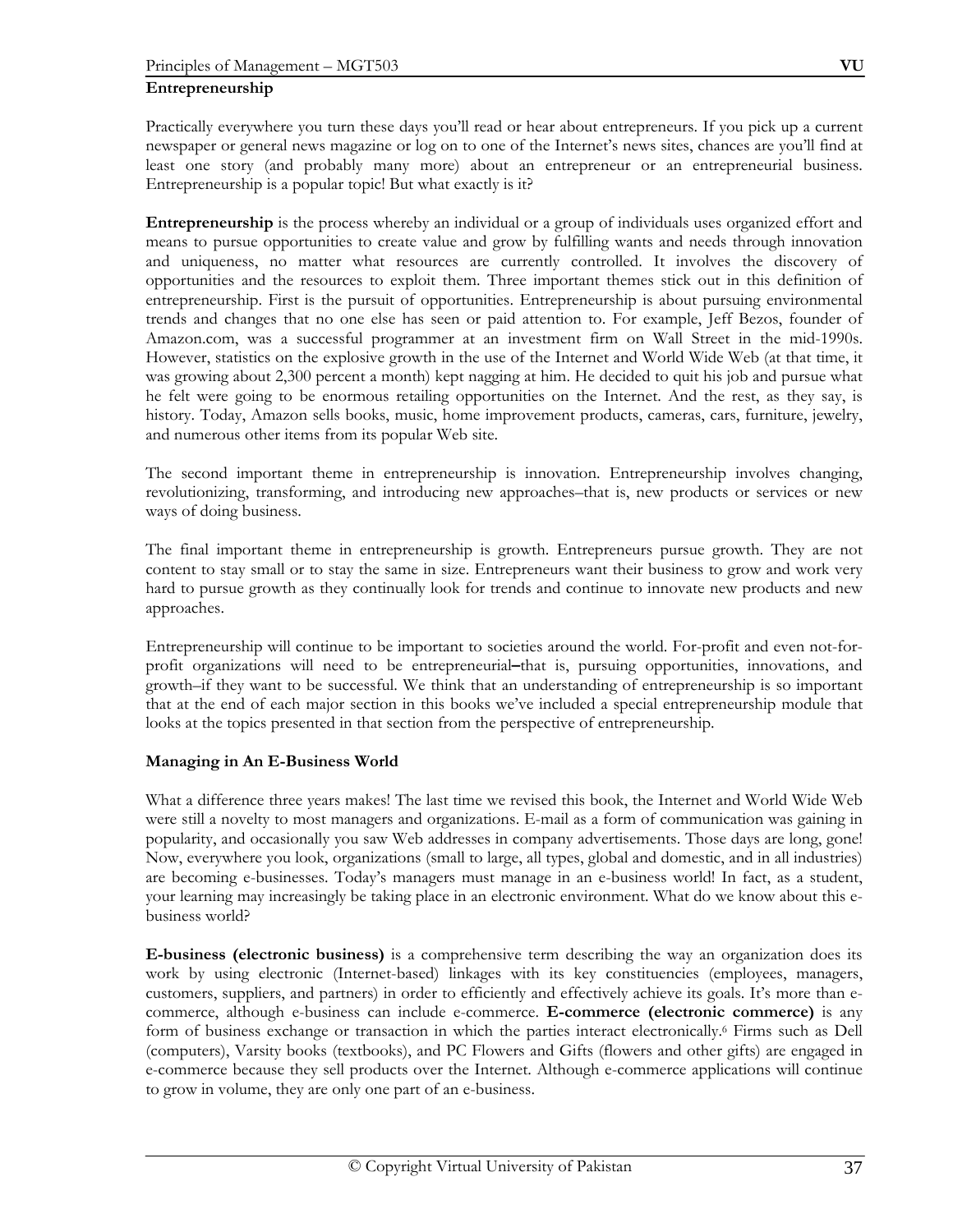Not every organization is or needs to be a total e-business. There are three categories of e-business involvement. The first type is what we're going to call an e-business enhanced organization, a traditional organization that sets up e-business capabilities, usually e-commerce, while maintaining its traditional structure. Many Fortune 500 type organizations are evolving into e-business using this approach. They use the Internet to enhance (not to replace) their traditional ways of doing business. For instance, Sears, a traditional bricks-and-mortar retailer with thousands of physical stores worldwide started an Internet division whose goal is to make Sears "the definitive online source for the home." Although Sears Internet division, Sears.com, represents a radical departure for an organization founded in 1886 as a catalog-sales company, it's intended to expand, not replace, the company's main source of revenue.

Managing in an e-world, whether as an e-business enhanced, e-business enabled, or total e-business organization requires new insights and perspectives. To help you acquire these, we've included "Managing in an E-Business World" boxes in a number of chapters.

## **Globalization**

Management is no longer constrained by national borders. BMW, a German firm, builds cars I south Carolina. McDonald's, a U.S. firm, sells hamburgers in China. Toyota, a Japanese firm, makes cars in Kentucky. Australia's leading real estate company, Lend Lease Corporation, built the Blue water shopping complex in Kent, England, and has contracts with Coca-Cola to build all the soft0drink maker's bottling plants in Southeast Asia. Swiss company ABB Ltd. has constructed power generating plants in Malaysia, South Korea, China, and Indonesia. The world has definitely become a global village!

Managers in organizations of all sizes and types around the world are faced with the opportunities and challenges of operating in a global market.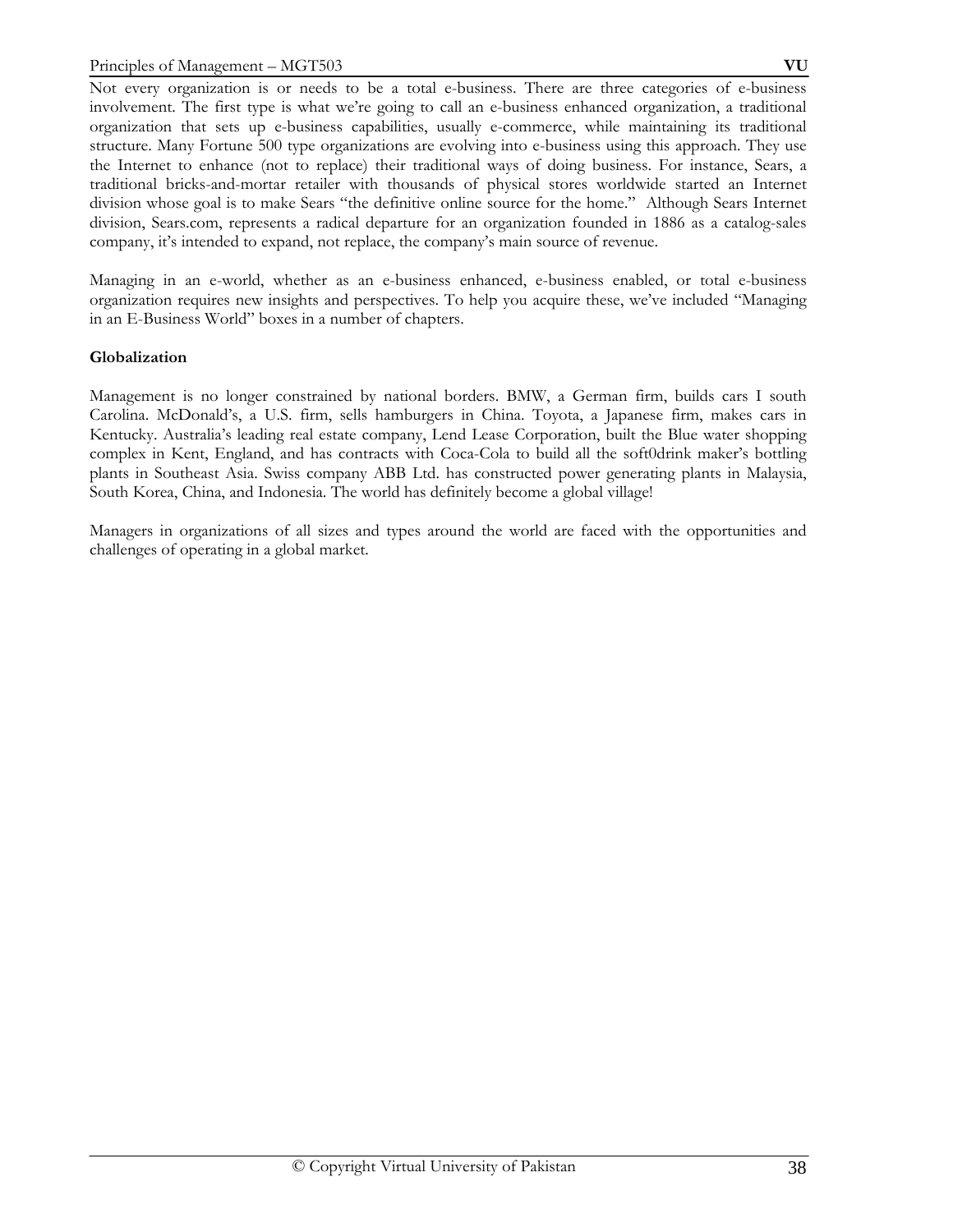## **UNDERSTANDING GLOBAL ENVIRONMENT WTO AND SAARC**

## **UNDERSTANDING THE GLOBAL ENVIRONMENT**

Several significant forces are reshaping the global environment that managers face. Two important features of the global environment are regional trading alliances and the World Trade Organization.

A. Regional Trading Alliances.

 Regional trading alliances are reshaping global competition. It's no longer country versus country, but region against region.

- 1. The **European Union (EU)** is a union of 15 **(**25 state members are according to December, 2004**)** European nations created to eliminate national barriers to travel employment, investment, and trade.
- a. The primary motivation for the creation of the EU (in February 1992) was to allow these nations to reassert their position against the industrial strength of the United States and Japan.
- b. The EU took an enormous step towards full unification in 1999 when 11 of the 15 countries became part of the EMU—the economic and monetary union, the formal name for the system where participating countries share the same currency, the euro.
- c. Six other countries (Turkey, Romania, Slovakia, Bulgaria, Latvia, Lithuania, and Malta) are considering starting membership negotiations.
- 2. The **North American Free Trade Agreement (NAFTA)** is an agreement among the Mexican, Canadian, and U.S. governments in which all barriers to free trade will eventually be eliminated.
- a. NAFTA went into effect on January 1, 1994.
- b. The signing of NAFTA had both critics and champions.
- c. Eliminating the barriers to free trade (tariffs, import licensing requirements, customs user fees) has resulted in a strengthening of the economic power of all three countries.
- d. Colombia, Mexico, and Venezuela signed an economic pact eliminating import duties and tariffs in 1994.
- e. An additional 36 countries in the Caribbean region, South America, and Central America are negotiating a Free Trade Area of the Americas (FTAA) trade agreement.
- f. Also in existence is another free-trade block known as the Southern Cone Common Market— Mercosur.
- 3. The **Association of Southeast Asian Nations (ASEAN)** is a trading alliance of 10 Asian nations.
- a. In the future, the Asian region promises to be one of the fastest-growing economic regions of the world.
- b. Another significant historical and economic event in this region was the return of Hong Kong from British rule to Chinese rule on July 1, 1997.

## 4. The **South Asian Alliance for Regional Cooperation body i.e. SAARC**

**B** World Trade Organization (WTO) is an international body of which more than 100 countries are members. Several trade treaties have been agreed and worked out so far for regulation of world trade. It is a body which helps in promoting global, regional and trade with most favored nation states.

## **Test your answers!**

**1. How does a global economy create both opportunities and challenges for managers?**

 The global economy creates opportunities because, with the entire world as a marketplace and national borders becoming irrelevant, the potential for organizations to grow and expand increases dramatically. It can create challenges in that new competitors can suddenly appear anytime, anywhere, and managers who don't respond quickly to changes are likely to find their organizations' survival in doubt.

## **2. Describe the four major regional trading alliances including what it is, why it was formed, and what challenges it is facing.**

 The European Union (EU) united Belgium, Denmark, France, Greece, Ireland, Italy, Luxembourg, the Netherlands, Portugal, Spain, the United Kingdom, Germany, Austria, Finland, and Sweden in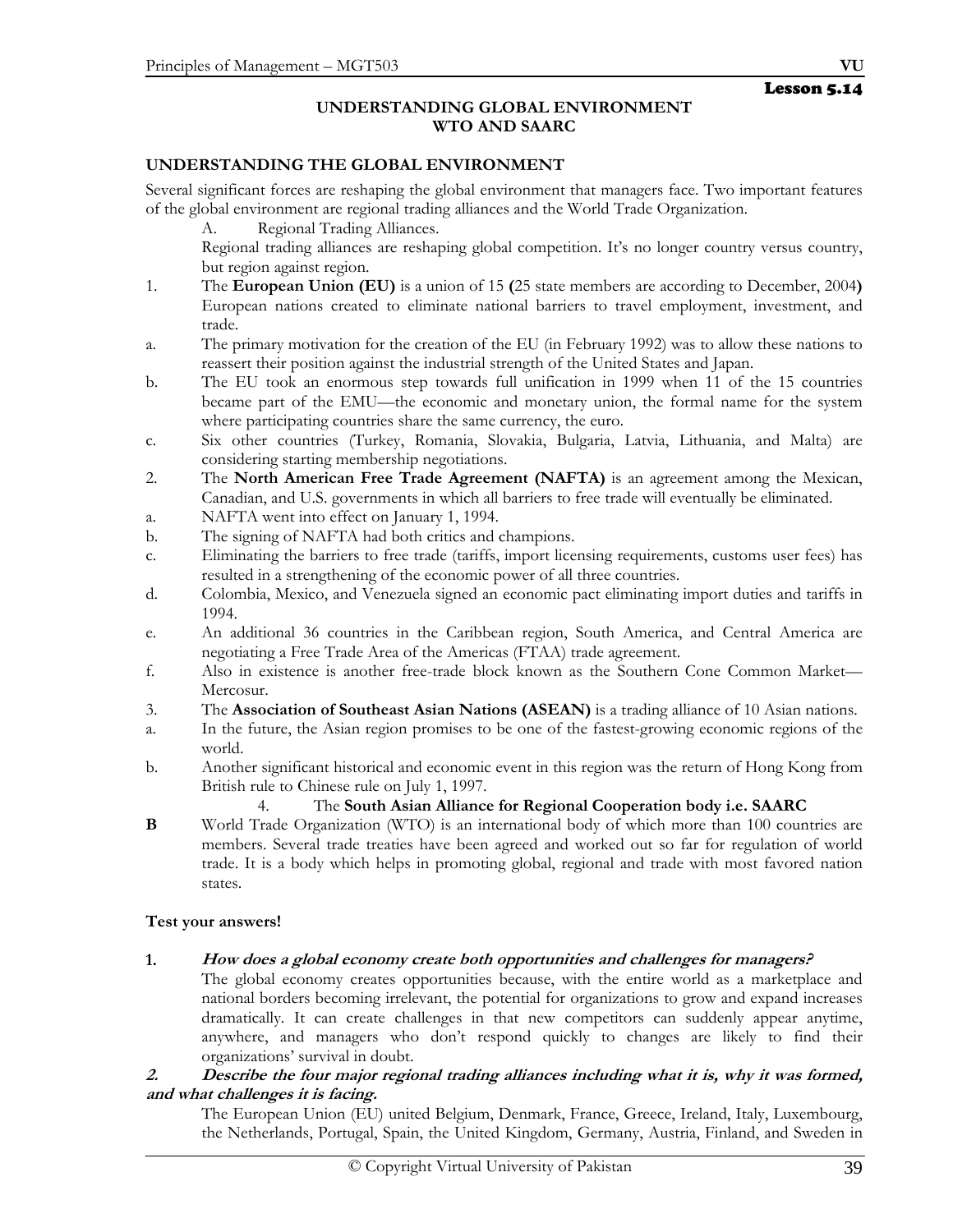a single market with no national barriers to travel, employment, investment, and trade. The EU was formed to allow its 15 member nations to reassert their position against the industrial strength of the United States and Japan. Its ultimate goal, to have common customs duties and unified industrial and commercial policies, as well as a single currency and regional central bank, faces problems particularly over the establishment of a single currency.

The North American Free Trade Agreement (NAFTA) united Mexico, Canada, and the United States in dropping all barriers to free trade such as tariffs, import licensing requirements, and customs user fees. It was formed to provide such long-term benefits as job creation, market development, and an increased standard of living for all three countries. Studies have reported both positive and negative effects on employment to date. It faces continued opposition from labor advocates and environmentalists and competition from other regional trade alliances and trading blocs.

The Association of Southeast Asian Nations (ASEAN) includes Brunei, Indonesia, Malaysia, the Philippines, Singapore, Thailand, Vietnam, Burma, Cambodia, and Laos in a trading entity. Another significant development in Asia was the return of Hong Kong from British Rule to Chinese rule in July 1997.

 South Asian Alliance for Regional Cooperation (SAARC) is a body comprising of Pakistan, India, Bangladesh, Sri Lanka, and Nepal. It is a trading as well as collaborative entity for dialogue on concerns of mutual interest.

## **3. What are the legal-political and economic factors that managers need to be aware of in managing globally?**

 The legal-political environment consists of legal-political systems and legal-political procedures. Managers must understand the legal-political environment in a foreign country in order to understand the constraints under which they operate and the opportunities that exist.

The primary economic factors that managers must be aware of in global management are fluctuating currency exchange rates, inflation rates, and diverse tax policies.

## **4. Compare and contrast national culture and organizational culture.**

 Like organizational culture, national culture is shared by all or most inhabitants of a country and shapes their behavior and the way they see the world. Organizational and national cultures differ in that national culture has a greater effect on employees than does organizational culture.

## **5. Describe Hofstede's four characteristics of national culture.**

 Geert Hofstede found that national cultures differed on four dimensions: (a) individualism vs. collectivism, which describes who it's believed is responsible for caring for people—the individual or the group; (b) power distance, or the extent to which a society accepts the fact that power is distributed unequally; (c) uncertainty avoidance, or the degree to which people are tolerant of behavior and opinions that differ from their own; and (d) quantity of life (assertiveness and the acquisition of money and material goods) vs. quality of life (importance of relationships and concern for the welfare of others).

## **6. How can an understanding of Hofstede's four dimensions help managers be more effective in managing in a global marketplace?**

 Understanding these four dimensions helps managers be more effective in managing in the global marketplace by identifying those countries that are most like and least like the United States, where U.S. managers would be likely to fit best, and where they would have the biggest adjustment problems.

Let us now learn the first management function in POLCA i.e. Planning.

## **Planning; Why and what ?**

Planning is one of the four functions of management.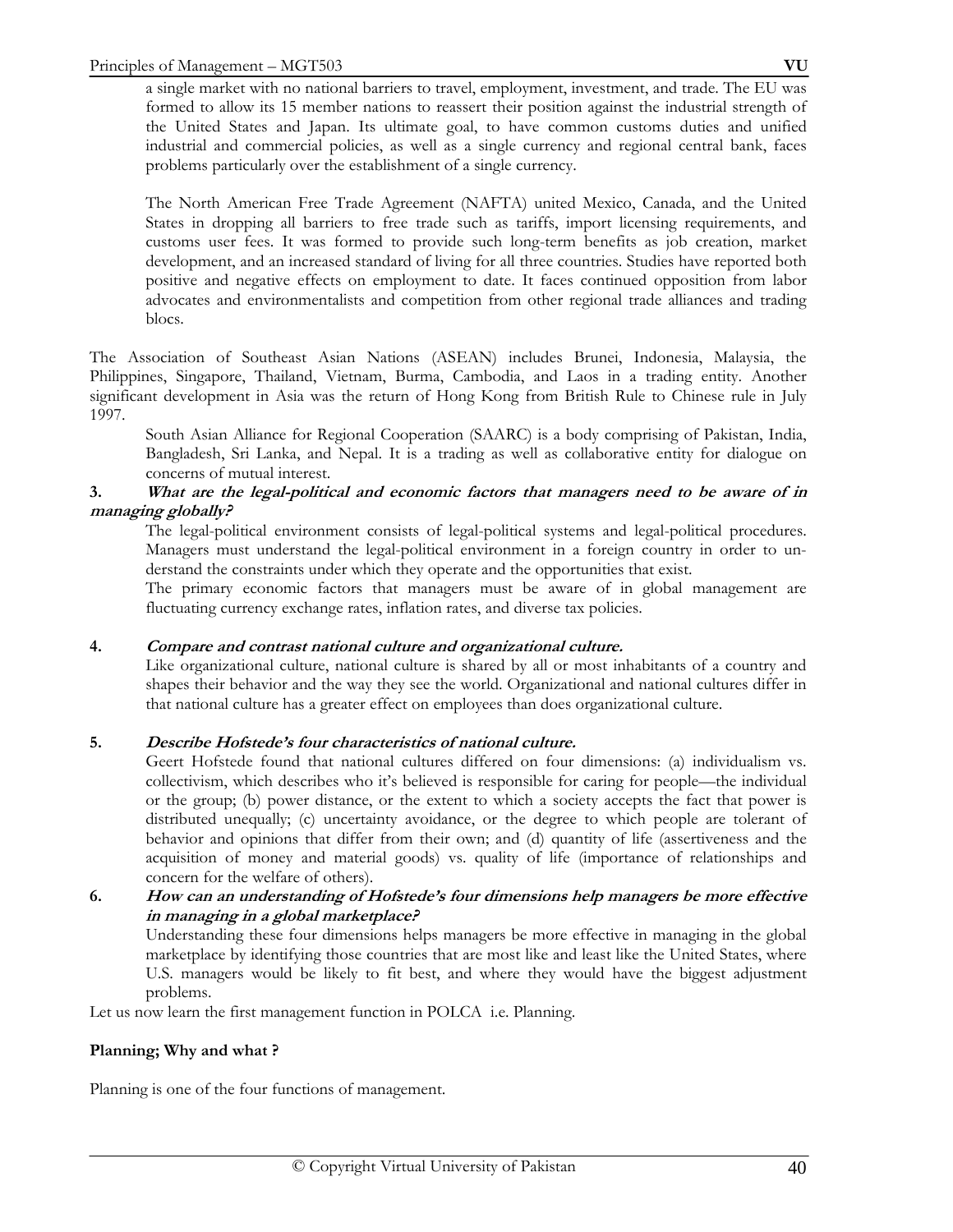## **WHY DO MANAGERS PLAN?**

Purposes of Planning.

- Planning is important and serves many significant purposes.
- 1. Planning gives direction to the organization.
- 2. Planning reduces the impact of change.
- 3. Planning establishes a coordinated effort.
- 4. Planning reduces uncertainty.
- 5. Planning reduces overlapping and wasteful activities.
- 6. Planning establishes objectives or standards that are used in controlling.

## **WHAT IS PLANNING?**

 **Planning** involves defining the organization's goals, establishing an overall strategy for achieving these goals, and developing a comprehensive set of plans to integrate and coordinate organizational work.

Planning is in fact the advance decision making by managers. Keeping in mind that decision making and decision taking, may it be for present or for future is always required and is very much a managerial job. Let us first study the nature process of decision making and its various models and types.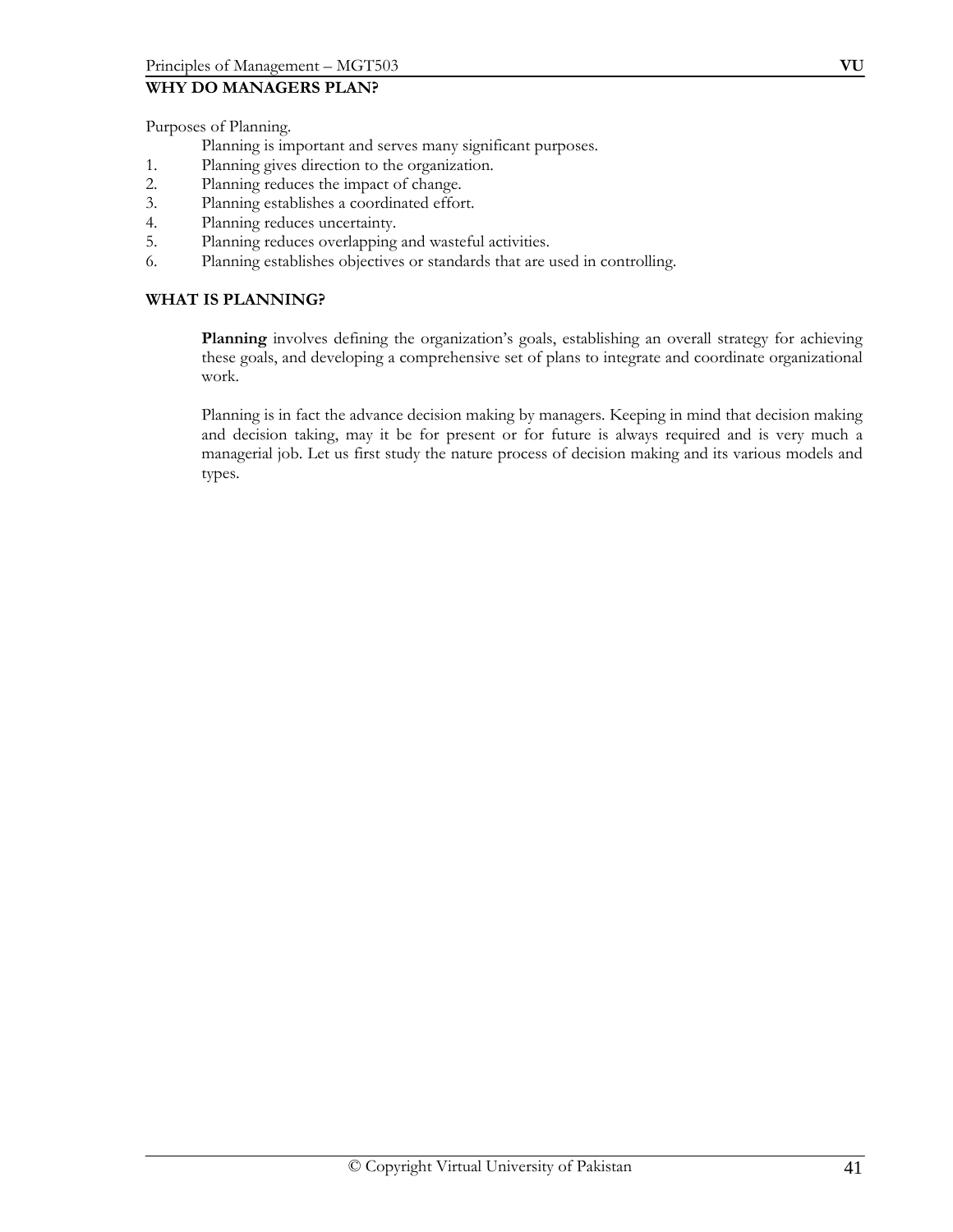## **DECISION MAKING AND DECISION TAKING**

**Intelligence computer software is helping managers and other decision makers to be more effective and efficient. Several diverse industries such as energy, health care, transportation, and telecommunications are relying on applied intelligence software to help make decisions by computers that were previously left to humans. Can any thing ever replace the decision-making process utilized by humans? In this session , we'll look at the decision making process and see that there is nothing that will ever replace the manager's need to make decisions. Making good decisions is something that every manager strives to do because the overall quality of managerial decisions has a major influence on organizational success or failure.**

Decision making is part of all four managerial functions. In performing these functions, managers are often called decision makers.

## **THE DECISION-MAKING PROCESS:**

A **decision** is a choice made from two or more alternatives. The **decision-making process** is defined as a set of different steps that begins with identifying a problem and decision criteria and allocating weights to those criteria; moves to developing, analyzing, and selecting an alternative that can resolve the problem; implements the alternative; and concludes with evaluating the decision's effectiveness.

Models of decision making can be either descriptive or normative.

- 1. **Descriptive decision-making models** attempt to prescribe how managers actually do make decisions.
- 2. **Normative decision-making models** attempt to prescribe how managers should process.
	- a. Following the prescription should lead to a more effective decisionmaking process.
	- b. The models usually incorporate four steps.

## **Steps in an effective decision-making process**

- A. The first step is to identify **the organizational problem,** i.e., discrepancies between a current state or condition and what is desired.
	- 1. The scanning state involves monitoring the work situation for changing circumstances that may signal the emergence of a problem.
	- 2. The categorization stage entails attempting to understand and verify signs that there is some type of discrepancy between a current state and what is desired.
	- 3. The diagnosis stage involves gathering additional information and specifying both the nature and the causes of the problem.
- B. **The generation of alternative solutions** step is facilitated by using the four principles associated with brainstorming.
	- 1. Don't criticize ideas while generating possible solutions
	- 2. Freewheel, i.e., offer even seemingly wild and outrageous ideas in an effort to trigger more usable ideas from others.
	- 3. Offer as many ideas as possible to increase the probability of coming up with an effective solution.
	- 4. Combine and improve on ideas that have been offered.
- C. **The choice of an alternative** step comes only after the alternatives are evaluated systematically according to six general criteria:
	- 1. Feasibility is the extent to which an alternative can be accomplished within related organizational constraints, such as time, budgets, technology, and policies.
	- 2. Quality is the extend to which an alternative effectively solves the problem under consideration.
	- 3. Acceptability is the degree to which the decision makers and others who will be affected by the implementation of the alternative are willing to support it.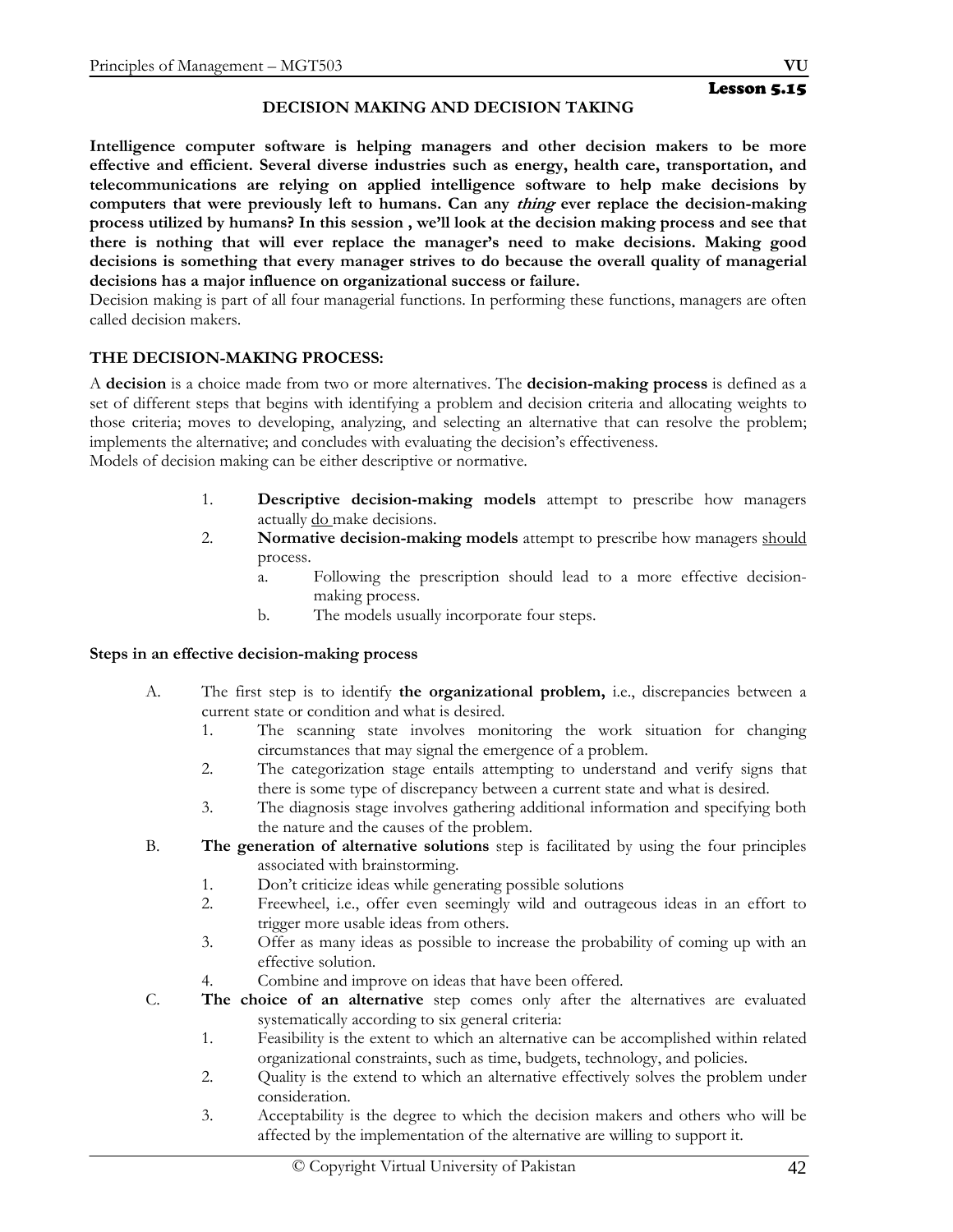- 4. Costs are the resource levels required and the extent to which the alternative is likely to have undesirable side effects.
- 5. Reversibility is the extent to which the alternative can be reversed, if at all.
- 6. The ethics criterion refers to the extent to which an alternative is compatible with the social responsibilities of the organization and with ethical standards.
- D. Finally, **the implementing and monitoring** the chosen solution step must be planned to avoid failure of the entire effort.
	- 1. Implementation requires careful planning.
		- a. The amount of planning depends upon whether the projected changes are minor or major.
		- b. Irreversible changes require a great deal of planning.
	- 2. Implementation requires sensitivity to those involved in or affected by the implementation.
		- a. Affected individuals are more likely to support a decision when they are able to participate in its implementation.
		- b. If Participation is not feasible, individuals should be kept informed of the changes.
	- 3. Monitoring is necessary to ensure that things are progressing as planned and that the problem that triggered the planning process has been resolved.

## **Decision Making Situation:**

Decision-making situations differ according to the types of problems that must be handled.

**Certainty** is a situation in which a manager can make accurate decisions because the outcome of every alternative is known. However, this isn't characteristic of most managerial decisions.

**Uncertainty** is a condition in which the decision maker chooses a course of action without complete knowledge of the consequences that will follow implementation.

**Risk** is the possibility that a chosen action could lead to losses rather than the intended results.

- **a.** Uncertainty is seen as the reason why situation is risky.
- **b.** A rapidly changing environment is a major cause of uncertainty.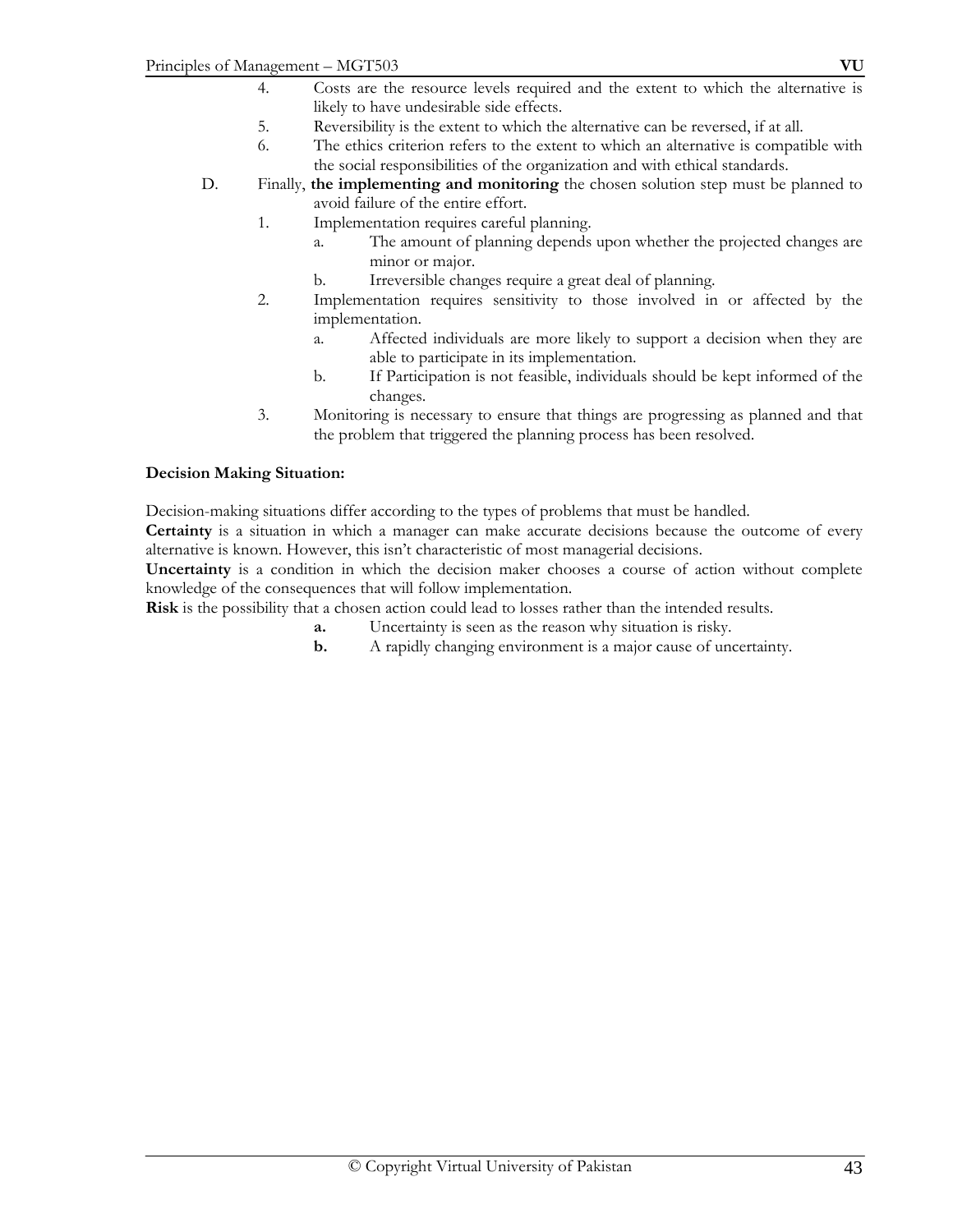# **RATIONAL DECISION MAKING**

#### **Managers as decision makers:**

Although we know about the decision-making process, we still don't know much about the manager as a decision maker. In this session, we'll look at how decisions are made, the types of problems and decisions managers face, the conditions under which managers make decisions, and decision-making styles.

## **The nature of managerial decision making:**

A. **Decision making** is the process through which managers identify organizational problems and attempt to resolve them. Decision makers face three types of problems.

- 1. A **crisis problem** is a serious difficulty requiring immediate action.
- 2. A **non-crisis** problem is an issue that requires resolution, but does not simultaneously have the importance and immediacy characteristics of crises.
- 3. An **opportunity problem** is a situation that offers a strong potential for significant organizational gain if appropriate actions are taken.
	- a. Opportunities involve ideas that could be sued, rather than difficulties that must be resolved.
	- b. Non-innovative managers tend to focus on problems rather than upon opportunities.

# **Models of Decision Making:**

## **Rational Model:**

According to the **rational model** of decision making, managers engage in completely rational decision processes, ultimately make optimal decisions, and possess and understand all information relevant to their decisions at the time they make them (including all possible alternatives and all potential outcomes and ramifications).

Rational Model Step by Step:

Defining Problem by gathering relevant information:

Step 1 is *identifying a problem.* A **problem** is defined as a discrepancy between an existing and a desired state of affairs. Some cautions about problem identification include the following:

- 1. Make sure it's a problem and not just a symptom of a problem.
- 2. Problem identification is subjective.
- 3. Before a problem can be determined, a manager must be aware of any discrepancies.
- 4. Discrepancies can be found by comparing current results with some standard.
- 5. Pressure must be exerted on the manager to correct the discrepancy.

6. Managers aren't likely to characterize some discrepancy as a problem if they perceive that they don't have the authority, money, information, or other resources needed to act on it.

Step 2 is identifying the decision criteria. **Decision criteria** are criteria that define what is relevant and important in making a decision.

Step 3 is allocating weights to the criteria. The criteria identified in Step 2 of the decision-making process aren't all equally important, so the decision maker must weight the items in order to give them correct priority in the decision.

Step 4 involves developing alternatives. The decision maker now needs to identify viable alternatives for resolving the problem.

Step 5 is analyzing alternatives. Each of the alternatives must now be critically analyzed. Each alternative is evaluated by appraising it against the criteria.

Step 6 involves selecting an alternative. The act of selecting the best alternative from among those identified and assessed is critical. If criteria weights have been used, the decision maker simply selects the alternative with the highest score from Step 5.

Step 7 is choosing a course of action and implementing the alternative. The chosen alternative must be implemented. Implementation is conveying a decision to those affected by it and getting their commitment to it.

Step 8 involves evaluating the decision effectiveness. This last step in the decision-making process assesses the result of the decision to see whether or not the problem has been resolved.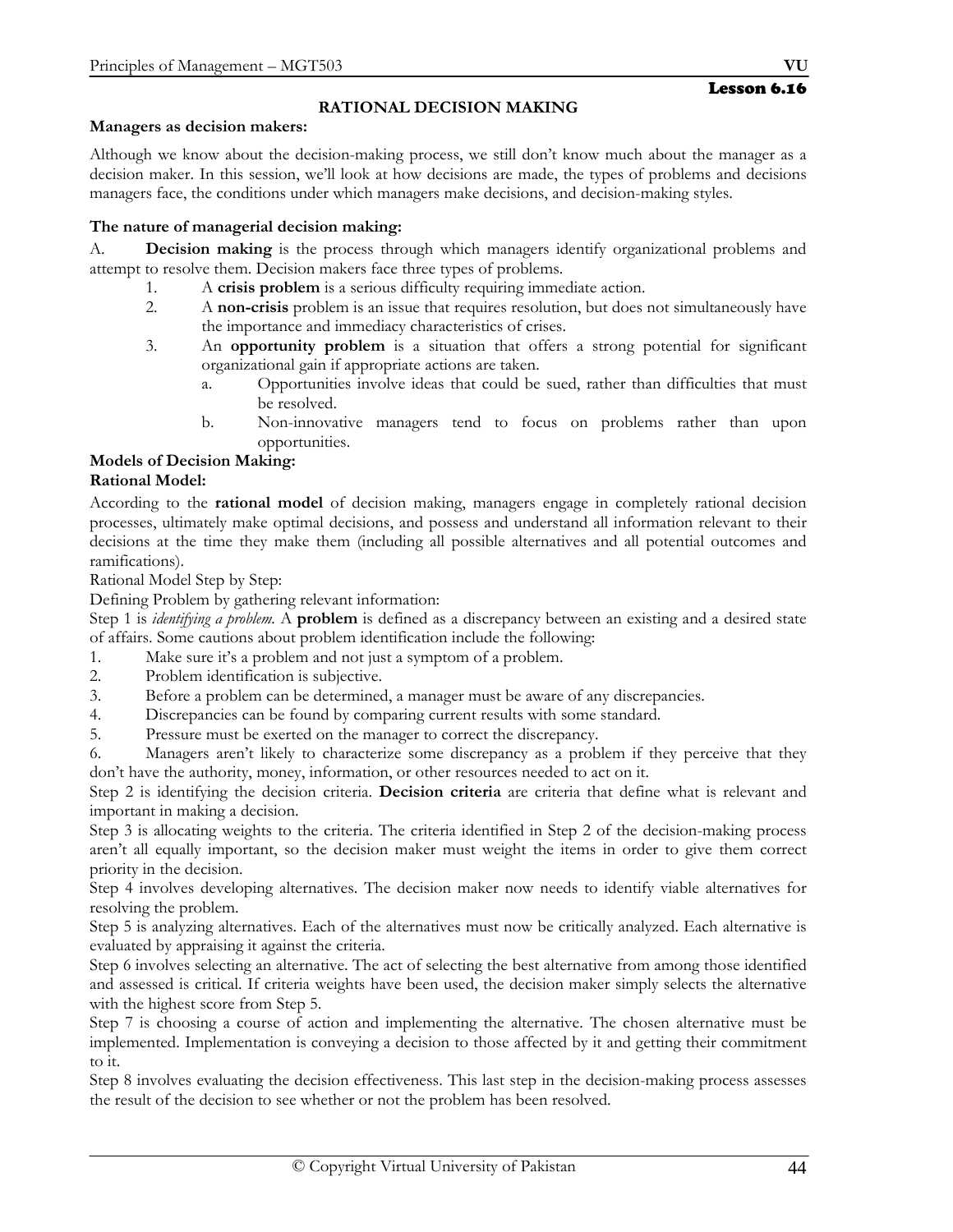## **NATURE AND TYPES OF MANAGERIAL DECISIONS Nature of Managerial Decision-making:**

The situations in which managers have to act differ according to the types of problems that must be handled.

**Programmed decisions** are those made in routine, repetitive, well-structured situations through the use of predetermined decision rules.

Many programmed decisions are derived from established practices and procedures or habit. Computers are an ideal tool for dealing with several kinds of complex programmed decisions.

Most of the decisions made by first-line managers and many by middle managers are Programmed decisions.

**Non-programmed decisions** are those for which predetermined decision rules are impractical because the situations are novel and/or ill-structured.

## **Types of Problems and Decisions:**

Managers will be faced with different types of problems and will use different types of decisions.

- 1. **Well-structured problems** are straightforward, familiar, and easily defined. In handling this situation, a manager can use a **programmed decision,** which is a repetitive decision that can be handled by a routine approach. There are three possible programmed decisions.
- a. A **procedure** is a series of interrelated sequential steps that can be used to respond to a structured problem.
- b. A **rule** is an explicit statement that tells managers what they ought or ought not to do.
- c. A **policy** is a guide that establishes parameters for making decisions rather than specifically stating what should or should not be done
- 2. **Poorly structured problems** are new or unusual problems in which information is ambiguous or incomplete. These problems are best handled by a **non-programmed decision** that is a unique decision that requires a custom-made solution.

## **General Organizational Situations:**

- a. At the higher levels of the organization, managers are dealing with poorly structured problems and using non-programmed decisions.
- **b.** At lower levels, managers are dealing with well-structured problems by using programmed decisions.

Since managers can make decisions on the basis of rationality, bounded rationality, or intuition, let us try to understand them one by one:

- 1. Assumptions of Rationality.
	- Managerial decision making is assumed to be **rational**; that is, choices that is consistent and value maximizing within specified constraints. The assumptions of rationality are summarized below.
- a. These assumptions are problem clarity (the problem is clear and unambiguous); goal orientation (a single, well-defined goal is to be achieved); known options (all alternatives and consequences are known); clear preferences; constant preferences (preferences are constant and stable); no time or cost constraints; and maximum pay off.
- b. The assumption of rationality is that decisions are made in the best economic interests of the *organization,* not in the manager's interests.
- c. The assumptions of rationality can be met *if:* the manager is faced with a simple problem in which goals are clear and alternatives limited, in which time pressures are minimal and the cost of finding and evaluating alternatives is low, for which the organizational culture supports innovation and risk taking, and in which outcomes are concrete and measurable.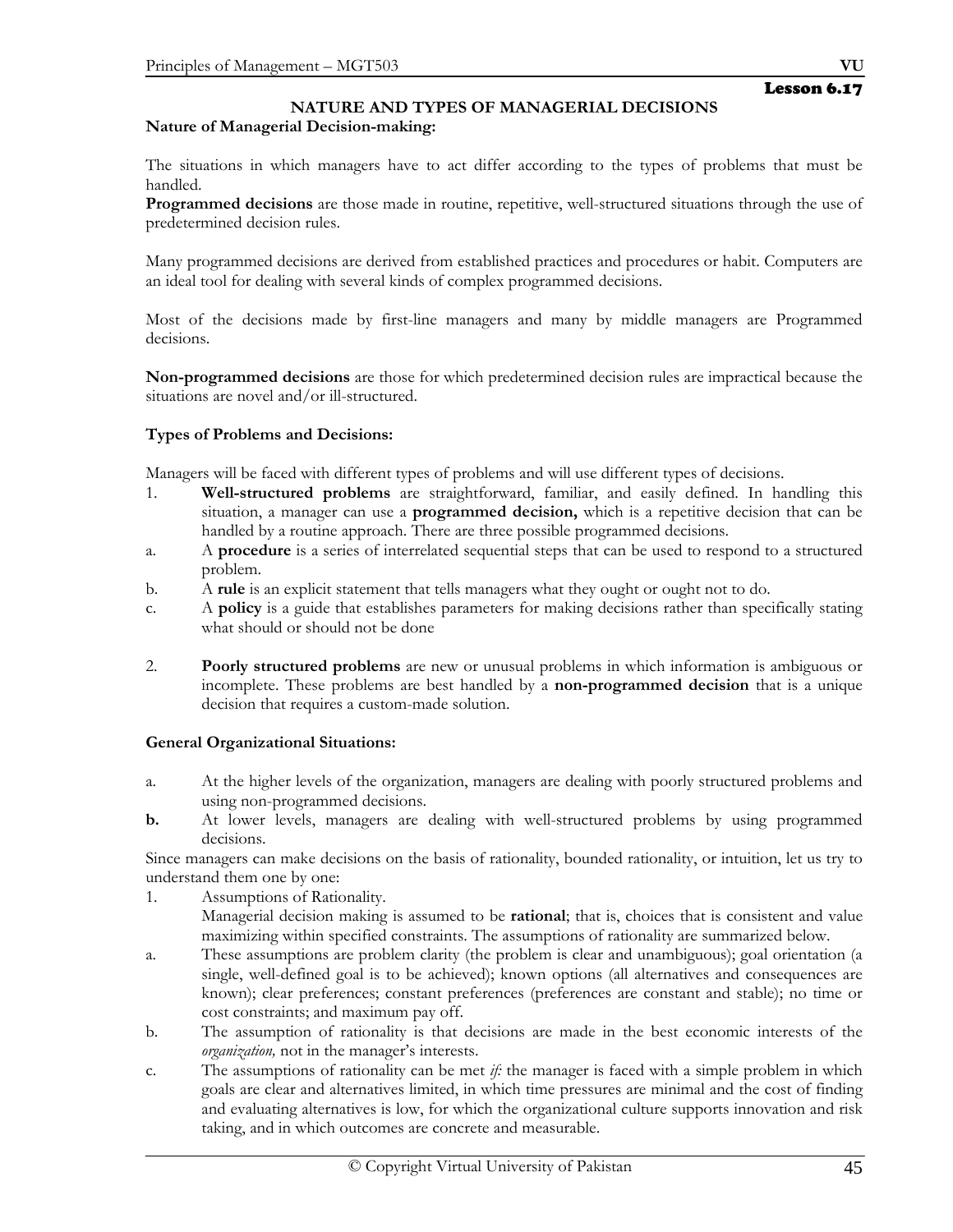The rational model is flawed in that it does not apply to actual decision aiming for two reasons.

a. Perfect information is not available.

b. Manager's values and personality factors enter into their decisions. The rational model presents an ideal against which actual decision-making patterns can be measured

## **Decision-Making Styles**

Managers have different styles when it comes to making decisions and solving problems. One perspective proposes that people differ along two dimensions in the way they approach decision making.

- 1. One dimension is an individual's way of thinking—rational or intuitive. The other is the individual's tolerance for ambiguity—low or high.
- 2. These two dimensions lead to a two by two matrix with four different decision-making styles.
- a. The **directive style** is one that's characterized by low tolerance for ambiguity and a rational way of thinking.
- b. The **analytic style** is one characterized by a high tolerance for ambiguity and a rational way of thinking.
- c. The **conceptual style** is characterized by an intuitive way of thinking and a high tolerance for ambiguity.
- d. The **behavioral style** is one characterized by a low tolerance for ambiguity and an intuitive way of thinking.
- 3. Most managers realistically probably have a dominant style and alternate styles, with some relying almost exclusively on their dominant style and others being more flexible depending on the situation.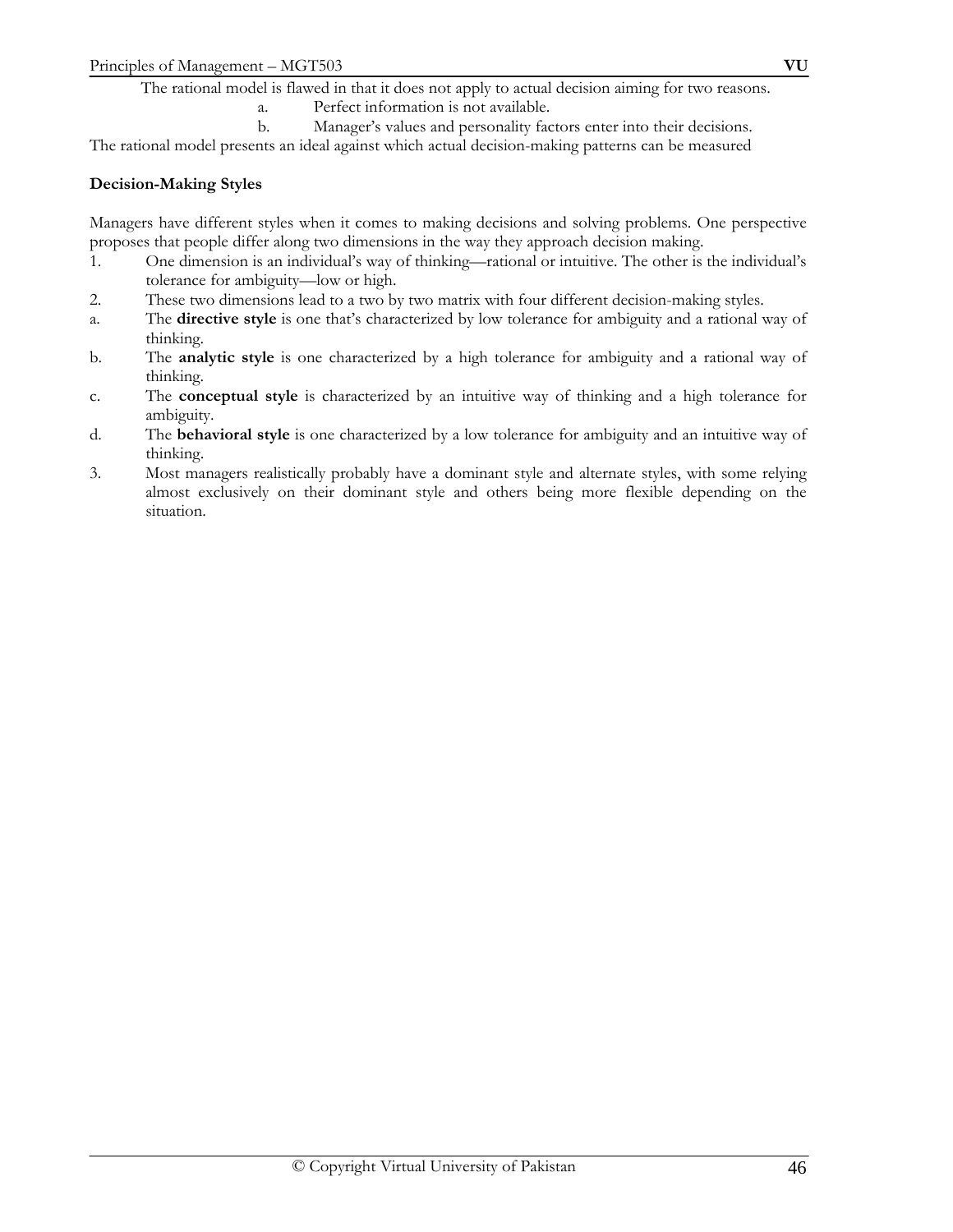## **NON RATIONAL DECISION MAKING**

#### **Non Rational Model:**

The **non-rational models** of managerial decision making suggest that information-gathering and processing limitations make it difficult for managers to make optimal decisions.

- 1. The **satisficing model,** developed in the 1950s by Novel Prize winning economist Herbert Simon, holds that managers seek alternatives only until they find one that looks satisfactory, rather than seeking the optimal decision.
	- a. **Bounded rationality** means that the ability of managers to be perfectly rational in making decisions is limited by such factors as cognitive capacity and time constraints.
	- b. Actual decision making is not perfectly rational because of
		- 1) Inadequate information
		- 2) Time an cost factors
		- 3) The decision maker's own misperceptions or prejudices
		- 4) Limited human memory

Limited human data-processing abilities.

Satisficing can be appropriate when the cost of delaying a decision or searching for a better alternative outweighs the likely payoff from such a course.

The **incremental model** holds that managers make the smallest response possible that will reduce the problem to at least a tolerable level.

- a. Managers can make decisions without processing a great deal of information.
- b. Incremental strategies are usually more effective in the short run than in the long run.

The **garbage-can model** of decision making holds that managers behave in virtually a random pattern in making non-programmed decisions.

- a. Factors that determine decisions include the particular individuals involved in the decisions, their interests and favorite solutions to problems, as well as any opportunities they stumble upon.
- b. The garbage-can approach is often used in the absence of solid strategic management and can lead to severe problems.

## **Group Decision making:**

A. Decisions on all levels of organization are frequently made by groups.

Group decision making has several advantages and disadvantages over individual decision making.

- 1. Some **advantages** of group decision making include:
	- a) Groups bring more diverse information and knowledge to bear on the question under consideration.
	- b) An increased number of alternatives can be developed.
	- c) Greater understanding and acceptance of the final decision are likely.
	- d) Members develop knowledge and skill for future use.
- 2. Group decision making has several **disadvantages** when compared to individual decision making.
	- a) Group decision making is more time consuming.
	- b) Disagreements may delay decisions and cause hard feelings.
	- c) The discussion may be dominated by one or a few group members.
	- d) **Groupthink** is the tendency in cohesive groups to seek agreement about an issue at the expense of realistically appraising the situation.
- **B. Managers can enhance group decision-making processes by taking steps to avoid the pitfalls of group decision making.** 
	- 1. Individuals should be involved only if they have information and knowledge relevant to the decision.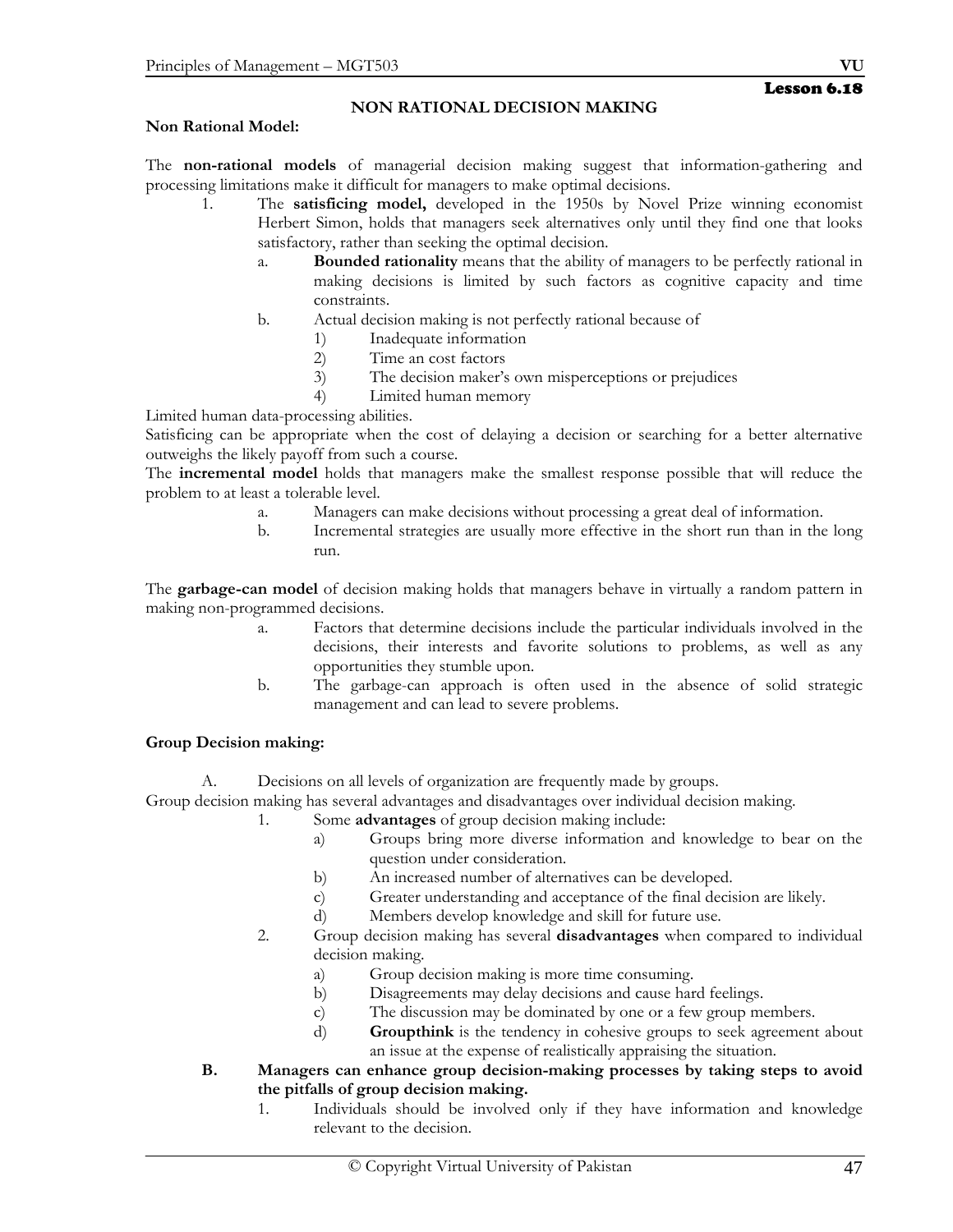- 2. The composition of the group should reflect the diversity of the broader workgroup. Heterogeneous groups have been found to be more effective over time than groups with the same nationality and ethnic backgrounds.
- 3. Two tactics are available to avoid group-think
	- a. **Devil's advocates** are individuals who are assigned the role of making sure than the negative aspects of any attractive decision alternatives are considered.
	- b. **Dialectical inequity** is a procedure in which a decision situation is approached from two opposite points of view.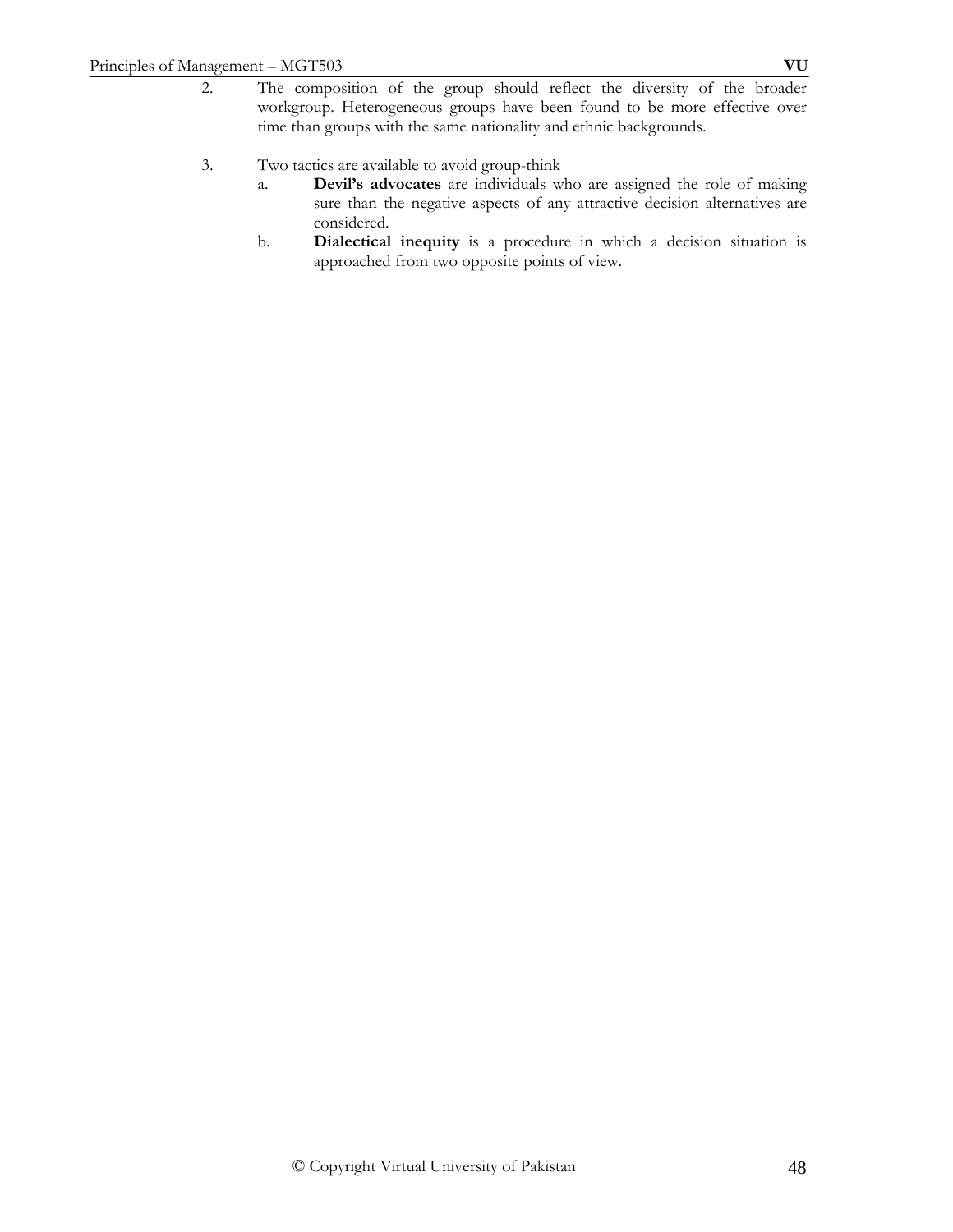# Lesson 7.19

## **GROUP DECISION MAKING AND CREATIVITY**

#### **Group Decision making**

Decisions on all levels of organization are frequently made by groups.

- C. Group decision making has several advantages and disadvantages over individual decision making.
	- 3. Some **advantages** of group decision making include
		- e) Groups bring more diverse information and knowledge to bear on the question under consideration.
		- f) An increased number of alternatives can be developed.
		- g) Greater understanding and acceptance of the final decision are likely.
		- h) Members develop knowledge and skill for future use.
	- 4. Group decision making has several **disadvantages** when compared to individual decision making.
		- e) Group decision making is more time consuming.
		- f) Disagreements may delay decisions and cause hard feelings.
		- g) The discussion may be dominated by one or a few group members.
		- h) **Groupthink** is the tendency in cohesive groups to seeks agreement about an issue at the expense of realistically appraising the situation.
- D. Managers can enhance group decision-making processes by taking steps to avoid the pitfalls of group decision making.
	- 4. Individuals should be involved only if they have information and knowledge relevant to the decision.
	- 5. The composition of the group should reflect the diversity of the broader workgroup. Heterogeneous groups have been found to be more effective over time than groups with the same nationality and ethnic backgrounds.
	- 6. Two tactics are available to avoid groupthink
- **(a) Devil's advocates** are individuals who are assigned the role of making sure than the negative aspects of any attractive decision alternatives are considered.

 **(b)Dialectical inequity** is a procedure in which a decision situation is approached from two opposite points of view.

- E. Several **groupware** software packages are now available to enable managers to make use of recent advances in information technology that enables groups to utilize computers in their decision making.
	- 1. Teleconferencing enables groups to "meet" electronically-either by conference phone hookups or through computer networks.
	- 2. Group decision support systems are new specialized computer-based information systems which support groups working on less well defined problems.
	- 3. Computer aids to group decision making seem to increase creativity. However, face-to-face meeting still tend to show stronger consensus and satisfaction among members of the group

## **The Creativity Factor in Decision Making**

Innovation is important to organizational success in the marketplace.

A. Creativity versus Innovation.

There is a difference between creativity and innovation.

- 1. **Creativity** is the ability to combine ideas in a unique way or to make unusual associations between ideas.
- 2. **Innovation** is the process of taking a creative idea and turning it into a useful product, service, or method of operation.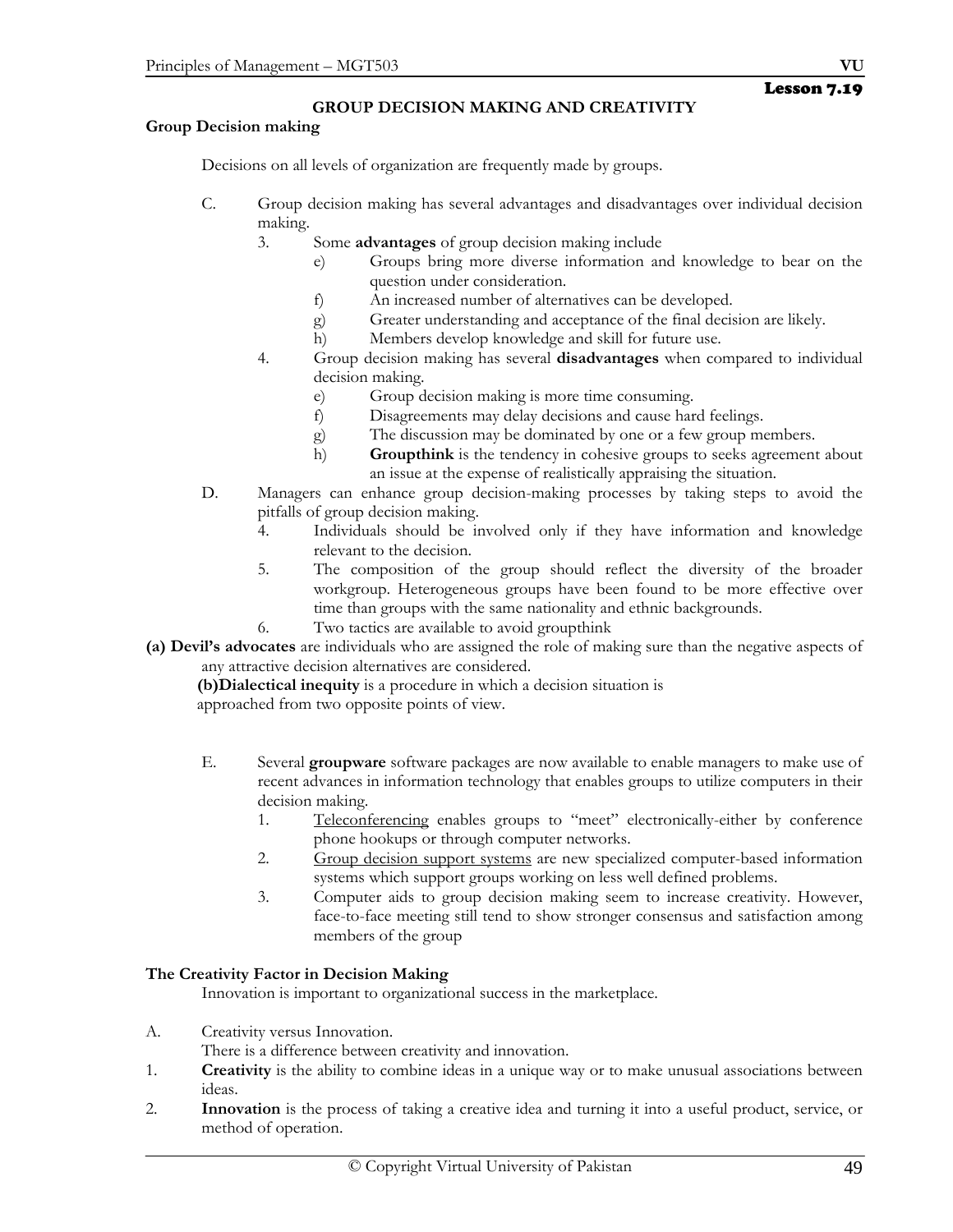**Creativity** is the cognitive process of developing an idea, concept, commodity, or discovery that is viewed as novel by its creator or a target audience.

- A. Creativity requires both convergent and divergent thinking.
	- 1. **Convergent thinking** is the effort to solve problems by beginning with a problem and attempting to move logically to a solution.
	- 2. **Divergent thinking** is the effort to solve problems by generating new ways of viewing a problem and seeking novel alternatives.
- B. Creativity has three necessary ingredients.
	- 1. Domain-relevant skills are those associated with expertise in the relevant field.<br>2. Creativity-relevant skills include a cognitive style, or method of thinking the
	- 2. Creativity-relevant skills include a cognitive style, or method of thinking that is oriented to exploring new directions, knowledge of approaches that can be used for generating novel ideas, and a work style that is conducive to developing creative ideas.
	- 3. Task motivation is interest in the task for its own sake, rather than because of some external reward possibility, such as more
- C. An individual's creative process has several stages.
	- 1. Preparation involves the individual's immersion in every aspect of a problem through
		- a. Gathering initial information
		- b. Generating alternatives
		- c. Seeking and analyzing further data relating to the problem.
	- 2. Incubation involves a rest from consciously focusing on the problem as subconscious mental activities and divergent thinking take over.
	- 3. Illumination is often experienced as a breakthrough as a new level of insight is achieved.
	- 4. Verification involves testing the ideas to determine the validity of the insight.
	- F. Group creativity can be enhanced by means of a number of techniques. Two of which are following:
		- 1. **Brainstorming** is a means of enhancing creativity that encourages group members to generate as many novel ideas as possible on a given topic without evaluating them.
			- a. The ground rules used in brainstorming were described earlier in this chapter.
			- b. Computer assisted brainstorming have been found to give superior results.
		- 2. The N**ominal Group Technique** (NGT) is a means of enhancing creativity and decision making that integrates both individual work and group interaction within certain ground rules.
- a. NGT was developed to foster creativity and to overcome the tendency to criticize ideas when they are presented
- b. The ground rules of NGT are:
	- 1) Individuals independently prepare a list of their ideas on a problem.
	- 2) Group members present their ideas one at a time in turn, and ideas are listed for all to see.
	- 3) Members discuss the ideas to clarify and evaluate them.
	- 4) Individuals vote silently using a rating procedure.
	- c. Recent research suggests that NGT is superior to brainstorming groups in generating ideas but not so when compared to computer-assisted brainstorming.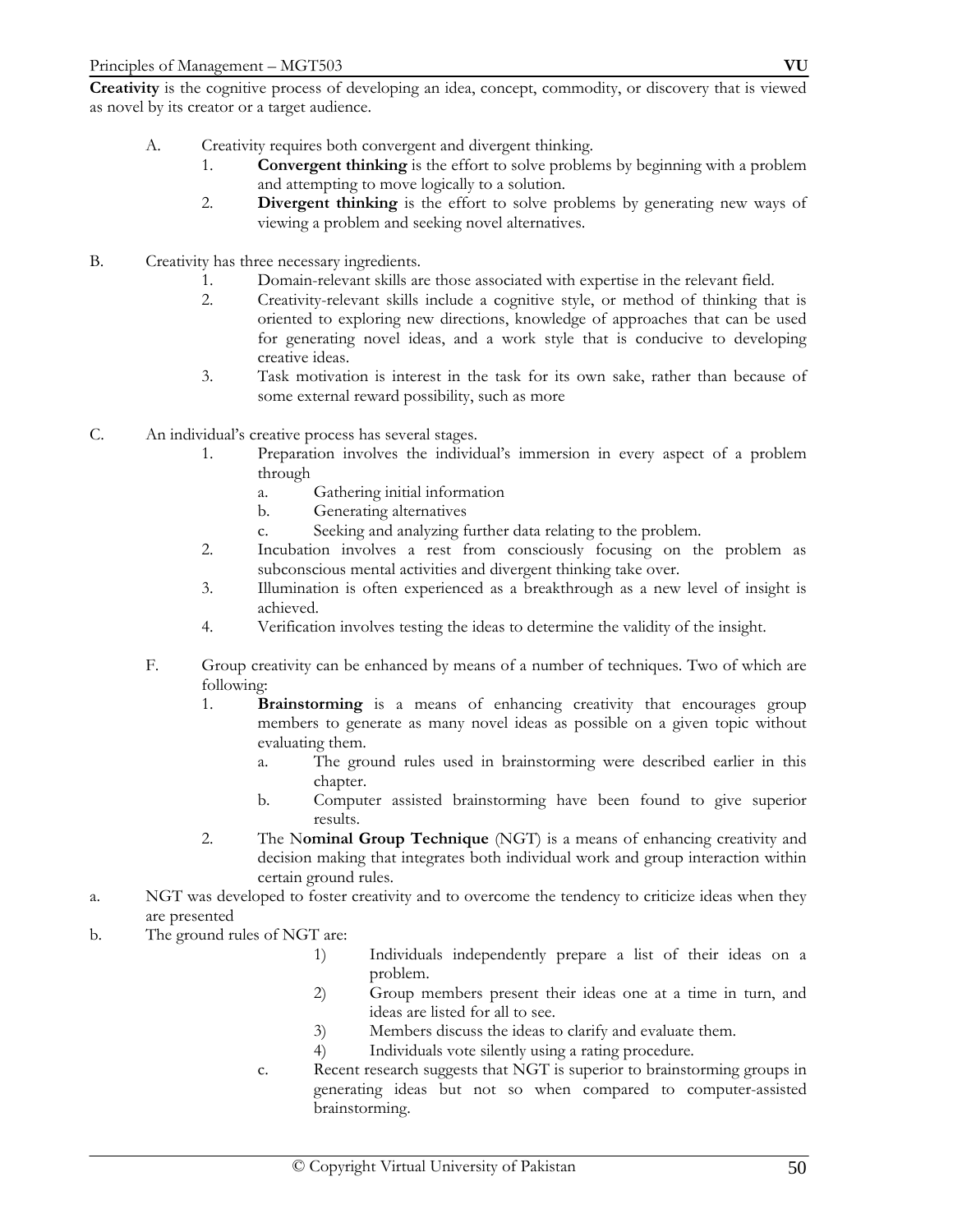## **Lateral Thinking Vs Vertical Thinking**

Vertical thinking is logical but only in one direction. You ignore the possibilities and alternatives around you or various other ways of doing same thing. Vertical way of thinking is the problem solving way the way computers do.

Rotating a problem from different angles to try and locate alternative points of entry involves Lateral thinking. This is a creative processing that the human mind can do, but computers are generally unable to do. It is useful when one channel of thought reaches a dead end and another approach is needed. It can be difficult but satisfying to solve and will encourage you to examine lots of different clues and information without any prejudice. Thinking laterally and avoiding the obvious is a great tool in life of a manager. This thinking asks you generate 3-4 alternatives to a given problem and then try one option at a time to put into action and see the results for best.

## **Other Decision Making Methods**

## **1. Delphi Method:**

The Delphi method is a structured approach to gain the judgments of a number of experts on a specific issue relating to the future.

- a. A panel of experts is surveyed in the interest of compiling a list of likely scientific breakthroughs and the predicted time of their occurrence.
- b. The resultant list is resubmitted to the experts who then estimate whether the predicated breakthroughs are likely to occur earlier or later than the average estimated time frame.
- c. The next set of results is again submitted to the experts.
	- 1) If a consensus is reached, dissenters are asked to explain why they disagree with the majority.
	- 2) If there is a wide divergence of opinion this step is repeated.

## **2. Scenario Analysis:**

The **Scenario analysis,** developed in France, approach addresses a variety of possible futures by evaluating major environmental variables, assessing the likely strategies of other significant factors (e.g., other organizations), devising possible counter strategies, developing ranked hypotheses about the variables, and formulating alternative scenarios.

- a. **Scenarios** are outlines of possible future conditions, including possible paths the organization could take that would likely lead to these conditions.
- b. One object of the method is to enable the organization to make decisions that do not greatly inhibit further freedom of choice

## **Deming's TOOL FOR Improvement and Innovation:**

PDCA or PDSA i.e. Planning, Doing, Checking/Studying and Acting are the four activities which Dr. Deming taught to Japanese companies to solve work related daily and yearly problems. When the tool i1s deployed out in a cyclic fashion will lead to improvement and innovation in every process and work area of the organization. This is one of the well known quality management tool.

## **Questions and Answers**

## **1. Differentiate between creativity and innovation.**

Creativity is the ability to combine ideas in a unique way or to make unusual associations between ideas. Innovation is the process of taking a creative idea and turning it into a useful product, service, or method of operation.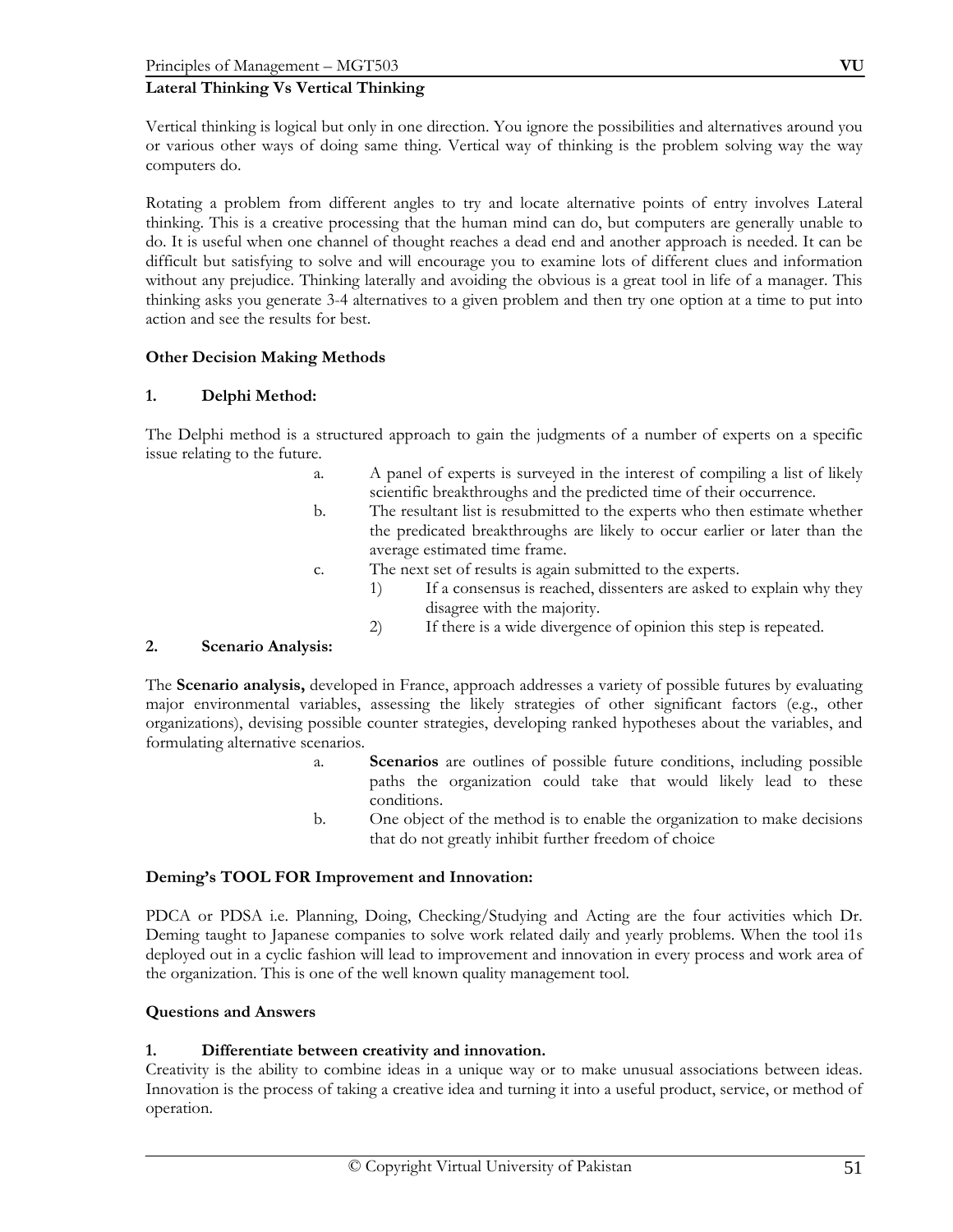## **2. How can the systems model be used to help organizations become more innovative?**

In the systems model we use inputs like creative people and groups and, through a creative process or situation, transform the inputs into the desired output such as creative products. The right environment is also important.

## **3. Describe the specific structural, cultural, and human resource variables associated with innovation.**

Variables associated with innovation are structural (organic structure, abundant resources, and high interunit communication), cultural (acceptance of ambiguity, tolerance of the impractical, low external controls, tolerance of risks, tolerance of conflicts, focus on ends, and open-system focus), and human resource (high commitment to training and development, high job security, and creative people).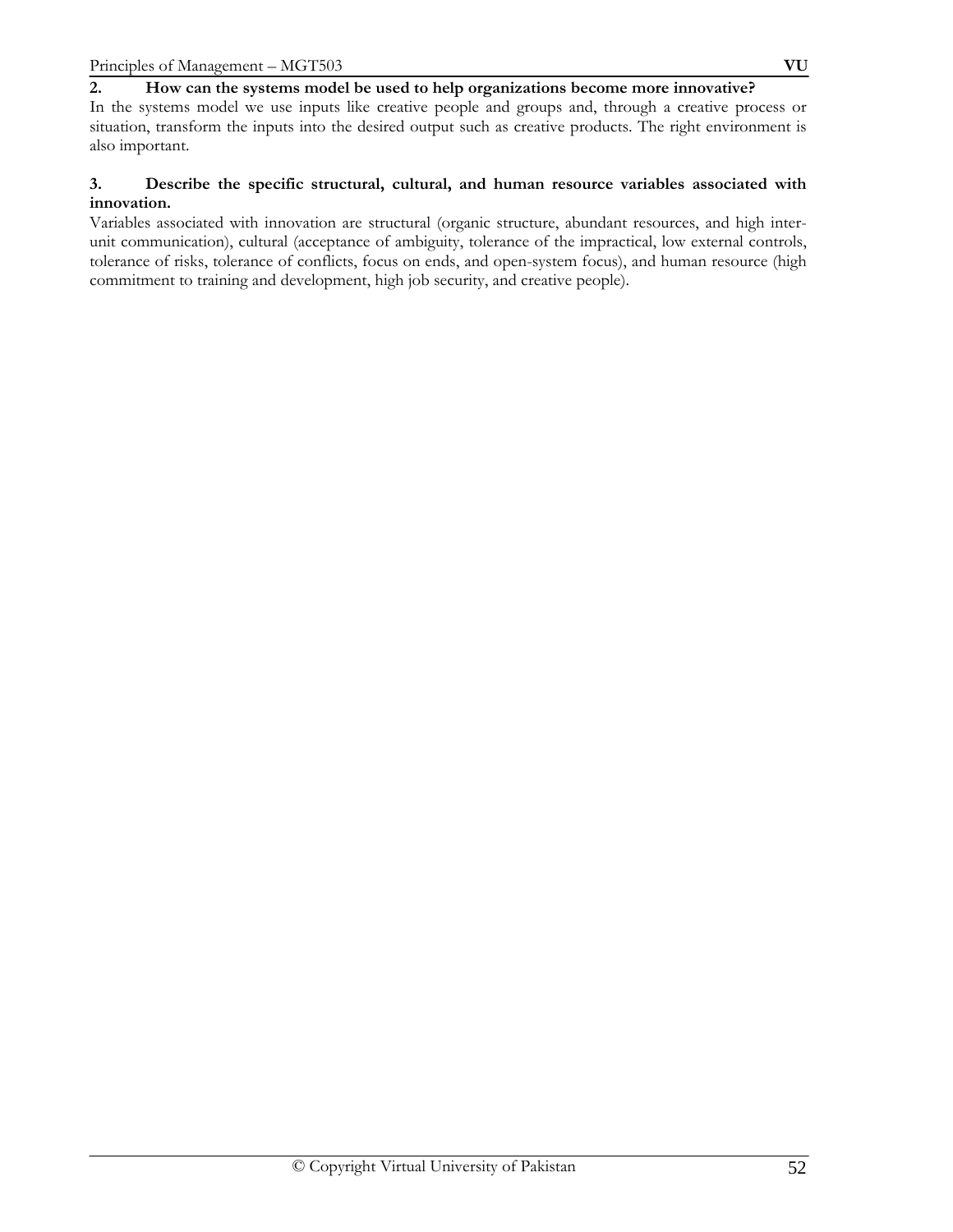# **PLANNING AND DECISION AIDS-I**

This session and the one follows shall introduce the planning tools and techniques that managers have at their disposal to assist them in performing the management functions. Management Science or Operation Research is a management perspective aimed at increased decision effectiveness by use of sophisticated mathematical models and statistical methods.

## **1. TECHNIQUES FOR ASSESSING THE ENVIRONMENT**

Several techniques have been developed to assist managers in assessing the organization's environment.

## **Environmental scanning**

Environmental scanning is the screening of large amounts of information to anticipate and interpret changes in the environment. It's used by both large and small organizations, and research has shown that companies with advanced environmental scanning systems increased their profits and revenue growth.

**SWOT analysis** is an analysis of an organization's strengths, weaknesses, opportunities, and threats. It brings together the internal and external environmental analyses in order to identify a strategic niche the organization might exploit.

**Competitor intelligence** is an environmental scanning activity that seeks to identify who competitors are, what they are doing, and how their actions will affect the organization.

Another type of environmental scanning is global scanning in which managers assess the changes and trends in the global environment.

 Environmental scanning provides the foundation for developing **forecasts**, which are predictions of outcomes.

- 1. There are three categories of forecasting techniques.
- a. **Quantitative forecasting** applies a set of mathematical rules to a series of past data to predict outcomes.
- b. **Qualitative forecasting** uses the judgment and opinions of knowledgeable individuals to predict outcomes.
- c. **Judgmental forecasting**

## **Forecasting**

Forecasting is the process of predicting changing conditions and future events that may significantly affect the business of an organization.

- 1. Forecasting is important to both planning and decision making.
- 2. Forecasting is used in a variety of areas such as: production planning, budgeting, strategic planning, sales analysis, inventory control, marketing planning, logistics planning, and purchasing among others.

It's important to look at forecasting effectiveness. Forecasting techniques are most accurate when the environment is not rapidly changing.

Some suggestions for improving forecasting effectiveness are as follows:

- 1) Use simple forecasting techniques.
- 2) Compare every forecast with "no change."
- 3) Don't rely on a single forecasting method.
- 4) Don't assume that you can accurately identify turning points in a trend.
- 5) Shorten the length of the forecasts.
- 6) Forecasting is a managerial skill and can be practiced and improved.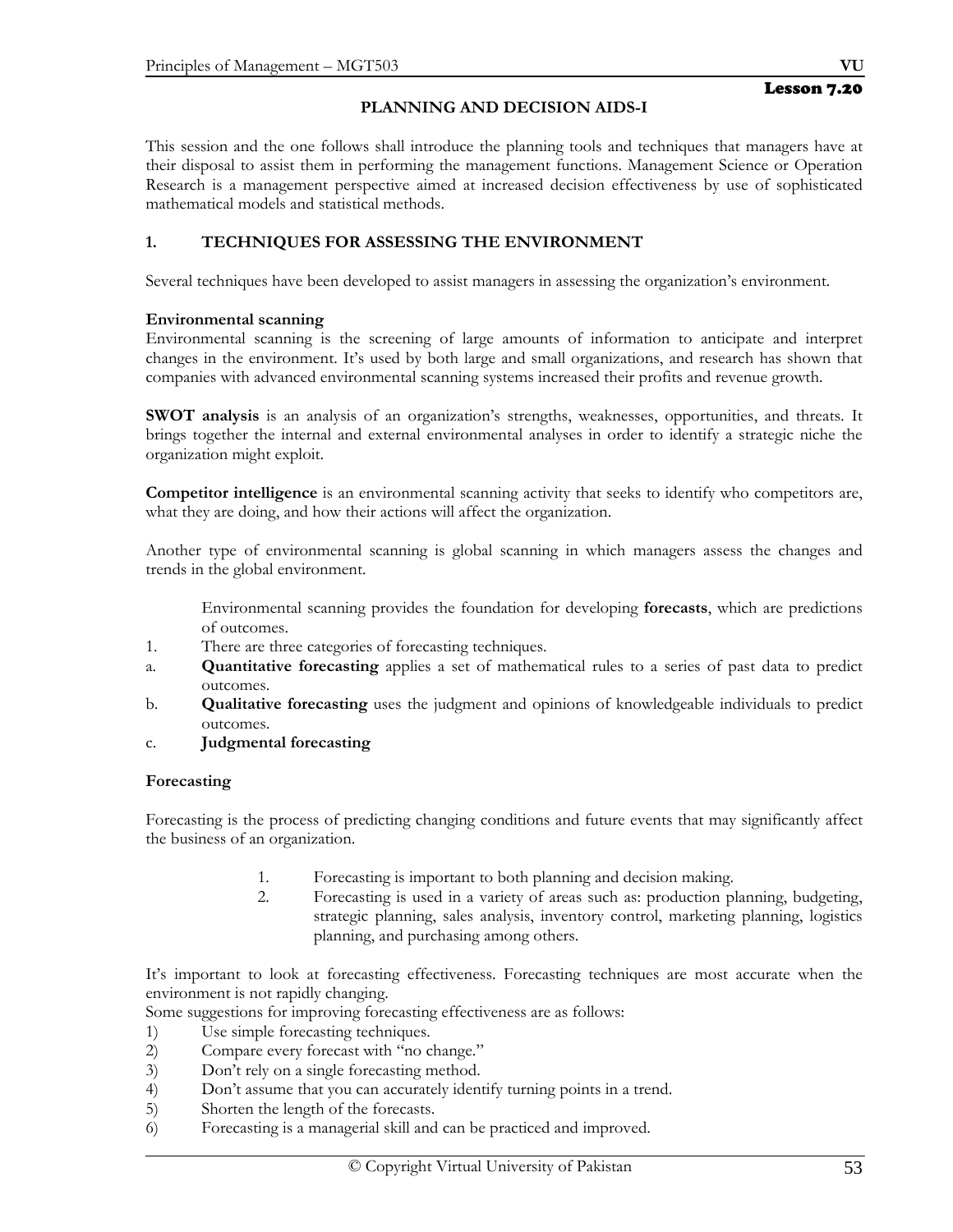## **Methods of Forecasting**

- A. **Quantitative forecasting** relies on numerical data and mathematical model to predict future conditions. There are two types of quantitative forecasting most frequently used.
	- 1. **Time-series methods** used historical data to develop forecasts of the future.
		- a. The underlying assumption is that patterns exist and that the future will resemble the past.
		- b. Time-series methods do not in themselves predict the impact of present or future actions that managers might take to bring about change.
		- c. A trend reflects a long-range general movement is either an upward or a downward direction.
		- d. A seasonal pattern indicates upward or downward changes that coincide with particular points within a given year.
		- e. A cyclical pattern involves changes at particular points in time that span longer than a year.
		- f. Time-series are more valuable for predicting broad environmental factors than in predicting the impact of present or future actions.
		- g. Because time-series rely on past trends there can be a danger in their use if environmental changes are disregarded.
	- 2. **Explanatory** or **causal models** attempt to identify the major variables that are related to or have caused particular past conditions and then use current measures of those variables (predictors) to predict future conditions.
		- **a.** Explanatory models allow managers to assess the probable impact of changes in the predictors.
		- **b. Regression models** are equations that express the fluctuations in the variable being forecasted in terms of fluctuations among one or more other variables.
		- **c. Econometric models** are systems of simultaneous multiple regression equations involving several predictor variables used to identify and measure relationships or interrelationships that exist in the economy.
		- **d. Leading indicators** are variables that tend to be correlate with the phenomenon of major interest but also tend to occur in advance of the phenomenon.
- B. **Technological,** or **Qualitative, Forecasting** is aimed primarily at predicting long-term trends in technology and other important aspects of the environment

The focus is upon longer-term issues that are less amenable to numerical analysis as quantitative approaches.

## The **Delphi method and Scenario analysis can be used as techniques.**

- C. **Judgmental Forecasting** relies mainly on individual judgments or committee agreements regarding future conditions.
	- 1. Judgmental forecasting methods are highly susceptible to bias.
	- 2. The **jury of executive opinion** is one of the two judgmental forecasting model. It is a means of forecasting in which organization executives hold a meeting and estimate, as a group, a forecast for a particular item.
	- 3. The **Sales-force composite** is a means of forecasting that is used mainly to predict future sales and typically involves obtaining the views of various salespeople, sales managers, and/or distributors regarding the sales outlook.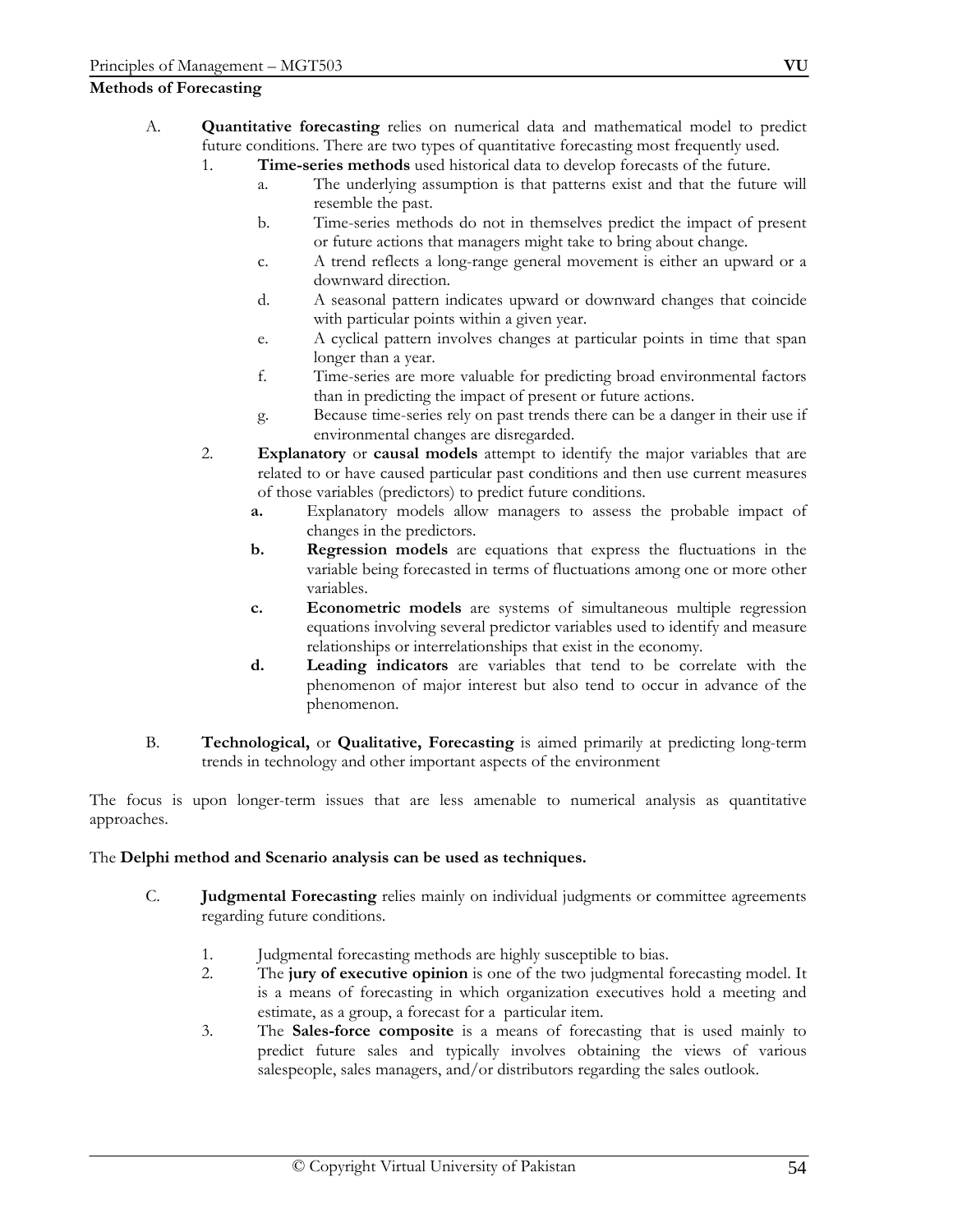The choice of which forecasting method to use depends upon the needs within particular forecasting situations.

## 1. **Quantitative forecasting** methods:

- a. have a short-to-medium time horizon
- b. require a short period of time if a method is developed
- c. often have high development costs
- d. are high in accuracy in identifying patterns
- e. are low in accuracy in predicting turning points for time series, but medium for other methods.
- f. Are difficult to understand

## 2. **Technological forecasting** methods:

- a. have a medium-to-long time horizon
- b. require a medium-to-long time
- c. have medium development costs
- d. are of medium accuracy in identifying patterns
- e. are of medium accuracy in predicting turning points
- f. are easily understood.

## 3. **Judgmental forecasting** methods:

- a. have a short-to-long time horizon
- b. require a short time
- c. have low development costs
- d. are of medium-to-high accuracy in identifying patterns
- e. are of low accuracy in predicting turning points
- f. are easily understood

## **Benchmarking**

**Benchmarking** is the search for the best practices among competitors or non-competitors that lead to their superior performance.

- . The benchmarking process typically follows four steps.
- a. A benchmarking planning team is formed. The team's initial task is to identify what is to be benchmarked, identify comparative organizations, and determine data collection methods.
- b. The team collects internal and external data.
- c. The data is analyzed to identify performance gaps and to determine the cause of the difference.
- d. An action plan is prepared and implemented.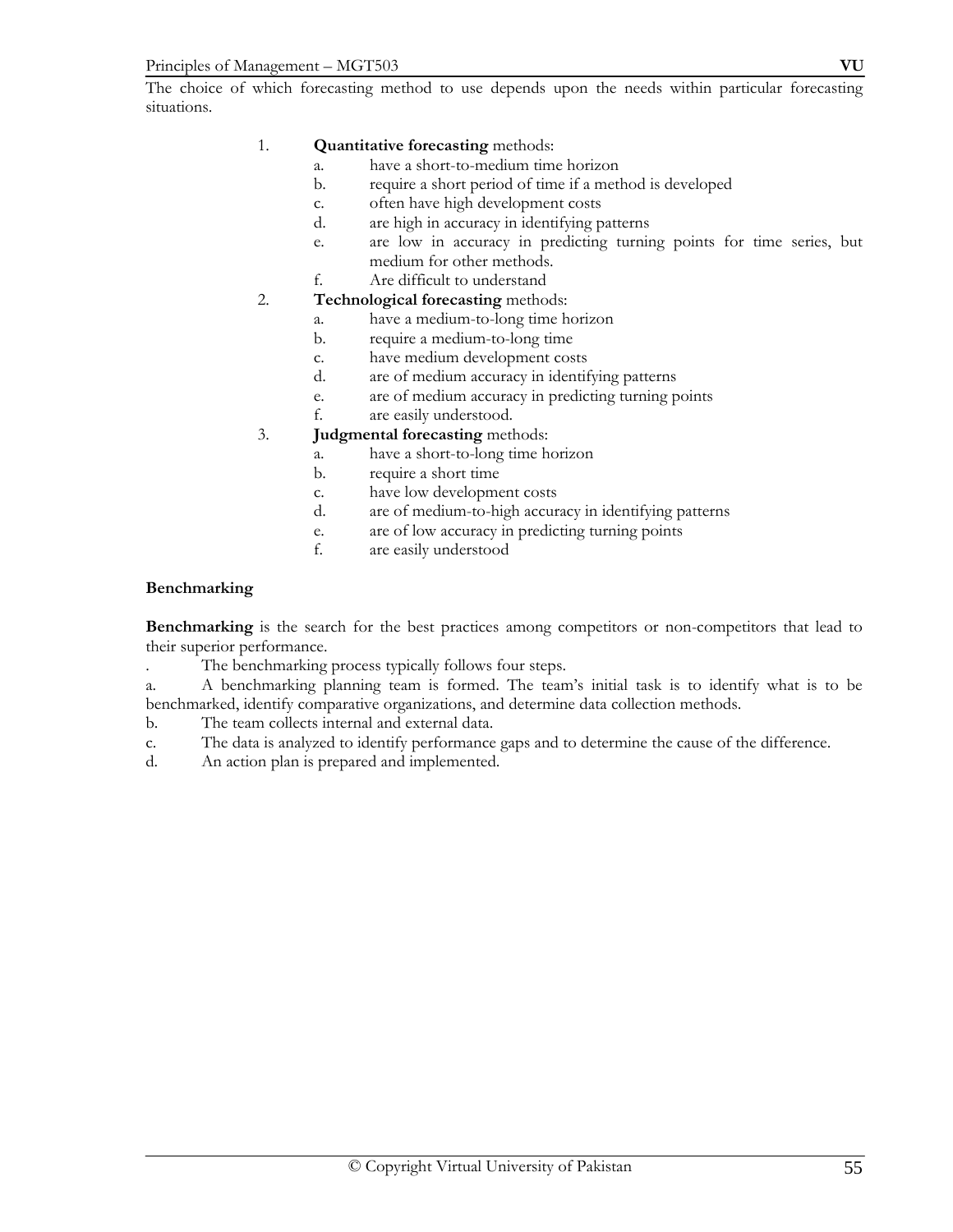# **PLANNING AND DECISION AIDS-II**

## **1. TECHNIQUES FOR ALLOCATING RESOURCES.**

**Resources** are the assets of the organization and include financial, physical, human, intangible, and structural.

## **1.1 Budgeting**

 A **budget** is a numerical plan for allocating resources to specific activities. Budgets are popular because they're applicable to a wide variety of organizations and units within an organization.

1. There are four different types of budgets.

a. A **revenue budget** is a budget that projects future sales.

b. An **expense budget** is a budget that lists the primary activities undertaken by a unit and allocates a dollar amount to each.

c. A **profit budget** is a budget used by separate units of an organization that combines revenue and expense budgets to determine the unit's profit contribution.

d. A **cash budget** is a budget that forecasts how much cash an organization will have on hand and how much it will need to meet expenses.

2. These budgets are based on the assumption of a single specified volume—**fixed budgets**. However, volume can't be predicted exactly. Therefore, a **variable budget** is a budget that takes into account the costs that vary with volume.

## **1.2 Scheduling**

**Scheduling** involves a list of necessary activities, their order of completion, which is to do each, and time needed to complete them. Some useful scheduling tools include the following.

1.2.1. The **Gantt chart**, named after Henry Gantt, is a scheduling chart that visually shows actual and planned output over a period of time.

A **Gantt chart** is a specialized bar chart that shows the current progress on each major project activity relative to necessary completion dates.

- 1. A project is broken down into separate main activities listed on the left side of the chart.
- 2. The time frame is listed at the top or the bottom of the chart.
- 3. The duration and scheduling of activities is shown by a bar.
- 4. Gantt charts do not show interrelationships among activities.
- 5. Software packages for creating and using Gantt charts (and many other decision tools) on computer are becoming widely available.

## 1.2.2 **PERT, or Program Evaluation and Review Technique**

 PERT is a network planning method for managing and controlling large one-time projects. It is a technique for scheduling complicated projects comprising many activities, some of which are interdependent.

A **PERT network** is a flowchart like diagram that depicts the sequence of activities needed to complete a project and the time or costs associated with each activity.

- 1. All of the major activities in the project are specified.
- 2. The sequences of these activities are determined
- 3. A **network diagram** a graphic depiction of the interrelationships among activities, is constructed.
	- a. An **activity** is a work component to be accomplished, and is represented by an arrow on the network diagram.
	- b. An **event (or node)** represents a single point in time that is the beginning or the ending of an activity.
- 4. Three time estimates for each activity are determined and an expected time is calculated for each activity.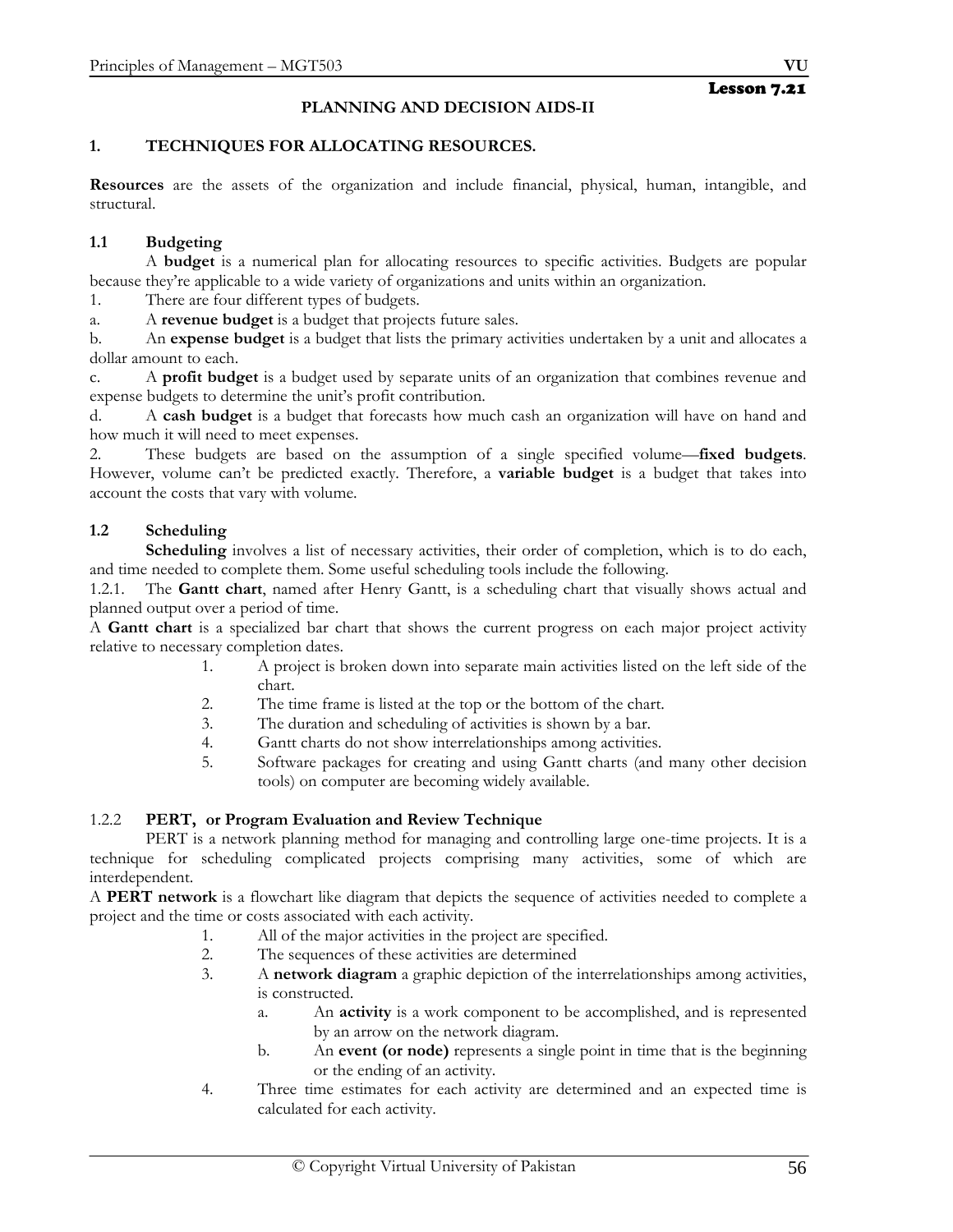- 5. The **critical path** is the path of activities and events in the network that will take the longest time to complete
	- a. Delays on any activities on the critical path mean that the project will be delayed.
	- b. **Slack** is the degree of latitude about when various activities can be started without endangering the completion date of the entire project.
- 6. After the project has begun, actual times for completion of each activity are collected and recorded on the PERT network so that any rescheduling and adjustments can be made as quickly as possible.

Please remember in PERT charts the followings:

- 1) **Events** are end points that represent the completion of major activities in a PERT network.
- 2) **Activities,** which are the time or resources required to progress from one event to another in a PERT network.
- 3) **Slack time** is the amount of time an individual activity can be delayed without delaying the whole project.
- 4) **Critical path** is the longest or most time-consuming sequence of events or activities in a PERT network.

#### **1.3 Breakeven Analysis**

**Breakeven analysis** is a technique for identifying the point at which total revenue is just sufficient to cover total costs.

#### **1.4 Linear Programming**

**Linear programming** is a mathematical technique that can be used to solve resource allocation problems. **Linear programming (LP)** is a quantitative tool for planning how to allocate limited or scarce resources so that a single criterion or goal (often profits) is optimized.

- 1. It is the most widely used quantitative planning tools in business.
- 2. There are optimal conditions for using linear programming.
	- a. A single objective must be achieved.
	- b. Attainable constraints exist.
	- c. Variables are linearly related to the objective, i.e., and increase (or decrease) in the variable leads to a proportional increase (or decrease) in the objective.

## **2. CONTEMPORARY PLANNING TECHNIQUES.**

Two planning techniques that are appropriate for planning in an environment that's both dynamic and complex are project management and scenario planning.

## **2.1 Project Management**

 A **project** is a one-time-only set of activities that has a definite beginning and ending point in time. **Project management** is the task of getting a project's activities done on time, within budget, and according to specifications.

Project Management Process.

There are seven steps in the project planning process.

- a. Define objectives.
- b. Identify activities and resources.
- c. Establish sequences.
- d. Estimate time for activities.
- e. Determine project completion date.
- f. Compare with objectives.
- g. Determine additional human resource requirements.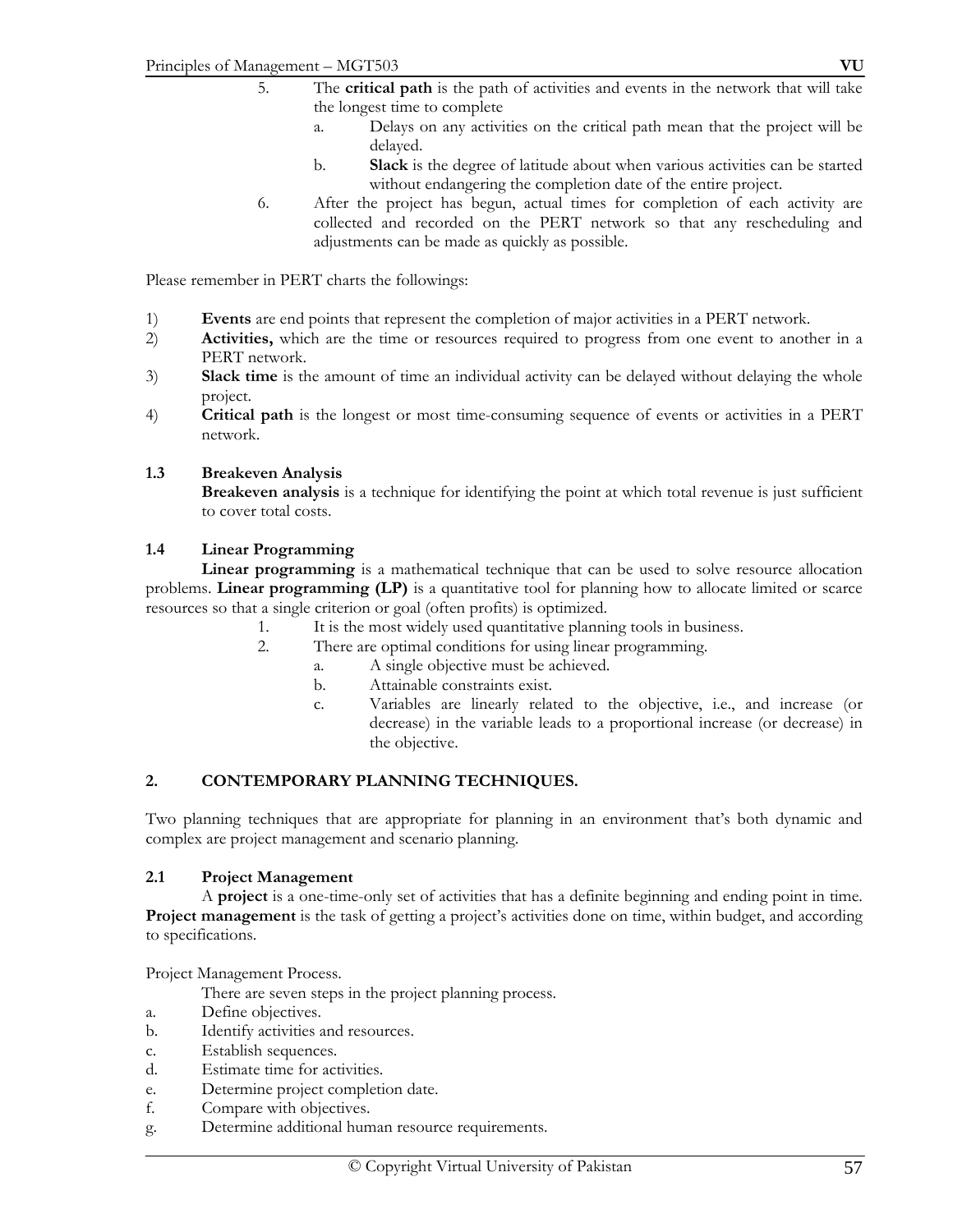The role of the project manager

- a. The only real influence project managers have is their communication skills and their power of persuasion.
- b. Team members seldom work on just one project; they're usually assigned to two or three at any given time.

## **2.2 Scenario planning**

A **scenario** is a consistent view of what the future is likely to be.

- 1. Developing scenarios also can be described as contingency planning.
- 2. The intent of scenario planning is not to try to predict the future but to reduce uncertainty by playing out potential situations under different specified conditions.
- 3. Scenario planning is difficult to use when forecasting random events

## **3. Other Planning Techniques:**

- **3.1 Queuing or waiting-line models** are mathematical models that describe the operating characteristics of queuing situations.
	- 1. Queuing situations can be any combination of single-server or multiple-server queues.
		- a. Single-server queues involved service provided at a single point.
		- b. Multiple-server queues occur when a number of stations draw from a single line.
	- 2. Queuing models allow managers to vary the parameters of a situation to determine the probable effects.

#### **3.2 Simulation Models**

Simulation is a mathematical imitation of reality. It is used when the situation is too complex for linear programming or queuing theory.

## **3.3 Decision Trees**

Trees are graphic models displaying structures of a sequence of alternative course of action and usually showing payoffs associated with various paths and probabilities associated with potential future conditions.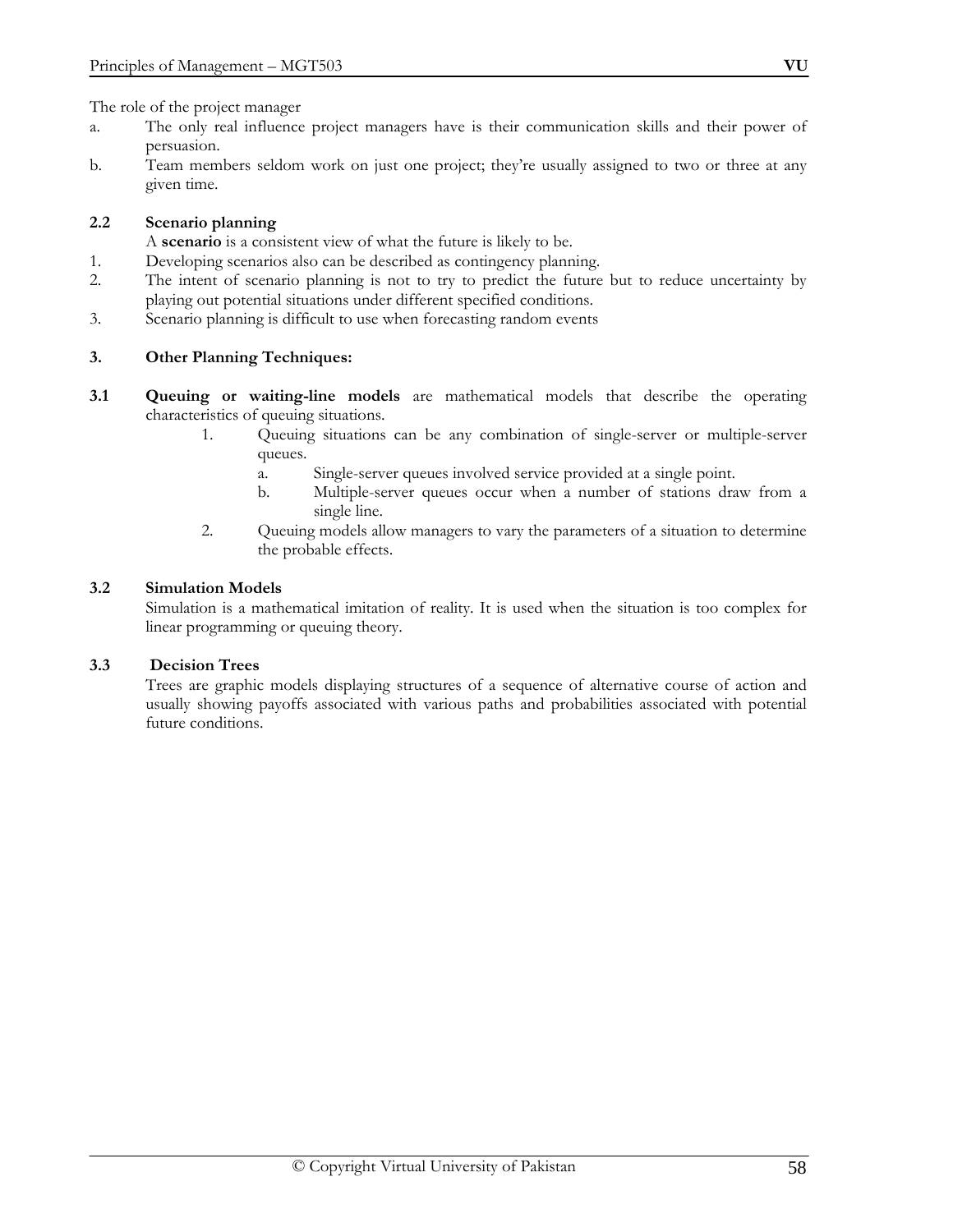## **WHAT IS PLANNING?**

**Planning** involves defining the organization's goals, establishing an overall strategy for achieving these goals, and developing a comprehensive set of plans to integrate and coordinate organizational work. The term *planning* as used in this chapter refers to *formal* planning. The *quality* of the planning process and appropriate *implementation* probably contribute more to high performance than does the *extent* of planning.

# **WHY DO MANAGERS PLAN?**

Purposes of Planning.

Planning is important and serves many significant purposes.

- 1. Planning gives direction to the organization.
- 2. Planning reduces the impact of change.
- 3. Planning establishes a coordinated effort.
- 4. Planning reduces uncertainty.
- 5. Planning reduces overlapping and wasteful activities.
- 6. Planning establishes objectives or standards that are used in controlling.

# **HOW DO MANAGERS PLAN?**

Planning is often called the primary management function because it establishes the basis for all other functions. Planning involves two important elements: goals and plans.

## **The Role of Goals and Plans in Planning**

- 1. Goals—desired outcomes for individuals, groups, or entire organizations.
- 2. Goals are objectives—the two terms are used interchangeably.
- 3. Types of goals.
- a. Financial performance versus strategic goals
- b. Stated versus Real.
- 1) **Stated goals** are official statements of what an organization says, and what it wants its various stakeholders to believe, its goals are.
- 2) **Real goals** are those that an organization actually purses.

## **Questions and Answers**

## **1. Define planning.**

Planning involves defining the organization's goals, establishing an overall strategy for achieving those goals, and developing a comprehensive set of plans to integrate and coordinate organizational work. It's concerned with both ends (what's to be done) and means (how it's to be done).

## **2. What purposes does planning serve?**

 Planning gives direction, reduces the impact of change, establishes coordinated effort, reduces uncertainty, minimizes waste and redundancy, and sets the standards used in controlling.

## **3. What is the relationship between planning and organizational performance?**

 Formal planning is associated with higher profits, higher return on assets, and other positive financial results. The quality of the planning process and the appropriate implementation of the plans probably contribute more to high performance than does the extent of planning.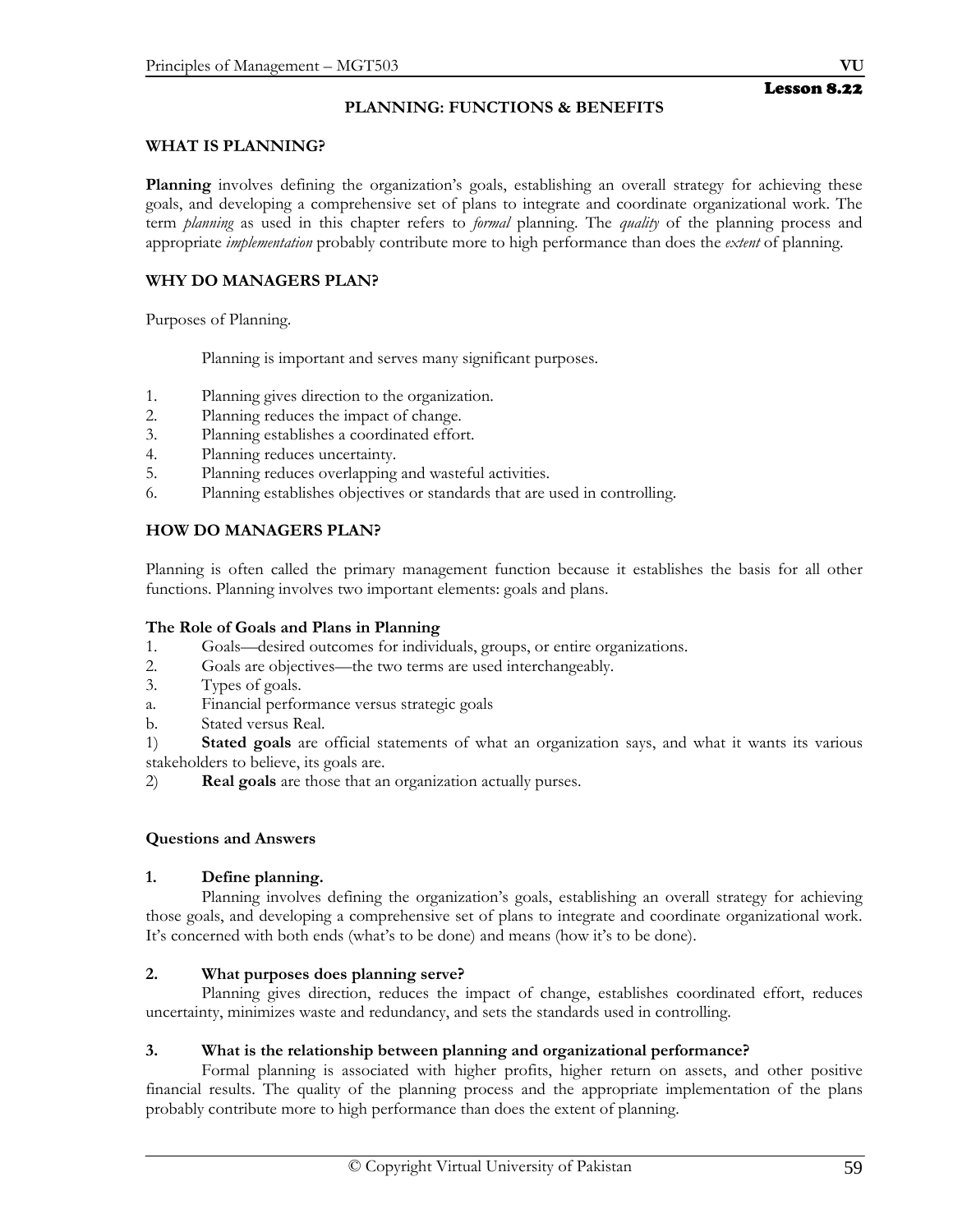## **4. Differentiate between goals and plans.**

 Goals are desired outcomes for individuals, groups, or entire organizations. Plans are documents that outline how goals are going to be met and that typically describe resource allocations, schedules, and other necessary actions to accomplish the goals.

#### **5. What are the different types of goals?**

Organizations may utilize financial and/or strategic goals, stated and/or real goals.

#### **6. Describe each of the different types of plans.**

 Strategic plans apply to the entire organization, establish the organization's overall goals, and seek to position the organization in terms of its environment. Operational plans specify the details of how the overall goals are to be achieved. Long-term plans are plans with a time frame beyond three years. Shortterm plans cover one year or less. Specific plans are clearly defined and leave no room for interpretation. Directional plans are flexible plans that set out general guidelines. Single-use plans are one-time plans specifically designed to meet the needs of a unique situation. Standing plans are ongoing plans that provide guidance for activities performed repeatedly and include policies, rules, and procedures.

#### **The Nature of organizational Goals**

The use of goals has several benefits.

- 1. **Performance** can be improved.
- 2. **Expectations** can be improved.
- **3.** The **Controlling function** can be facilitated so that progress can be assessed and corrective action taken.
- **4.** Meeting goals can increase **motivation.**

The three levels of goals within an organization form a hierarchy of goals, with lower-level goals forming a mean-end chain with the next level of goals.

- 1. **Strategic goals** are broadly defined targets or future end results set by top management.
- 2. **Tactical goals** are the targets or future end results usually set by middle management for specific departments or units.
- 3. **Operational goals** are those targets or future end results set by lower management that address specific, measurable outcomes required from the lower levels.

#### **Linkage of goals and plans.**

Goal and plans are closely related in that plans specify the means to achieving the goals.

- A. Plans, like goals, enter into a **hierarchy** of levels and priority.
	- 1. **Strategic plans** are detailed action steps mapped out to reach strategic goals.
		- a. Strategic plans are organizational wide and are developed by top management.
		- b. The time horizon tends to be long 3 to 5 years or more.
	- 2. **Tactical plans** are the means charted to support implementation of the strategic plan and achievement of tactical goals.
		- a. Tactical plans tend to be more specific and concrete than strategic plans.
		- b. Tactical plans are important to the success of strategic plans.
		- c. The time horizon tends to be intermediate in range 1 to 3 years.
	- 3. **Operational plans** are the means devised to support implementation of tactical plans and achievement of operational goals.
		- a. Operational plans spell out specifically what must be accomplished to achieve operational goals.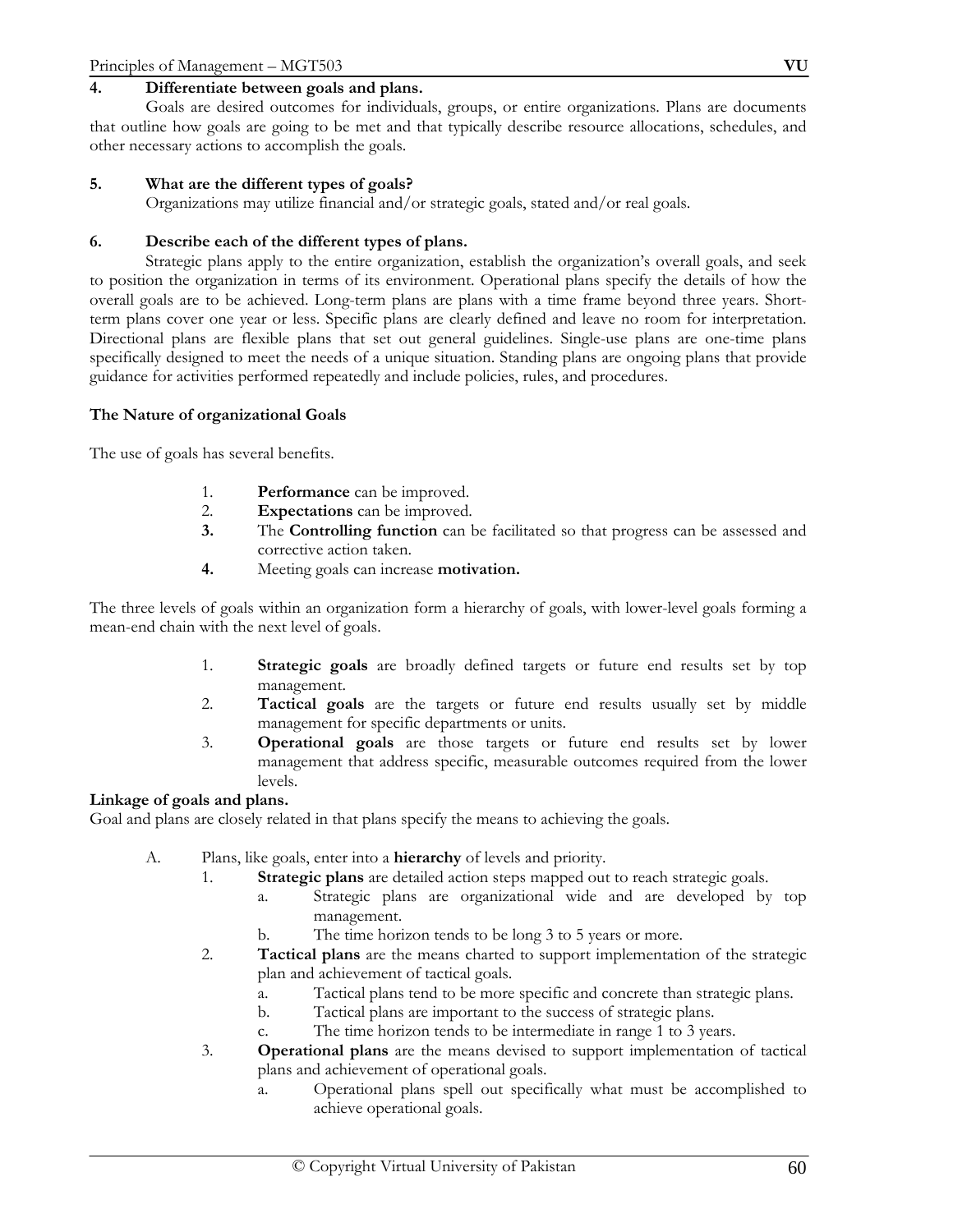- b. The time horizon is relatively short-tem—usually less than 1 year as a maximum.
- B. Plans can be categorized according to the extent to which they will be used on a recurring basis.
	- 1. **Single-use plans** are plans aimed at achieving a specific goal that, once reached, will most likely not recur in the future.
		- a. A **program** is a comprehensive plan that coordinates a complex set of activities related to a major non-recurring goal.
		- b. A **project** is a plan that coordinates a set of limited-scope activities that do not need to be divided into several major projects in order to reach a major non-recurring goal. Programs are broader than projects.
	- 2. **Standing plans** are plans that provide ongoing guidance for performing recurring activities.
		- a. A **policy** is a general guide that specifies the broad parameters within which organization members are expected to operate in pursuit of organizational goals.
		- b. A **procedure** is a prescribed series of related steps to be taken under certain recurring circumstances.
			- 1) Procedures are detained and inflexible; policies are general.
			- 2) Well established and formalized procedures are often called standard operating procedures (SOPs).
- C. Different **levels** of goals and plans are related to different **time horizons.**

Strategic plans typically involve time periods of 5 years or more, but the time frame is dependent upon the stability of the industry in question.

- 1. Tactical goals and plans typically involve time periods of 1 to 5 years.
- 2. Operational goals and plans can be for as short a period as 1 week or as long as 1 year.
- D. The planning process can be used to promote **innovation** in organizations.
	- 1. The organizational mission statement can be a primary means of encouraging innovation.
	- 2. The goals component can translate the mission in a way supporting innovation.

The plans component can provide actual plans for achieving innovative outcomes.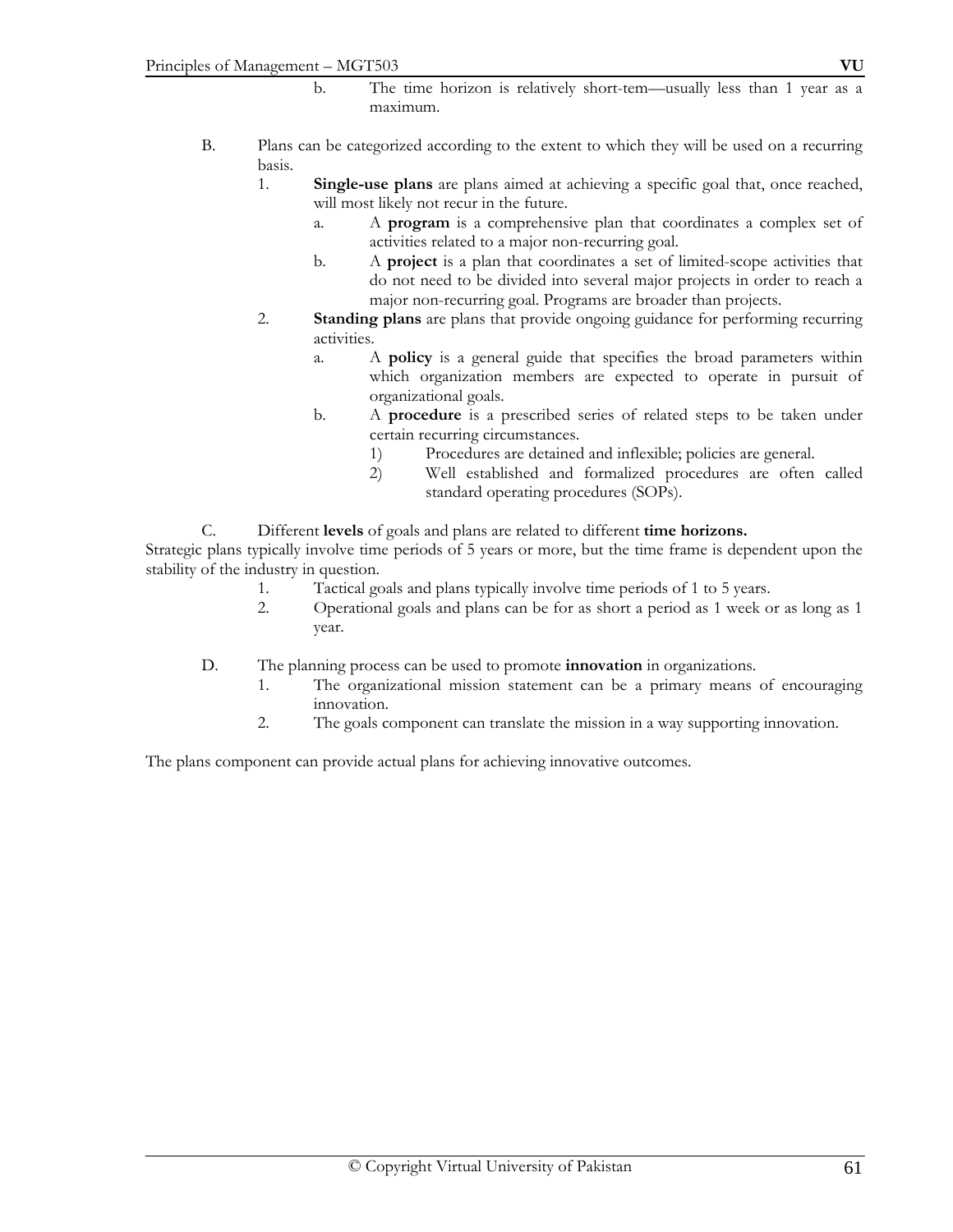## **PLANNING PROCESS AND GOAL LEVELS**

## **The overall planning process**

- A. **Planning** is a two-part function—setting goals and determining how to try to achieve the goals.
	- 1. A **goal** (often used interchangeably with "objective") is a future target or end result that an organization wishes to achieve.
	- 2. A **plan** is the means devised for attempting to reach a goal.
- B. An organization's **mission** is the organization's purpose or fundamental reason for existence.
	- 1. **A mission statement** is a broad declaration of the basic, unique purpose and scope of operations that distinguishes the organization from others of this type.
	- 2. A mission statement serves a variety of purposes.
		- a. For managers, a mission statement can be a benchmark against which to evaluate success.
		- b. For employees, mission statements define a common purpose, nurture organizational loyalty, and help foster a sense of community among members.
		- c. For external groups, mission statements help provide unique insights into an organization's values and future directions.
	- 3. The mission statement typically defines the organization in terms of the important attributes of the organization. Answers to many of these questions are answered using information and processes described in the two previous chapters in the text.
		- a. Customers: Who are the organization's customers?
		- b. Products or services: What are the organization's major products or services?
		- c. Location: Where does the organization compete?
		- d. Technology: What is the firms' basic technology?
		- e. Philosophy: What are the basic beliefs, values, aspirations, and philosophical priorities of the organization?
		- f. Self-concept: What are the organization's major strengths and competitive advantages?
		- g. Concern for public image: what are the organization's public responsibilities and what image is desired?
		- h. Concern for employees: What is the organization's attitude toward its employees?

## **Types of Plans**

Plans can be described by their breadth, time frame, specificity, and frequency of use.

- a. Breadth: strategic versus operational plans. **Strategic plans** are those that are organization wide, establish overall objectives, and position an organization in terms of its environment. **Operational plans** are plans that specify details on how overall objectives are to be achieved.
- b. Time frame: short-term versus long-term plans. **Short-term plans** are plans that cover one year or less. **Long-term plans** are those that extend beyond three years.
- c. Specificity: specific versus directional plans. **Specific plans** are those that are clearly defined and leave no room for interpretation. **Directional plans** are flexible plans that set out general guidelines.

## **The Nature of organizational Goals**

- A. The use of goals has several benefits.
	- 1. **Performance** can be improved.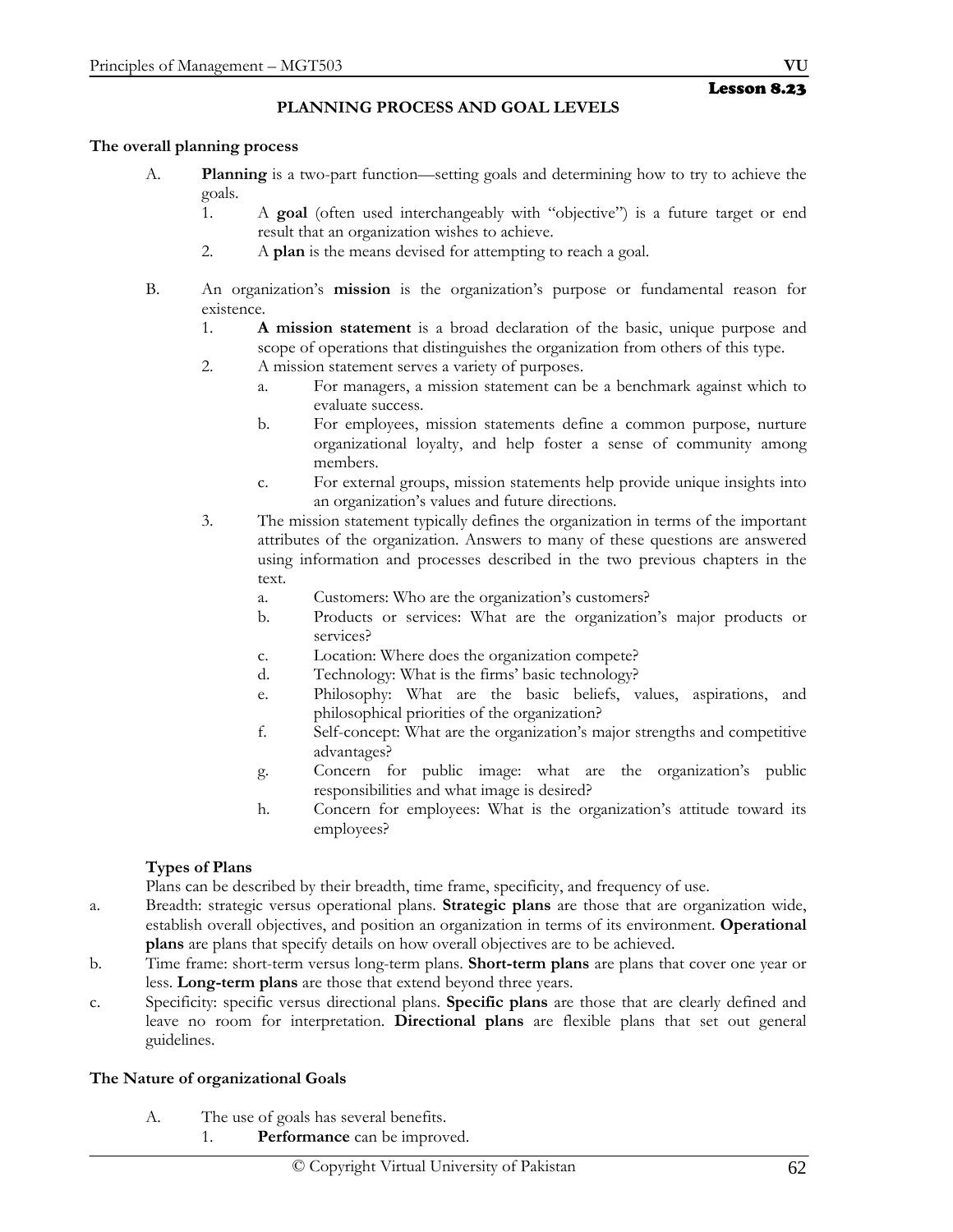- 2. **Expectations** can be improved.
- **3.** The **Controlling function** can be facilitated so that progress can be assessed and corrective action taken.
- **4.** Meeting goals can increase **motivation.**
- B. The three levels of goals within an organization form a hierarchy of goals, with lower-level goals forming a mean-end chain with the next level of goals.
	- 4. **Strategic goals** are broadly defined targets or future end results set by top management.
	- 5. **Tactical goals** are the targets or future end results usually set by middle management for specific departments or units.
	- 6. **Operational goals** are those targets or future end results set by lower management that address specific, measurable outcomes required from the lower levels.

#### **How Goals Facilitate Performance**

The content of goals should meet five criteria.

- 1. **Challenging** goals usually lead to higher performance from individuals and groups.
- 2. **Attainable** goals, not impossible demands, are more likely to improve performance.
- 3. **Specific and measurable** goals are needed so that it is clear when they have been achieved.
- 4. **Time-limited** goals give them meaning.
- 5. **Relevant** goals enable employees to see the purpose of the goals and to devise ways of meeting them.
- 6. **Measurable** means the performance and targets can be measured after an interval of time.

**Goal commitment** is one's attachment to, or determination to reach, a goal. Without commitment goals have little impact on performance. Managers can help foster commitments in a number of ways.

- 1. **Supervisory authority** should serve to motivate employees to meet their goals.
- 2. **Peer and group pressure** may serve as motivation.
- 3. **Expectations of success** can be improved by managerial coaching and instruction.
- 4. **Incentives** are offered during the goal-setting process; rewards occur upon goal achievement.
- 5. **Participation** in the goal setting process may be effective in engendering goals commitment.

Work behavior may be affected by four factors influenced by goals content and goal commitment.

- 1. Goals provide **Direction** by channeling attention and action toward activities related to those goals, rather than to other activities.
- 2. Goals to which we are **committed** boost effort by mobilizing energy.
- 3. **Persistence** involves maintaining direction and effort on behalf of a goal until it is reached.
- 4. Goal setting leads to **planning** if the goals are appropriately challenging.

The impact of goals on performance of any specific job can be influenced by a number of other process components.

> 1. **Job knowledge and ability** are likely to affect an individual' work behavior and prospects for reaching goals.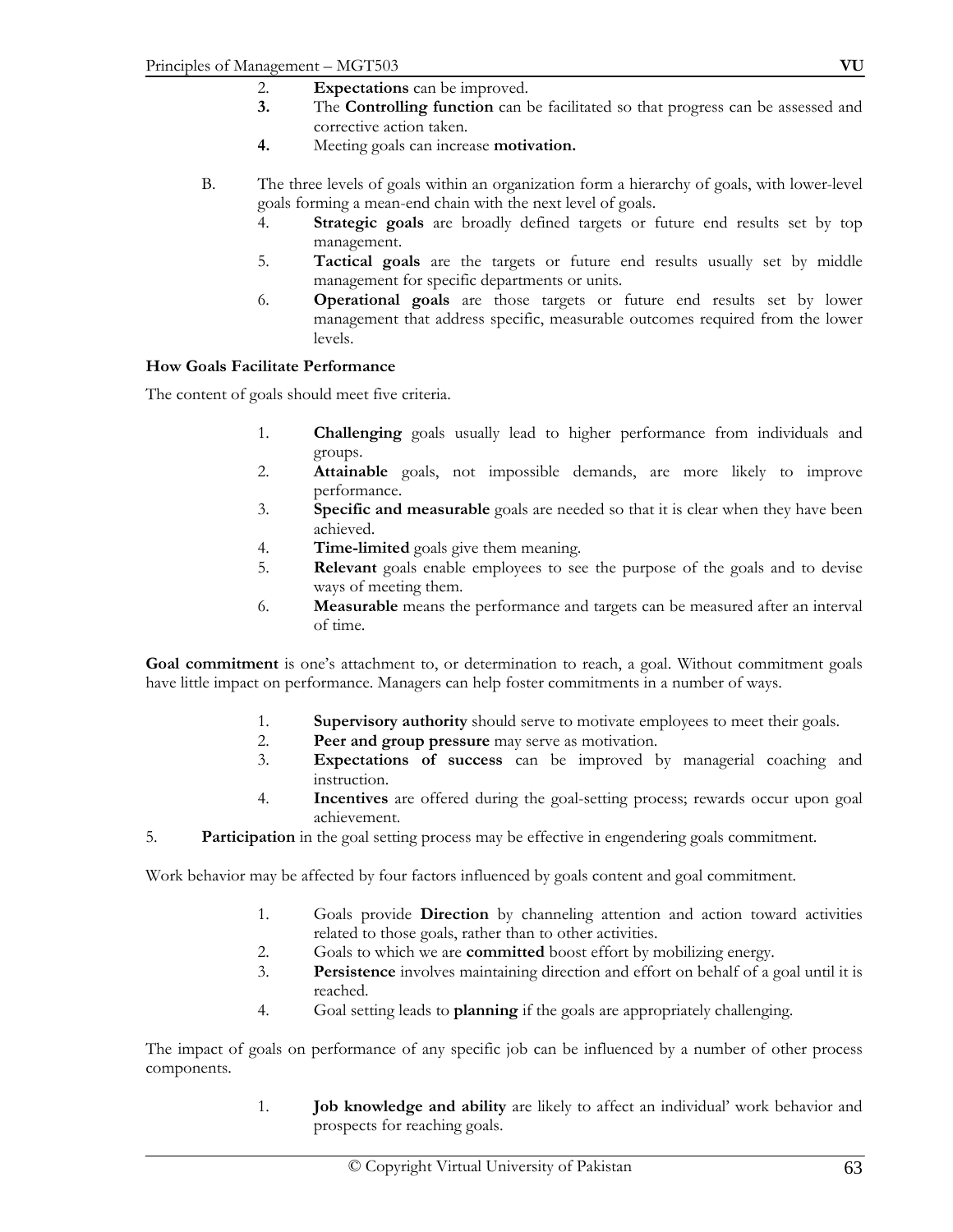- **3. Situation constraints** include such things as having the proper tools, materials, and equipment.
- **4. Knowledge of results** or feedback about progress enables individuals to gauge their progress toward goal attainment.

Strategic plans typically involve time periods of 5 years or more, but the time frame is dependent upon the stability of the industry in question.

The planning process can be used to promote **innovation** in organizations.

- 3. The organizational mission statement can be a primary means of encouraging innovation.
- 4. The goals component can translate the mission in a way supporting innovation.
- 5. The plans component can provide actual plans for achieving innovative outcomes.

**Obstacles to planning** exist, but may be countered by organizations.

- 1. Obstacles to planning threaten the ability of organizations to develop effective plans.
	- a. Plans in a rapidly changing environment require frequent revisions. Manager may resist formalized planning if they believe planning is unnecessary. The pressure of day-to-day responsibilities may keep managers from planning. Managers may be poorly prepared. Staff specialists may come to dominate the planning process
- 2. Organizations can take steps to reduce the obstacles to planning.
	- a. Top-level managers may demonstrate their support of the planning process.
	- b. A **planning staff** is a small group of individuals who assist top-level managers in developing the various components of the planning process. This staff should focus on helping rather than taking over the planning process.
	- c. **Contingency planning** is the development of alternative plans for use in the event that environmental conditions evolve differently than anticipated, rendering original plans unwise or unfeasible.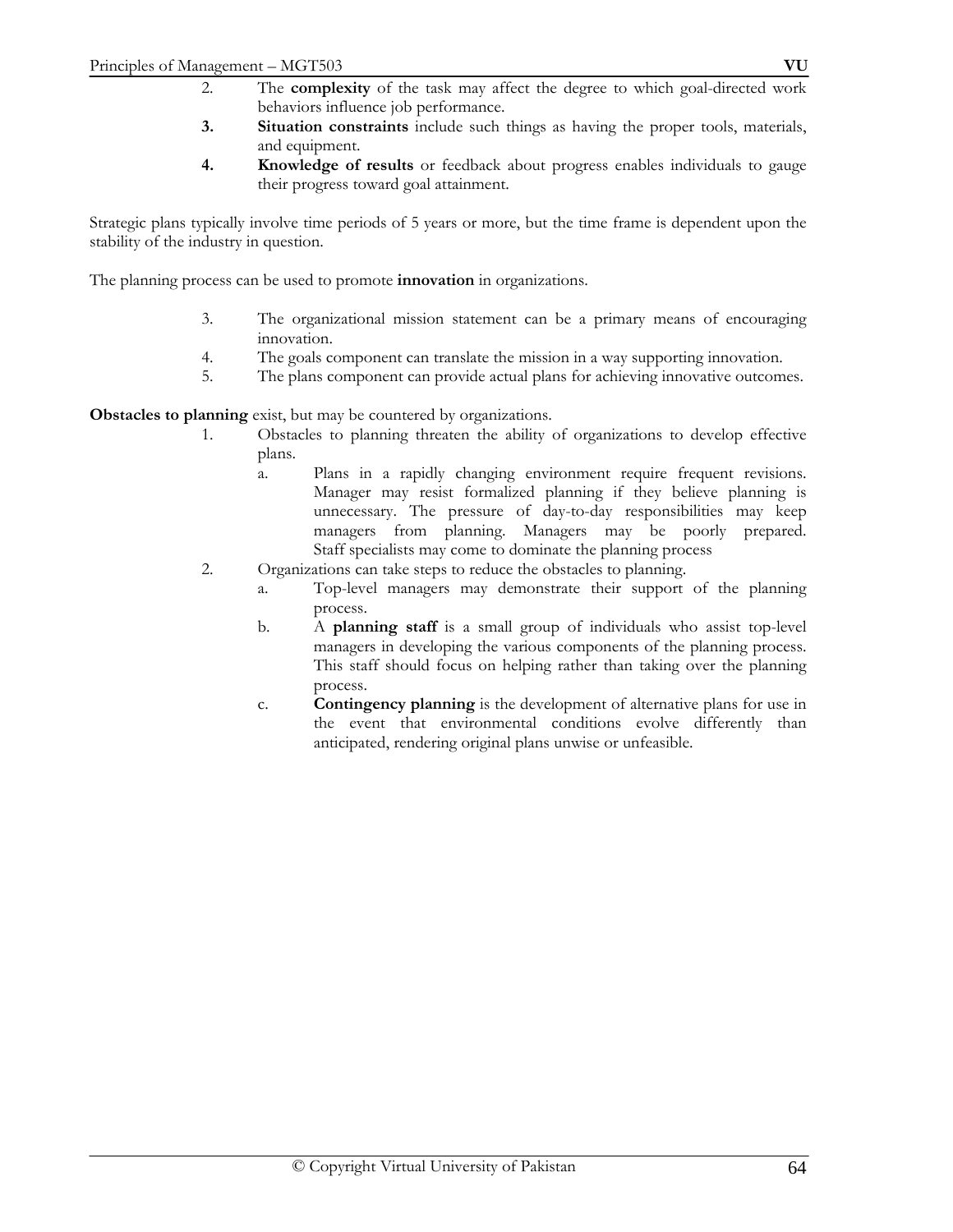# **MANAGEMENT BY OBJECTIVE (MBO)**

## **Time Span of Goals and Plans**

- 1. Strategic goals and plans generally involve time periods of 3-5 years.
	- 2. Tactical goals and plans typically involve time periods of 1 to 3 years.
	- 3. Operational goals and plans can be for as short a period as 1 week or as long as 1 year.

## **Characteristics of Well-Designed Goals**

- a. Written in terms of outcomes
- b. Measurable and quantifiable
- c. Clear as to a time frame
- d. Challenging but attainable
- e. Written down
- f. Communicated to all organizational members

## **Steps in Goals Setting—Five Steps**

- a. Review the organization's mission.
- Goals should reflect what the mission statement says.
- b. Evaluate available resources.
- c. Determine individually, or with input from others, the goals.
- d. Write down the goals and communicate them to all who need to know.
- e. Review results and whether goals are being met.

## **Developing Plans**

The process of developing plans is influenced by three contingency factors and by the planning approach followed.

- 1. Contingency Factors in Planning.
- a. Manager's level in the organization.

Operational planning usually dominates the planning activities of lower-level managers. As managers move up through the levels of the organization, their planning becomes more strategic.

- b. Degree of environmental uncertainty. The greater the environmental uncertainty, the more plans should be directional and emphasis placed on the short term.
- 1) When uncertainty is high, plans should be specific, but flexible.
- 2) Managers must be prepared to rework and amend plans, or even to abandon their plans.
- c. Length of Future Commitments.
- 1) Commitment concept means that plans should extend far enough to meet those commitments made when the plans were developed.
- 2) Planning for too long or for too short a time period is inefficient and ineffective.

## **Approaches to Establishing Goals**

Goals can be established through a process of traditional goal setting or through management by objectives

- a. **Traditional goal setting** is defined as the process whereby goals are set at the top of the organization and then broken down into sub goals for each level in an organization.
- 1) Top managers are assumed to know what's best because they see the "big picture."
- 2) These goals are also often largely non operational.
- 3) Specificity is achieved as each manager applies his or her own set of interpretations and biases.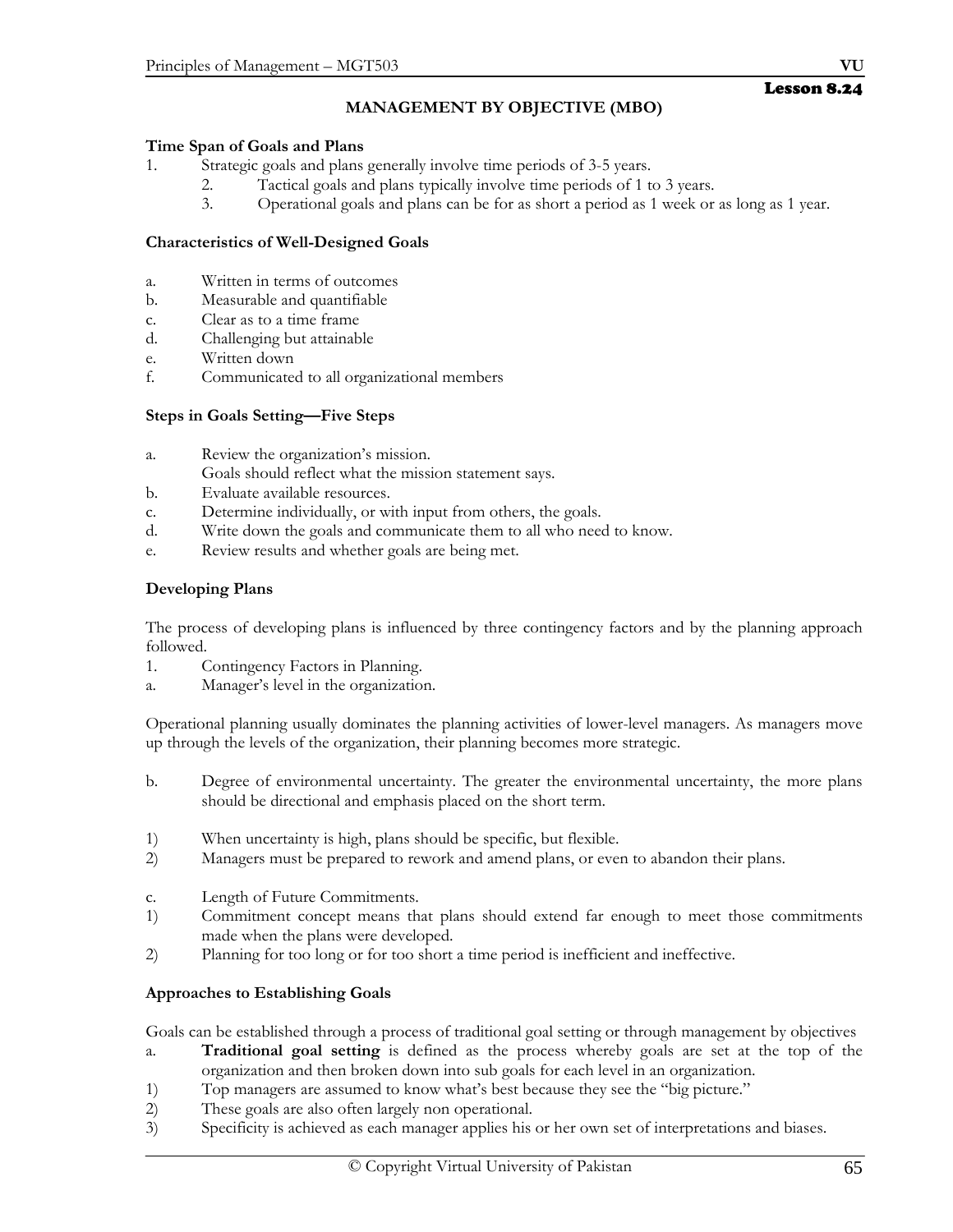- 4) However, what often results is that objectives lose clarity and unity as they move from top to bottom.
- 5) When the hierarchy of objectives is clearly defined, it forms an integrated **means-end chain** in which higher-level objectives are linked to lower-level objectives. These lower-level objectives serve as the means for the accomplishment of the higher-level objectives. And the goals at the lower levels (means) must be achieved in order to reach the goals at the next level (ends.)

## **Goal setting has some potential pitfalls**

- 1. Setting difficult goals increases the **risk** that they will not be reached.
- 2. High goals may increase the **stress levels** of organizational members.
- 3. Failure to meet high goals may undermine the **self-confidence** of organizational members.
- 4. **Non goal areas** may be ignored.
- 5. Setting goals may encourage excessive **shot-range thinking.**
- 6. Inappropriate goals may lead to **dishonesty and cheating.**

## **Management by Objectives**

**Management by objective (MBO)** is a process through which specific goals are set collaboratively for the organization as a whole and every unit and individual within it; the goals then are used as a basic for planning, managing organizational activities, and assessing and rewarding contributions.

**In Management by objectives (MBO)** specific performance goals are jointly determined by employees and their managers, progress toward accomplishing these goals is periodically reviewed, and rewards are allocated on the basis of this progress.

- 1) MBO was first described by Peter Drucker and consists of four elements:
- i) Goal specificity
- ii) Participative decision making
- iii) Explicit time period
- iv) Performance feedback
- 2) MBO makes objectives operational through the process by which they cascade down through the organization.

Although there is considerable variation across organizations, MBO processes typically include six steps.

- 1. Organizational goals are developed based on organizational missions.
- 2. Specific goals are established for departments, subunits, and individuals.
	- a. In the top-down process, upper-level managers, conferring with their immediate managerial subordinates, formulate specific objectives for their areas of responsibility. These in turn enter into the formulation of objectives for the next level down, and so forth.
	- b. In the bottom-up process, operational goals are proposed by lower-level managers on the basis of what they think they can achieve. These in turn are developed into tactical and finally strategic plans.
- 3. Action plans are formulated, describing what is to be done, how, when, where, and by whom in order to achieve a particular goals.
- 4. Individuals are given the responsibility of reaching their objectives and that goals will ultimately be met.
- 5. Performance is appraised at the end of the goal-setting cycle, typically at one-year intervals. Praise, recognition, and rewards should be given for effective performance.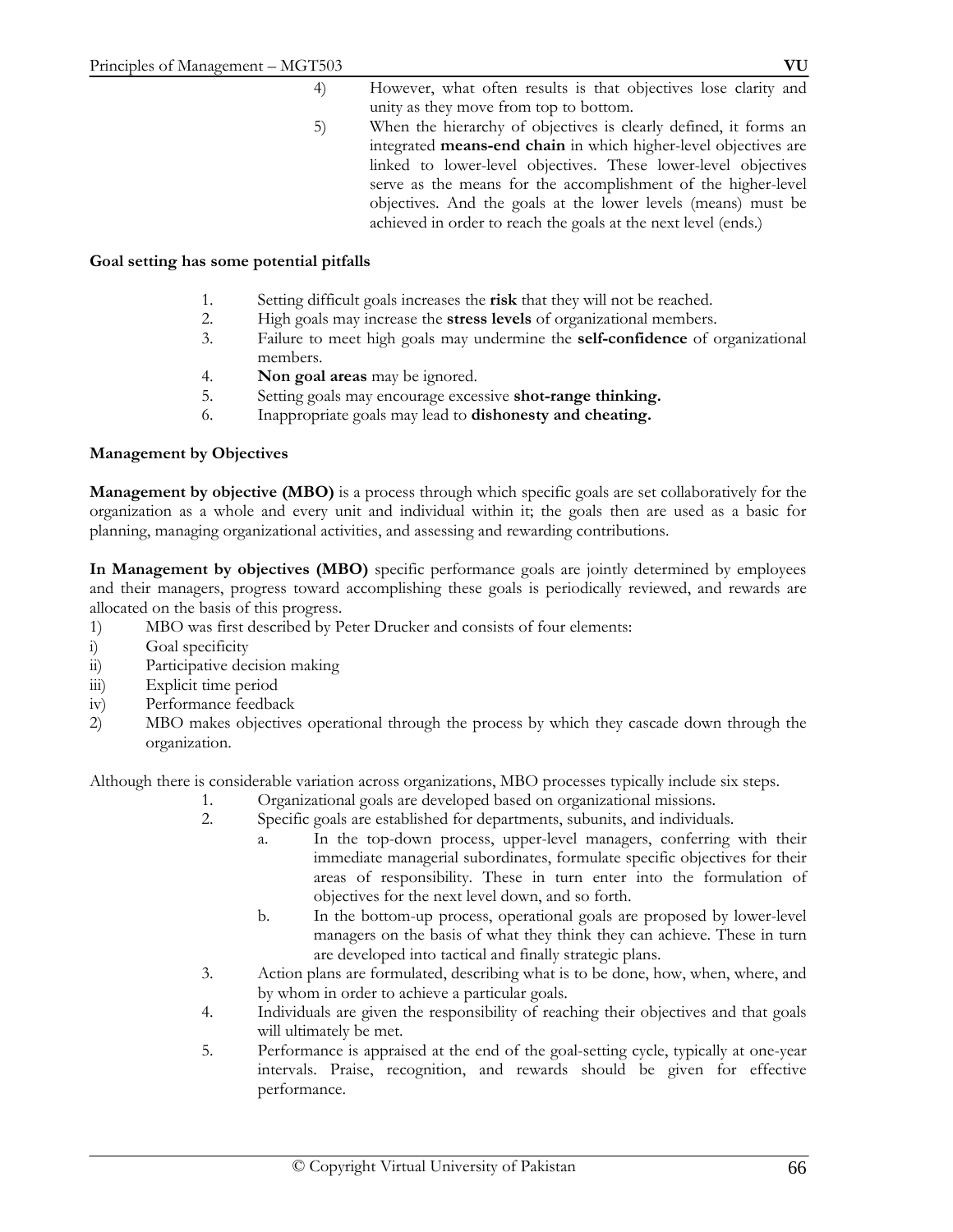- 1. Aids coordination of goals and plans.
- 2. Helps clarify priorities and expectations.<br>3. Facilitates vertical and horizontal community
- Facilitates vertical and horizontal communications.
- 4. Fosters employee motivation.

The **weaknesses** of MBO are that it

- 1. Tends to falter without strong, continual commitment from top management.
- 2. Necessitates considerable training of managers.
- 3. Can be misused as a punitive device.
- 4. May cause overemphasis of quantitative goals.

The "spirit" of MBO is tremendous. In practice however, MBO has been successful only about 20 to 25 percent of the time, primarily because of lack of support from top management and poor goal-setting and communication skills.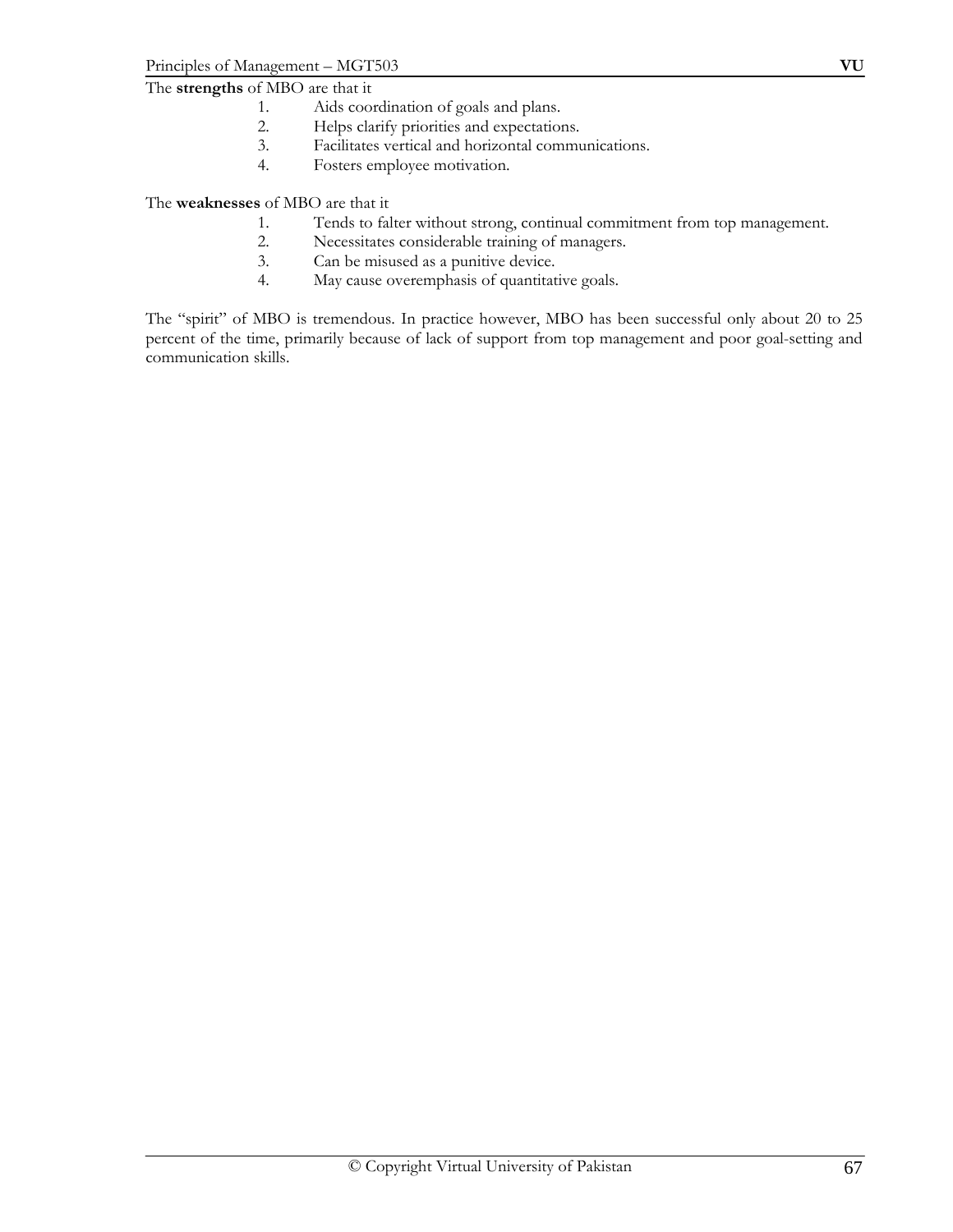## **INTRODUCTION**

## **STRATEGIC MANAGEMENT -1**

Today's business news is filled with reports of organizations making changes in their strategies for whatever reasons. An underlying theme of discussing strategic management is that good strategies can lead to high organizational performance.

## **THE IMPORTANCE OF STRATEGIC MANAGEMENT**

The environmental shocks during the decades of the 1970s and 1980s forced managers to develop a systematic means of analyzing the environment, assessing their organization's strengths and weaknesses, identifying opportunities that would give the organization a competitive advantage, and incorporating these findings into their planning. The value of thinking strategically was recognized.

#### **The concept of strategic management**

**Strategic management** is a process through which managers formulate and implement strategies geared to optimizing goal achievement, given available environmental and internal conditions. **Strategic management** is that set of managerial decisions and actions that determines the long-run performance of an organization. It entails all of the basic management functions—planning, organizing, leading, and controlling.

#### **Purposes of strategic management**

- 1. One reason strategic management is important is because it's involved in many of the decisions that managers make.
- 2. Another reason is that studies of the effectiveness of strategic planning and management have found that, in general, companies with formal strategic management systems had higher financial returns than those companies with no such systems.
- 3. Strategic management has moved beyond for-profit organizations to include all types of organizations, including not-for-profit.

#### **Strategic management is important to organizations because it**

- 1. Helps organizations identify and develop a **competitive advantage,** a significant edge over the competition in dealing with competitive forces.
- 2. Provides a sense of direction so that organization members know where to expend their efforts.

Helps highlight the need for innovation and provides an organized approach for encouraging new ideas related to strategies.

**Strategies** are large-scale action plans for interacting with the environment in order to achieve long-term goals. Most well-run organizations attempt to develop and follow strategies.

## **The strategic management process is made up of several components.**

- 1. **Strategy formulation** is the part of the strategic management process that includes.
	- a. Identifying the mission and strategic goals.
	- b. Conducting competitive analysis
	- c. Developing specific strategies
- 2. **Strategy implementation** is the part of the strategic management process that focuses on.
	- a. Carrying strategic plans.
	- b. Maintaining control over how those plans are carried out.

## **Q. Define strategic management and how it entails the four management functions.**

A. Strategic management is that set of managerial decisions and actions that determines the long-run performance of an organization. It entails all of the basic management functions because the organization's strategies must be planned, organized, put into effect, and controlled.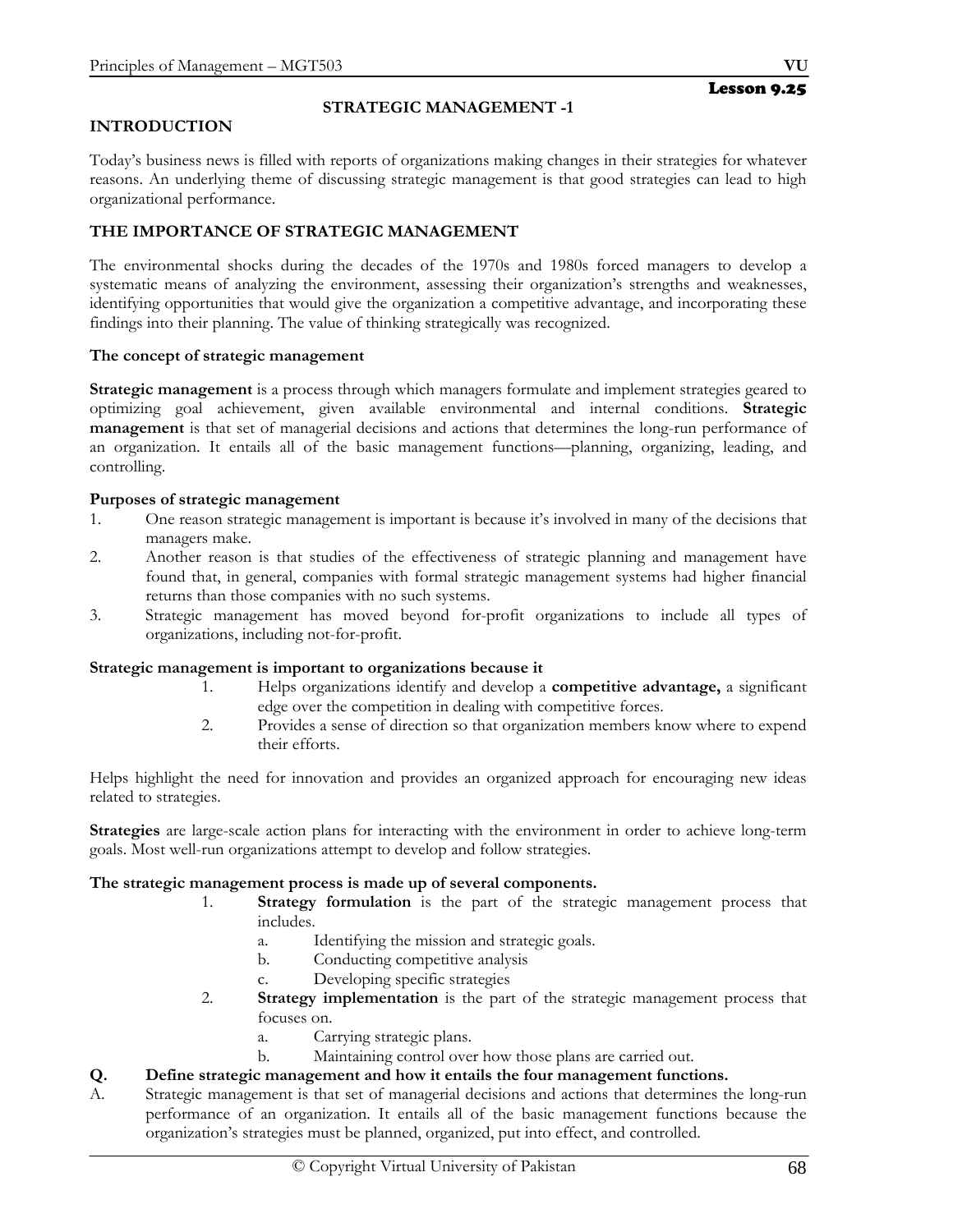## **STRATEGIC MANAGEMENT - 2**

## **THE STRATEGIC MANAGEMENT PROCESS**

The **strategic management process** is an eight-step process that encompasses strategic planning, implementation, and evaluation.

A. The first step is identifying the organization's current mission, objectives, and strategies.

1. Every organization needs a **mission,** which defines the purpose of the organization. What is the organization's reason for being in business?

2. It's also important to identify the organization's current objectives and strategies, as well.

B. Step 2 is analyzing the external environment. It's important to analyze the environment because, to a large degree, it defines management's strategic options.

1. A successful strategy is one that aligns well with the environment.

2. This step is complete when managers have an accurate grasp of what is taking place in the external environment and are aware of important trends that might affect the organization.

C. The third step is identifying opportunities and threats. After analyzing the external environment, managers need to assess what opportunities to exploit and what threats to avoid.

- 1. **Opportunities** are positive external environmental factors.
- 2. **Threats** are negative external environmental factors.
- D. Step 4 is analyzing the organization's resources. In this internal analysis, managers are looking at the organization's specific assets, skills, and work activities.
- 1. Managers look for **core competencies**, which are an organization's major value-creating skills, capabilities, and resources that determine its competitive advantage.
- 2. This step forces managers to realize that every organization, no matter how large or powerful, is constrained in some way by its resources and skills.
- E. Step 5 is identifying strengths and weaknesses. The analysis in step 4 should lead to a clear assessment of the organization's internal resources.
- 1. **Strengths** are those activities the firm does well or the unique resources it controls.
- 2. **Weaknesses** are those activities the firm doesn't do well or the resources it needs but doesn't possess.
- 3. One area that's often overlooked in this step is an analysis of the organization's culture and its strengths and weaknesses.
- a. Remember that culture is the organization's personality.
- b. The strength of the culture is a result of how much employees understand and support the shared values.
- c. A strong culture should make it easy for managers to convey to employees the organization's distinctive competencies. However, the strong culture will make it more difficult to change, if needed.
- d. Strategic choices will also be influenced by the culture's tolerance of risk and innovation and how performance is rewarded.
- e. The culture can also promote or hinder an organization's strategic actions.
- 4. The merging of steps 3 and 5 results in a **SWOT analysis**, which is an analysis of an organization's strengths, weaknesses, opportunities, and threats. It brings together the internal and external analyses in order to identify a strategic niche the organization might exploit.
- 5. In light of the SWOT analysis, managers need to reevaluate the organization's current mission and objectives.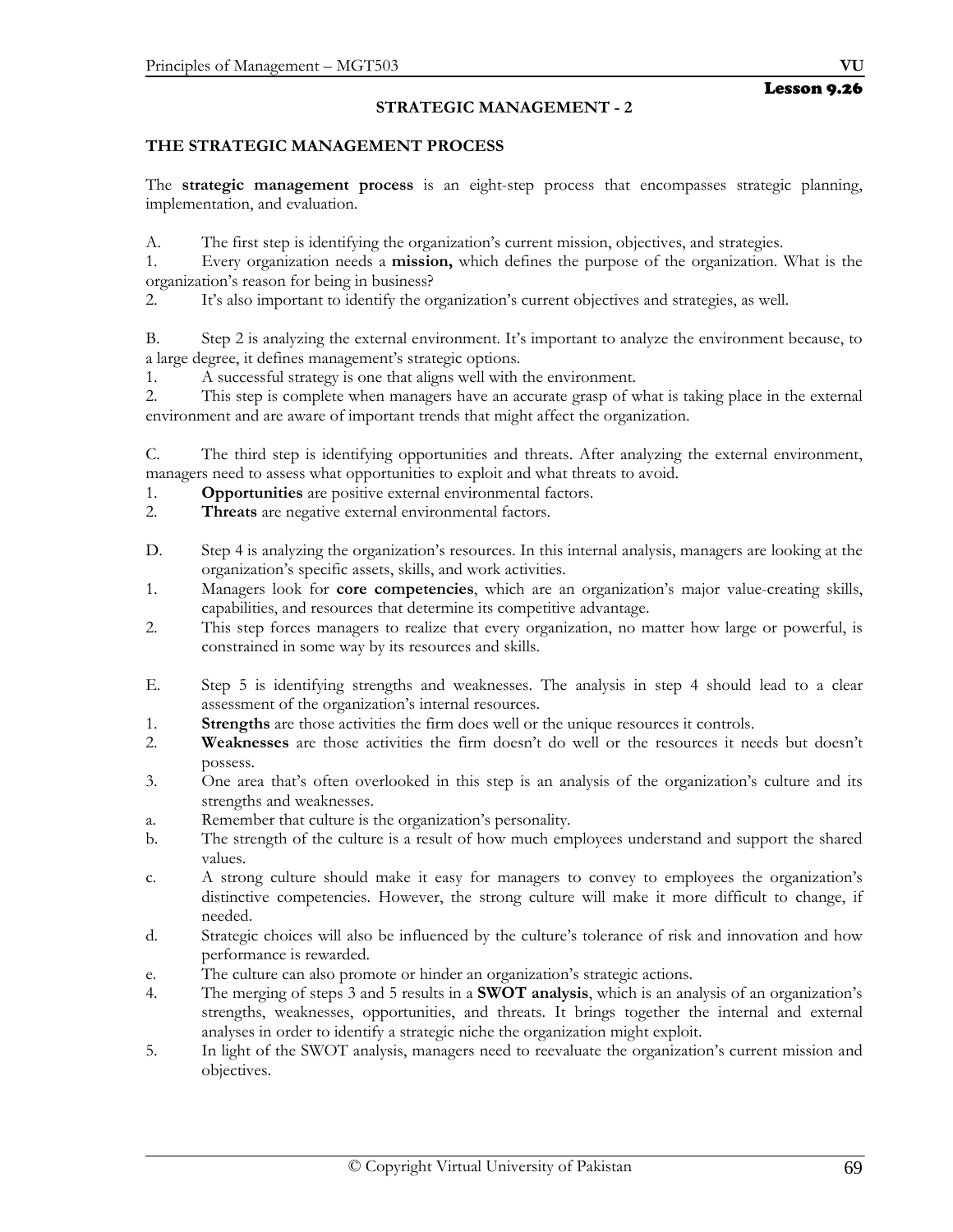- F. Step 6 is formulating strategies. Strategies need to be established for the corporate, business, and functional levels of the organization. In formulating strategies, managers hope to give the organization a competitive advantage.
- G. The next step is implementing strategies. The strategies must now be put into action. Strategies are only as good as their implementation.
	- H. The eighth (and final) step in the strategic management process is evaluating results. Managers must evaluate the results to determine how effective their strategies have been and what corrections are necessary.

## **The role of competitive analysis in strategy formulation**

Before an effective strategy to gain a competitive advantage can be formulated, the organization's competitive situation needs to be carefully analyzed.

- A. A SWOT ANALYSIS is one method for doing so. The SWOT analysis involves assessing organization strengths (S) and weaknesses (W), as well as environmental opportunities (O) and threats (T).
	- 1. Strengths and weaknesses apply to internal characteristics.
		- a. A strength is an internal characteristic that has the potential of improving the organization's competitive situation.
		- b. A weakness is an internal characteristic that leaves the organization potentially vulnerable to strategic moves by competitors.
	- 2. Opportunities and threats are found in the external environment.
		- a. An opportunity is an environmental condition that offers significant prospects for improving an organization's situation relative to competitors.
		- b. A threat is an environmental condition that offers significant prospects for undermining an organization's competitive situation.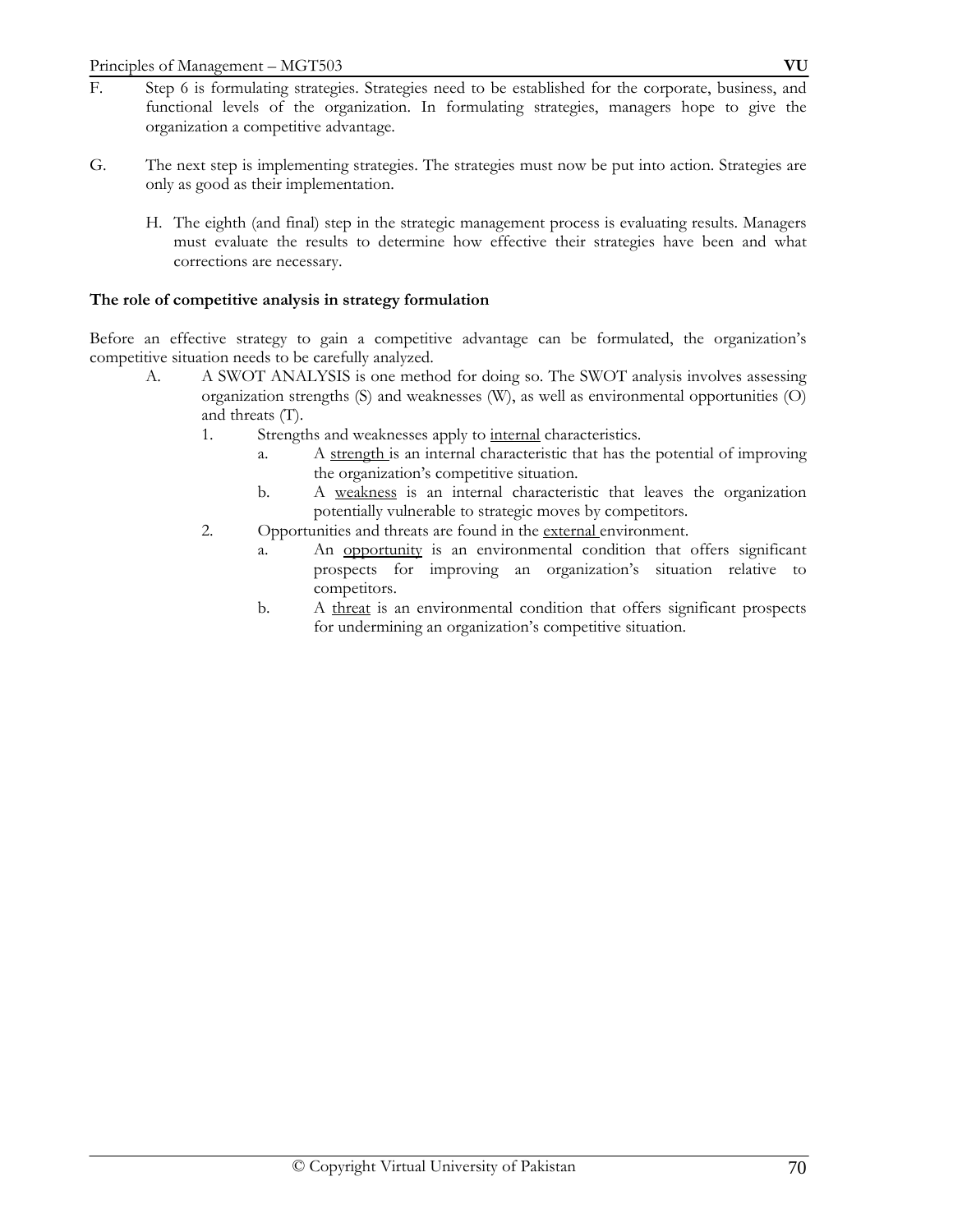## **LEVELS OF STRATEGIES, PORTER'S MODEL AND STRATEGY DEVELOPMENT (BCG) AND IMPLEMENTATION**

#### **Level of Strategies**

Many organizations develop strategies at three different levels. These three different and distinct levels of strategy are corporate, business, and functional:

**Corporate-level strategy** is developed by top-level management and the board of directors. The **corporate-level strategy** seeks to determine what businesses a corporation should be in or wants to be in. Two popular approaches for answering the question of what business(es) should we be in are the grand strategies framework and the corporate portfolio matrix.

#### **1. These strategies address**

- a. What business the organization will be coordinated to strengthen the organization's competitive position.
	- b. How the strategies of those businesses will be coordinated to strengthen the organization's competitive position.
	- c. How resources will be allocated among businesses.
- **2. Business-level strategy** concentrates on the best means of competing within a particular business while also supporting the corporate-level strategy.
	- a. The distinction between corporate-level and business-level strategy applies only to organizations with separate divisions that compete in different industries.
	- b. A **strategic business unit (SBU)** is a distinct business, with its own set of competitors that can be managed reasonably independently of other businesses within the organization.
- **3. Functional-level strategy** focuses on action plans for managing a particular functional area within a business in a way that supports the business-level strategy.
	- a. Functional areas include operations, marketing, finance, human resources management, accounting, research and development, and engineering.
	- b. Functional strategies are usually developed by functional managers and are typically reviewed by business unit heads.
- **4. Coordinating** strategies across these three levels is critical in maximizing strategic impact.

## **The role of competitive analysis in strategy formulation and implementation**

## **Porter's Forces Model:**

Michael E. Porter, a noted strategy expert, has devised the **five competitive forces model** as an approach for analyzing the external environment for both the nature and the intensity of competition in a given industry in terms of five major forces.

- 1. The model provides an environmental assessment of strategically significant elements of the organization's task environment.
- 2. Rivalry is the extent to which competitors use tactics to lower the profits of their competitors.
- 3. The bargaining power of suppliers is the extent to which suppliers can exert power over business in an industry by threatening to raise prices or reduce the quality of goods and services they provide.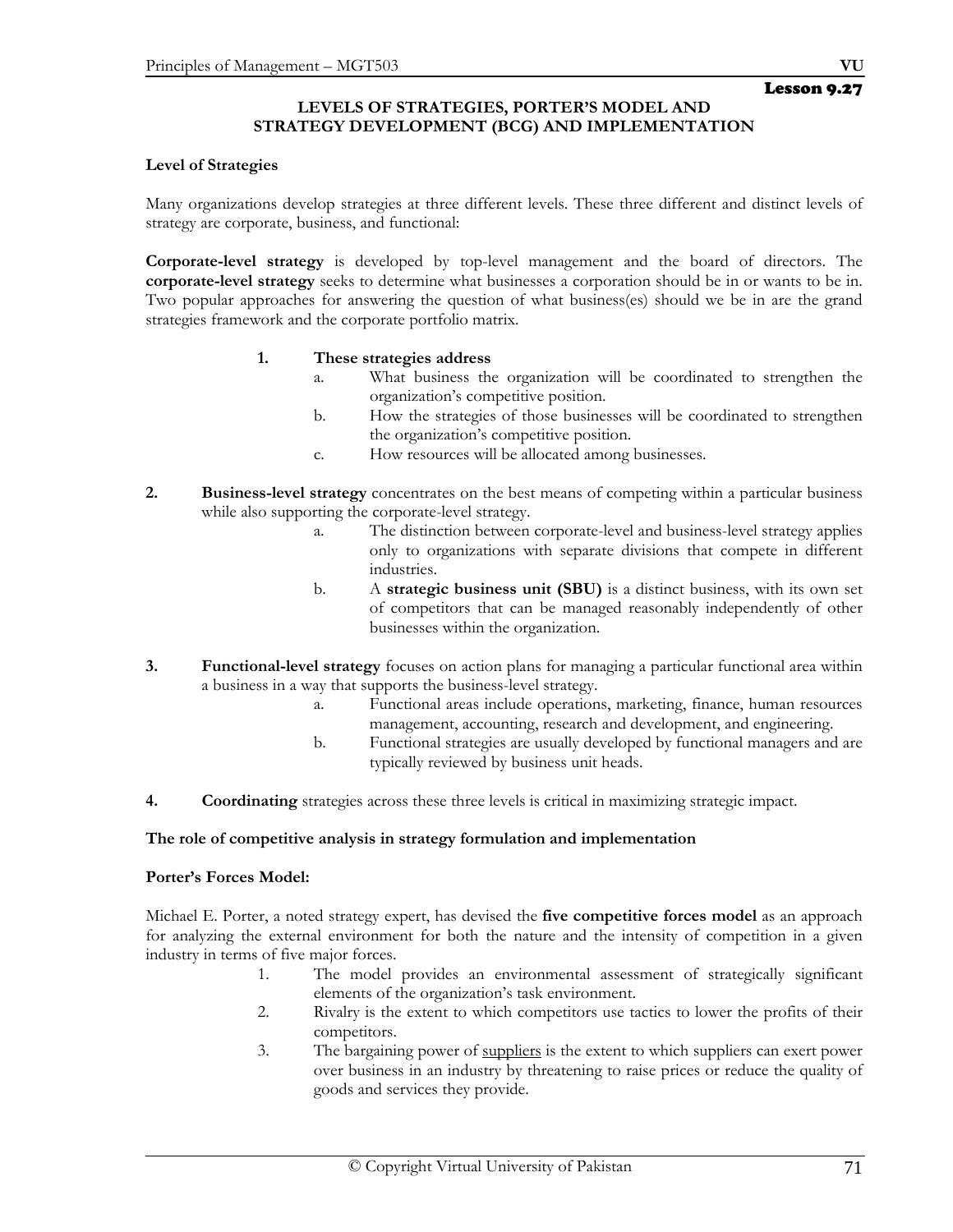- 4. The bargaining power of buyers depends on the factors such as number of customers in the market, customer information, and the availability of substitute which determine the amount of influence that buyers have in an industry.
- 5. The threat of new entrants is the threat of a price war if new competitors can enter the market.
- 6. The threat of substitute products or services is the extent to which businesses in other industries can offer substitute products, thus reducing the profit potential for the industry.

The competitive environment, in some industries, may reach the point of **hyper competition-**a state of rapidly escalating competition. When this happens, environments may become upward spirals of uncertainty, dynamism, and heterogeneity of players making it difficult for any organization to sustain competitive advantage.

An **organizational assessment** determines how organizational factors in the internal environment affect the competitive situation.

- 1. The <u>resource-based strategic view</u> is a useful approach to internal assessment as it focuses on competitive implications of several sets of organizational resources and capabilities.
	- a. Financial resources include debt, equity, retained earnings, and other money related matters.
	- b. Physical resources include buildings, machinery, and other materials to operate.
	- c. Human resources include skills, abilities, experience, and other work related characteristics of those associated with the organization.
	- d. Organizational resources include the history, relationships, levels of trust, and other culture dimensions.
- 2. Assessing the competitive implications of these resources and capabilities relative to the environment involves answering questions about four critical factors.
	- a. How much value does any resource or capability add?
	- b. What, if any, degree of rareness does each resource or capability have among competing firms?
	- c. What is the degree of imitability by competitors of each resource or capability?
	- d. Is the organization of the firm's resources and capabilities by the formal reporting relationships, the control and reward systems, and other factors such so as to achieve the best competitive advantage?

3. Achieving sustained competitive advantage requires both the development in industries in which competitive forces are favorable and upon the development of resources and capabilities that are valuable, rare, and are difficult to imitate. When a firm has valuable, rare, and difficult to imitate resources and capabilities, it is said to have a **distinctive competence.** 

## **Formulating corporate-level strategy**

- A. **A grand strategy** (master strategy) provides the basic strategic direction at the corporate level of the organization. Four grand strategies have been identified.
	- 1. **Growth strategies** are grand strategies that involve organizational expansion along some major dimension.
		- a. **Concentration** focuses on effecting the growth of a single product or service or a small number of closely related products or services.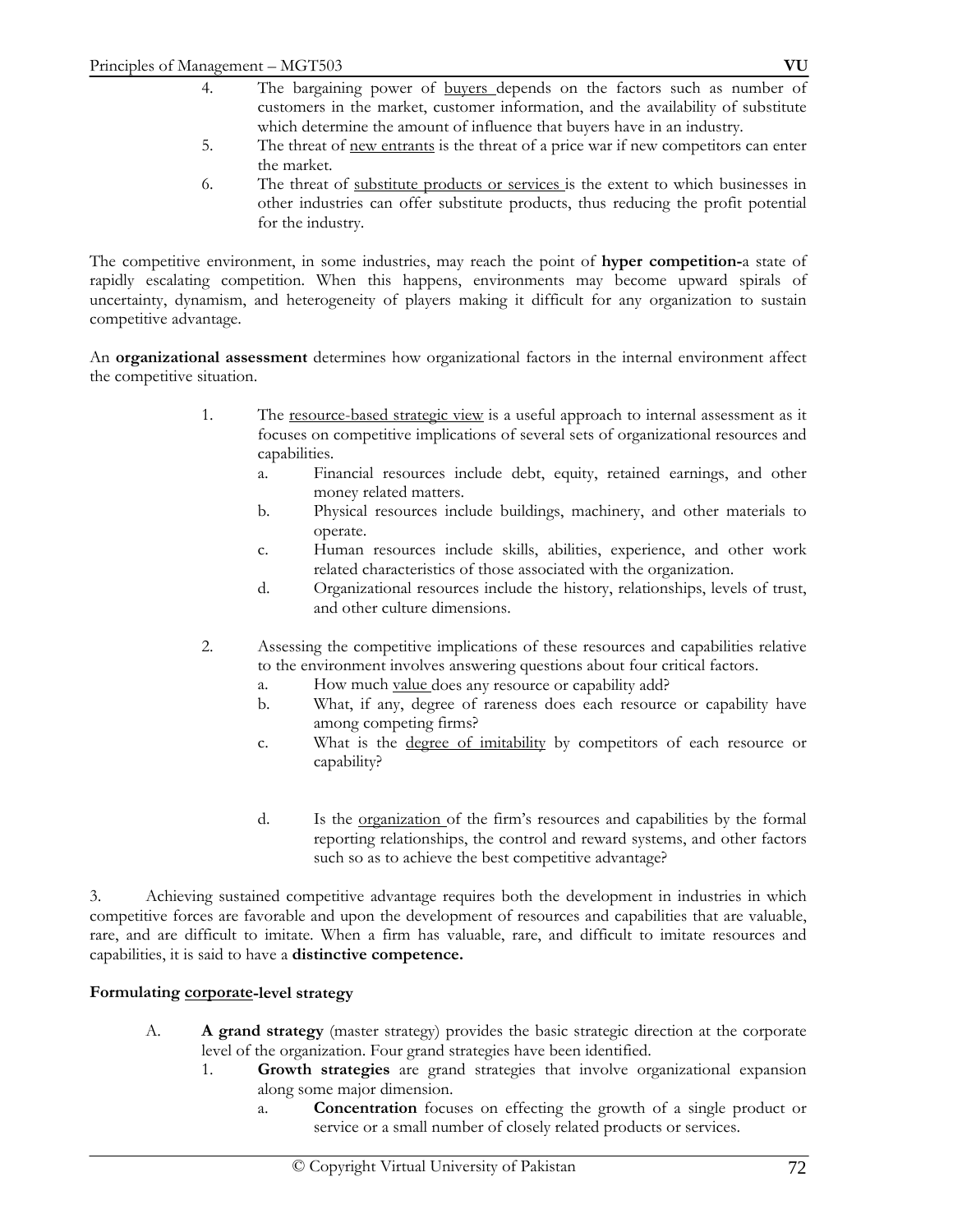- 2) Product development is improving a basic product or service or expanding into closely related products or services.
- 3) Horizontal integration is adding one or more business that is similar, usually by purchasing such business.
- b. **Vertical integration** involves effecting growth through the production of inputs previously provided by suppliers or through the replacement of a customer role (Such as that of a distributor) by disposing of one's own outputs.
	- 1) Backward integration occurs when a business grows by becoming its own supplier
	- 2) Forward integration occurs when organizational growth encompasses a role previously fulfilled by a customer.

**Diversification** entails effecting growth through the development of new areas that are clearly distinct from current businesses.

- 1) Conglomerate diversification takes place when an organization diversifies into areas that are unrelated to its current business.
- 2) Concentric diversification occurs when an organization diversifies into a related, but distinct, business.
- c. These growth strategies can be implemented through a number of means:
	- 1) Internal growth occurs as the organization expands by building on its own internal resources.
	- 2) An **acquisition** is the purchase of all or part of one organization by another.
	- 3) A **merger** is the combining of two or more companies into one organization.
	- 4) A joint venture occurs when two or more organizations provide resources to support a given project or product offering.
- 2. A **stability strategy** is a second type of grand strategy that involves maintaining the status quo or growing in a methodical, but slow, manner.
	- a. Small, privately owned businesses are most likely to adopt this strategy.
	- b. Some of the reasons for adopting a stability strategy are that it
		- 1) Avoids the risks or hassles of aggressive growth.
		- 2) Provides the opportunity to recover after a period of accelerated growth.
		- 3) Lets the company hold on to current market share.
		- 4) May occur through default.
- 3. **Defensive strategies,** the third class of grand strategies, are sometimes called retrenchment strategies. They tend to focus on the desire or need to reduce organizational operations usually through cost reductions, such as cutting back on non-essential expenditures and instituting hiring freezes, and/or asset reductions such as selling land, equipment, or the business itself.
	- a. **Harvest** entails minimizing investments while attempting to maximize short-run profits and cash flow, with the long-run intention of existing with the market.
	- b. A **turnaround** is designed to reverse a negative trend and restore the organization to appropriate levels of profitability.
	- c. A **divestiture** involves an organization's selling or divesting of a business or part of a business.
	- d. A **bankruptcy** is a means whereby an organization that is unable to pay its debts can seek court protection from creditors and from certain contract obligations while it attempts to regain financial stability.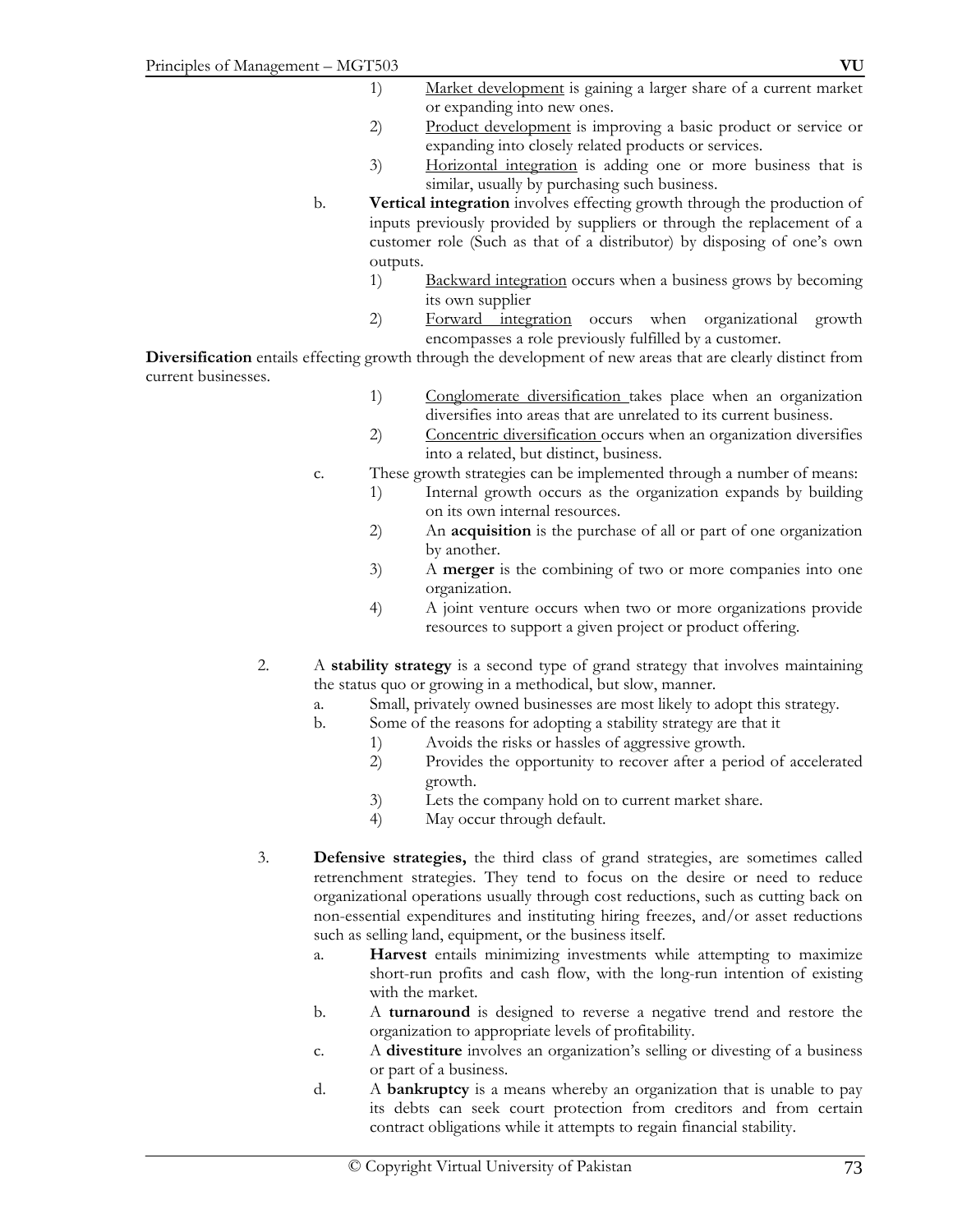#### **Liquidation** entails selling or dissolving an entire organization.

B. A **portfolio strategy approach** is a method of analyzing an organization's mix of businesses in terms of both individual and collective contributions to strategic goals. Two portfolio approaches are used most frequently. Each uses a two-dimensional matrix, and each may apply to either the existing or to potential strategic business units (SBUs). The portfolio concept is analogous to an individual's selecting a portfolio of stocks to achieve balance in terms of risk, long-term growth, etc.

The **Boston Consulting Groups (BCG) growth-share matrix** compares various businesses in an organization's portfolio on the basis of relative market share and market growth rate. The corporate portfolio matrix approach has been a popular approach to determining corporate-level strategy.

The **BCG matrix,** developed by the Boston Consulting Group, is a strategy tool to guide resource allocation decisions based on market share and growth of SBUs.

- a. Relative market share is determined by the ratio of a business's market share compared to the market share of its largest rival.
- b. Market growth rate is the growth in the market during the previous year relative to growth in the economy as a whole.

The matrix defines four business groups. SBUs plotted on the BCG matrix can be categorized:

- 1) The **Star** has a high market share in a rapidly growing market.
- 2) A **Question Mark** (problem child) has a low market share in a rapidly growing market.
- 3) The **Cash Cow** has a high market share in a slowly growing market.
- 4) A **Dog** has a low market share in an area of low growth.
- c. Strategies are suggested by the SBU's position on the matrix.
	- 1) Use funds from cash cows to duns stars and possibly question marks.
	- 2) Divest dogs and less desirable question mark.
- 1. The **product/market evolution matrix** (sometimes called the life-cycle portfolio matrix) is a 15-cell matrix in which business is plotted according to the business unit's business strengths or competitive position, and the industry's stage in the evolutionary product/market life cycle.
	- a. While the BCG matrix measures market growth rate the product/market evolution matrix shows the industry's stage in the evolutionary life cycle.
	- b. The maturity and saturation stage is particularly important because it may last for an extended period of time and is a stage that presents special challenges to preserve market share while facing the prospect of the decline stage.
- 2. In **assessing these portfolio matrixes** remember that each model offers a somewhat different perspective. Portfolio matrices do not provide advice about specific business within the organization-such specifics are derived at the business level.

The BCG matrix (and the portfolio concept) has lost much of its merit because:

- a. Not every organization has found that increased market share leads to lower costs.
- b. The portfolio concept assumes that an organization's businesses can be divided into a reasonable number of independent units.
- c. Contrary to predictions, many so-called dogs have shown consistently higher levels of profitability than their growing competitors with dominant market shares.
- d. Given the rate at which the economy has been growing and the fact that a market can have only one leader, well over half of all businesses by definition fall into the dog category.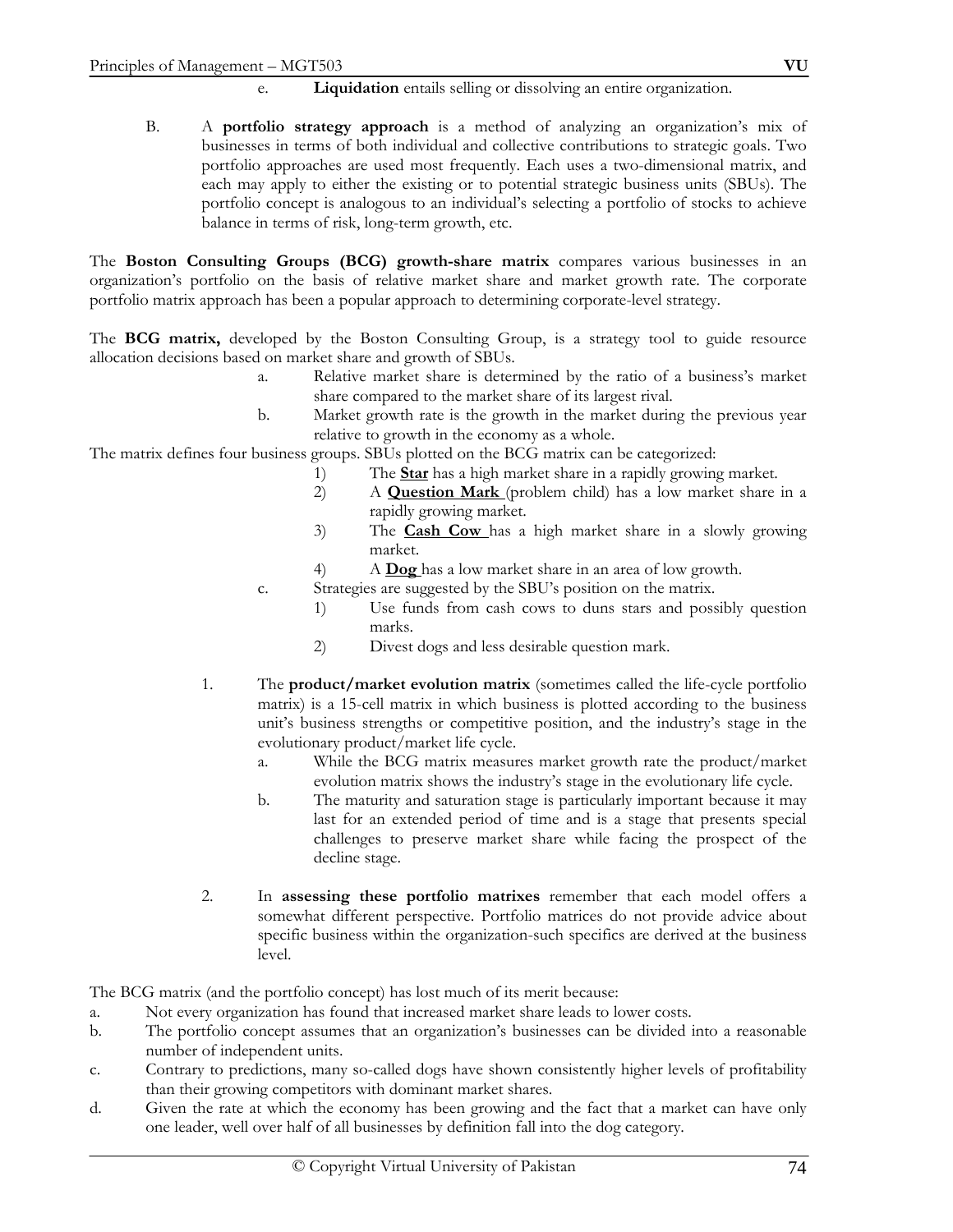# **Formulating Business-level strategy**

- A. Business-level strategies provide advice about specific strategies for various businesses.
- B. Michael E. Porter has developed three business-level strategies that are generic, i.e., widely applicable to a variety of situations.
	- 1. A **cost leadership strategy** involves emphasizing organizational efficiency so that the overall costs of providing products and services are lower than those of competitors.
		- a. The business should have a cost advantage that is not easily or inexpensively imitated.
		- b. Managers should consider making those product or service innovations that are most important to customers.
	- 2. A **differentiation strategy** involves attempting to develop products and services that are viewed as unique in the industry.
		- a. Differentiation may occur in brand image, technology, customer service, features, quality, and election.
		- b. Costs are not as important as product or service uniqueness.
	- 3. A **focus strategy** entails specializing by establishing a position of overall cost leadership, differentiation, or both, but only within a particular portion, or segment, or an entire market.

#### **Formulating functional-level strategy**

- A. Strategies at the functional level are important in supporting a business-level strategy.
- B. Functional areas develop the distinctive competencies that lead to potential competitive advantages.

#### **Strategy Implementation**

Strategies at the functional level are important in supporting a business-level strategy. Functional areas develop the distinctive competencies that lead to potential competitive advantages.

**Strategy implementation** includes the various management activities that are necessary to put the strategy in motion, institute strategic controls that monitor progress, and ultimately achieve organizational goals.

- A. Managers need to synchronize major factors within an organization needed to put a chosen strategy into action.
	- 1. **Technology** is the knowledge, tool, equipment, and work technique used by an organization in delivering its product or service.
	- 2. **Human resources** are the individuals who are members of the organization.
	- 3. **Reward systems** include bonuses, awards, or promotions provided by others, as well as rewards related to internal experiences, such as feeling of achievement and challenge.
	- 4. **Decision processes** include the means of resolving questions and problems that occur in organizations.
	- 5. **Organization structure** is the formal pattern of interactions and coordination designed by management to link the tasks of individuals and groups in achieving organizational goals.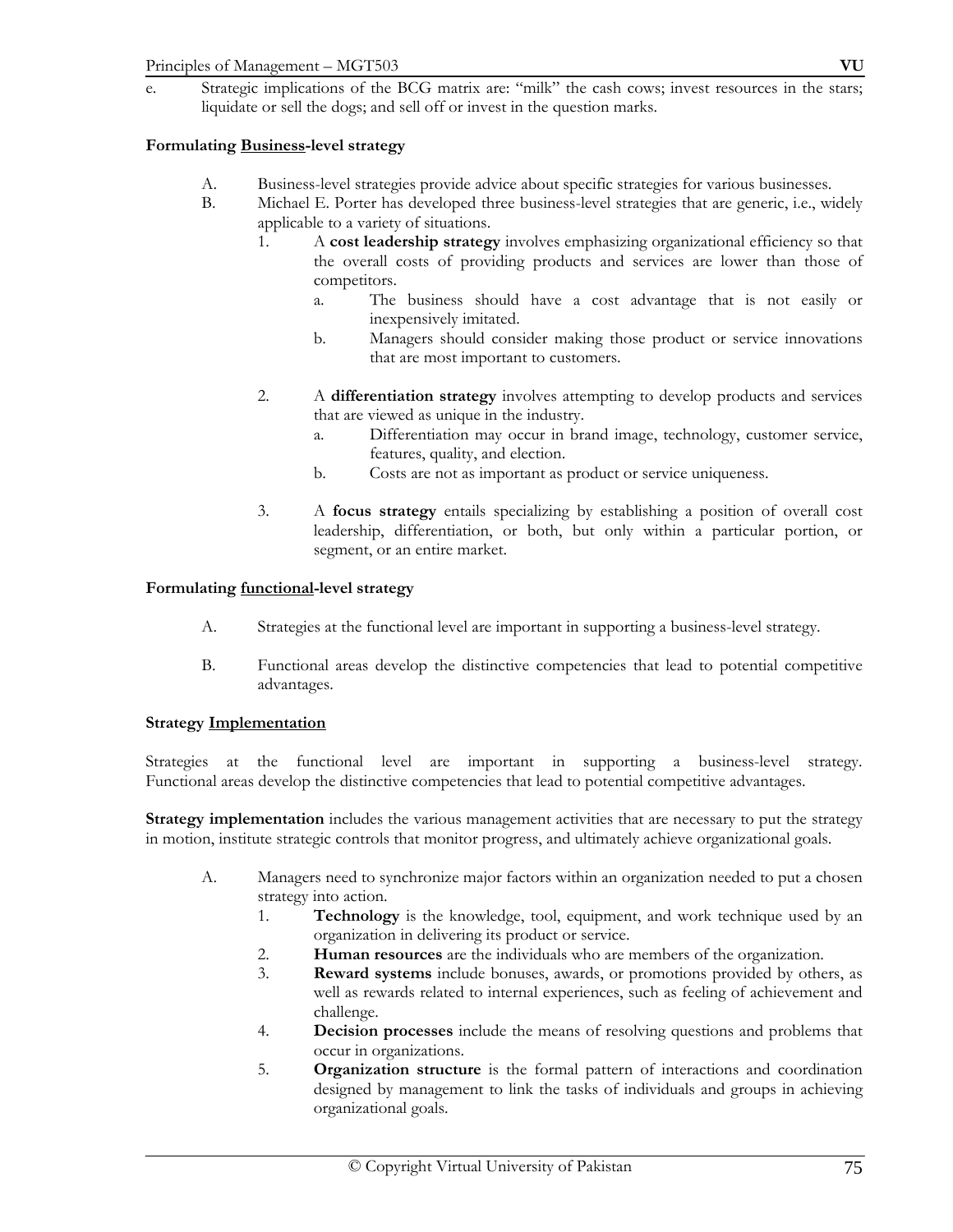1. Strategic control involves monitoring critical environmental factors that could affect the viability of strategic plans, assessing the effects of organizational strategic actions, and ensuring that strategic plans are implemented as intended.

Strategic control systems include information systems that provide feedback on the implementation and effectiveness of strategic plans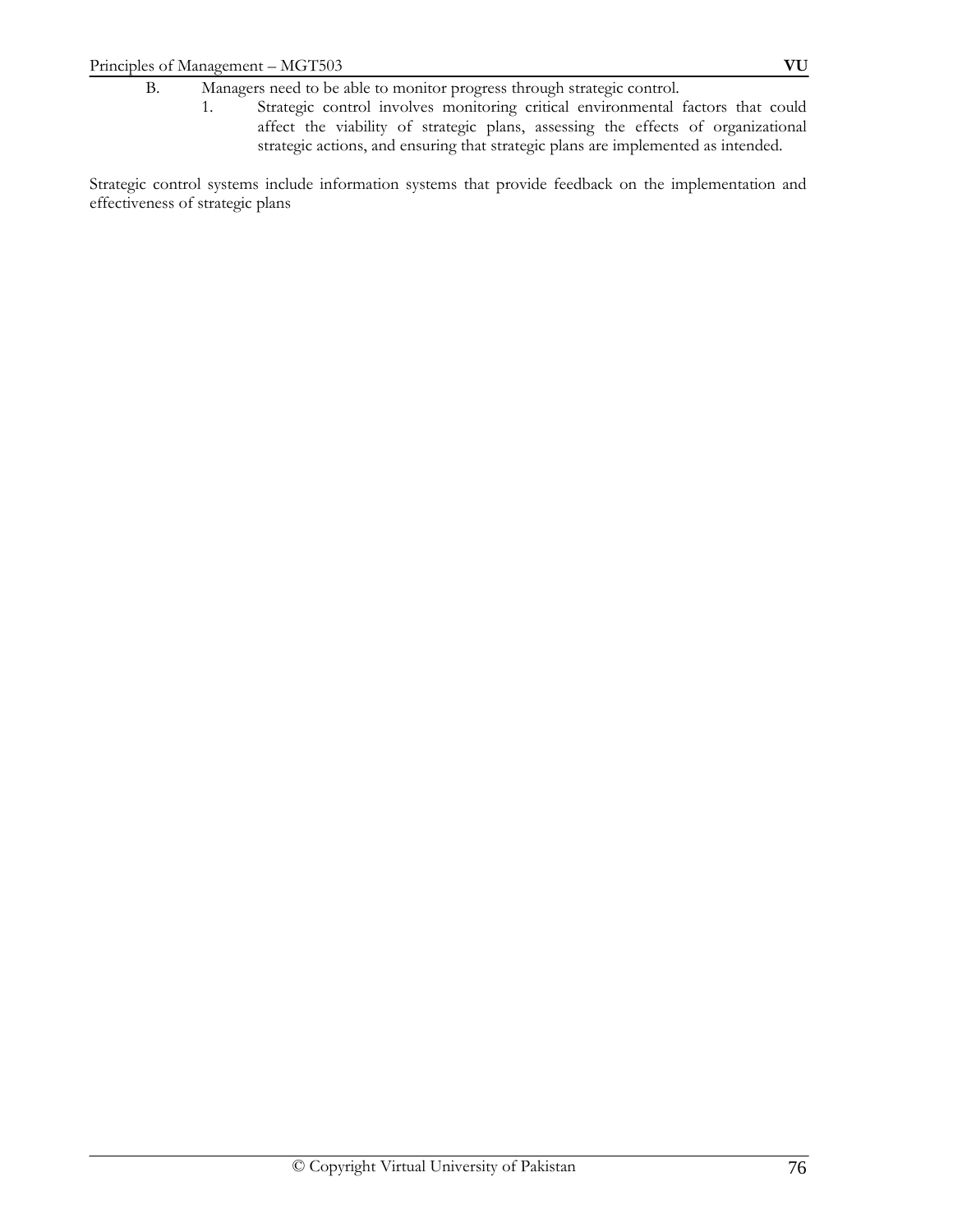# **ENTREPRENEURSHIP MANAGEMENT**

# **What Is Entrepreneurship?**

- 1. **Entrepreneurship**—the process where individuals or a group of individuals risk time and money in pursuit of opportunities to create value and grow through innovation regardless of the resources they currently control.
- 2. Entrepreneurial ventures vs. small businesses  **Entrepreneurial ventures**—organizations that are pursuing opportunities, characterized by innovative practices, and have growth and profitability as their main goals.  **Small businesses**—organization that is independently owned, operated, and financed; has fewer than 100 employees; doesn't necessarily engage in any new or innovative practices, and has relatively little impact on its industry, usually remaining small by choice or by default.

# **Why Is Entrepreneurship Important?**

- 1. Innovation—a process of changing, experimenting, transforming, revolutionizing, and a key aspect of entrepreneurial activity.
- 2. Number of New Start-Ups Data collected by the U.S. Small Business Administration shows that the number of new start-ups rose between 1995 and 2000. Assuming that some of these new businesses engage in innovative practices and pursue profitability and growth, then entrepreneurship has contributed to the overall creation of new firms.
- 3. Job Creation The latest figures show that virtually all new net jobs were generated by firms with fewer than 500 employees.
- 4. Exhibit P2.1 on p. 144 provides the results of the GEM (Global Entrepreneurship Monitor) study that looked at the level of entrepreneurial activity in 21 countries.

# **The Entrepreneurial Process**

- 1. Exploring the entrepreneurial context It includes the realities of the new economy, society's laws and regulations that compose the legal environment, and the realities of the changing world of work.
- 2. Identifying opportunity and possible competitive advantages
- 3. Starting the venture It includes researching the feasibility of the venture, planning the ventures, organizing the ventures, and launching the venture.
- 4. Managing the venture It includes managing processes, people, and growth.

# **What Do Entrepreneurs Do?**

- 1. Initially, an entrepreneur is engaged in assessing the potential for the venture, and then dealing with start-up issues.
- 2. Once the venture is up and running, the entrepreneur's attention switches to managing it.
- 3. Finally, the entrepreneur must manage the venture's growth.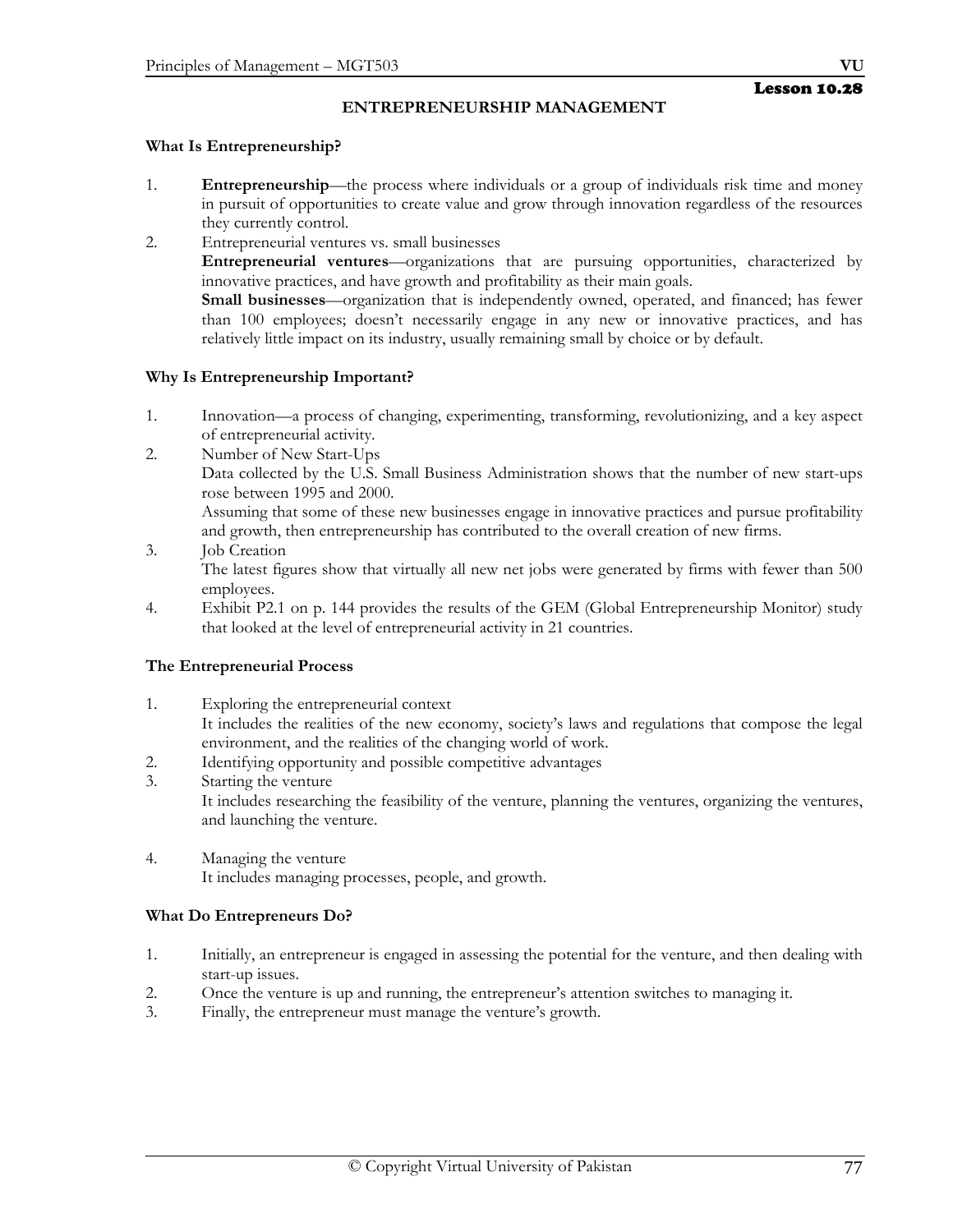### **Answering the Questions**

#### **1. Differentiate between entrepreneurial ventures and small businesses.**

 **Entrepreneurial Ventures**—organizations that are pursuing opportunities, characterized by innovative practices, and have growth and profitability as their main goals.

**Small Businesses**—organization that is independently owned, operated, and financed; has fewer than 100 employees; doesn't necessarily engage in any new or innovative practices, and has relatively little impact on its industry, usually remaining small by choice or by default.

#### **2. Why is entrepreneurship important in Pakistan?**

The important of entrepreneurship in Pakistan can be shown in three areas: innovation, number of new start-up business and SMEs, and job creation.

#### **3. Is the pursuit of entrepreneurship important only in Pakistan? Explain.**

 The Global Entrepreneurship Monitor (GEM) studied the pace of entrepreneurial activity on economic growth in various countries. Among the major industrialized G-7 countries in particular, there was a very strong relationship between the level of entrepreneurial activity and annual economic growth. Same is true for every country like Pakistan i.e. developing nation.

#### **4. Describe the four key steps in the entrepreneurial process.**

 Exploring the entrepreneurial context; includes the realities of the new economy, society's laws and regulations that compose the legal environment, and the realities of the changing world of work.

Identifying opportunity and possible competitive advantages

 Starting the venture; includes researching the feasibility of the venture, planning the ventures, organizing the ventures, and launching the venture.

Managing the venture; includes managing processes, people, and growth.

#### **5. What do entrepreneurs do?**

 Initially, an entrepreneur is engaged in assessing the potential for the venture, and then dealing with start-up issues. Once the venture is up and running, the entrepreneur's attention switches to managing it. Finally, the entrepreneur must manage the venture's growth.

#### **6. Why are social responsibility and ethical considerations important to entrepreneurs?**

 Ethical considerations play a role in decisions and actions of entrepreneurs. The results of a study of approximately 300 entrepreneurs and corporate managers showed that entrepreneurs generally have more strict ethical standards than do managers and are also better able to live by their beliefs, probably because they have more control over their decisions and actions.

#### **Preparing to Operate a Small Business:**

#### **1. Writing a Business Plan:**

A business plan is a document written by an entrepreneur or perspective owner that details the nature of business, the product or service, the customers, the competition, the production and marketing methods, the management, the financing and other significant aspects of proposed business venture. It has several purposes:

- 1. To think in concrete terms about every aspect of business.
- 2. To able to get financing
- 3. To measure progress
- 4. To establish credibility with others.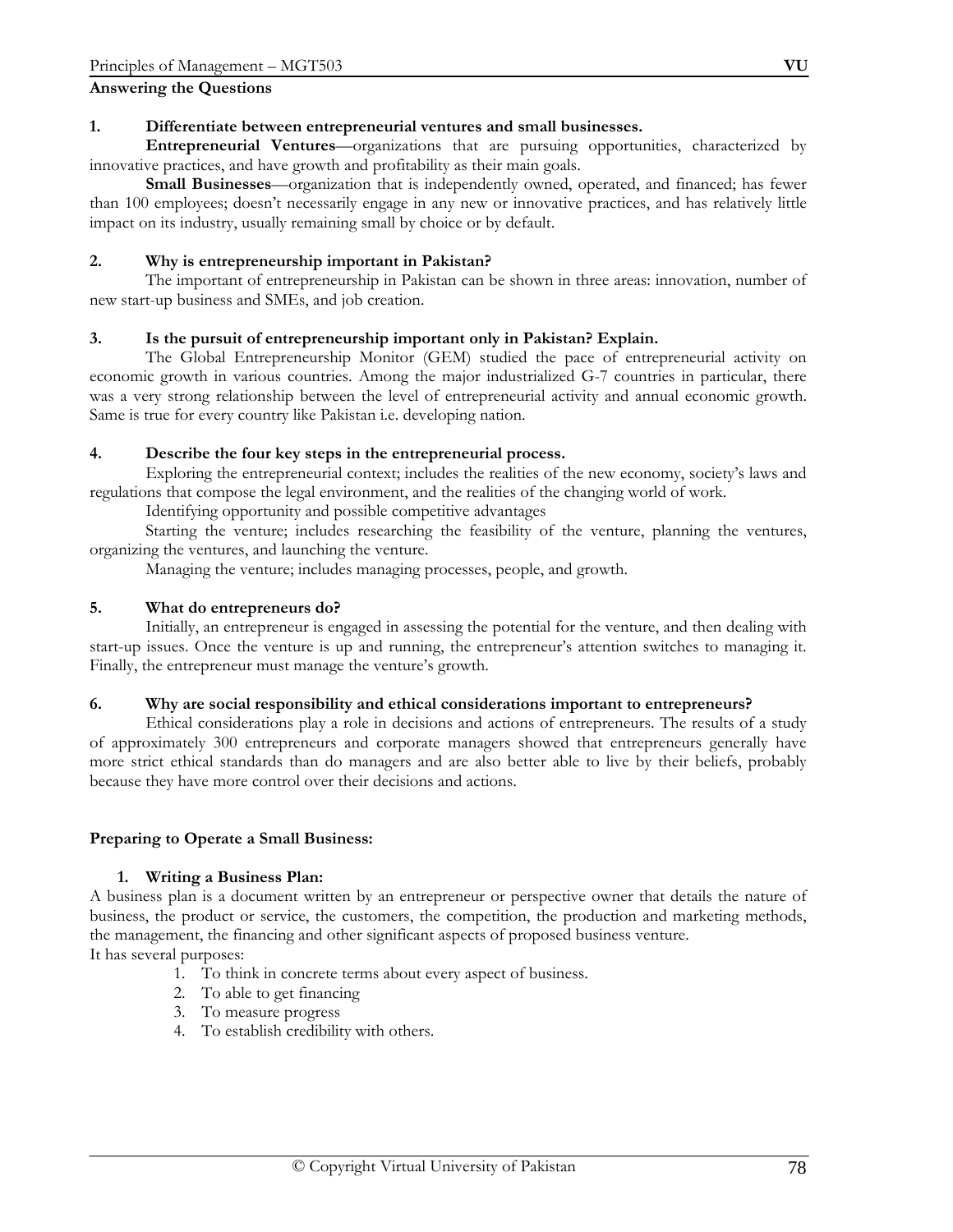# **WHAT IS CHANGE?**

**Organizational change** is defined as any alteration in people, structure, or technology. Change is ever present in organizations and cannot be eliminated. Instead, we need to look at the key issues related to managing change.

# **FORCES FOR CHANGE**

There are external and internal forces that create the need for change.

- A. External forces that create the need for change come from various sources.
- 1. The marketplace
- 2. Government laws and regulations
- 3. Technology
- 4. Labor markets
- 5. Economic changes
- B. Internal forces tend to originate primarily from the internal operations of the organization or from the impact of external changes.
- 1. Changes in strategy
- 2. Changes in the workforce
- 3. New equipment
- 4. Change in employee attitudes

# **STIMULATING INNOVATION**

Innovation is important to organizational success in the marketplace.

A. Creativity versus Innovation.

There is a difference between creativity and innovation.

1. **Creativity** is the ability to combine ideas in a unique way or to make unusual associations between ideas.

2. **Innovation** is the process of taking a creative idea and turning it into a useful product, service, or method of operation.

#### **How can managers foster innovation?**

- a. Organic structures positively influence innovation.
- b. The easy availability of organizational resources provides a critical building block for innovation.
- c. Frequent interunit communication helps break down barriers to innovation.

**Human resources variables are indicative of the important role that people play in innovative organizations.** 

a. Innovative organizations actively promote the training and development of their employees so their knowledge remains current.

b. Innovative organizations offer employees high job security.

c. Innovative organizations encourage individuals to become **idea champions**—individuals who actively and enthusiastically support a new idea, build support, overcome resistance, and ensure that the innovation is implemented.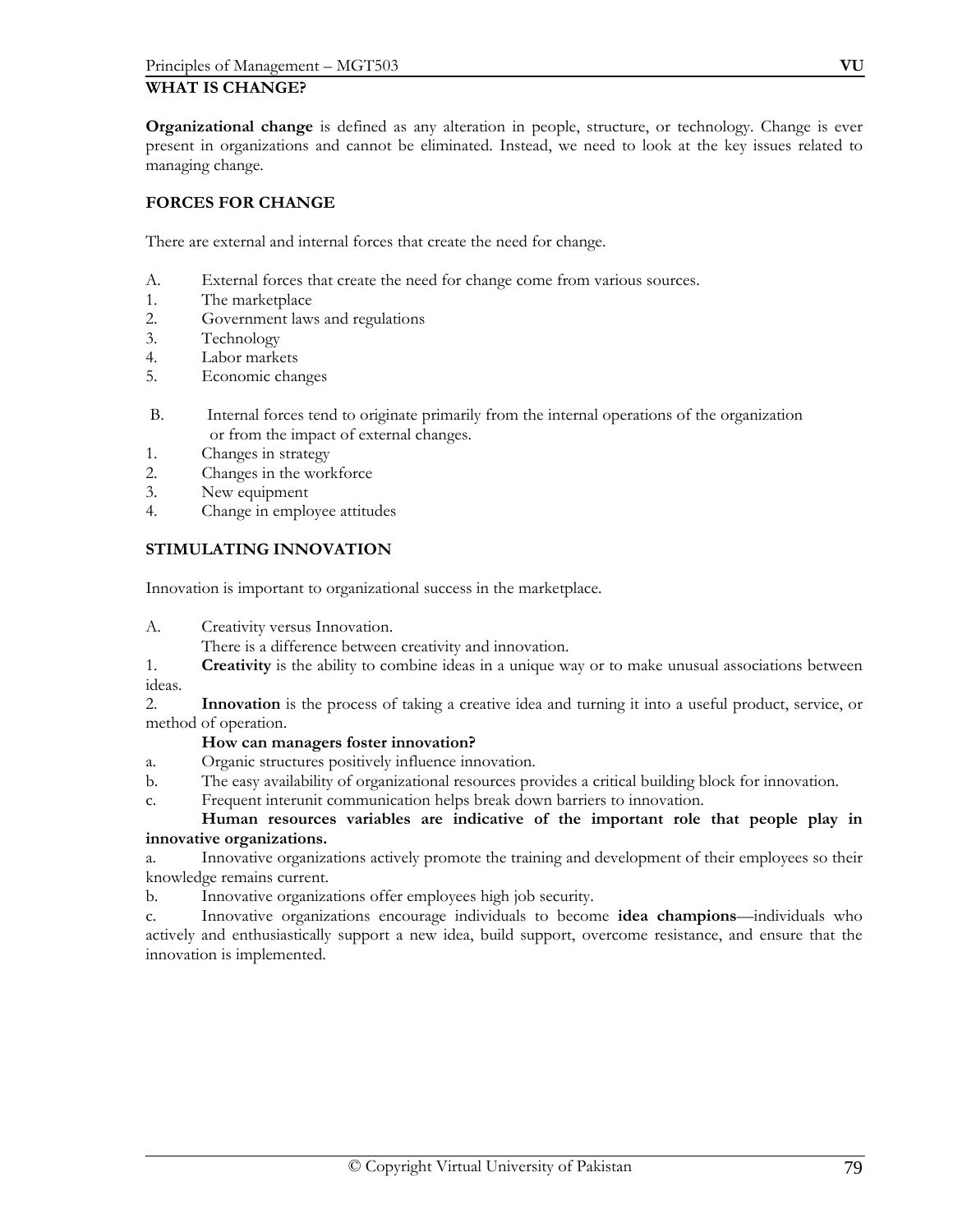# **ORGANIZING**

Organizations are experimenting with different approaches to organizational structure and design. Organizational structure can play an important role in an organization's success. The process of **ORGANIZING**—the second management functions—is how an organization's structure is created.

### **The nature of organization structure**

Managers are seeking structural designs that will best support and allow employees to effectively and efficiently do their work. **Organizing** is the process of creating an organization's structure.

**Organization structure** is the formal pattern of interactions and coordination designed by management to link the tasks of individuals and groups in achieving organizational goals. An **organizational structure** is the formal framework by which job tasks are divided, grouped, and coordinated.

- 1. This formal pattern designed by management is to be distinguished from the informal pattern of interactions that simply emerges within an organization.
- 2. Organization structure consists primarily of four elements:
	- a. Job design
	- b. Departmentalization
	- c. Vertical coordination
	- d. Horizontal coordination

3. **Organization design** is the process of developing an organization structure. **Organizational design** is the process of developing or changing an organization's structure. It involves decisions about six key elements: work specialization, departmentalization, chain of command, span of control, centralization/decentralization, and formalization. We need to take a closer look at each of these structural elements.

The **organization chart** is a line diagram that depicts the broad outlines of an organization's structure. While varying in detail from one organization to another, typically organization charts show the major positions or departments in the organization, the way positions are grouped together, reporting relationships for lower to higher levels, official channels for communications, and possibly the titles associated with major positions in the organization.

- 1. The organization chart provides a visual map of the **chain of command,** the unbroken line of authority that ultimately links each individual with the top organizational position thorough a managerial position at each successive layer in between.
- 2. Nearly all organizations having just a few members have an organization chart.

**Responsibility** is the obligation or expectation to perform and carry out duties and achieve goals related to a position.

**Authority** is the right inherent in a managerial position to tell people what to do and to expect them to do it, right to make decisions and carry out actions to achieve organizational goals.

While part of a manager's work may be delegated, the manager remains accountable for results.

- a. **Accountability** is the requirement of being able to answer for significant deviations from duties or expected results.
- b. The fact that managers remain accountable for delegated work may cause them to resist delegation.

Delegation is assignment of part of manager's work to others along with responsibility and authority.

- 1. In addition to issues of accountability, managers may resist delegation for a number of reasons.
	- a. Managers may fear if subordinates fail.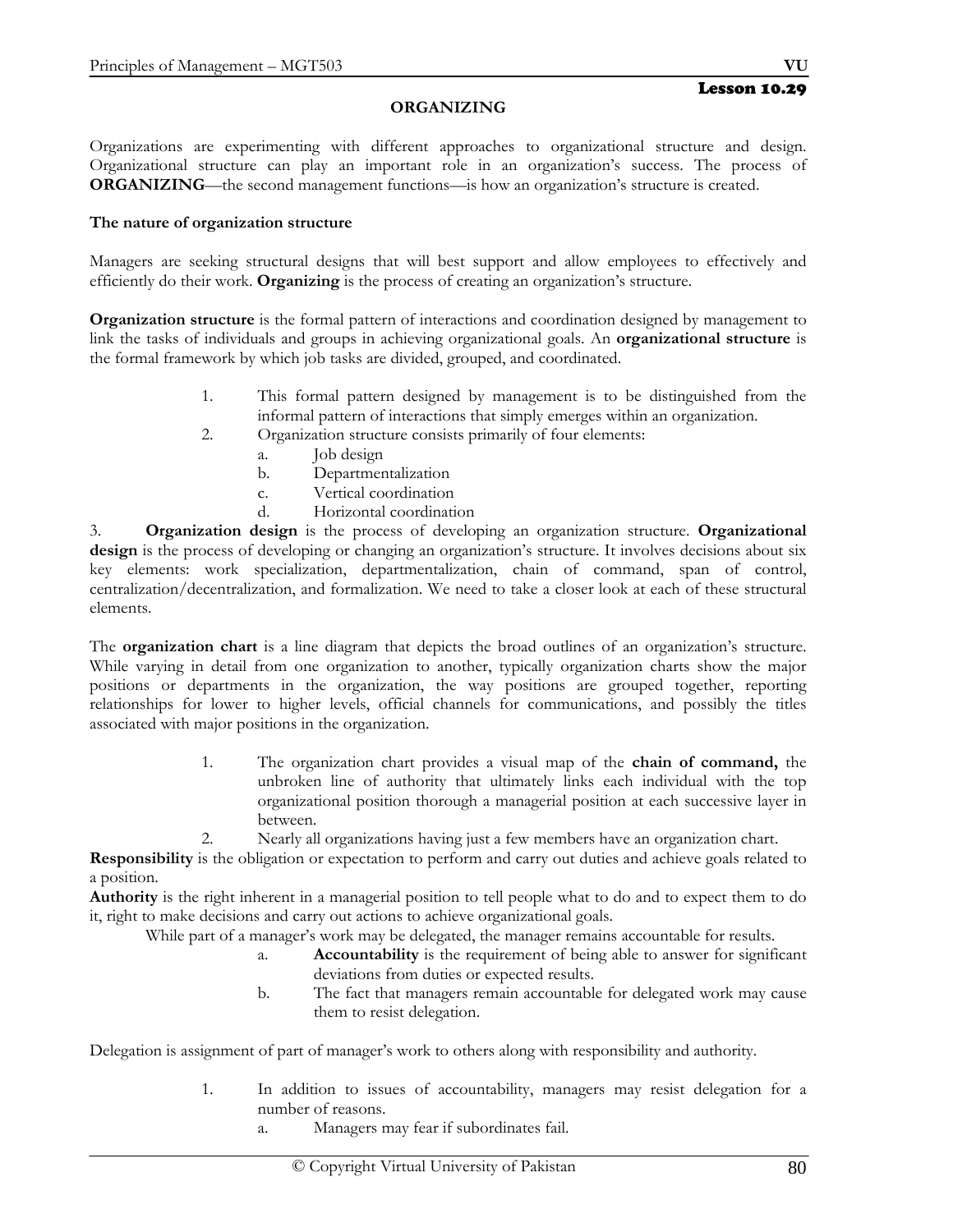- b. Managers may think they lack time to train subordinates.
- c. Managers may want to hold on to their power.
- d. Managers may enjoy doing the tasks subordinates could do.
- e. Managers may feel threatened by subordinates.
- f. Managers may not know how to delegate.
- 2. Subordinates may resist delegation because of fear of failure or of risk taking.
- 3. Failure to delegate may have serious negative consequences for a manger's career.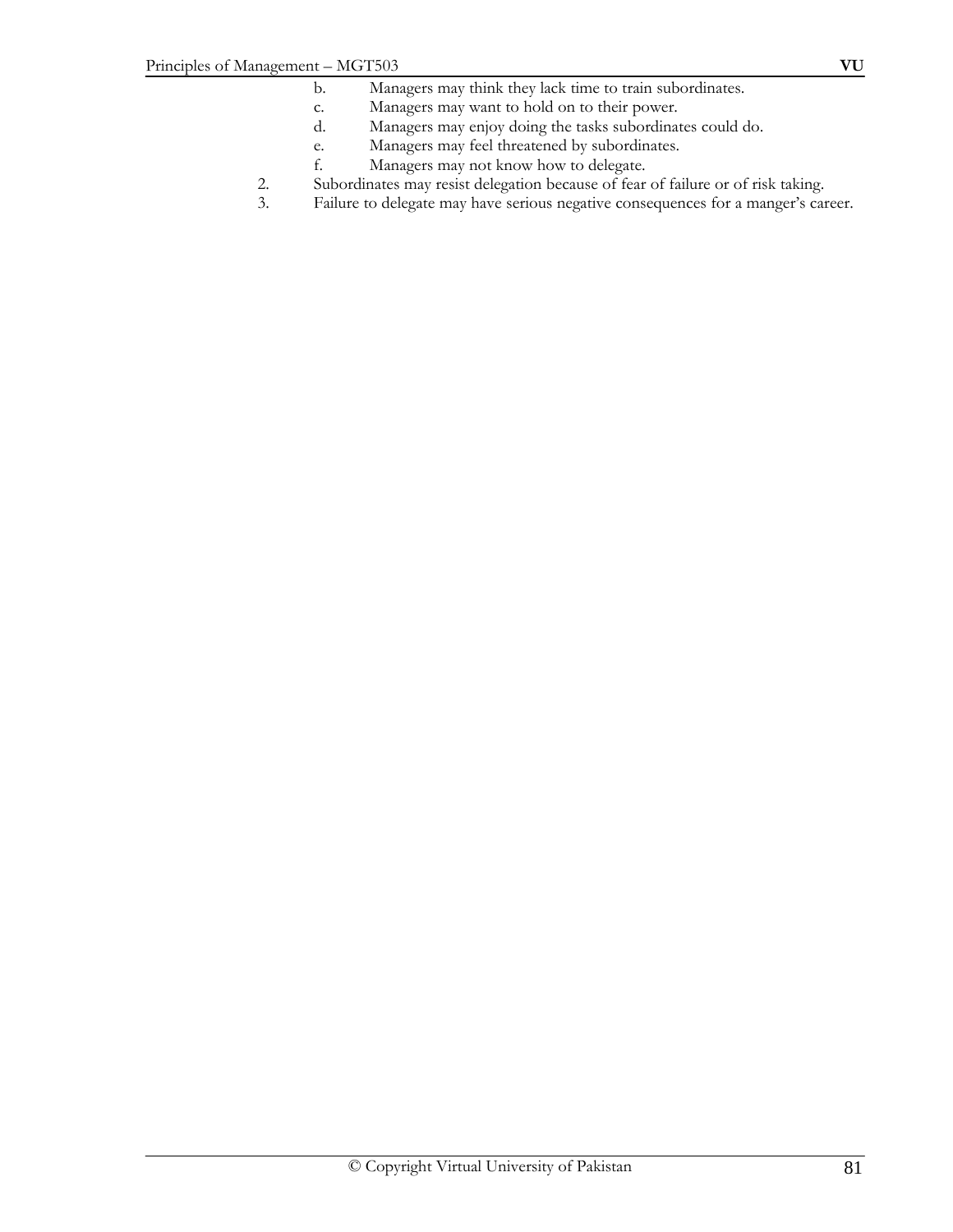#### Lesson 10.30 **JOB DESIGN/SPECIALIZATION AND DEPARTMENTALIZATION**

# **Building Blocks of Organizing**

# **1. Job design**

- A. Job design is an essential part of organizational structure.
	- 1. **Job design** is the specification of task activities, usually repeated on a regular basis, associated with each particular job.
		- a. Task activities need to be grouped in reasonably logical ways for each job.
		- b. The way the jobs are configured influences employee motivation.
	- 2. **Work specialization** is the degree to which the work necessary to achieve organizational goals is broken down into various jobs.

**In Work specialization** the tasks in an organization are divided into separate jobs. Another term for this is *division of labor.*

- 1. Work specialization can be traced back to the writings of Adam Smith.
- 2. Work specialization was seen as a way to make the most efficient use of workers' skills because workers would be placed in jobs according to their skills and paid accordingly.
- 3. Other advantages of work specialization included improvement in employees' skills at performing a task, more efficient employee training, and encouragement of special inventions and machinery to perform work tasks.
- 4. Work specialization was viewed as a source of unending productivity improvements. And it was up to a certain point.
- 5. The human diseconomies from work specialization included boredom, fatigue, stress, lowered productivity, poor quality of work, increased absenteeism, and higher job turnover.
	- B. There are four approaches to job design.
		- 1. **Job simplification** is the process of configuring or designing jobs so that job holders have only a small number of narrow, repetitive, activities to perform.
			- a. The concept of job simplification was championed by economist Adam Smith and by Frederick Taylor
			- b. Training new workers becomes relatively easy and workers become almost interchangeable.
			- c. The advantage is that major production efficiencies may be gained.
			- d. The disadvantages are that, if carried too far, job satisfaction may be destroyed by narrow, repetitive, boring jobs and the firm may become too inflexible to serve customers with varying needs.

# **Types of Departmentalization**

**Departmentalization** is the clustering of individuals into units and units into departments and larger units in order to facilitate achieving organizational goals.

- 1. An organization design is an overall pattern of departmentalization.
- 2. There are four major patterns of departmentalization.
	- a. The functional structure groups jobs into units based upon similarity of expertise, skills, and work activities, e.g., marketing, accounting.
	- b. The divisional structure groups jobs into units according to the similarity of products or markets.
	- c. The hybrid structure combines aspects of both the functional and divisional forms, with some jobs grouped into departments by functions and other grouped by products or markets.
	- d. The matrix structure superimposes a horizontal set of divisional reporting relationships onto a hierarchical functional structure.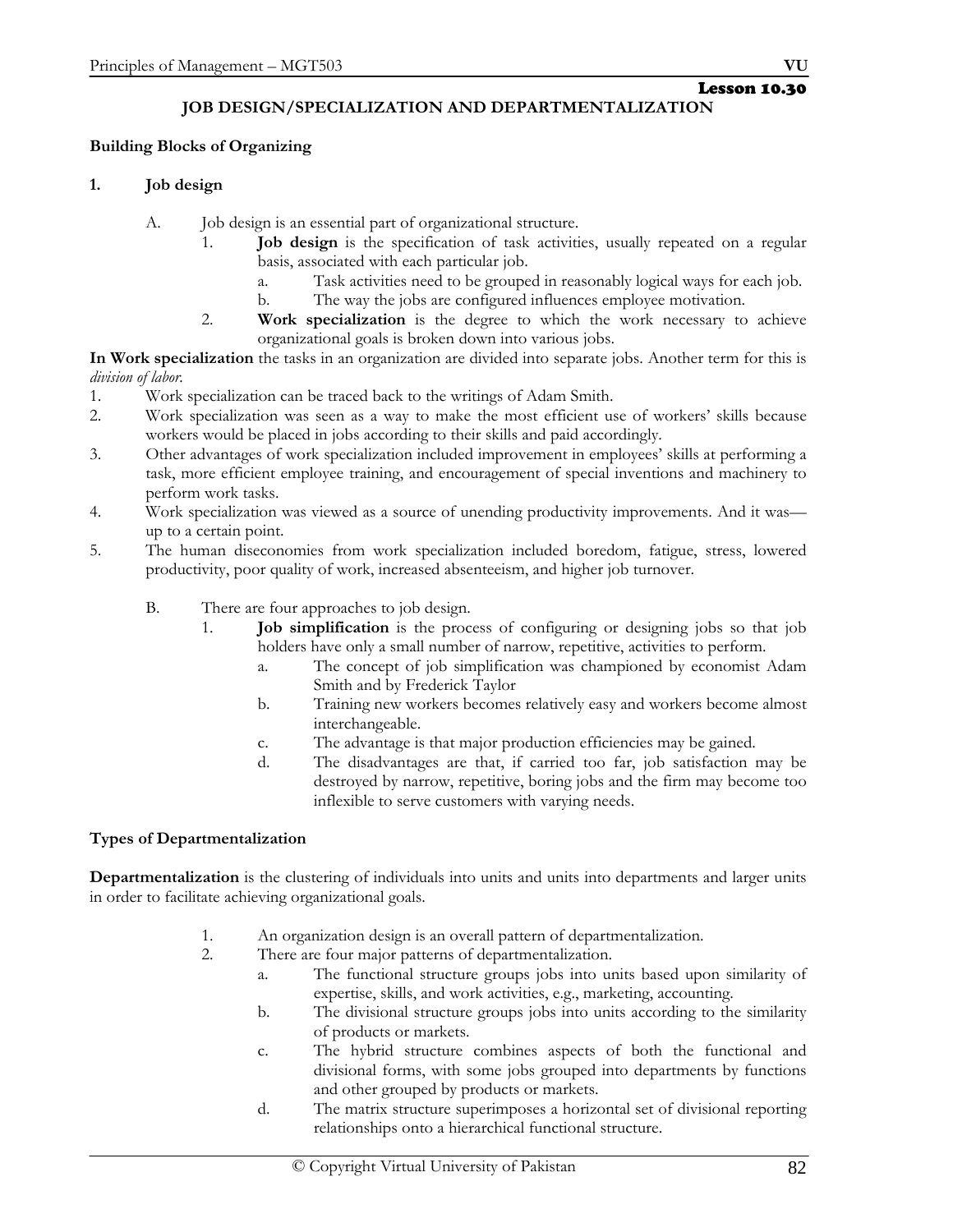#### **Assessing Structural Alternatives**

- A. Each of the four most common types of departmentalization has major advantages and disadvantages.
- B. **Functional structure** is a type of departmentalization in which positions are grouped according to their main functional (or specialized) area.
	- 1. Typical functional form of organization has several major advantages.
	- 2. The functional form of organization has several major advantages.
		- a. In-depth development of expertise is encouraged.
		- b. Employees have clear career paths within their function.
		- c. Resources are used more efficiently.
		- d. Economies of scale may be possible because of specialized people and equipment.
		- e. Intradepartmental coordination is facilitated.
		- f. Specialized technical competencies may be developed and may constitute a competitive advantage.
	- 3. The functional form of origination has several disadvantages.
		- a. Response time on multifunctional problems may be slow due to coordination problems.
		- b. Major issues and conflicts between departments may have to be resolved by top management, with resultant delays.
		- c. Bottlenecks due to sequential tasks.
		- d. Over specialization may lead to a restricted view of the department's and the organization's needs.
		- e. Performance may be difficult to measure because several functions are responsible for organizational results.
		- f. Managers may be trained too narrowly in a single department.
	- 4. The functional form of departmentalization is more appropriate under certain circumstances.
		- a. The organization is small or medium-sized.
		- b. There is a limited number of related products or services, or a relatively homogeneous set of customers or clients.
		- c. The organization is large and diverse, but the environment is stable.
- C **Divisional structure** is a type of departmentalization in which positions are grouped according to similarity of products, services, or markets.
	- 1. Divisional structures are also called "self-contained structures" because each division contains the major functional resources it needs to pursue its own goals with little or no reliance on other divisions.
	- 2. The three major forms of divisional structure differ according to the rationale for forming the divisions.
		- a. **Product divisions** are divisions created to concentrate on a single product or service or at least a relatively homogeneous set of products or services.
		- b. **Geographic divisions** are divisions designed to serve different geographic areas.
		- c. **Customer divisions** are divisions set up to service particular types of clients or customers.
	- 3. Divisional structure has several major advantages.
		- a. Divisions can react quickly to changes in the environment.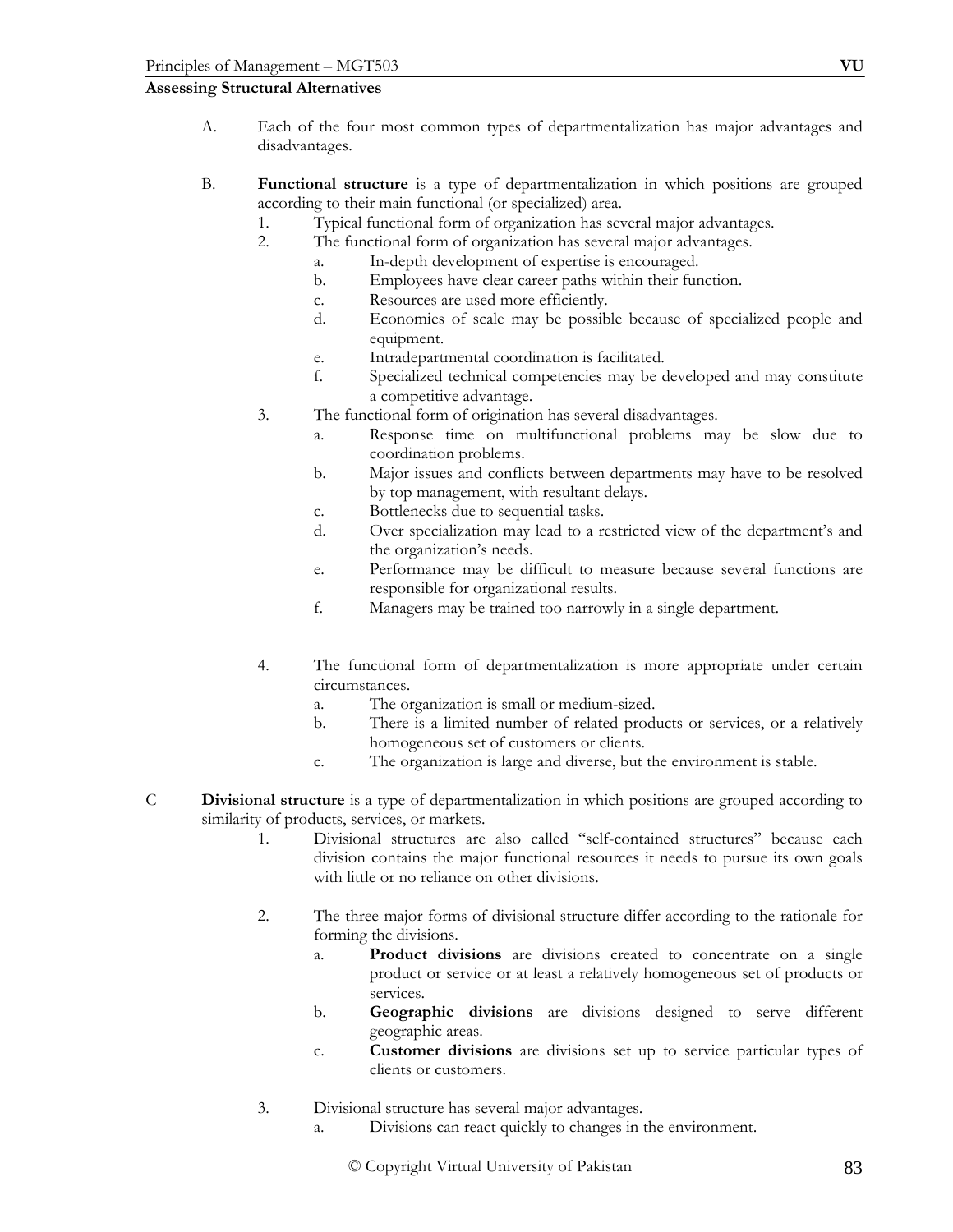- b. Coordination across functions is simplified.
- c. Each division can focus upon serving its customers.
- d. The division's goals can be emphasized.
- e. Performance is more easily measured.
- f. Managers can be trained in general management skills.
- 4. Divisional structure has several disadvantages.
	- a. Duplication of resources in each division often occurs.
	- b. In-depth expertise may be sacrificed.
	- c. Divisions may compete for limited resources.
	- d. Expertise across divisions may not be shared.
	- e. Innovations may be restricted to single divisions.
	- f. Divisional goals may take priority over overall organizational goals.
- 5. The divisional structure is likely to be used in large organizations where substantial differences exist among products or services, geographic areas, or customers served.

**D. Hybrid structure** is a form of departmentalization that adopts parts of both functional and divisional structures at the same level of management.

- 1. Hybrid structures are adopted by large organizations to gain the advantages of functional and divisional structures.
	- a. Functional departments are created to take advantage of resource utilization efficiencies, economies of scale, or in-depth expertise.
	- b. Divisional departments are usually created to benefit from a stronger focus on products, services, or markets.
- 2. The hybrid structure has several advantages.
	- a. Corporate and divisional goals can be aligned.
	- b. Specialized expertise and economies of scale can be achieved in major functional areas.
	- c. Adaptability and flexibility may be achieved in handling diverse product or service lines, geographic areas, or customers.
- 3. The hybrid structure has several disadvantages.
	- a. Conflict may arise between departments and divisions.
	- b. Hybrid organizations tend to develop excessively large staffs in the corporate-level functional departments.
	- c. There may be a slow response to exceptional situations requiring coordination between a division and a corporate functional department.
- 4. The hybrid structure is best used under particular conditions.
	- a. The organization faces environmental uncertainty best met by a divisional structure.
	- b. The organization requires functional expertise and/or efficiency.
	- c. The organization has sufficient resources to justify the structure.

E. A **matrix structure** is a type of departmentalization that superimposes a horizontal set of divisional reporting relationships onto a hierarchical functional structure.

- 1. An organization with a matrix structure has a functional and a divisional structure at the same time.
- 2. Employees who work in a matrix organization report to two "bosses," thus, the unity-of-command principle is violated.
- 3. Organizations that adopt a matrix structure usually go through several identifiable structural stages.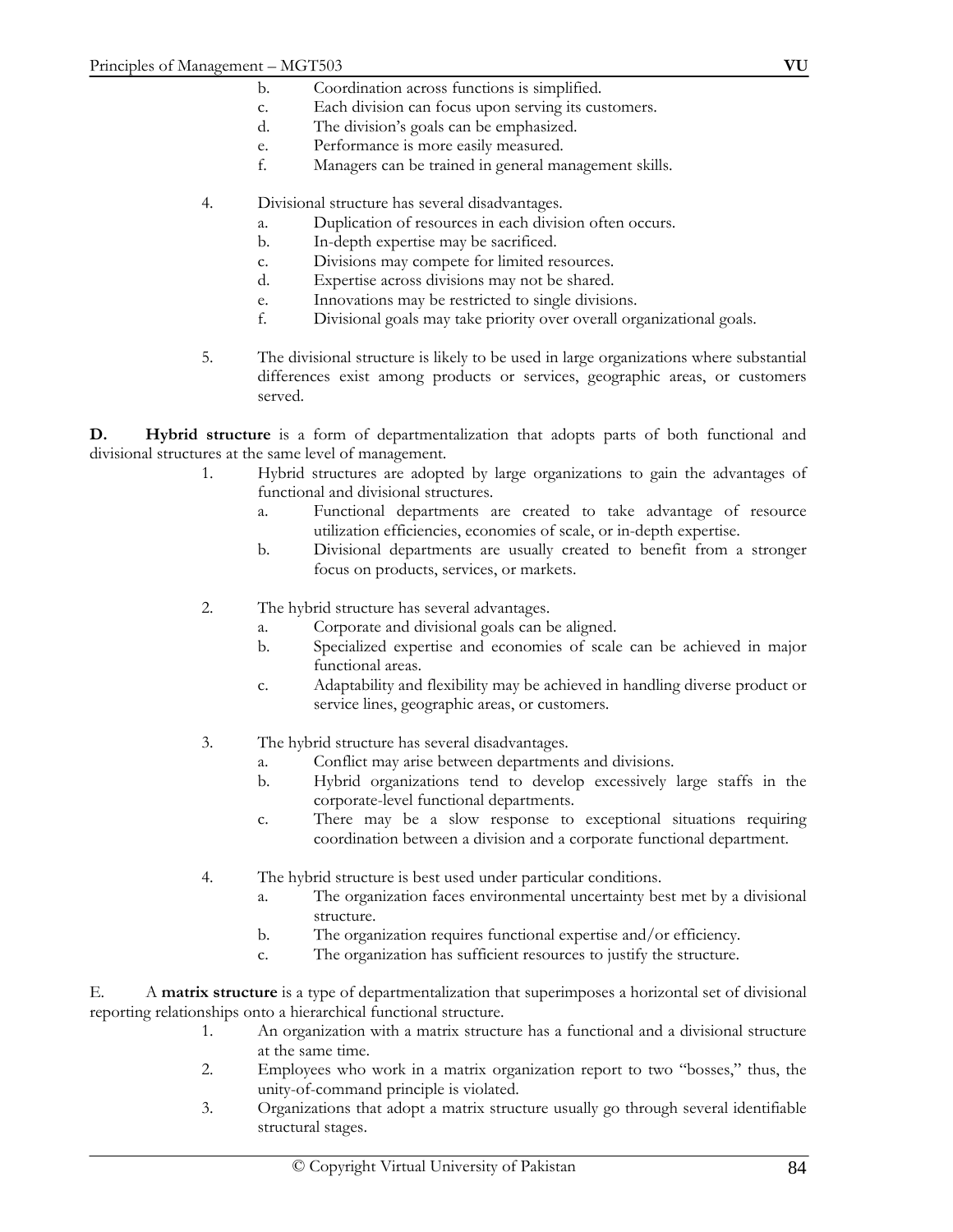- a. Stage 1 is a traditional structure, usually a functional structure, which follows the unity-of-command principle.
- b. Stage 2 is a temporary overlay in which managerial integrator positions are created to handle issues of finite duration that involves coordinating across functional departments.
- c. Stage 3 is a permanent overlay in which the managerial integrator positions become permanent.
- d. Stage 4 is a mature matrix, in which matrix bosses have equal power.
- 4. As an organization passes through the matrix stages, horizontal integration increases at the cost of greater administrative complexity. The matrix form of organization has several advantages.
- 5. The matrix form of organization has several advantages.
	- a. Decision making can be decentralized.
	- b. Horizontal coordination is strengthened.
	- c. Environmental monitoring is improved.
	- d. Responses to environmental changes are quickly made.
	- e. Functional specialists can be added to or resigned to projects as needed.
	- f. Support systems can be allocated to projects as needed.
- 6. Matrix designs have several disadvantages.
	- a. Administrative costs are increased.
	- b. Lines of authority and responsibility may not be clear to individual employees.
	- c. Possibilities of conflict are increased.
	- d. Individuals can become preoccupied with internal relations at the expense of clients and project goals.
	- e. All decisions may become group decisions, leading to gross inefficiency.
	- f. Reactions to change may be slowed if interpersonal skills are lacking or top management fights for control.
- 7. Matrix designs are usually appropriate when the following three conditions are met:
	- a. The considerable pressure from the environment that necessitates a simultaneous and strong focus on both functional and divisional dimensions.
	- b. The demands placed on the organization are changing and unpredictable, making it important to have a large capacity for processing information and coordinating activities quickly.
	- c. There is pressure for shared resources.
- 8. Research indicates some of the factors that may be necessary to the success of a matrix systems
	- a. The organizational culture may need to be changed to support collaboration.
	- b. Managers may need special training, especially in interpersonal relations.

F. Of particular interest are two new types of organizational structure that have recently emerged: the **process structure** and the **networked structure.** 

1. A process structure is a type of departmentalization which groups positions into process team which are given beginning-to-end responsibility for that process or that specified work flow. The process structure is sometimes called the horizontal organization.

2. The networked structure is a form of organizing in which many functions are contracted out to other independent firms and coordinated through the use of information technology networks. Sometimes the networked structure is called the virtual corporation because it performs as virtually one corporation.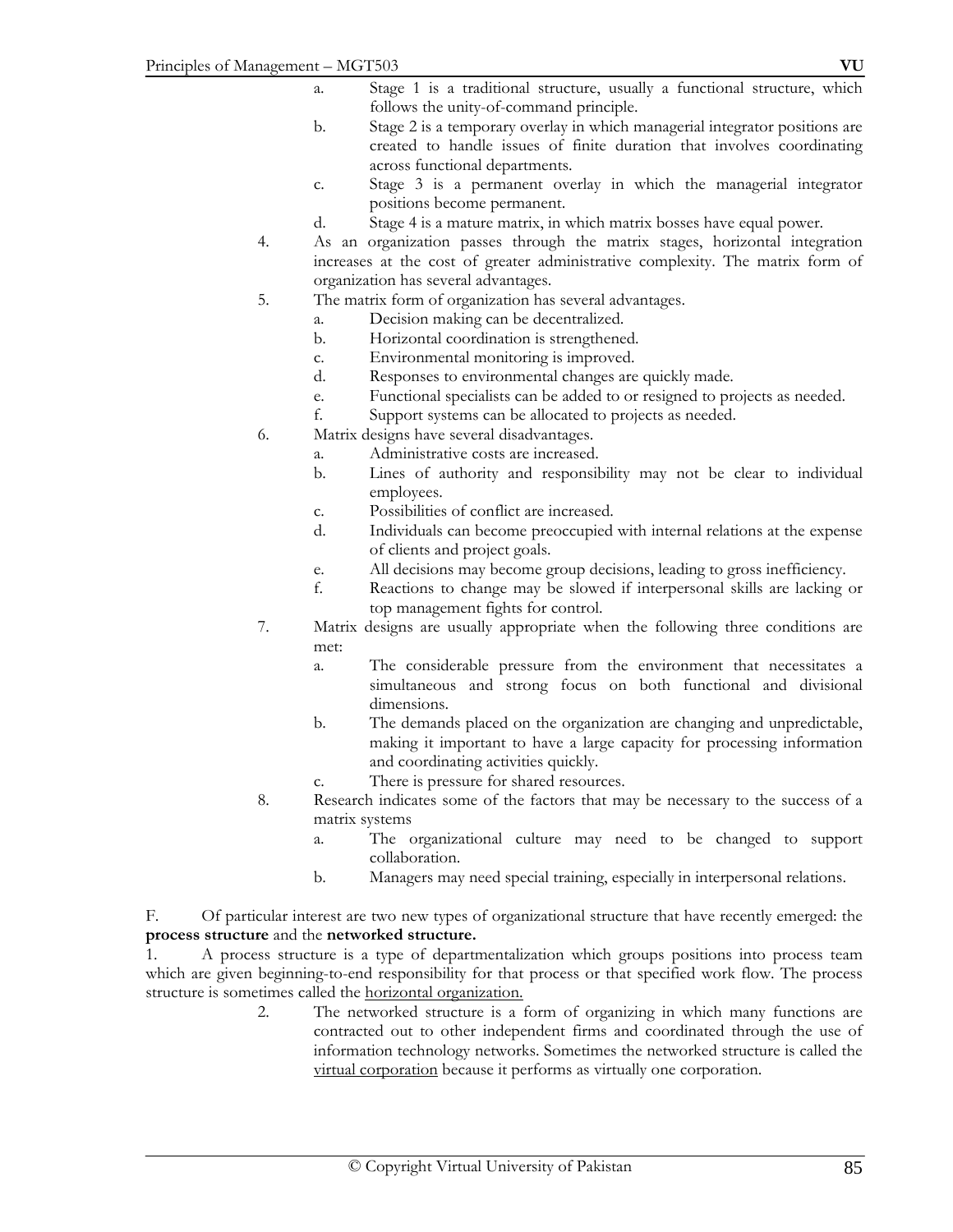# **SPAN OF COMMAND, CENTRALIZATION VS DE-CENTRALIZATION AND LINE VS STAFF AUTHORITY**

### **Methods of Vertical Coordination**

**Vertical coordination** is the linking of activities at the top of the organization with those at the middle and lower levels in order to achieve organizational goals.

**Formalization** is the degree to which written policies, rules, procedures, job descriptions, and other documents specify what actions are (or are not) to be taken under a given set of circumstances.

- 1. Most organizations need some degree of formalization so that fundamental decisions do not have to be made more than once and so that inequities will be less likely to occur.
- 2. Being too highly formalized can lead to cumbersome operations, slowness in reacting to change, and low levels of creativity and innovation.

**Span of management** or **span of control** is the number of subordinates who report directly to a specific manager.

- 1. Managers should have neither too many nor too few subordinates.
- 2. Research indicates that there is no universally correct span of management for all managers. Rather, spans of management can be narrower or broader depending on the circumstances of each managerial job.
	- a. Subordinates' work is such that little interaction with others is required.
	- b. Managers and/or their subordinates are highly competent.
	- c. The work of subordinates is similar.
	- d. Problems are infrequent.
	- e. Subordinates are located within close physical proximity of one another.
	- f. Managers have few non supervisory duties to perform.
	- g. Managers have additional help such as secretaries or assistants.
	- h. The work is challenging enough to motivate subordinates to do a good job.

Spans of management determine the number of hierarchical levels in an organization.

- a. A **tall structure** is one that has narrow spans of management and many hierarchical levels in an organization.
- b. A **flat structure** is one that has broader spans of management and few hierarchical levels and wide spans of control.

The number of hierarchical levels in an organization affects organizational effectiveness.

- a. Very tall organizations raise administrative overhead, slow communication and decision making, make it more difficult to pinpoint responsibility for various tasks, and encourage the formation of dull, routine jobs.
- b. **Downsizing** is the process of significantly reducing the layers of middle management, expanding the spans of control, and shrinking the size of the work force.
- c. **Restructuring** is the process of making a major change in organization structure that often involves reducing management levels and also possibly changing some major components of the organization through divestiture and/or acquisition.
- d. Downsizing must be planned and implemented carefully.
	- 1) Done well, downsizing may result in reduced costs, faster decision making, more challenging jobs, fewer redundancies, and increased innovation.
	- 2) Done poorly, downsizing may result in the loss of valuable employees, demoralized survivors, and an ultimate decline in productivity.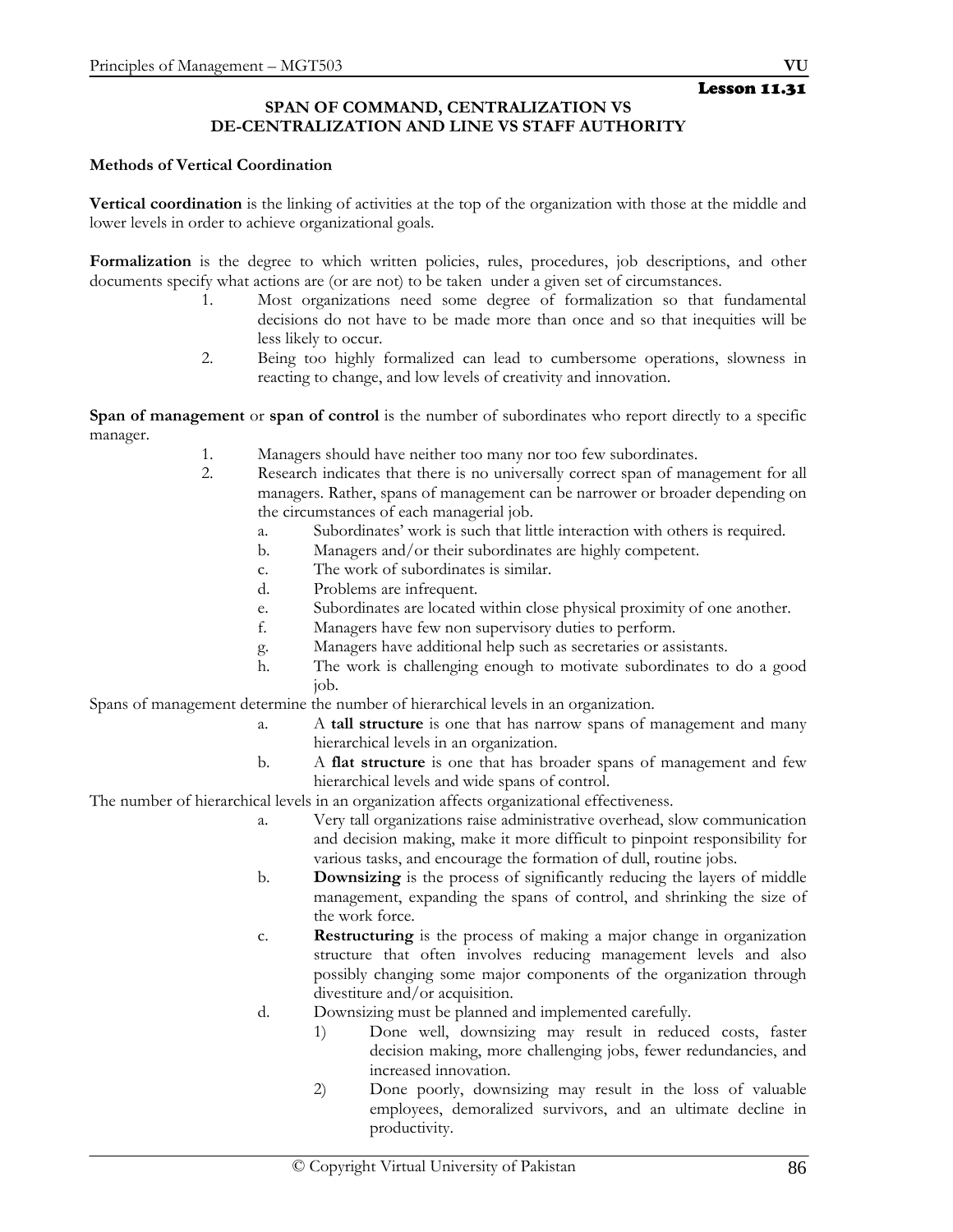3) A five-year study showed only increases in profits and productivity in a relatively small number of firms that downsized while most had noticeable decreased in morale.

The degree to which authority in an organization is centralized or decentralized affects the pattern of decision making in the organization.

- 1. **Centralization** is the extent to which power and authority are retained at the top organizational levels.
- 2. **Decentralization** is the extent to which power and authority are delegated to lower levels.
- 3. An organization is centralized if decisions made at lower levels are governed by a restrictive set of policies, procedures, and rules, and if situations not explicitly covered are referred to higher levels for resolution.
- 4. An organization is decentralized to the extent that decisions made at lower levels are made within a general set of policies, procedures, and rules, with decisions not covered left to the discretion of lower-level managers.
- 5. Centralization offers advantages.
	- a. It is easier to coordinate the activities of various units and individuals.
	- b. Top managers have more experience and may therefore make better decisions.
	- c. Top managers have a broader perspective on decision situations.
	- d. Duplication of effort by various organizational units can be avoided.
	- e. Strong leadership is promoted.
- 6. Decentralization offers advantages.
	- a. Top managers can concentrate upon major issues.
	- b. The jobs of lower-level employees are enriched by the challenge of making decisions.
	- c. Decisions can be made faster.
	- d. Individuals at lower levels may be closer to the problem and may be in a better position to make good decisions.
	- e. Relatively independent units emerge as divisions, with more easily measured outputs.
- 7. Organizations should move toward a decentralized structure when:
	- a. The organization is so large that top managers do not have the time or the knowledge to make all the major decisions.
	- b. Operations are geographically dispersed.
	- c. Top managers cannot keep up with complex technology.
	- d. The environment is increasingly uncertain.

The configuration of line and staff positions can affect the vertical integration in organizations.

- 1. A **line position** is a position that has authority and responsibility for achieving the major goals of the organization.
- 2. A **staff position** is a position whose primary purpose is providing specialized expertise and assistance to line positions.
- 3. Line authority differs from staff authority.
	- a. **Line authority** is authority that follows the chain of command established by the formal hierarchy.
		- b. Staff departments have **functional authority,** authority over others in the organization in matters related directly to the staff departments' functions.
		- c. Conflicts of line and functional authority.
			- 1) Staff personnel may usurp line authority.
			- 2) Line personnel may abdicate responsibility of staff departments.
			- 3) Conflicts may be avoided by clarifying lines of authority and encouraging team work.
		- d. Recently a trend had developed to reduce the number of corporate-level staff positions in cost cutting moves.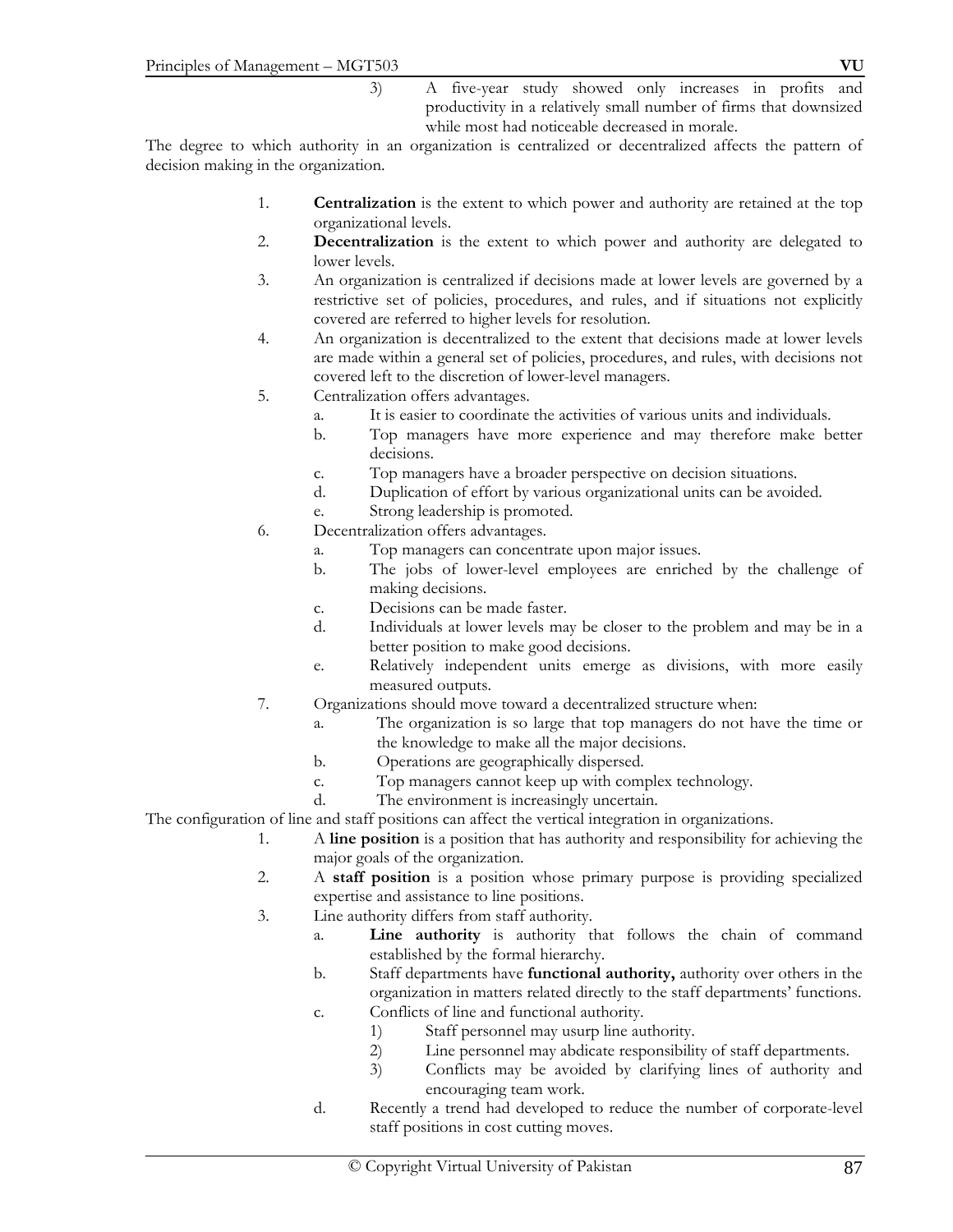#### **Promoting Innovation: Methods of Horizontal coordination**

**Horizontal coordination** is the linking of activities across departments at similar levels.

- 1. The need for horizontal coordination in an organization is directly proportional to the information-processing needs of the organization.
- 2. Organizations need to process more information under certain circumstances.
	- a. The organization faces complex and/or changing technology.
	- b. The environment is uncertain.
	- c. The company is growing.
- 3. In facilitating information processing across the organization, horizontal coordination also promotes innovation.
	- a. New ideas are more likely to emerge when views are shared.
	- b. Awareness of problems and opportunities across areas may spark creative solutions.
	- c. Involving employees in the development of ideas promotes commitment to proposed changes.

A **managerial integrator** is a manager who is given the tasks of coordinating related work that involves several functional departments.

- 1) Project managers usually are responsible for coordinating the work associated with a particular project until its completion.
- 2) Product managers orchestrate the launching of new products and services and may then continue coordinating interdepartmental work related to the new products and services.
- 3) Brand manager coordinate organizational efforts involving particular brand-name products, most often within the soap, food, and toiletries industries.

Managerial integrators do not have the line authority and must gain the cooperation of staff mangers to implement their proposals.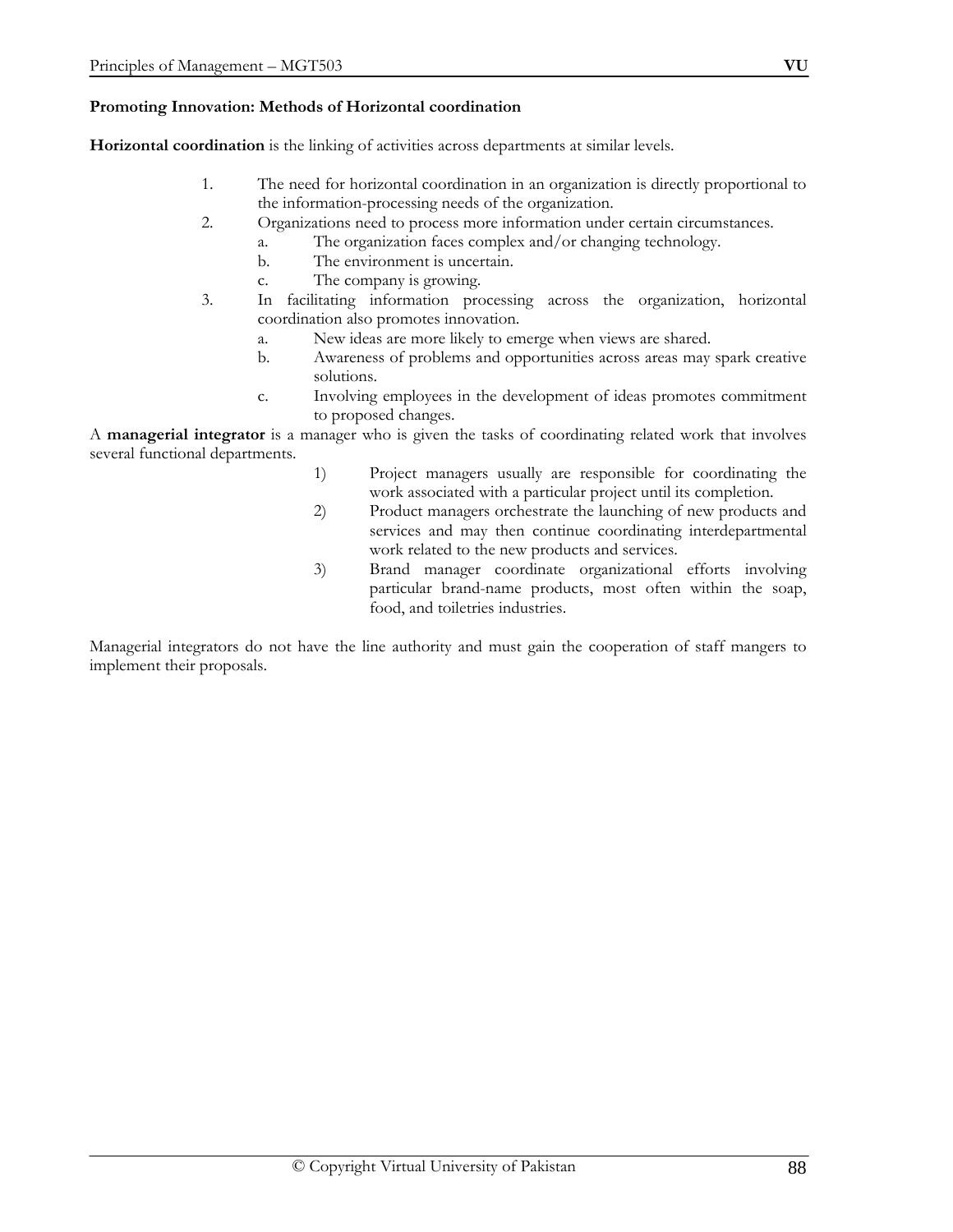#### **ORGANIZATIONAL DESIGN AND ORGANIC VS MECHANISTIC VS VIRTUAL STRUCTURES**

- 3. **Job rotation** is the practice of periodically shifting workers through a set of jobs in a planned sequence.
	- a. One purpose of job rotation is to combat boredom, but its success is short-lived if tasks are too simple.
	- b. Another purpose of job rotation is cross training so that there is maximum flexibility in job assignments.
	- c. A related purpose is employee development so that employees increase their capabilities and understanding of various aspects of the organization.
	- d. A potential problem is that rotating individuals may be treated as temporary helps and their loyalty perceived as questionable.
- 4. **Job enlargement** is the allocation of a wider variety of similar tasks to a job in order to make it more challenging.
	- a. Job enlargement broadens **job scope,** the number of different tasks an employee performs in a particular job.
	- b. The problem is that if additional simple tasks are added, worker boredom may persist. Too, lower efficiency, mental overload, increased errors, and other problems may develop.
- 5. **Job enrichment,** pioneered by Frederick Hertzberg, is the process of upgrading the job-task mix in order to increase significantly the potential for growth, achievement, responsibility, and recognition.
	- a. Job enrichment increases **Job depth,** the degree to which individuals can plan and control the work involved in their jobs.
	- b. The important **job characteristics model** is a model developed to guide job enrichment efforts that include consideration of **core job characteristics, critical psychological states,** and **outcomes.**
	- c. The job characteristics model has five core job characteristics.
		- 1) **Skill variety** is the extent to which the job requires a number of activities that require different skills.
		- 2) **Task identity** is the degree to which the job allows the completion of a major identifiable piece of work, rather than just a fragment.
		- 3) **Task significance** is the extent to which the worker sees the job output as having an important impact on others.
		- 4) **Autonomy** is the amount of discretion allowed in determining schedules and work methods for achieving the required output.
		- 5) **Feedback** is the degree to which the job provides clear, timely information about performance results.
- d. According to the job characteristics model, the core characteristics will increase worker motivation only if workers experience three critical psychological states.
	- 1) Workers must feel that the work is meaningful.
	- 2) Workers must know they are responsible for the outcomes.
	- 3) Workers must actually find out results.
- e. According to the job characteristics model, outcomes of the critical states will be higher internal work motivation, greater satisfaction of growth needs, higher general job satisfaction, and increased work effectiveness.
- f. The job characteristics model is likely to be used successfully under two conditions.
	- 1) Workers have high **growth-need strength,** the degree to which an individual needs personal growth and development on the job.
	- 2) Workers are satisfied with other aspects of the job context, i.e. supervision, pay, coworkers, and job security.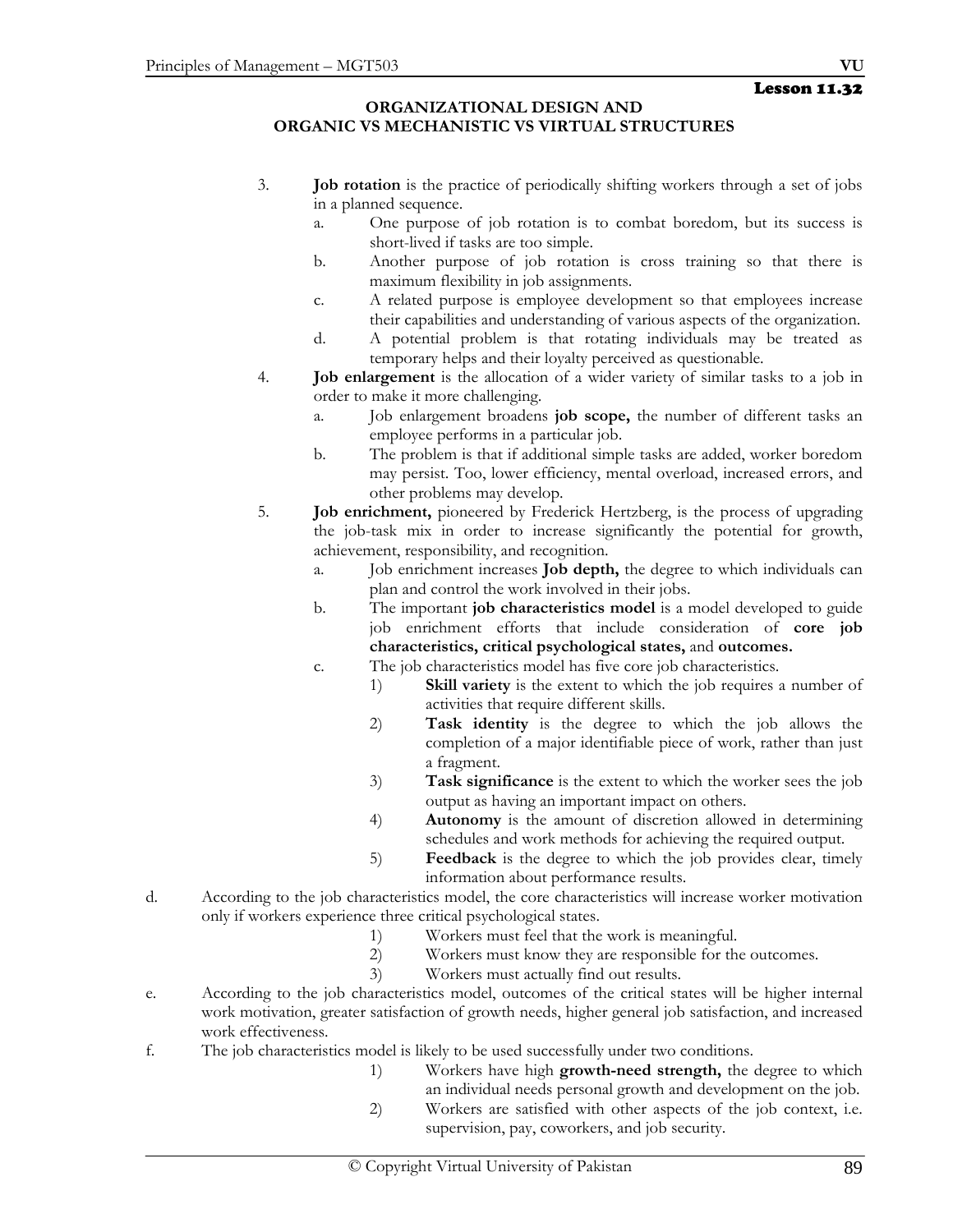# **ORGANIZATIONAL DESIGN DECISIONS**

Organizations aren't structured the same way. Top managers put a lot of thought into how best to design the organization's structure. That "best" design depends on four contingency variables: the organization's strategy, size, technology, and degree of environmental uncertainty.

There are two generic models of organizational design.

1. A **mechanistic organization** is an organizational structure that is characterized by high specialization, rigid departmentalization, narrow spans of control, high formalization, a limited information network, and little participation in decision making by low-level employees.

2. An **organic organization** is a structure that is highly adaptive and flexible with little work specialization, minimal formalization and little direct supervision of employees.

3. When is each design favored? It "depends" on the contingency variables.

Contingency factors—appropriate structure depends on four contingency variables:

#### **1. Strategy and structure**

 One of the contingency variables that influences organizational design is the *organization's strategy.* Most current strategy-structure frameworks tend to focus on three strategy dimensions:

1) Innovation—needs the flexibility and free flow of information of the organic organization

2) Cost minimization—needs the efficiency, stability, and tight controls of the mechanistic organization

3) Imitation—which uses characteristics of both mechanistic and organic

#### **Size and structure**

There is considerable historical evidence that an *organization's size* significantly affects its structure. Larger organizations tend to have more specialization, departmentalization, centralization and formalization although the size-structure relationship is not linear.

Technology also has been shown to affect an organization's choice of structure.

a. Every organization uses some form of technology to transform inputs into outputs.

b. The study of structure and technology found that organizations adapted to their technology and that three distinct technologies had increasing levels of complexity and sophistication.

- 1) **Unit production** is the production of items in units or small batches.
- 2) **Mass production** is large-batch manufacturing.
- 3) **Process production** is continuous-process production.

#### **Environmental uncertainty and structure**

The final contingency factor that has been shown to affect organizational structure is *environmental uncertainty.* One way to manage environmental uncertainty is through adjustments in the organization's structure. The more uncertain the environment, the more flexible and responsive the organization may need to be.

#### **COMMON ORGANIZATIONAL DESIGNS**

- A. Traditional organizational designs. We now need to look at various organizational designs that you might see in today's organizations.
- 1. A **simple structure** is an organizational design with low departmentalization, wide spans of control, authority centralized in a single person, and little formalization.
- a. Its strengths are its flexibility, speed and low cost to maintain.
- b. Its major drawback is that it's most effective in small organizations.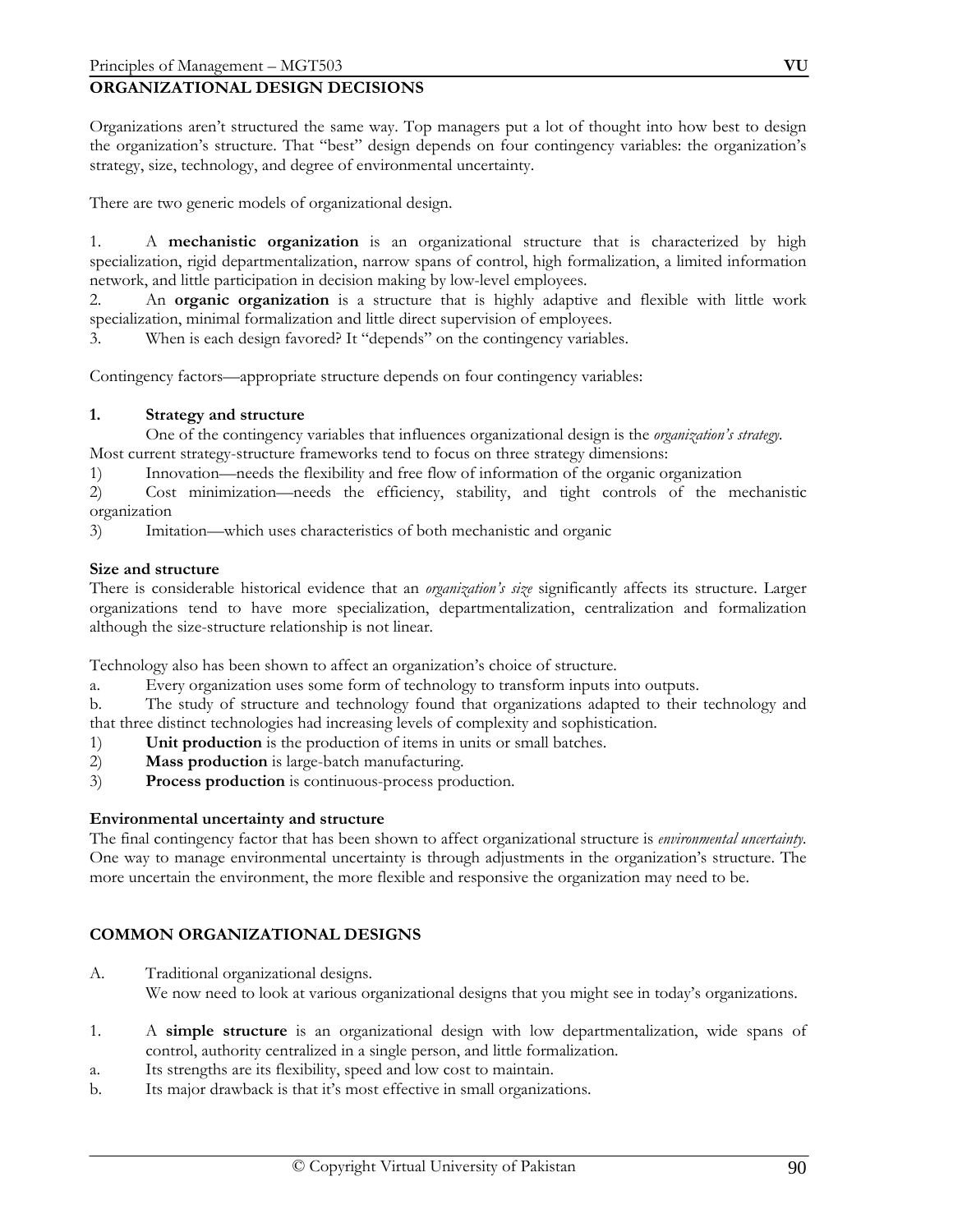As an organization grows, the structure tends to become more specialized and formalized. When contingency factors favor a bureaucratic or mechanistic design, one of two options is likely to be used.

- 2. One option expands functional departmentalization into the **functional structure,** which is an organizational design that groups similar or related occupational specialties together.
- 3. The other option is the **divisional structure,** which is an organizational structure made up of autonomous, self-contained units.

# B. Contemporary organizational designs.

 However, many of today's organizations are finding that the traditional hierarchical organizational designs aren't appropriate for the increasingly dynamic and complex environments they face.

# **1. Team-based structures:**

 One of the newer concepts in organizational design is the **team-based structure,** which is an organizational structure made up of work groups or teams that performs the organization's work.

#### **2. Project and matrix structures:**

 Another variation in organizational arrangements is based on the fact that many of today's organizations deal with work activities of different time requirements and magnitude.

- a. One of these arrangements is the **matrix organization** that assigns specialists from different functional departments to work on one or more projects being led by project managers.
- b. Another of these designs is the **project structure,** which is a structure in which employees are permanently assigned to projects.

#### **3. Autonomous Internal Units:**

 Some large organizations have adopted a structure that's described as **autonomous internal units**, a design in which there are independent, autonomous decentralized business units, each with its own products, clients, competitors, and profit goals.

#### **4. The Boundary less Organization:**

 Another approach to organizational design is the **boundary less organization**, which describes an organization whose design is not defined by, or limited to the horizontal, vertical, or external boundaries imposed by a predefined structure.

#### **5. Learning Organization:**

An organization that facilitate the life long learning and development of its employees while transforming itself to respond to changing demands and needs of market.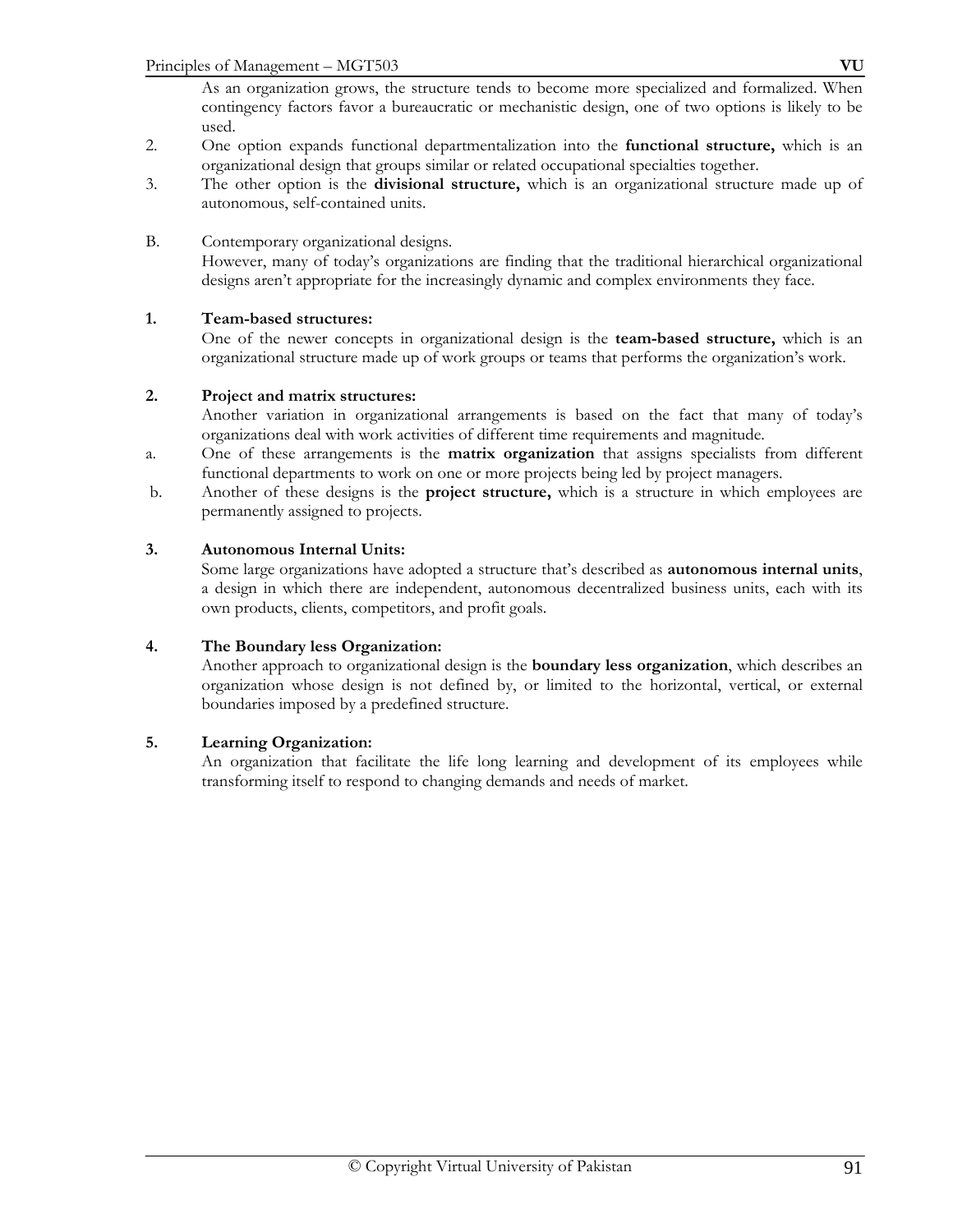#### **LEADING AND LEADERSHIP MOTIVATING SELF AND OTHERS**

#### **The nature of motivation**

Being able to effectively motivate employees is a challenge that managers face in all types and sizes of organizations. "Everything that we give to our workers gets returned to us in terms of efficiency, quality, loyalty, and innovation."

**Motivation** is the willingness to exert high levels of effort to reach organizational goals, conditioned by the effort's ability to satisfy some individual need.

A. Effort is a measure of intensity or drive. High levels of effort are unlikely to lead to favorable job performance unless the effort is channeled in a direction that benefits the organization.

B. A **need** is an internal state that makes certain outcomes appear attractive. An unsatisfied need creates tension that stimulates drives within an individual. These drives generate a search behavior to find particular goals that, if attained, will satisfy the need and reduce the tension.

**Hence motivation** is the force that energizes behavior, gives direction to behavior, and underlies the tendency to persist.

- 1. A person's motivation is not directly measurable, but must be inferred from behavior.
- 2. Performance is a function of ability, motivation and working conditions.
- 3. Besides hiring individual with ability to do the work, managers have the challenge to provide working conditions that nurture and support individual motivation to work toward organization goals.

The main elements of motivation have been identified based on numerous studies. A simplified model of motivation has been developed.

- 1. Inner needs and cognitions lead to behaviors.
- 2. Appropriate behaviors may result in rewards, which reinforce the behaviors, fulfill needs, and provide cognitive input regarding the future association of behaviors and rewards.
- 3. Lack of rewards may lead to unfulfilled needs, un-reinforced behaviors, and cognitive input in the form of expectations about the future.

#### **Intrinsic Motivators**

A person's internal desire to do some thing for his satisfaction, respect, prestige or loyalty.

#### **Extrinsic Motivators**

Factors of motivation that comes from outside (environment) or organization like pay, bonuses, tangible benefits etc.

#### **FROM THEORY TO PRACTICE: SUGGESTIONS FOR MOTIVATING EMPLOYEES**

Several suggestions for motivating employees are given and are based on what is currently known about motivation.

A. Recognize individual differences in terms of needs, attitudes, personality, and other important individual factors.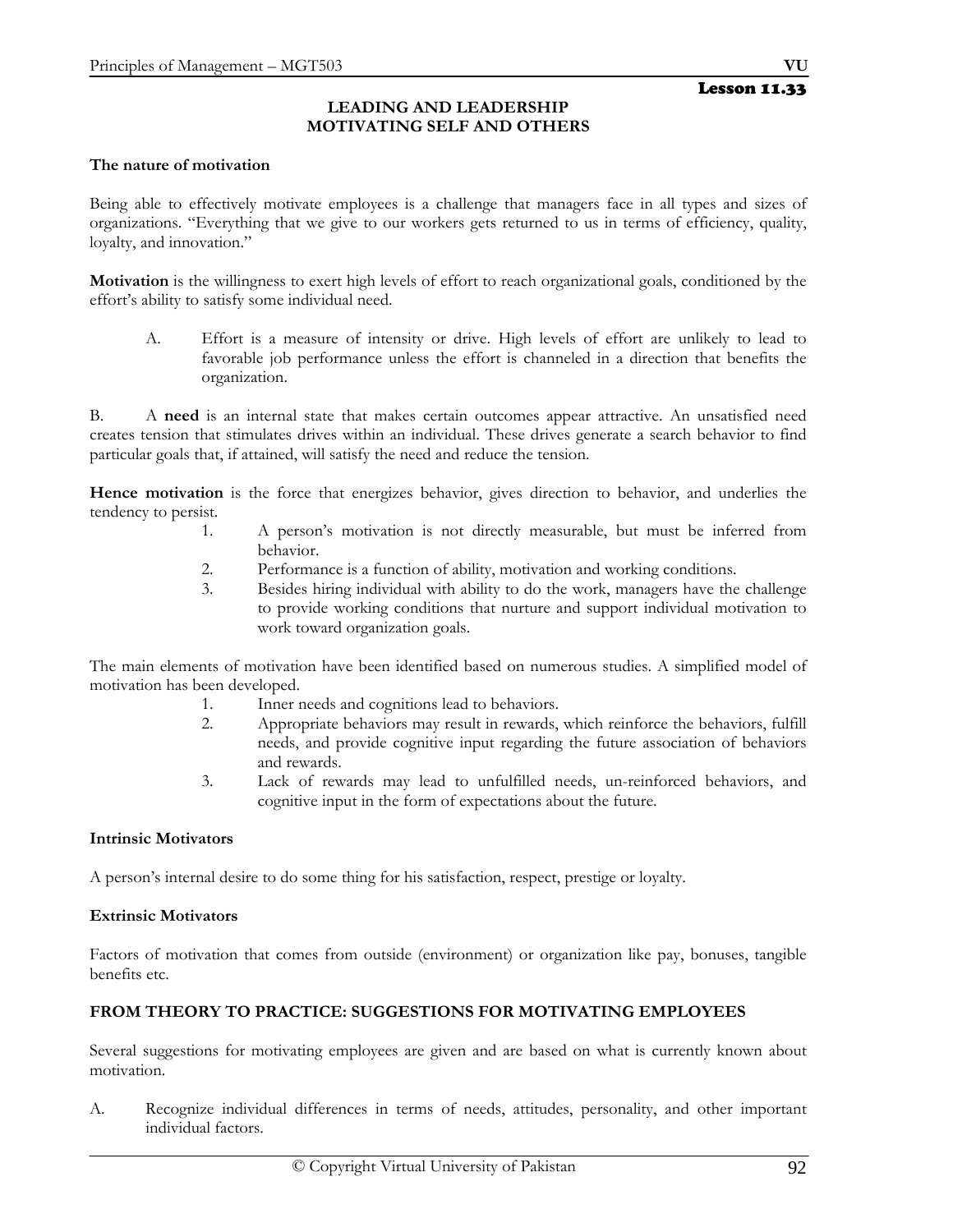- B. Match people to jobs by identifying what needs are important to individuals and trying to provide jobs that allow them to fulfill those needs.
- C. Use goals because the literature on goal setting suggests that managers should ensure that employees have hard, specific goals and feedback on how well they're doing in pursuit of those goals.
- D. Ensure that goals are perceived as attainable. Employees who see goals as unattainable will reduce their levels of effort.
	- E. Individualize rewards. Because employees have different needs, what is a reward and reinforce to one may not work for another.
- F. Link rewards to performance by making rewards contingent on desired levels of performance.
- G. Check the system for equity. Employees should perceive that the rewards or outcomes are equal to the inputs given.
- H. Don't ignore money. The allocation of performance-based increases, piecework bonuses, and other pay incentives is important in determining employee motivation.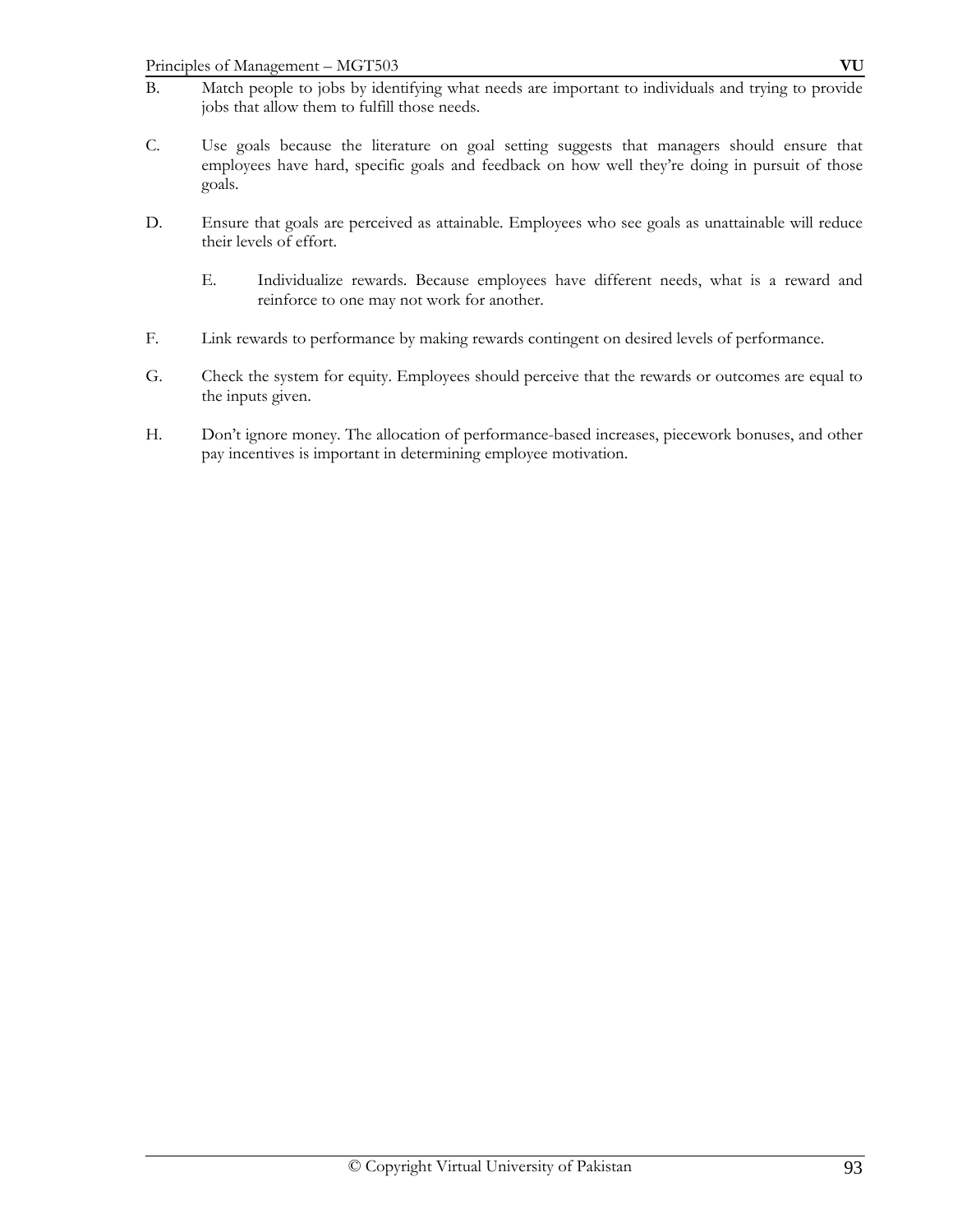# Lesson 12.34

# **MASLOW'S NEEDS THEORY AND ITS ANALYSIS**

#### **Maslow's Need Theory**

According to Abraham Maslow's **hierarchy of needs theory**, one of the most widely known theories of motivation, individual needs form a five-level hierarchy.

- 1. Maslow's hierarchy of needs from the most basic to the highest.
	- a. **Physiological needs** are basic and include needs for food, water, and shelter.
	- b. **Safety needs** pertain to the desire to be safe, secure and free from threats to our existence.
	- c. **Belongingness needs** involve the desire to affiliate with and be accepted by others.
	- d. **Esteem needs** are related to the two-pronged desire to have a positive self-image and to have our contributions valued and appreciated by others.
	- e. **Self-actualization needs** pertain to the requirement of developing our capabilities and reaching our full potential.
- 2. Needs at one level do not have to be completely fulfilled before the next level becomes relevant.
- 3. As needs on one level are fulfilled, they cease to act as motivators and tension develops to fulfill needs at the next level.
- 4. Recent studies have raised questions as to whether the hierarchical aspect of Maslow's theory is applicable to everyone and whether there might be fewer than five levels of needs.

#### **Analysis and Weakness of Theory**

- 1. Five levels of need are not always present.
- 2. Order of needs and hierarchy may not be the same for all employees.
- 3. There are certainly cultural differences which the theory did not take care.

4. Analyzing the theory in country and cultural context, for example in China, the hierarchy of needs found was different than Maslow's theory.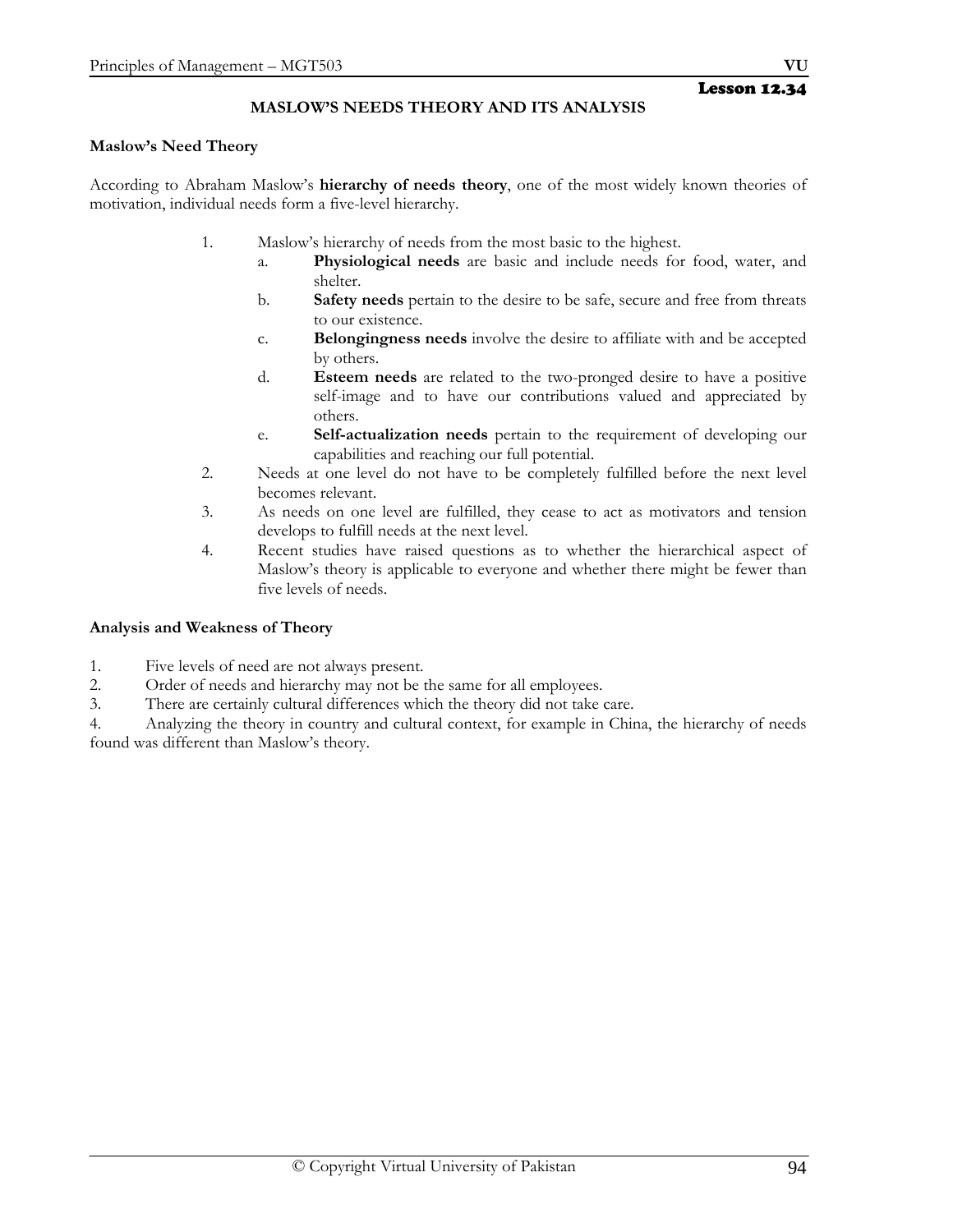# Lesson 12.35

# **OTHER NEED AND COGNITIVE THEORIES OF MOTIVATION**

**McGregor's Theory X and Theory Y** were developed by Douglas McGregor and describe two distinct views of human nature.

- 1. **Theory X** was the assumption that employees dislike work, are lazy, seek to avoid responsibility, and must be coerced to perform.
- 2. **Theory Y** was the assumption that employees are creative, seek responsibility, and can exercise self-direction.
- 3. Theory X assumed that lower-order needs (Maslow's) dominated individuals, and Theory Y assumed that higher-order needs dominated.

**Motivation-hygiene theory** is the theory developed by Frederick Herzberg that suggests that intrinsic factors are related to job satisfaction and motivation, and extrinsic factors are associated with job dissatisfaction. The basis of Herzberg's theory is that he believed that the opposite of satisfaction was not dissatisfaction. Removing dissatisfying characteristics from a job would not necessarily make the job satisfying. Frederick Herzberg's **two-factor** theory states that there are only two categories of needs.

**Hygiene factors** are factors that eliminate dissatisfaction. They include things such as supervision, company policy, salary, working conditions, security and so forth—extrinsic factors associated with job context, or those things surrounding a job.

**Hygiene factors** are necessary to keep workers away from feeling dissatisfied. There are several hygiene factors.

- a. Pay
- b. Working conditions
- c. Supervisors
- d. Company policies
- e. Benefits

**Motivators** are factors that increase job satisfaction and hence motivation. They include things such as achievement, recognition, responsibility, advancement and so forth—intrinsic factors associated with job content, or those things within the job itself.

**Motivator factor** can only lead workers to feel satisfied and motivated.

- a. Achievement
- b. Responsibility
- c. Work itself
- d. Recognition
- e. Growth and achievement

Clayton Alderfer's **ERG theory** combines Maslow's five needs into three need levels: existence, relatedness and growth.

- 1. **Existence needs** include the various forms of material and physiological desires, such as food and water, as well as such work-related forms as pay, fringe benefits and physical working conditions.
- 2. **Relatedness needs** address our relationships with significant others, such as families, friendship groups, work groups and professional groups.
- 3. **Growth needs** impel creativity and innovation, along with the desire to have a productive impact on our surroundings.
- 4. ERG needs differ in concreteness, i.e. the degree to which their presence or absence can be verified.
- 5. The **satisfaction-progression principle** is a principle that states that satisfaction of one level of need encourages concern with the next level.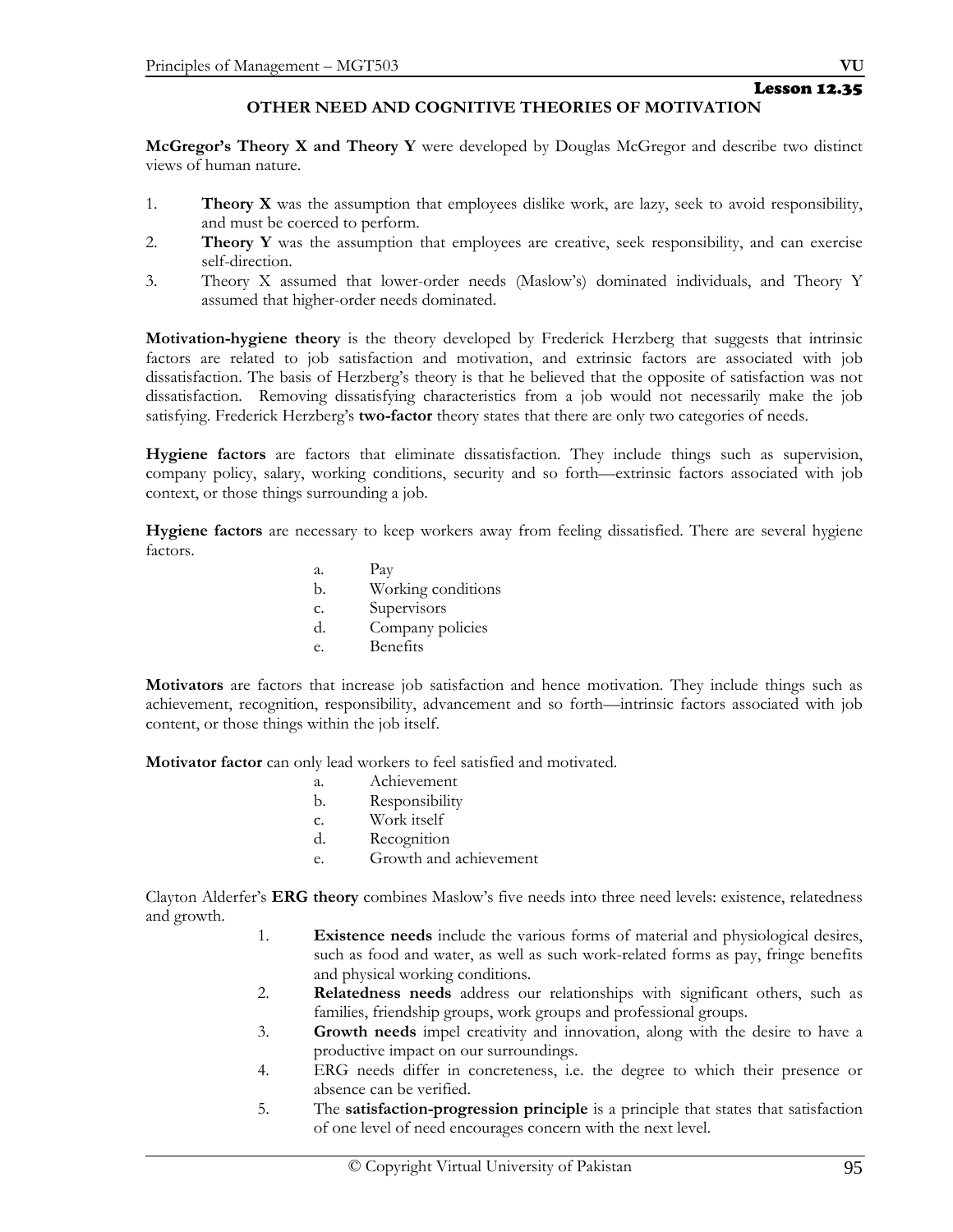- 6. Besides disagreeing as to the number of need levels that might exist, the ERG theory differs from Maslow's hierarchy of needs theory in three other significant ways:
	- a. Although the general notion of a hierarchy is retained, Alderfer's theory argues that we can be concerned with more than one need category at the same time.
	- b. ERG theory is more flexible in acknowledging that some individuals' needs may occur in a somewhat different order than the posited by the ERG framework.
	- c. ERG theory incorporates a **frustration regression principle** which states that if we are continually frustrated in our attempts to satisfy a higherlevel need, we may cease to be concerned about that need.

McClelland's **acquired-needs theory** argues that our needs are acquired or learned on the basis of our life experience.

- 1. The Thematic Apperception Test (TAT) measures the needs for achievement, affiliation, and power.
- 2. The **need of achievement (nAch)** is the desire to accomplish challenging tasks and achieve a standard of excellence in one's work.
- 3. The **need for affiliation (nAff)** is the desire to maintain warm, friendly relationships with others.
- 4. The **need for power (nPow)** is the desire to influence others and control one's environment.
	- a. **Personal power** is the need for power in which individuals want to dominate others for the sake of demonstrating their ability to wield power.
	- b. **Institutional power** is the need for power in which individuals focus on what they can do to solve problems and further organizational goals.
- 5. The need profile of successful managers in competitive environments appears to include:
	- a. A moderate-to-high need for institutional power.
	- b. A moderate need for achievement to facilitate individual contributions early in one's career and a desire for the organization to maintain a competitive edge as one moves to higher levels
	- c. At least a minimum need for affiliation to provide sufficient sensitivity for influencing others.
	- d. Need for achievement may actually be more important than need for power in running small or large, decentralized companies.
- 6. It may be possible to foster the needs for achievement and for institutional power through training.

# **Significance for Managers**

Many aspects of need theories are of value to managers.

- 1. Need theories are compatible in pointing out the importance of higher-level needs as a source of motivation.
- 2. Research indicates that it is more likely that individuals differ in the makeup of their need structures than that the need structures of individuals are basically the same.
- 3. The frustration-regression aspect of ERG theory may have serious implications for organizations.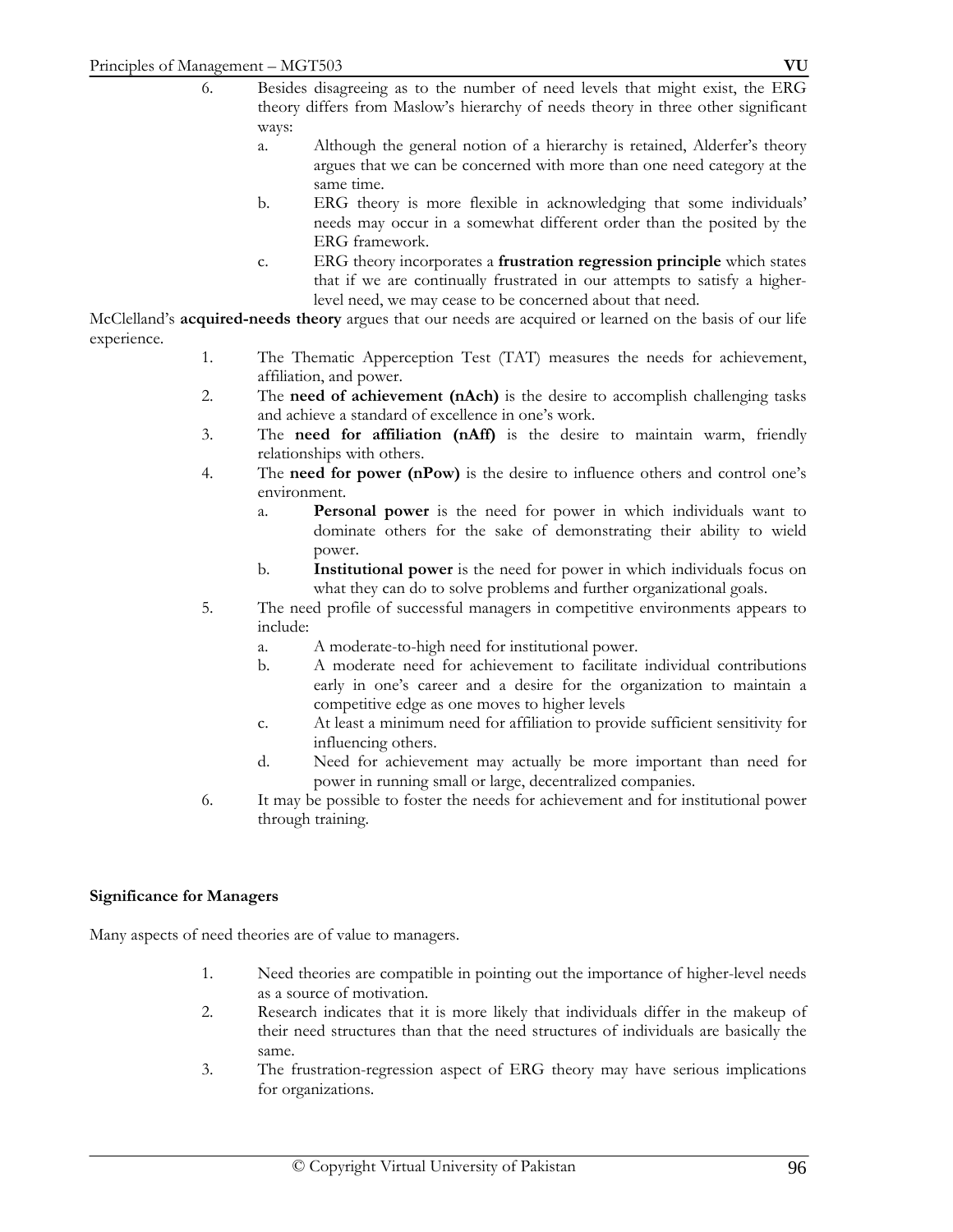# **Cognitive Perspectives**

**Equity Theory,** developed by J. Stacey Adams, says that an employee perceives what he or she got from a job situation (outcomes) in relation to what he or she put into it (inputs) and then compares the inputsoutcomes ratio with the inputs-outcomes ratios of relevant others and finally corrects any inequity.

1. The **referents** are the persons, systems, or selves against which individuals compare themselves to assess equity.

2. Equity theory recognizes that individuals are concerned with their absolute rewards as well as the relationship of those rewards to what others receive.

- 3. What will employees do when they perceive an inequity?
- a. Distort either their own or others' inputs or outcomes.
- b. Behave in some way to induce others to change their inputs or outcomes.
- c. Behave in some way to change their inputs or outcomes.
- d. Choose a different comparison person.
- e. Quit their job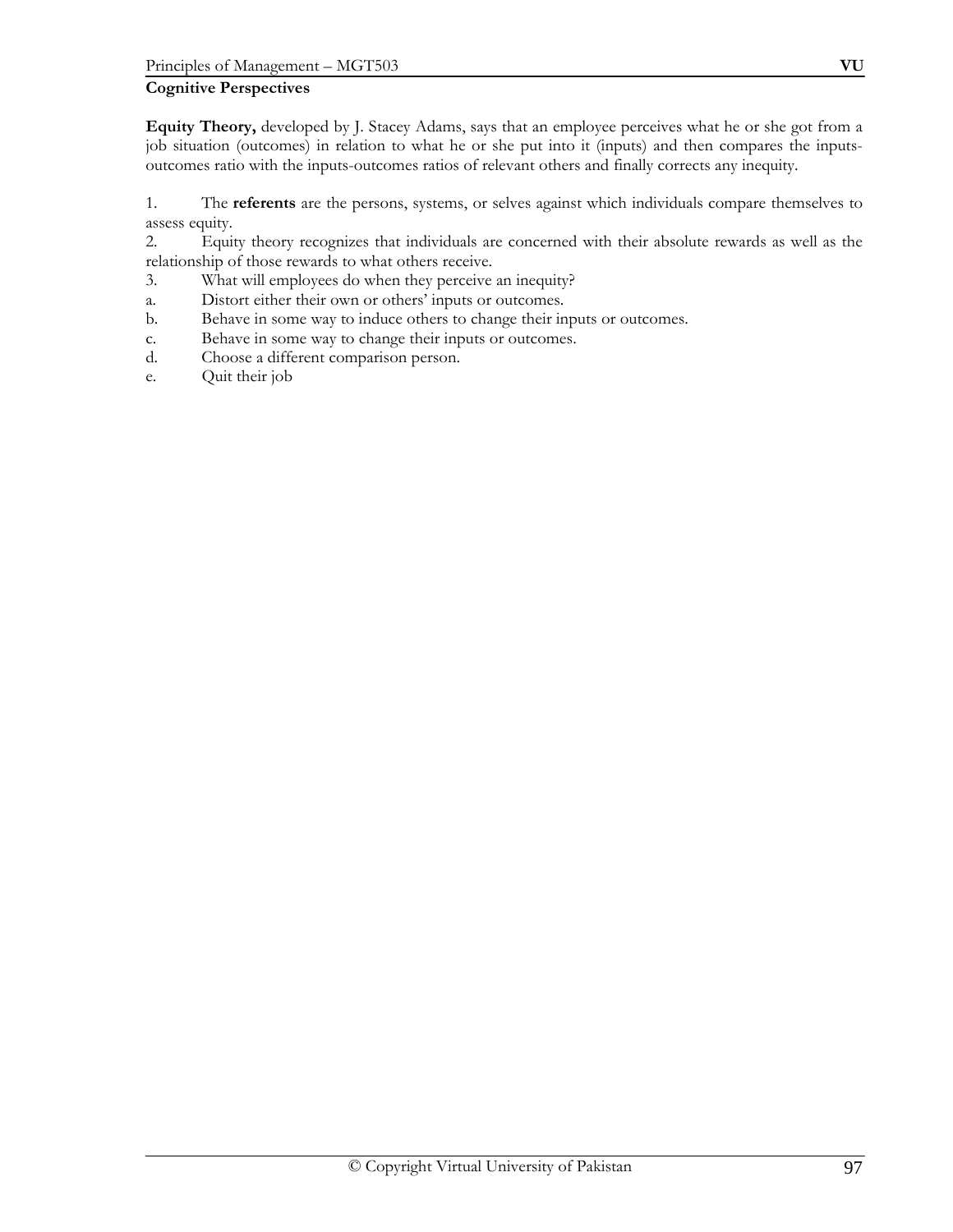Lesson 12.36

# **EXPECTANCY, GOAL SETTING AND RE-ENFORCEMENT THEORIES**

**Expectancy Theory** is the theory that an individual tends to act in a certain way based on the expectation that the act will be followed by a given outcome and on the attractiveness of that outcome to the individual. Three relationships are important to this theory.

1. Effort-performance linkage (expectancy) is the probability perceived by the individual that exerting a given amount of effort will lead to a certain level of performance.

2. Performance-reward linkage (instrumentality) is the degree to which an individual believes that performing at a particular level is instrumental in, or will lead to, the attainment of a desired outcome.

3. Attractiveness of the reward (valence) is the importance that the individual places on the potential outcome or reward that can be achieved on the job.

4. There are four features inherent in the theory.

- a. What perceived outcomes does the job offer the employee?
- b. How attractive do employees consider these outcomes to be?
- c. What kind of behavior must the employee exhibit to achieve these outcomes?

d. How does the employee view his or her chance of doing what is asked?

5. The key to understanding expectancy theory is understanding an individual's goal and the linkage between effort and performance, between performance and rewards, and between rewards and individual goal satisfaction.

**Goal-Setting Theory** says that specific goals increase performance, and difficult goals, when accepted, result in higher performance than easy goals. What do we know about goals as motivators?

1. Intention to work toward a goal is a major source of job motivation. Specific and challenging goals are superior motivating forces. Specific hard goals produce a higher level of output than do generalized goals.

2. Is there a contradiction between achievement motivation and goal setting? No, and here's why.

a. Goal-setting theory deals with people in general; achievement theory is based only on people who have a high need for achievement. Difficult goals are still recommended for the majority of employees.

b. The conclusions of goal-setting theory apply to those who accept and are committed to the goals. Difficult goals will lead to higher performance only if they are accepted.

3. Will employees try harder if they participate in the setting of goals?

a. We can't say that participation is always desirable.

b. However, participation is probably preferable to assigning goals when the manager expects resistance.

4. Will people do better when they get feedback on how well they're progressing toward their goals?

a. Feedback acts to guide behavior.

b. Self-generated feedback has been shown to be a more powerful motivator than externally generated feedback.

5. What contingencies exist in goal-setting theory? There are four contingencies we need to know about.

a. Feedback influences the goal-performance relationship.

b. Goal commitment is another contingency. Commitment is most likely to occur when goals are made public, when the individual has an internal locus of control, and when the goals are self-set rather than assigned.

c. **Self-efficacy** is another contingency and refers to an individual's belief that he or she is capable of performing a task. The higher your self-efficacy, the more confidence you have in your ability to succeed in a task.

d. The last contingency that affects goal setting is national culture.

6. Our conclusion about motivation from goal-setting theory is that intentions, as defined by hard and specific goals, are a powerful motivating force.

a. In the proper conditions, they can lead to higher performance.

b. However, there's no evidence that such goals are associated with increased job satisfaction.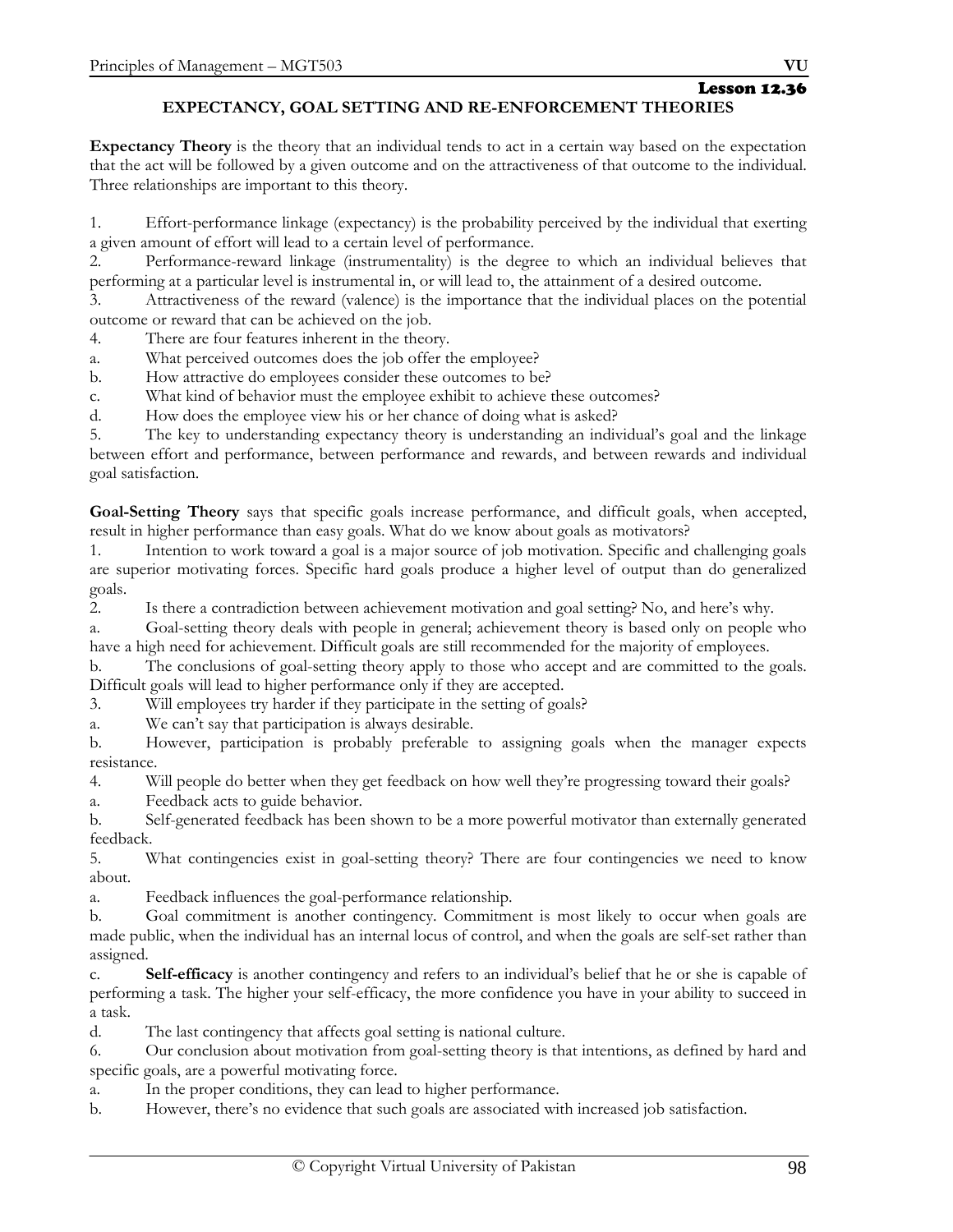- 1. Reinforcement theory argues that behavior is externally caused.
- 2. What controls behavior are **reinforcers**, which are consequences immediately following a response that increase the probability that the behavior will be repeated.
- 3. Reinforcement theory ignores factors such as goals, expectations, and needs.
- 4. It focuses solely on what happens when a person takes some action.
- 5. How can the concept of reinforcement be used to explain motivation?
- a. People will most likely engage in a desired behavior if they are rewarded for doing so.
- b. These rewards are most effective if they immediately follow a desired response.
- c. Behavior that isn't rewarded or is punished is less likely to be repeated.
- 6. Managers can influence employees' behavior by reinforcing the work behaviors they desire.

#### **Open Book Management**

**Open-book management** is a motivational approach in which an organization's financial statements (the "books") are opened to and shared with all employees.

- 1. The goal of open-book management is to get employees to think like an owner by seeing the impact their decisions and actions have on financial results.
- 2. To be effective, employees have to be taught the fundamentals of financial statement analysis and what the numbers show.
- 3. The style of management demands for involvement of employees in all decision making for organization involving the transparency of financial statements.
- 4. Employees may be treated as business partners so productivity and profitability is enhanced.

**Pay-for-performance programs** are compensation plans that pay employees on the basis of some performance measure.

- 1. Performance-based compensation is probably most compatible with expectancy theory.
- 2. The increasing popularity of pay-for-performance programs can be explained in terms of both motivation and cost control.
- 3. Do pay-for-performance programs work? Studies seem to indicate that they do.

# **Integrating Contemporary Theories of Motivation**

- 1. The basic foundation is the simplified expectancy model.
- 2. The model also considers the achievement-need, reinforcement and equity theories.
- 3. Rewards also play an important role in the model.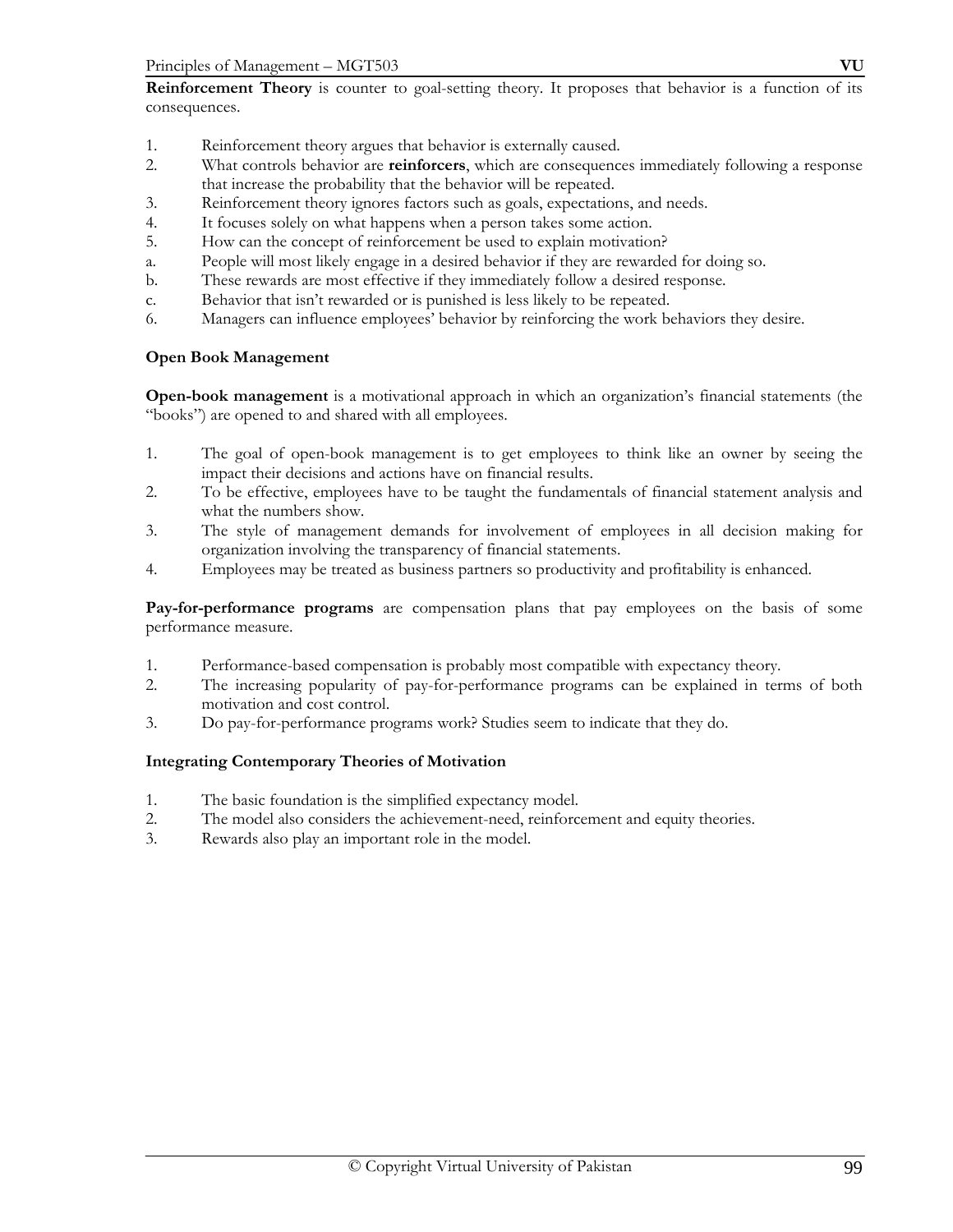# **MOTIVATING KNOWLEDGE PROFESSIONALS LEADERSHIP TRAIT THEORIES**

#### **Motivating the "New Workforce i.e. Knowledge Professionals."**

Another current motivation issue revolves around motivating the "new workforce." These special groups present unique motivational challenges to managers. These professionals possess specialty knowledge of markets, of customers, of supplier, of software, of hardware, of technology and are very important to run the organizations smoothly in 21st century.

- 1. Motivating professionals is one of these special challenges.
- a. Professionals are different from nonprofessionals and have different needs.
- b. Money and promotions are typically low on the motivation priority list for professionals. Job challenge is usually ranked high as is support and the feeling that they're working on something important.

Special challenges in motivating professionals include their long-term commitment to their field of expertise, with greater loyalty to their profession than to their employer. Money and promotions are typically low on professionals' priority list. Contingent workers lack the security that permanent employees have and do not identify with or display much commitment to the organization. Temporary workers also typically lack benefits such as health care and pensions. Low-skilled minimum-wage workers typically have limited education and skills; offering higher pay is usually not an option.

#### **Leadership**

The recognition of the important role that leadership plays in organizational performance is widely acknowledged by managers everywhere. Leadership is what makes things happen in organizations.

#### **MANAGERS VERSUS LEADERS**

There are distinctions between managers and leaders. Managers are appointed and have legitimate power within the organization.

**Leaders** are those persons who are able to influence others and who possess managerial authority.

**Leadership**, then, is the ability to influence a group toward the achievement of goals.

#### **How leaders influence others**

**Leadership,** the foundation of the management function of leading, is the process of influencing others toward the achievement of organizational goals.

Power is the capacity to affect the behavior of others.

There are different types of power depending upon their sources originally identified by French and Raven.

- 1. **Legitimate power** stems from a position's placement in the managerial hierarchy and the authority vested in the position.
- 2. **Reward power** is based on the capacity to control and provide valued rewards to others.
- 3. **Coercive power** is based on the ability to obtain compliance through fear of punishment.
- 4. **Expert power** is based on the possession of expertise that is valued by others.
- 5. **Information power** result from access to and control over the distribution of important information about organizational operations and future plans.
- 6. **Referent power** results from being admired, personally identified with, or liked by others.

The different types of power can engender different levels of subordinate motivation.

Lesson 13.37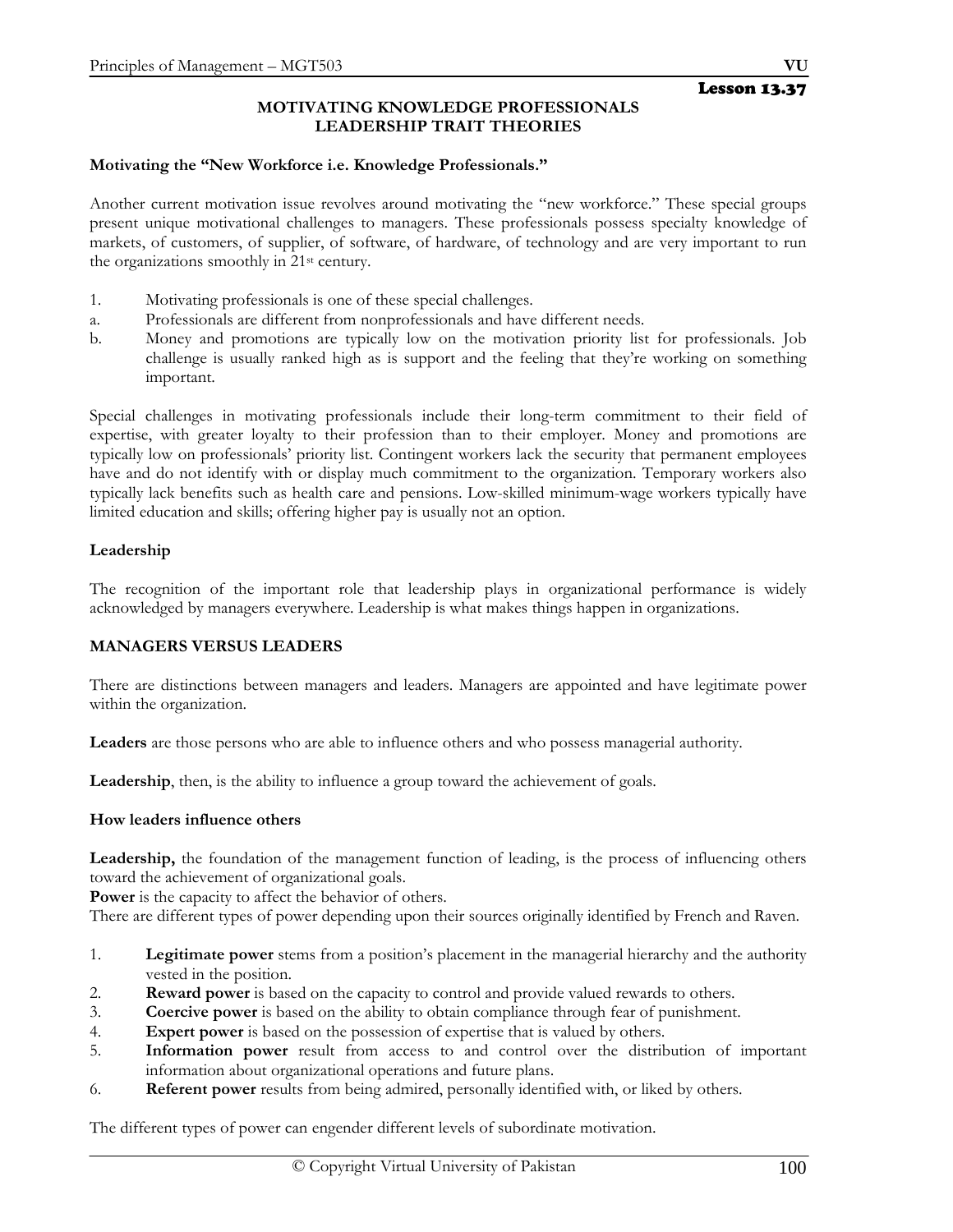- a. Commitment is the most common outcome of referent power and expert power.
- b. Commitment is least likely to result from the use of coercive power.
- 2. With compliance, employees exert at least minimal efforts to complete directives, but are likely to deliver average, rather than stellar, performance.
	- a. Compliance is the most likely outcome of the use of legitimate power, information power, and reward power.
	- b. Compliance is a possible outcome of coercive power if used in a helpful way or of referent power of expert power when some element of apathy is present.
- 3. With resistance, employees may appear to comply, but actually do the absolute minimum, possibly even attempting to sabotage the attainment of organizational goals.
	- a. Resistance is a likely outcome of coercive power.
	- b. Resistance is a possible outcome of other types of power if used inappropriately.
- 4. The effective manager is one who does not have to rely on a single power base but rather, has high levels of power in several (all if possible) of these six power types.

#### **Searching for Leadership Traits**

Researchers began to study leadership in the early part of the 20th century. These early theories focused on the leader (trait theories) and how the leader interacted with his/her group members (behavior theories).

A. Trait Theories

1. Research in the 1920s and 1930s focused basically on leader traits with the intent to isolate one or more traits that leaders possessed, but that nonleaders did not.

2. Identifying a set of traits that would always differentiate leaders from nonleaders proved impossible.

B. **Traits** are distinctive internal qualities or characteristics of an individual such as physical characteristics (e.g., height, weight, appearance, energy), personality characteristics (e.g., dominance, extroversion, originality), skills and abilities (e.g., intelligence, knowledge, technical competence), and social factors (e.g., interpersonal skills sociability, and socioeconomic position).

C. A number of the early research attempts were reanalyzed in the 1950s and concluded that there is no set of traits which consistently distinguish leaders from nonleaders.

D. Recent efforts suggest that the trait approach may have been abandoned prematurely.

- 1. More sophisticated statistical techniques are now available.
	- 2. Several rather predictable traits have now been suggested such as
		- a. intelligence
		- b. dominance
		- c. aggressiveness
		- d. decisiveness

E. The question of whether traits can be associated with leadership remains open. Recent research work has looked at communication skills, human relations skills, resistance to stress, tolerance of uncertainty, and others.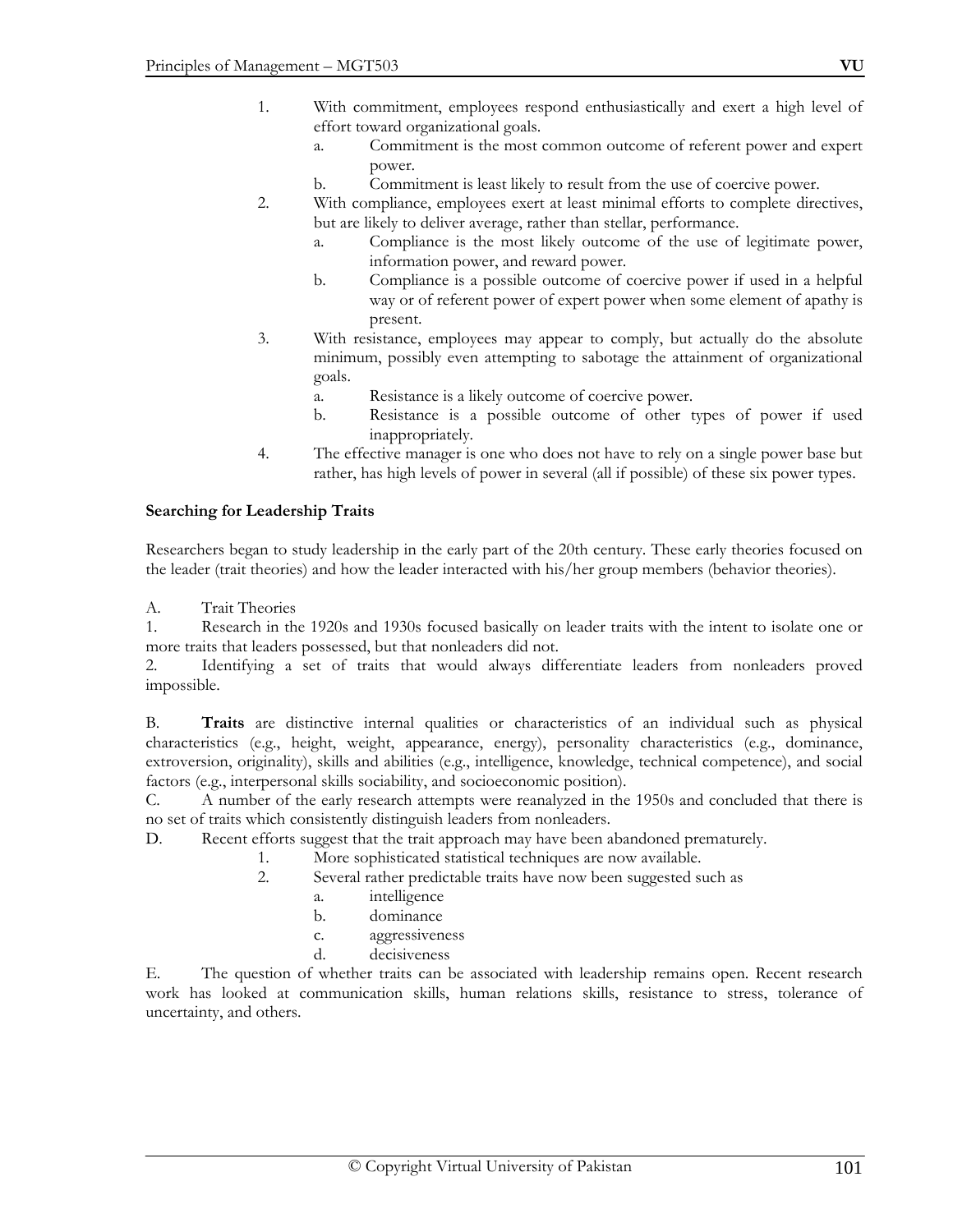# **BEHAVIORAL AND SITUATIONAL MODELS OF LEADERSHIP**

#### **Identifying Leader Behaviors**

A number of researchers have focused on the question of whether specific behaviors, rather than traits, make some leaders more effective than others.

- 1. If behavior studies turned up critical behavioral determinants of leadership, people could be trained to be leaders.
- 2. Four main leader behavior studies are carried out.
- a. University of Iowa Studies—Kurt Lewin and associates—studied three leadership styles: autocratic, democratic, and laissez-faire.
- b. The Ohio State Studies identified two important dimensions of leader behavior—initiating structure and consideration.
- c. University of Michigan Studies identified two dimensions of leader behavior—employee oriented and production oriented.
- d. The Managerial Grid is a two-dimensional grid for appraising leadership styles using "concern for people" and "concern for production" as dimensions.
- 3. Predicting leadership success involved more than isolating a few leader traits or behavior. This "failure" to attain consistent results led to a focus on situational influences.

University of Iowa researcher, Kurt Lewin, conducted some of the earliest attempts to identify effective leadership behaviors.

- 1. Three types of leadership behavior styles were identified.
	- a. **Autocratic** leaders tend to make unilateral decisions, dictate work methods, limit worker knowledge about goals to just the next step to be performed, and sometimes give feedback that is punitive.
	- b. **Democratic** leaders tend to involve the group in decision making, let the group determine work methods, make overall goals known, and use feedback as an opportunity for helpful coaching.
	- c. **Laissez-faire** leaders generally give the group complete freedom, provide necessary materials, participate only to answer questions, and avoid giving feedback.
- 2. Research on the comparative effectiveness of the three leadership styles was inconclusive.
	- a. The laissez-fair style was ineffective.
	- b. The effectiveness of the autocratic and democratic leaders varied, although satisfaction levels tended to be higher in the democratically led groups.

# **Michigan Studies**

The Michigan studies compared leadership within groups already identified as effective or as ineffective.

- 1. A continuum was developed from employee-centered to job-centered approaches.
	- 2. With the **employee-centered** approach, managers channel their main attention to the human aspects of subordinates' problems and to the development of an effective work group dedicated to high performance goals.
	- 3. With the **job-centered** approach (or production-centered approach), leaders divide the work into routine tasks, determine work methods, and closely supervise workers to ensure that the methods are followed and productivity standards are met.
	- 4. The outcomes of the study were mixed, but they sometimes showed that the highproducing work units tended to have job-centered supervisors.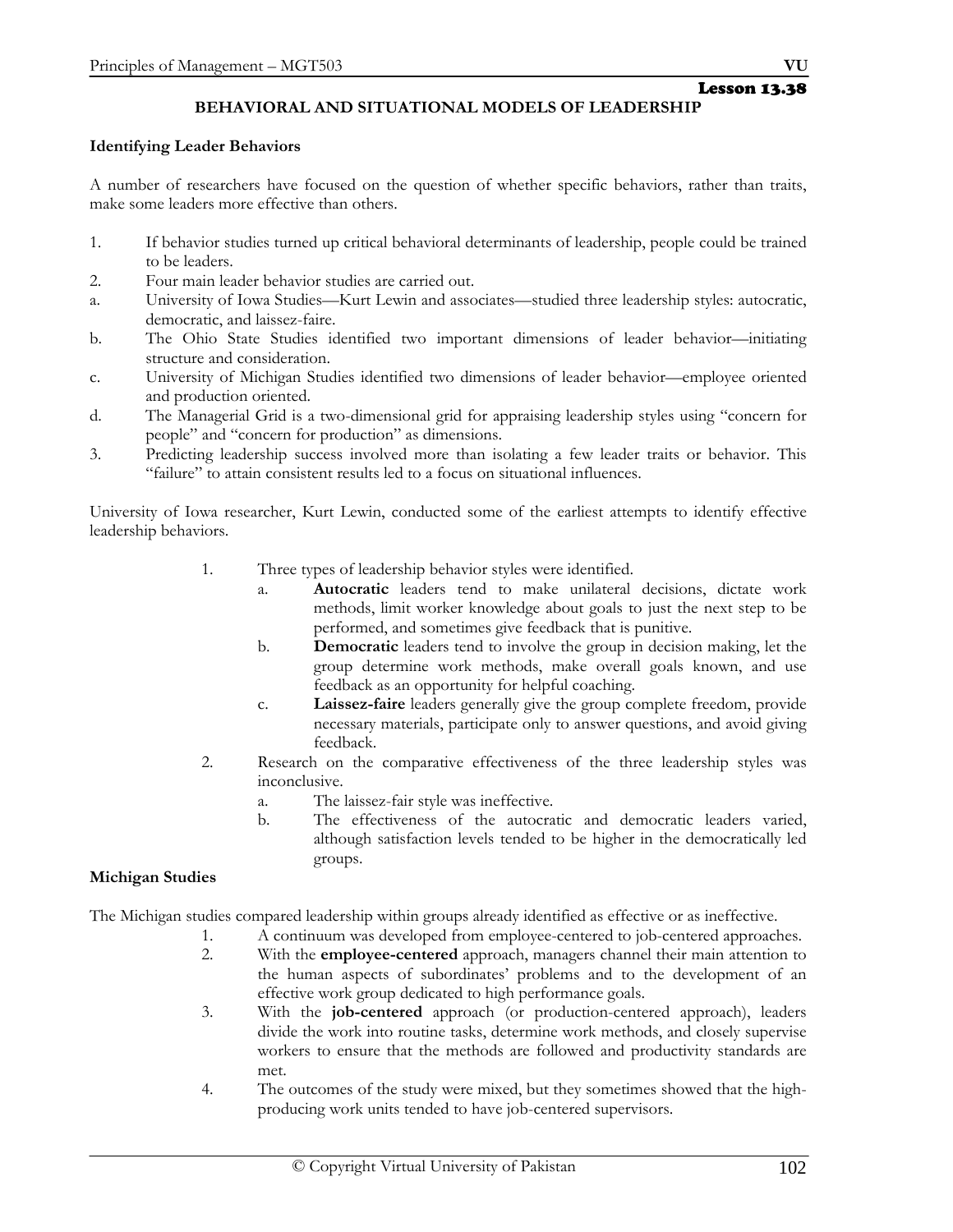#### **Ohio State Studies**

Researchers at the Ohio State University developed a questionnaire to measure leaders' behaviors and to correlate them with group performance and satisfaction.

1. Two behaviors were identified as particularly important.

a. **Initiating structure** is the degree to which a leader defines his or her own role and the roles of subordinates in terms of achieving unit goals.

b**. Consideration** is the degree to which a leader builds mutual trust with subordinates, respects their ideas, and shows concern for their feelings.

- 2. In contrast to the Iowa and Michigan studies, the two behaviors were considered to be independent variables and are best illustrated with separate continuums rather than the single continuum developed in the Iowa and Michigan studies.
- 3. The leader who is high in both initiating structure and consideration was thought to be the most effective, but further research indicated that such a generalization was too simplistic.

**The Mouton-Blake Managerial Grid** uses concern for people and concern for production as its two axes.

- 1. Used a training device, the grid enables managers to understand their own styles.
- 2. The manager high in concern for people and concern for production is the theoretical ideal.

a. Research into male-female stereotypes of management styles do not hold. Most studies indicate that male and female leaders are similar in the amounts of interpersonal and task behaviors exhibited.

#### **Situational Theories**

- A. Lack of success in identifying an effective leadership style generalize-able to all situations led to consideration of situational factors—i.e., any particular style of leadership could be effective depending on the situation.
	- 1. **Situational theories** are theories that emphasize situations.
	- 2. Contingency theories are theories of leadership because they hold that appropriate leader traits or behaviors are contingent, or dependent, on relevant situational characteristics.
- B. **Fielder's contingency model** is a situational approach originally developed by Fred Fielder and his associates.
	- 1. A leader's **LPC orientation** is a personality trait measured by the least preferred coworker (LPC) scale.
	- 2. The LPC scale is a 1 to 8 rating by the leader of "the person with whom the leader can work least well."
	- 3. The interpretation of the scale has been controversial, but there is an orthodox interpretation at present.
		- a. Low-LPC leaders describe a least-preferred coworker in relatively negative terms and are likely to be task-motivated.
		- b. High-LPC leaders describe a least-preferred coworker in relatively positive terms and are likely to be people-motivated.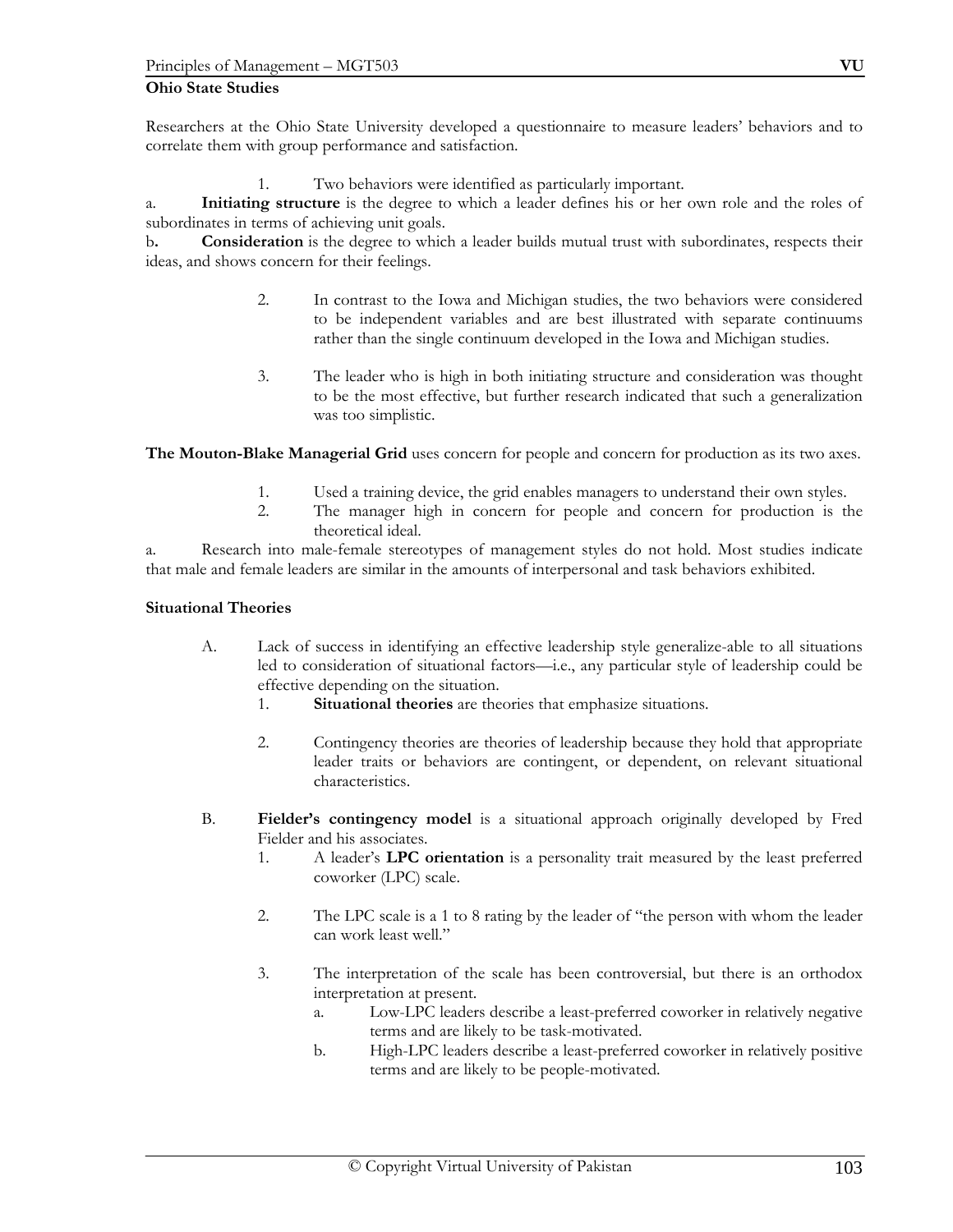- 4. Fielder maintains that management style or LPC orientation is difficult to change, so it is important to carefully match the leader's personality to situational factors that favor the leader's prospects for success.
	- a. The situation should be assessed to determine the degree of situational control for the leader.
		- 1) The most important situational variable is leader-member relations, i.e., the extent to which the leader has the support of group members.
		- 2) Task structure is the extent to which a task is clearly specified with regard to goals, methods, and standards of performance.
		- 3) Position power is the amount of power that the organization gives the leader to accomplish necessary tasks.
	- b. Leadership style should be matched with situation.
		- 1) Low-LPC leaders do best in situations of either high favorability or extremely low favorability.
		- 2) High-LPC leaders do best in situations of moderate favorability
- 5. Recent analyses are tending to support Fielder's original research do suggest that there are additional factors at work that are not accounted for in the contingency model.
- C. The **normative leadership model** is a model that helps leaders assess important situational factors that affect the extent to which they should involve subordinates in particular decisions.
	- 1. Five types of management method for solving group problems are delineated.
		- a. Autocratic I (AI): You solve the problem or make the decision yourself using present information.
		- b. Autocratic II (AII): You obtain necessary information from subordinates without involving them in the decision, and make the decision yourself.
		- c. Consultative I (CI): You share the problem with the relevant subordinates individually, then you make a decision which may or may not be influenced by subordinates.
		- d. Consultative II (CII): You obtain ideas and suggestions from subordinates in a group session, but make the decision yourself.
		- e. Group II (GII): You share the problem with your subordinates as a group and coordinate their efforts to devise a solution.
	- 2. A decision about which method to use is guided by the answer to eight questions.
		- a. How important is the technical quality of this decision?
		- b. How important is subordinate commitment to this decision?
		- c. Do you have sufficient information to make a high-quality decision?
		- d. Is the problem well structured?
		- e. If you were to make the decision by yourself, is it reasonably certain that your subordinates would be committed to the decision?
		- f. Do subordinates share the organizational goals to be attained in solving this problem?
		- g. Is conflict among subordinates over preferred solution likely?
		- h. Do subordinates have sufficient information to make a high-quality decision?
	- 3. The revised normative leadership model can be used in either of two variations: when developing subordinates is more important than conserving time in decision making or when minimizing time is more important.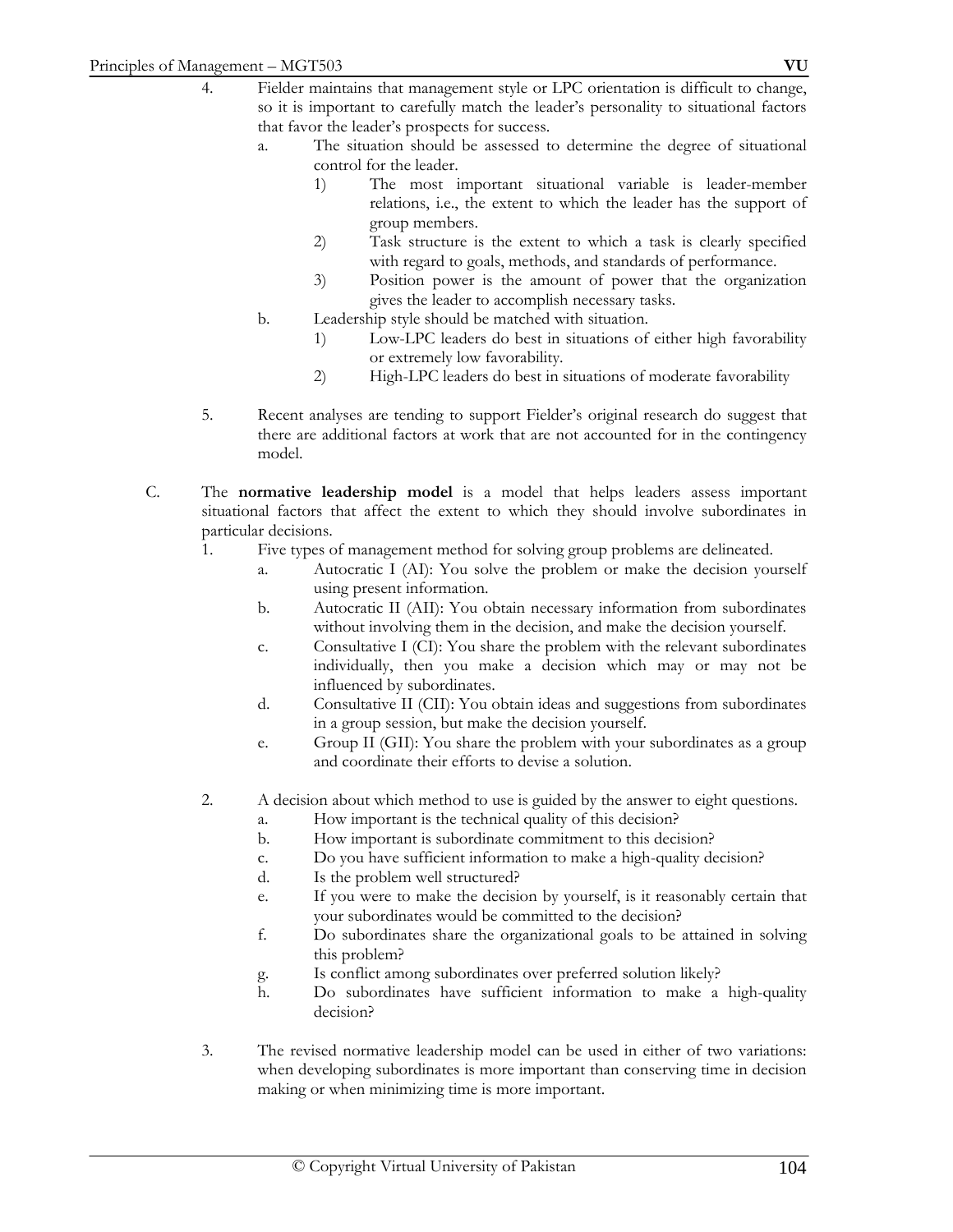- D. The **situational leadership theory,** developed by Paul Hersey and Ken Blanchard, is on the premise that leaders need to alter their behaviors depending on the readiness of followers.
	- 1. Two leader behaviors are considered to be independent dimensions.
		- a. Task behavior is the extent to which the leader engages in spelling out the duties and responsibilities of an individual or group.
		- b. Relationship behavior is the extent to which the leader engages in twoway or multi-way communication
	- 2. The four levels of readiness defined along a continuum from low to high readiness prescribe the appropriate leadership style.
		- a. Telling is used in situations of low readiness, when followers are unable and also unwilling or too insecure to take responsibility for a given task.
		- b. Selling is used for low to moderate readiness, when followers are unable to take responsibility, but are willing or feel confident to do so.
		- c. Participating is used with moderate to high readiness, when followers are able to take responsibility, but are unwilling or too insecure to do so.
		- d. Delegating is used for high readiness, when followers are able and willing or confident enough to take appropriate responsibility.
	- 3. Leaders should help increase the task-related readiness of their followers as quickly as feasible by adjusting their own leadership styles.
	- 4. Studies have found the situational theory of leadership particularly effective with newly hired employees and employees in new jobs.
	- 5. Recent analyses are tending to support Fielder's original research do suggest that there are additional factors at work that are not accounted for in the contingency model.

The **path-goal theory** of leadership attempts to explain how leader behavior impacts the motivation and job satisfaction of subordinates.

- 1. The theory gets its name from the fact that it focuses on how leaders influence the way that subordinates perceive work goals and possible paths to reaching both work goals (performance) and personal goals (intrinsic and extrinsic rewards).
- 2. Path-goal theory relies heavily on the expectancy theory of motivation.
- 3. Four major leader behaviors can be used to affect subordinate perceptions of paths and goals.
	- a. **Directive** leader behavior involves letting subordinates know what is expected of them, providing guidance about work methods, developing work schedules, identifying work evaluation standards, and indicating the basis for outcomes or rewards.
	- b. **Supportive** leader behavior entails showing concern for the status, wellbeing, and needs of subordinates; doing small things to make the work more pleasant; and being friendly and approachable.
	- c. **Participative** leader behavior is characterized by consulting with subordinates, encouraging their suggestions, and carefully considering their ideas when making decisions.
	- d. **Achievement-oriented** leader behavior involves setting challenging goals, expecting subordinates to perform at their highest level, and conveying a high degree of confidence in subordinates.

Situational factors must be taken into account when choosing a leader behavior.

- 1. Subordinate characteristics include personality traits, skills, abilities, and needs.
- 2. Context characteristics include the task itself, the work group, and the organization's formal authority system.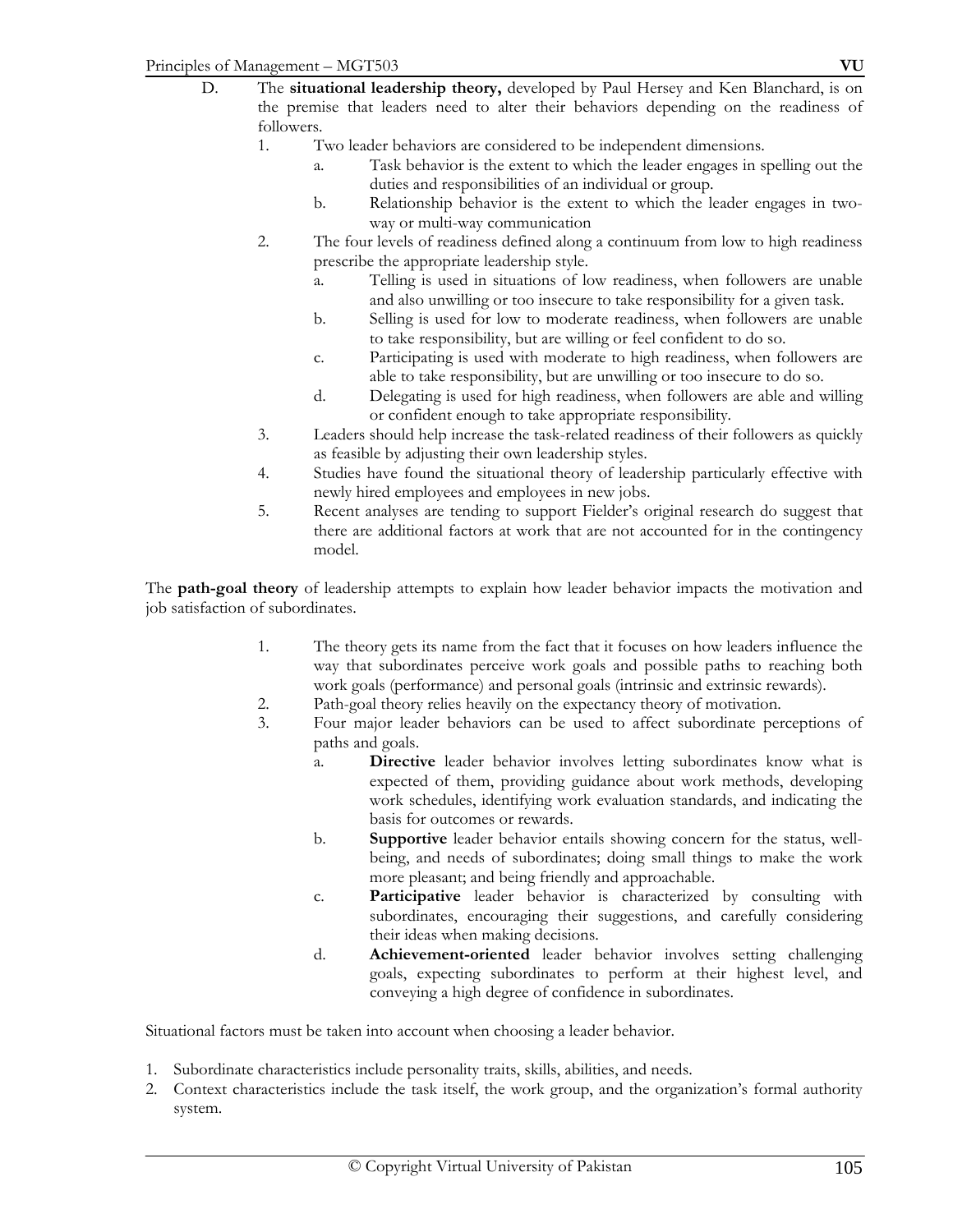Diagnosis in terms of expectancy theory leads to a choice of appropriate leader behavior and involves three steps.

- 1. Think in terms of the elements used in expectancy theory to diagnose various situational factors in terms of their effects on the three expectancy-theory elements (the path).
- a. Effort-performance is the probability that our efforts will lead to the required performance level.
- b. Performance-outcome expectancy is the probability that our successful performance will lead to certain outcomes or rewards.
- c. Valence is the anticipated value of the outcomes or rewards.
- 1) Diagnose situational factors that can be changed to enhance the expectancy theory elements are targeted.
- 2) Appropriate leader behaviors are initiated to change the situational factors.

Path-goal theory encompasses multiple leader behaviors and a potentially large number of situational variables. Its flexibility provides a useful framework about likely impacts of leader behavior on subordinate motivation, goal attainment, and job satisfaction.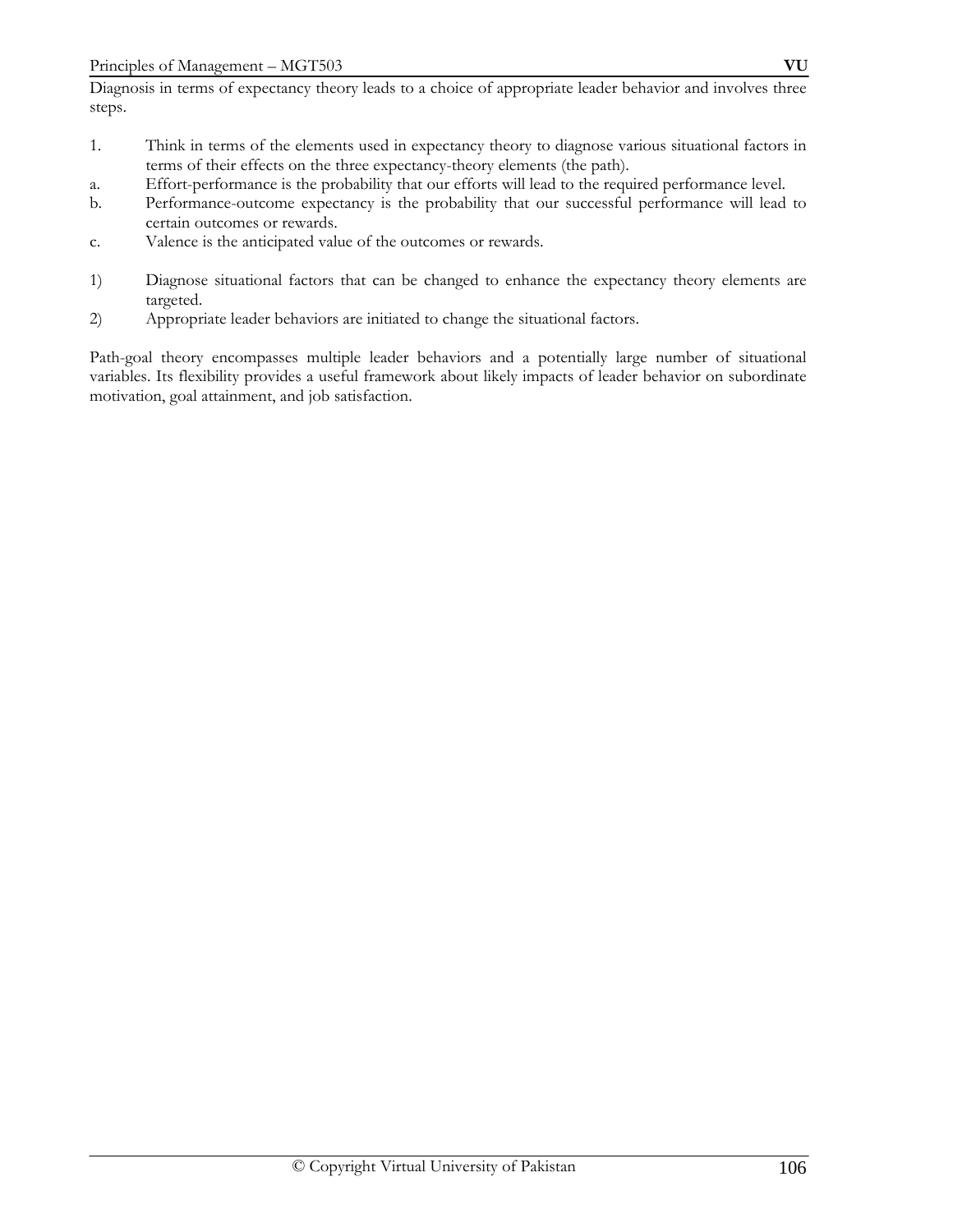### **STRATEGIC LEADERSHIP MODELS**

#### **CUTTING-EDGE APPROACHES TO Strategic LEADERSHIP**

The most current approaches to looking at leadership are discussed.

The research we've discussed has described transactional leader. What is the difference between transactional and transformational leaders?

- 1. **Transactional leaders** are leaders who guide or motivate their followers in the direction of established goals by clarifying role and task requirements.
- 2. **Transformational leaders** are leaders who provide individualized consideration and intellectual stimulation and possess charisma.
- 3. Transformational leadership is built on top of transactional leadership.
- 4. The evidence supporting the superiority of transformational leadership over the transactional variety is overwhelmingly impressive.
- a. **Transformational leaders** motivate subordinates to perform at expected levels by helping them recognize task responsibilities, identify goals, acquire confidence about meeting desired performance levels, and understand how their needs and the rewards that they desire are linked to goal achievement.
- b**. Transformational leaders** motivate individuals to perform beyond normal expectations by inspiring subordinates to focus on broader missions that transcend their own immediate selfinterests, to concentrate on intrinsic higher-level goals (such as safety and d security), and to have confidence in their abilities to achieve the extraordinary missions articulated by the leadership.
- c. **Transformational leadership** is not a substitute for transactional leadership; it is an enhancement.
- d**. Charisma** is the leader's ability to inspire pride, faith, and respect; to recognize what is really important, and to articulate effectively a sense of mission, or vision, that inspires followers.
	- 1) Charisma was once thought to be an inborn personality trait.

Recent research attempts to identify behaviors which cause people to view a person as charismatic.

#### **Charismatic-Visionary Leadership**

**Charismatic leadership** theory is an extension of attribution theory and suggests that followers make attributions of heroic or extraordinary leadership abilities when they observe certain behaviors.

- 1. Five personal characteristics of charismatic leaders have been identified.
- a. Have a vision
- b. Are able to articulate that vision
- c. Are willing to take risks to achieve that vision
- d. Are sensitive to both environmental constraints and follower needs
- e. Exhibit behaviors that are out of the ordinary
- 2. An increasing amount of research shows impressive correlations between charismatic leadership and high performance and satisfaction among followers.
- 3. Most experts think that individuals can be trained to exhibit charismatic behaviors
- 4. Charismatic leadership may not always be needed to achieve high levels of employee performance. It may be most appropriate when an employee's job has a lot of ideological content.

**Visionary leadership** is described as going beyond charisma with the ability to create and articulate a realistic, credible, attractive vision of the future for an organization or organizational unit that grows out of and improves on the present.

- 1. If the vision is properly selected and implemented, it can be so energizing that it incites individuals to use their skills, talents, and resources to make it happen.
- 2. A vision differs from other forms of organizational direction in that it uses compelling imagery, taps into people's emotions and energy, and creates the enthusiasm that people need to bring energy and commitment to the workplace.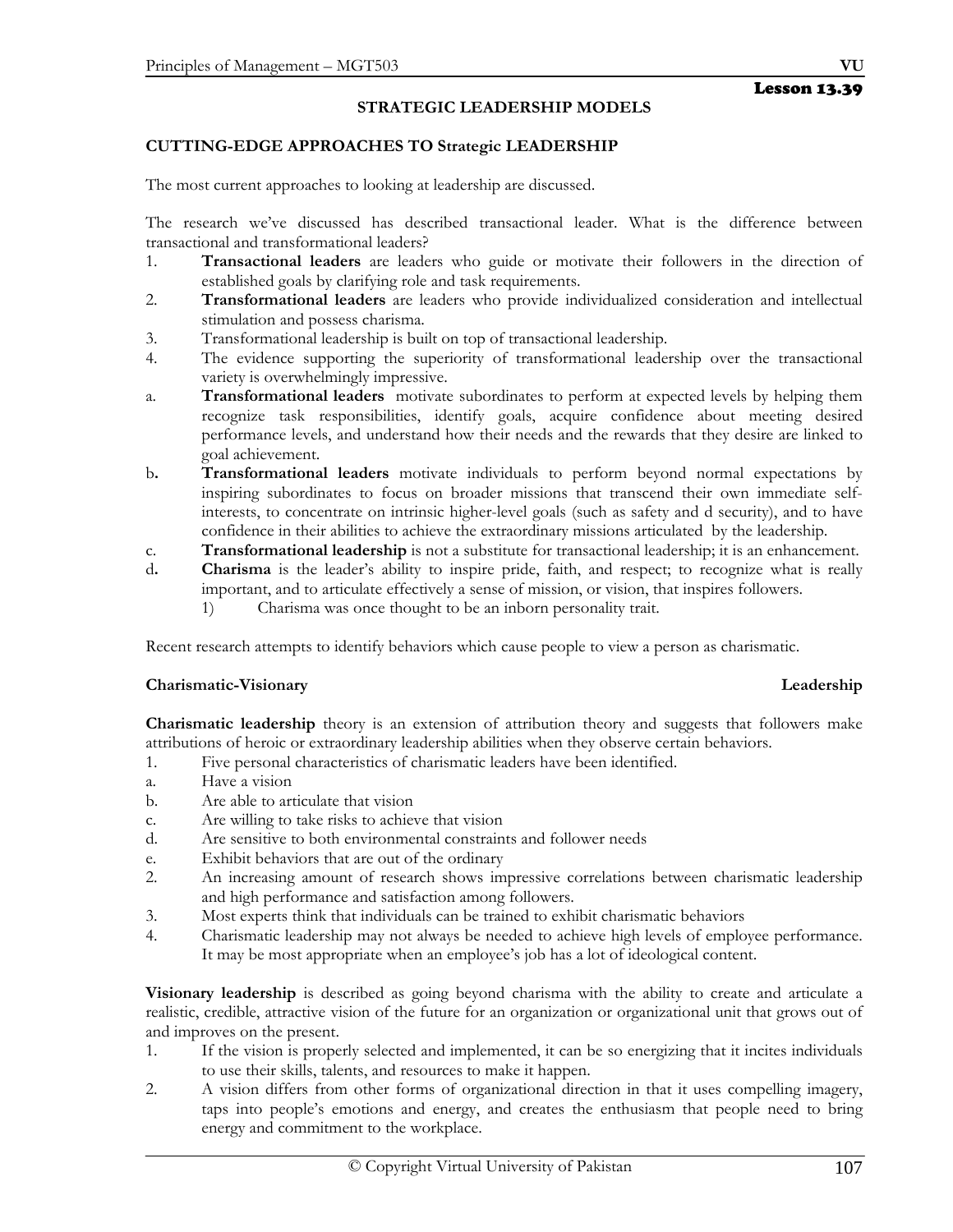- 3. The key properties of a vision are that it has inspirational possibilities that are value centered, are realizable, have superior imagery, and are well articulated.
- 4. What skills do visionary leaders have?
- a. The ability to explain the vision to others.
- b. The ability to express the vision not just verbally but through behavior.
- c. The ability to extend or apply the vision to different leadership contexts.

Another important contemporary issue for leaders is creating a culture of trust and credibility.

- 1. **Credibility** is the degree to which followers perceive someone as honest, competent, and able to inspire.
- 2. **Trust** is the belief in the integrity, character, and ability of a leader.
- 3. Research has identified five dimensions that make up the concept of trust.
- a. Integrity (honesty and truthfulness)
- b. Competence (technical and interpersonal knowledge and skills)
- c. Consistency (reliability, predictability, and good judgment in handling situations)
- d. Loyalty (willingness to protect a person, physically and emotionally)
- e. Openness (willingness to share ideas and information freely)
- 4. Given the fact that many organizations have moved to self-managed work teams, trust is extremely important because many of the traditional control mechanisms have been removed.
- 5. How should leaders build trust? Here are eight suggestions.
- a. Practice openness.
- b. Be fair.
- c. Speak your feelings.
- d. Tell the truth.
- e. Show consistency.
- f. Fulfill your promises.
- g. Maintain confidences.
- h. Demonstrate competence.

# **Team Leadership**

As the usage of work teams grows, the role of team leader becomes increasingly important.

- 1. The challenge for most managers is learning how to become an effective team leader.
- 2. Effective team leaders have mastered the difficult balancing act of knowing when to leave their teams alone and when to get involved.
- 3. There are two priorities for a team leader.
- a. Managing the team's external boundaries
- b. Facilitating the team process
- 4. These priorities can be broken down into four specific leadership roles.
- a. Liaisons with external constituencies
- b. Troubleshooters
- c. Conflict managers
- d. Coaches

# **Gender and Leadership**

The next contemporary leadership issue we want to discuss is gender and leadership. This topic is one that still creates controversy! What, if any, differences exist between male and female leaders and what implications would these differences have?

- 1. The evidence generally has found that males and females *do* use different leadership styles.
- a. Women tend to adopt a more democratic or participative style and a less autocratic or directive style than men do.
- b. Women are more likely to encourage participation, share power and information, and attempt to enhance followers' self-worth.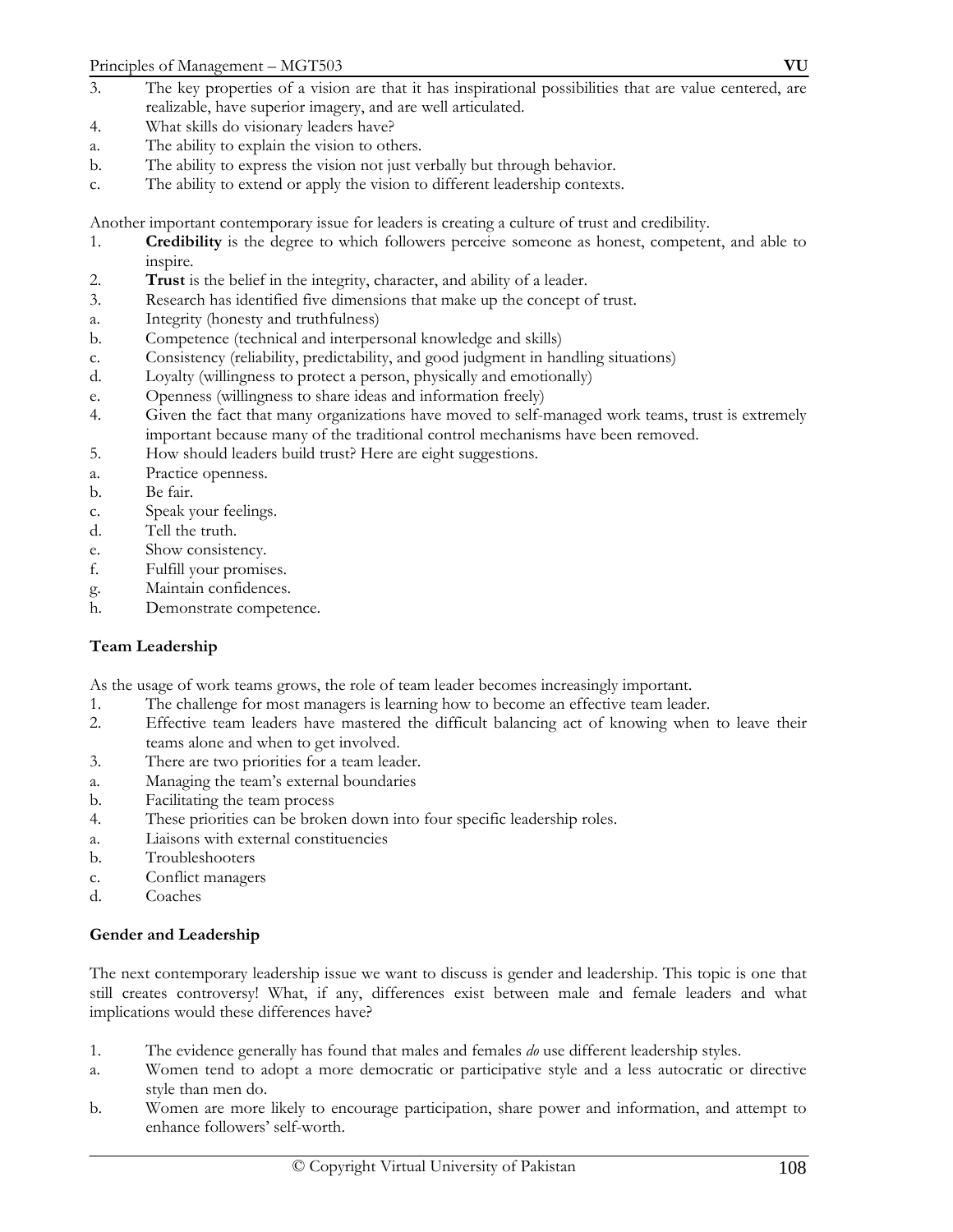- c. Men are more likely to use a directive, command-and-control style.
- d. Men rely on the formal authority of their position for their influence base.
- e. Men use transactional leadership, handing out rewards for good work and punishment for bad.<br>2. Is different better? The best managers (leaders) listen, motivate, and provide support to
- 2. Is different better? The best managers (leaders) listen, motivate, and provide support to their people. They inspire and influence rather than control. Generally speaking, women seem to do these things better than men.
- 3. However, gender doesn't imply destiny. Which leadership style is effective depends on the situation. Gender simply provides a behavioral *tendency* in leadership style.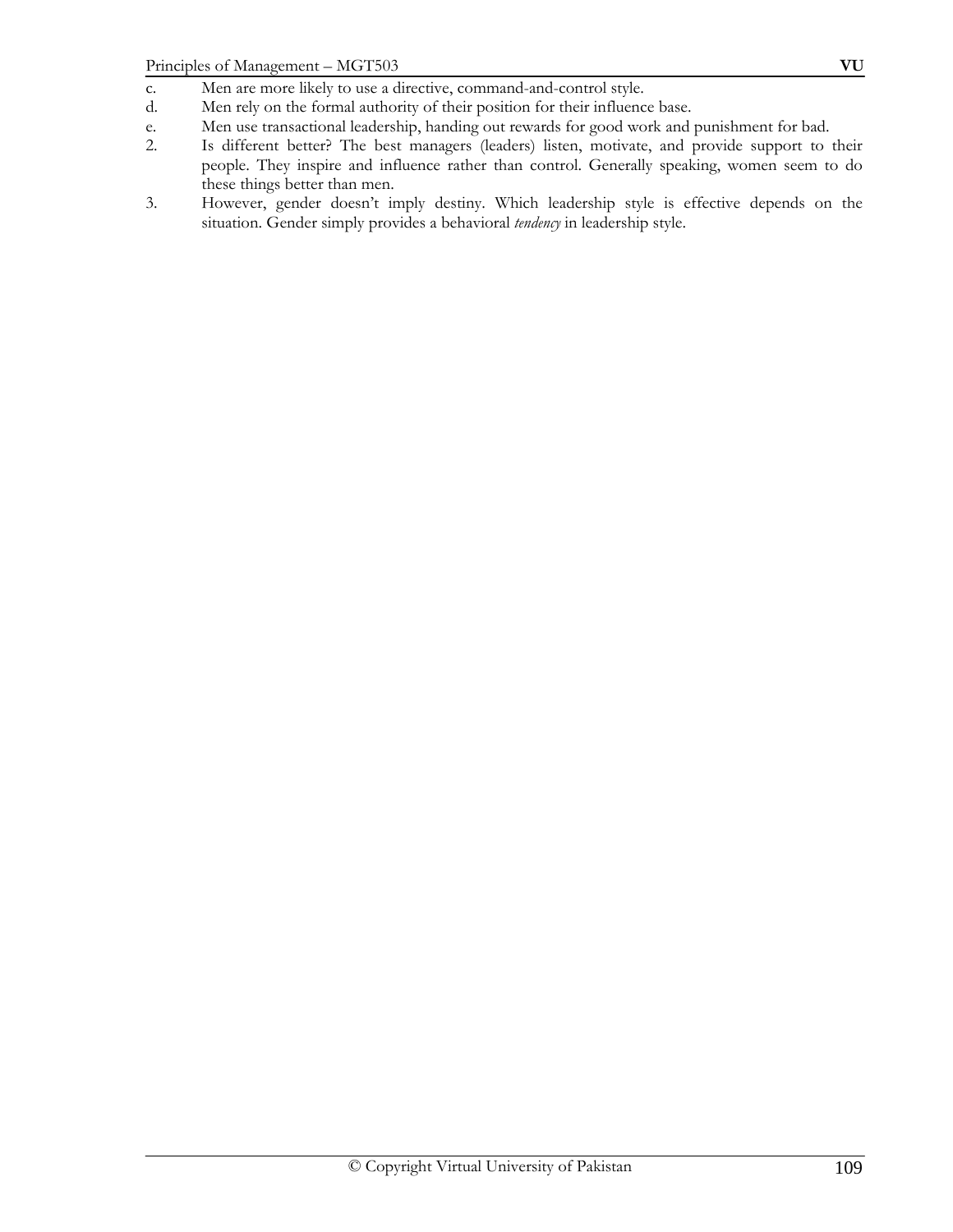# **UNDERSTANDING GROUP DYNAMICS IN ORGANIZATIONS**

### **INTRODUCTION**

Work groups are a common arrangement within today's business organizations. Work is being restructured around groups of all kinds and in all sizes of organizations. Managers need an understanding of group behavior and the concept of teams in order to appreciate what groups can and cannot do within organizations and how groups function.

Any one member in group can influence the behavior of the individuals in the group and teamwork. We will examine some basic characteristics of groups including the types of work groups, the development of informal groups, and the manner in which groups operate.

### **UNDERSTANDING GROUP BEHAVIOR**

Groups exhibit different behavior—more than just the sum total of each group member's individual behavior. In this section, we're going to look at various aspects of group behavior.

### **What is a Group?**

A **group** is defined as two or more interacting and interdependent individuals who come together to achieve particular objectives.

- 1. Groups differ from mere aggregates of individual because the latter have no interdependence, interaction, or common goal.
- 2. Groups differ from organizations because the latter involve systematic efforts and are engaged in the production of goods and services.
- 3. Teamwork occurs when groups are able to work efficiently and effectively together to achieve organizational goals.

#### **There are a number of types of work groups**

- 1. A **formal group** is a group officially planned and created by an organization for a specific purpose.
	- a. A **command** or **functional group** is a formal group consisting of a manager and all the subordinates who report to that manager.
		- 1) Each identifiable work group consisting of manager and subordinates is a command group.
		- 2) A linking is an individual who provides a means of coordination between command groups at two different levels by fulfilling a supervisory role in the lower-level group and a subordinate role in the higher-level group.

2. Informal groups are natural social formations that appear in the work environment. An **informal group** is a group that is established by employees, rather than by the organization, in order to serve group members' interests or social needs. Informal groups are unplanned groups.

- a. An interest group is an informal group created to facilitate employee pursuits of common concern.
- b. A friendship group is an informal group that evolves primarily to meet employee social needs.

# **Overview of Group Dynamics**

Formal and informal work groups are becoming increasingly important competitive factors in organizations. Teamwork is the result of groups working together to effectively and efficiently achieving organizational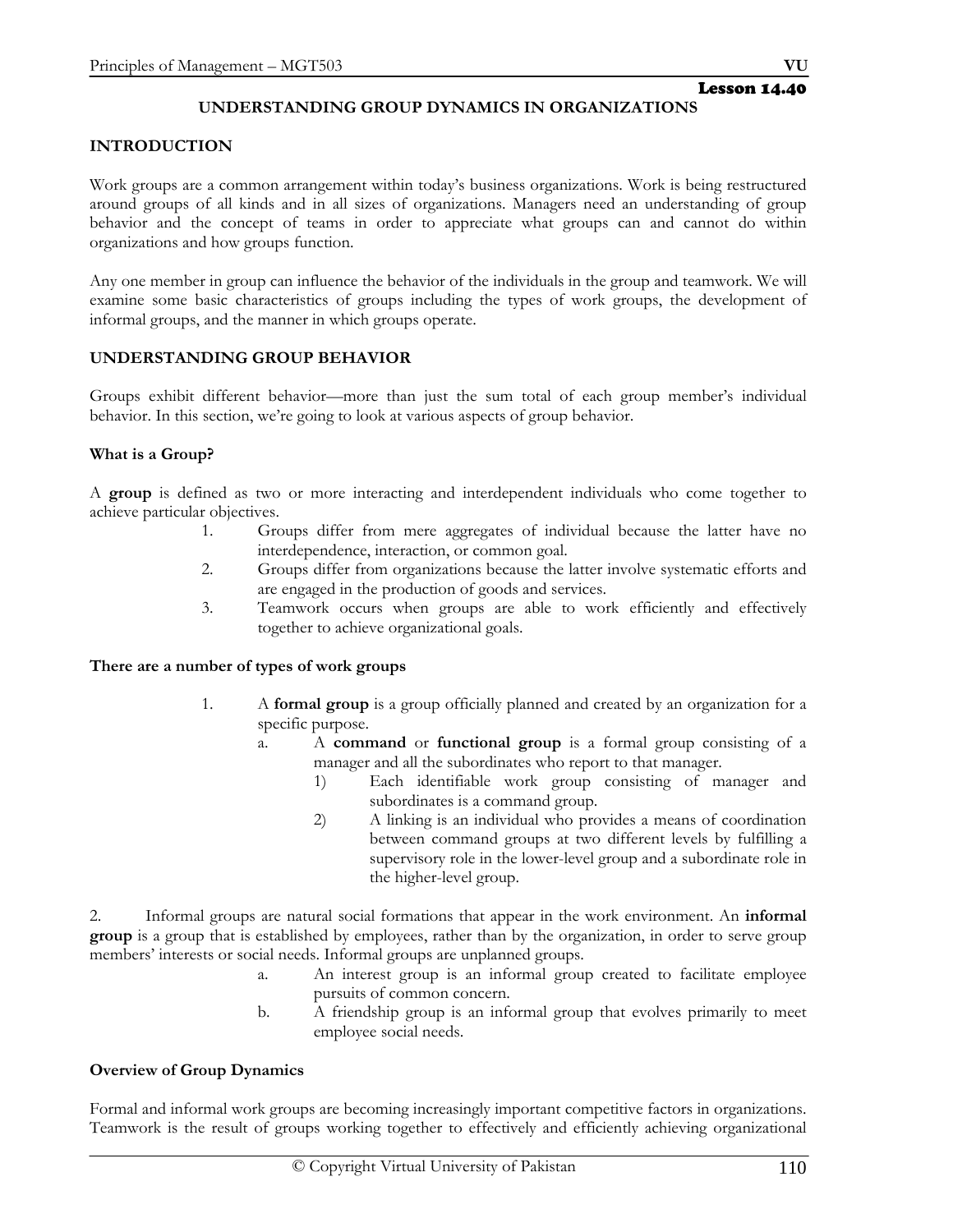goals. Formal groups include command and task groups. Informal groups include interest and friendship groups. A useful way to analyze groups is to view them as systems that use inputs, engage in various processes or transformations, and produce outcomes.

Managers can help bring about higher performance from formal work groups by weighing the characteristics of members they assign to particular groups. Group members should have task-relevant expertise and appropriate interpersonal skills. Also, it has been found, that a degree of diversity among group members usually adds to performance. Group training, particularly for diverse groups, has been found to be useful.

Members may be attracted to a group for a number of reasons including being attracted to or liking other members of the group, liking the activities of the group, the goals or purposes of the group, because the group satisfies an individual's need for affiliation, and/or because the group can help an individual achieve a goal outside the group. The absence of attraction can prevent the group from achieving high performance. Member roles in groups include group task roles, group maintenance roles, and self performance. Member roles in groups include group task roles, group maintenance roles, and self oriented roles. The size of the group has also been found to have significant bearing on the group's performance. Mid-sized groups, from five to seven members, seem to be an optimum size according to recent research. Smaller groups can often exacerbate individual differences. Large groups tend to be when working in groups than when working alone. Free riding is particularly likely when members exhibit individualism rather than collectivism. Managers can combat social loafing by several methods. Assign just enough people to do the work is one key method. Other methods include making each individual's work visible, providing for individual feedback, have people work with those the respect, have standards to actually measure group performance, and making rewards contingent on a combination of individual and group performance.

The work group processes usually result in greater or lesser performance than would occur if the individuals worked alone rather than as members of the group. This process is called synergy. Managers strive to have a positive synergy from the group rather than negative. Three key characteristics of the group help determine the synergy levels. These are group norms, group cohesiveness, and group development. Norms are the behaviors of group members that are acceptable to the group. Norms stem from explicit statements by supervisors and coworkers, critical events in a group's history, primacy, and carryover behaviors. Group cohesiveness has important consequences for group communication, satisfaction, performance, hostility and aggression toward other groups, and a group's willingness to innovate and change. Factors influencing the amount of cohesiveness in a group include whether or not members of the group share attitudes and values, the amount and severity of external threats to the group, whether or not the group experiences recognizable successes, the degree of difficulty encountered in joining the group, and the size of the group. One view of group development shows groups passing through five distinct stages: forming, storming, norming, performing, and adjourning. A group's performance varies depending on the stage it is in.

A special kind of group behavior is found in group meetings. Because of the considerable amount of time spent in meetings, it is important for managers to know how to maximize group meeting effectiveness. This chapter includes an excellent short guide for how managers can lead more effective group meetings. Groups can also help facilitate creativity and innovation in the organization. Some of the major mechanisms that organizations use to encourage the creative and innovative capacity of groups include the use of task forces, or ad hoc committees, and teams, particularly entrepreneurial and self-managing teams.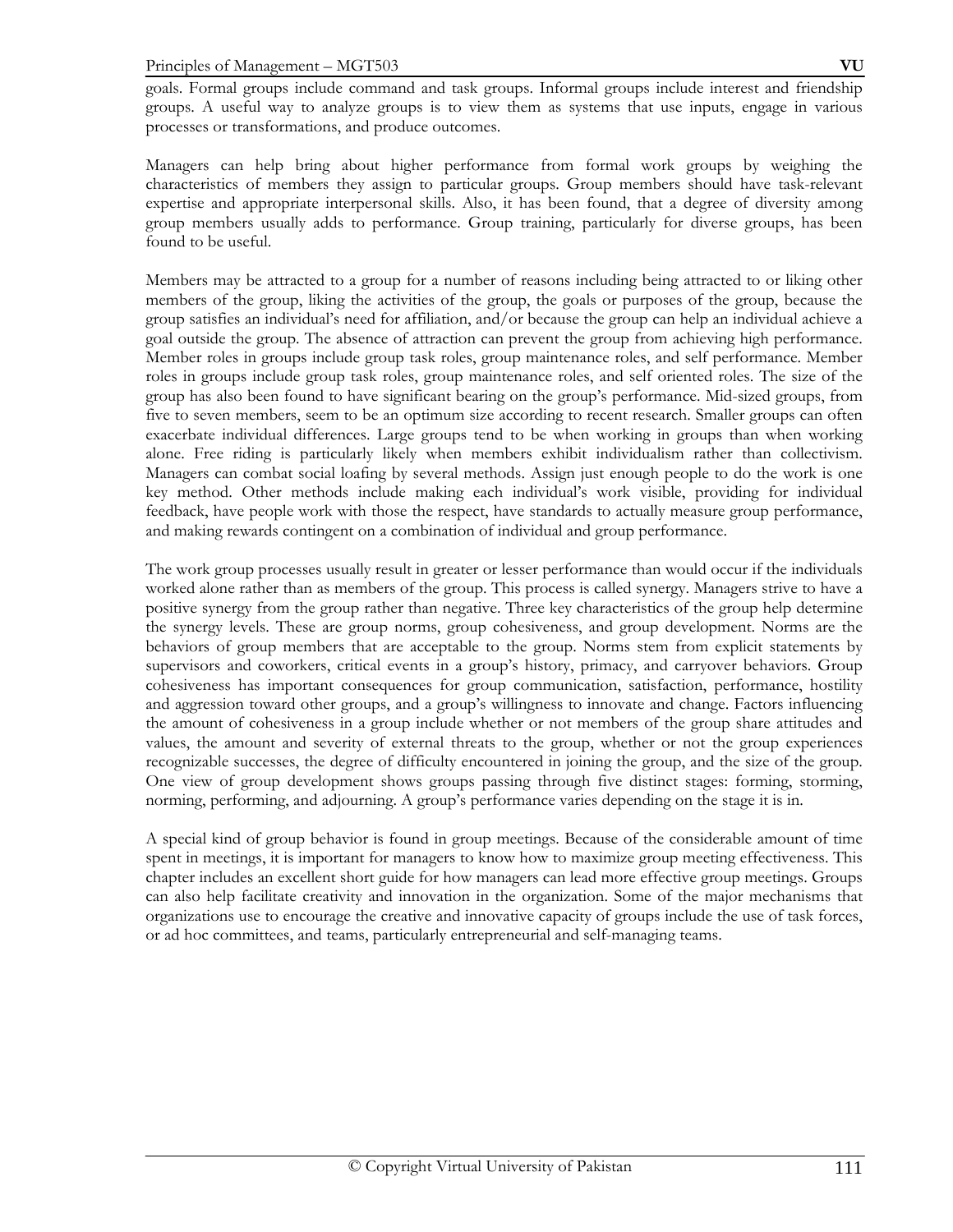### **GROUP CONCEPTS, STAGES OF GROUP DEVELOPMENT AND TEAM EFFECTIVENESS**

# **Work Group Inputs**

- A. Work group inputs are those that are necessary for the group to operate.
- B. The composition of a work group has a strong bearing on the group's ultimate success, so careful consideration should be made in making group assignments.
	- 1. Characteristics of members that influence group effectiveness include task-relevant expertise, interpersonal skills, and diversity in the makeup of the group to include sufficient individual skills and interest.
	- 2. Individuals may be attracted to a group because of friendships, interest in the activities of the group, shared values, the need for affiliation, and the need to fulfill objectives outside those of the group.
- C. An input into the group is the members' assumption of **roles,** set of behaviors expected of individuals who occupy particular positions in a group.
	- 1. **Group task roles** are roles that help a group develop and accomplish its goals.
		- a. The initiator-contributor proposes goals, suggests way of approaching tasks, and recommends procedures for approaching a problem or task.
		- b. The information seeker asks for information, view points, and suggestions about the problem or task.
		- c. The information giver offers information, viewpoints, and suggestions about the problem or task.
		- d. The coordinator clarifies and synthesizes various ideas in an effort to tie together the work of the members.
		- e. The orienter summarizes, points to departures from goals, and raises questions about discussion direction.
		- f. The energizer stimulates the group to higher levels of work and better quality.
	- 2. Group leaders often assume task roles.
	- 3. An **informal leader** is an individual, other than the formal leader, who emerges from a group, has major influence, and is perceived by group members as a leader.
- D. **Group Size** is an important input into the functioning of groups.
	- 1. The number of individuals in a group influences how the members interact.
		- a. Very small groups have a number of disadvantages.
			- 1) In two-person groups, or dyads, members are either at odds frequently or are extremely polite to avoid differences.
			- 2) Three-person groups frequently lead to two-against-one situations.
			- 3) Even-numbered groups often lead to deadlocks
		- b. Groups of five to seven are ideal because of enough input and the lack of deadlocks.
		- c. Large groups beyond seven, and more so beyond eleven, pose difficulties.
			- 1) Interactions tend to become centralized to a few members.
				- 2) Overall group satisfaction declines.
				- 3) Interactions become too lengthy when complex issues are considered.
	- 2. Group performance stops rising and even possibly declines as group size increases.
		- a. Social loafing is the tendency of individuals to expend less effort when working in groups than when working alone.
		- b. Free riders are individuals who engage in social loafing in a group
		- c. **Individualism,** a condition where by personal interests are stronger than the needs of the group, often leads to social loafing.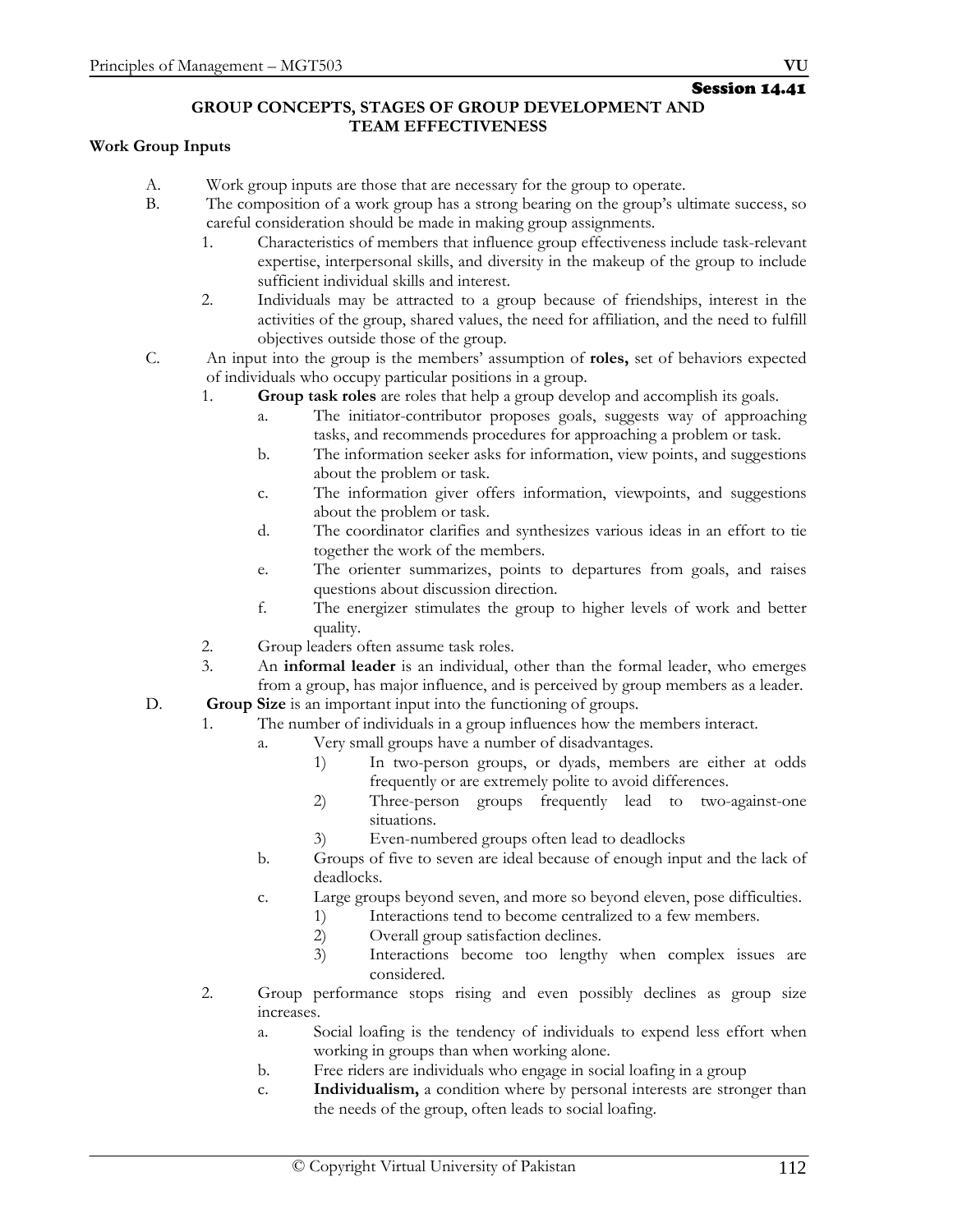- d. On the other hand, **collectivists** tend to put the good of the group before personal interest.
- e. To reduce the likelihood of social loafing, managers, may
	- 1) Assign just enough people to do the work
	- 2) Have each group member of different tasks<br>3) Make each individual's work visible in some
	- Make each individual's work visible in some way
	- 4) Provide for individual feedback
	- 5) Having individuals work with people they respect
	- 6) Provide standards against which to measure how the group is doing
	- 7) Make rewards contingent on individual, as well as group performance
	- 8) Design interesting, challenging tasks, or select members committed to particular tasks.

#### **Work Group Processes**

- A. Group processes are the dynamic, inner workings of groups as they operate over a period of time.
	- 1. Process loss is the energy diverted from the task to develop and operate the group itself.
	- 2. **Positive synergy** is the force that results when the combined gains from group interaction (as opposed to individuals operating alone) are greater than group process losses.
	- 3. **Negative synergy** is the force that results when group process losses are greater than any gains achieved from combining the forces of group members.
- B. **Norms** are expected behaviors sanctioned by a group that regulate and foster uniformity in member behaviors.
	- 1. Work groups tend to develop and enforce norms related to certain central issues.
		- a. Groups develop norms regarding production processes.
		- b. Groups develop norms regarding informal social relationships, e.g., where to have lunch.
		- c. Groups develop norms regarding allocation of resources, e.g., materials, equipment, etc.
	- 2. Norms typically develop through one of four mechanisms.
		- a. Explicit statements made by supervisors and coworkers can provide information about expectations.
		- b. Critical events set precedents for the future.
		- c. Primacy is the phenomenon that the first behavior pattern that emerges in a group tends to establish group expectations.
		- d. Carryover behaviors are those that arise among individuals who have worked together in other groups.
- C. **Group cohesiveness** is the degree to which members are attracted to a group, are motivated to remain in the group, and are mutually influenced by one another.
	- 1. A high degree of cohesiveness in a group can have consequences on group performance.
		- a. Members tend to communicate more frequently and be more sensitive to one another, leading to greater job satisfaction.
		- b. Cohesiveness can also lead to giving more aid to other group member, a form of organizational citizenship.
		- c. Aggression among groups may arise.
			- 1) Within the same organization, competition may be helpful or detrimental.
			- 2) Competition with other organizations may have positive effects.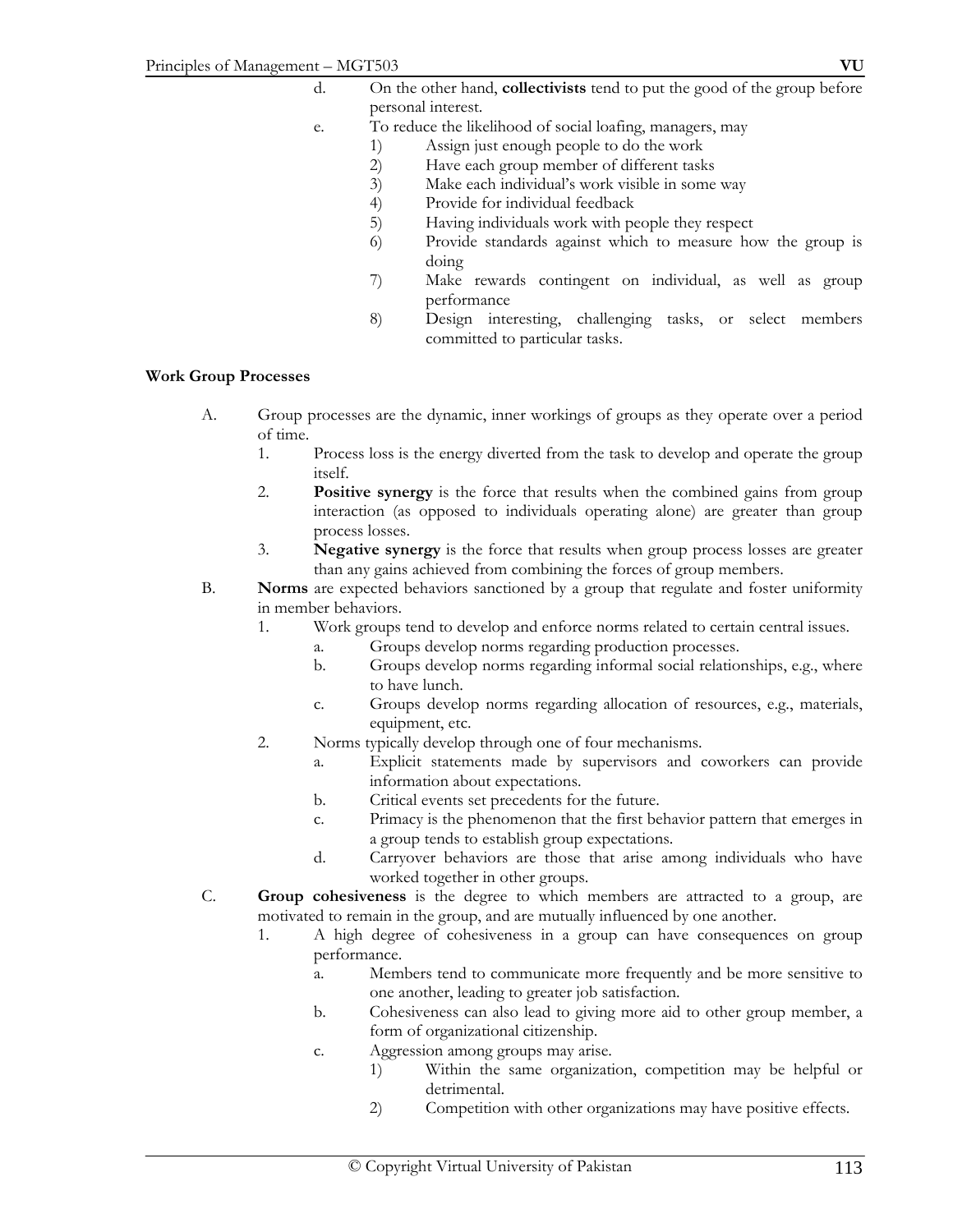- e. The group's openness to innovation may be very high or very low.
- 2. A number of factors have a positive effect on group cohesiveness; they include:
	- a. Similar attitudes and values.
	- b. External threats
	- c. Outstanding successes
	- d. Difficulties encountered in joining a group
	- e. Small group size

### **Stages of Groups Development**

- 1. It has been proposed that groups progress through a series of five stages, but may regress with changes in membership.
	- a. Stage 1: **Forming** occurs as group members attempt to assess the ground rules that will apply to a task and to group interaction.
	- b. Stage 2: **Storming** occurs as group members experience conflict with one another as they locate and attempt to resolve differences of opinion regarding key issues.
	- c. Stage 3: **Norming** occurs as group members begin to build group cohesion, as well as develop a consensus about norms for performing a task and relating to one another.
	- d. Stage 4: **Performing** occurs as energy is channeled toward a task and as norms support teamwork.
	- e. Stage 5: **Adjourning** occurs as group members prepare for disengagement as the group nears successful completion of its goals.
- 2. Research indicates that these five stages apply primarily to newly formed, relatively unstructured groups.

#### **Many organizational decisions are made by groups**

- 1. Group decisions have certain advantages over individual decisions.
- a. Provide more complete information.
- b. Generate more alternatives.
- c. Increase acceptance of a solution.
- d. Increase legitimacy.
- 2. However, group decisions also have disadvantages.
- a. Time consuming.
- b. Minority domination.
- c. Pressures to conform, which can lead to **groupthink**.
- d. Ambiguous responsibility.
- 3. Effectiveness and Efficiency of Group Decision Making.
- Are group decisions more effective? It depends on the criteria used for defining effectiveness.
- a. Group decisions tend to be more accurate.
- b. Individual decisions are quicker in terms of speed.
- c. Group decisions tend to have more acceptance.
- d. The effectiveness of group decisions tends to be influenced by the size of the group. Groups should not be too large.
- e. Groups also are not as efficient as individual decision makers.
- 4. Techniques for Improving Group Decision Making.
- a. **Brainstorming** is an idea-generating process that encourages alternatives while withholding criticism.
- b. **Nominal group technique** is a group decision-making technique in which group members are physically present but operate independently.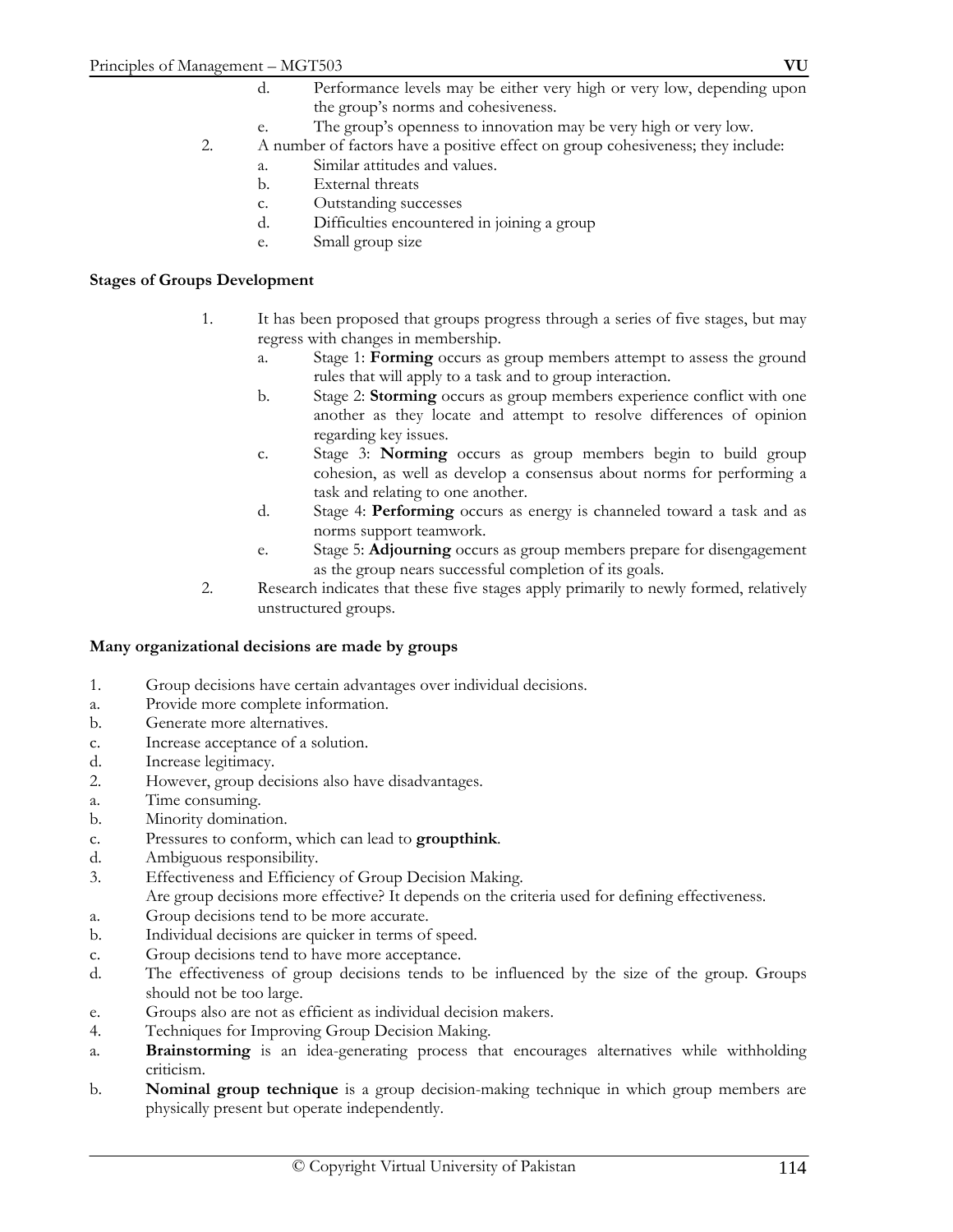c. **Electronic meetings** are one way that decision-making groups can interact by way of linked computers.

# **TURNING GROUPS INTO EFFECTIVE TEAMS**

**Work teams** are formal groups made up of interdependent individuals, responsible for attaining goals. Organizations are increasingly designing work around teams rather than individuals. Why?

Most of us are probably familiar with the concept of a team. However, we may not be as familiar with work teams. All work teams are groups, but only formal groups can be work teams.

There are different types of teams. Four characteristics can be used to distinguish different types of teams.

- 1. Teams can vary in their *purpose or goal.*
- 2. The *duration* of a team tends to be either permanent or temporary.
- 3. *Team membership* can be either functional or cross-functional.
- 4. Finally, teams can either be *supervised or self-managed.*
- 5. Given these four characteristics, some of the most popular types of teams used today include the following:
- a. A **functional team** is a type of work team that is composed of a manager and his or her subordinates from a particular functional area.
- b. A **self-directed or self-managed team** is one that operates without a manager and is responsible for a complete work process or segment that delivers a product or service to an external or internal customer.
- c. A **virtual team** is one that uses computer technology to link physically dispersed members in order to achieve a common goal.
- d. Finally, a **cross-functional team** is one in which individuals who are experts in various specialties (or functions) work together on various organizational tasks.

# **DEVELOPING AND MANAGING EFFECTIVE TEAMS**

Teams aren't automatically going to magically perform at high levels. We need to look more closely at how managers can develop and manage effective teams.

There are eight characteristics associated with effective teams.

- 1. Clear goals
- 2. Relevant skills
- 3. Mutual trust
- 4. Unified commitment
- 5. Good communication
- 6. Negotiating skills
- 7. Appropriate leadership
- 8. Internal and external support

#### **What's involved with managing teams?**

- 1. In planning, it's important that teams have clear goals and that these goals be clear to and accepted by every member of the team.
- 2. Organizing tasks associated with managing a team include clarification of authority and structural issues.
- 3. Leading issues include such things as determining what role the leader will play, how conflict will be handled, and what the best communication process is.
- 4. Two important controlling issues include how to evaluate the team's performance and how to reward team members.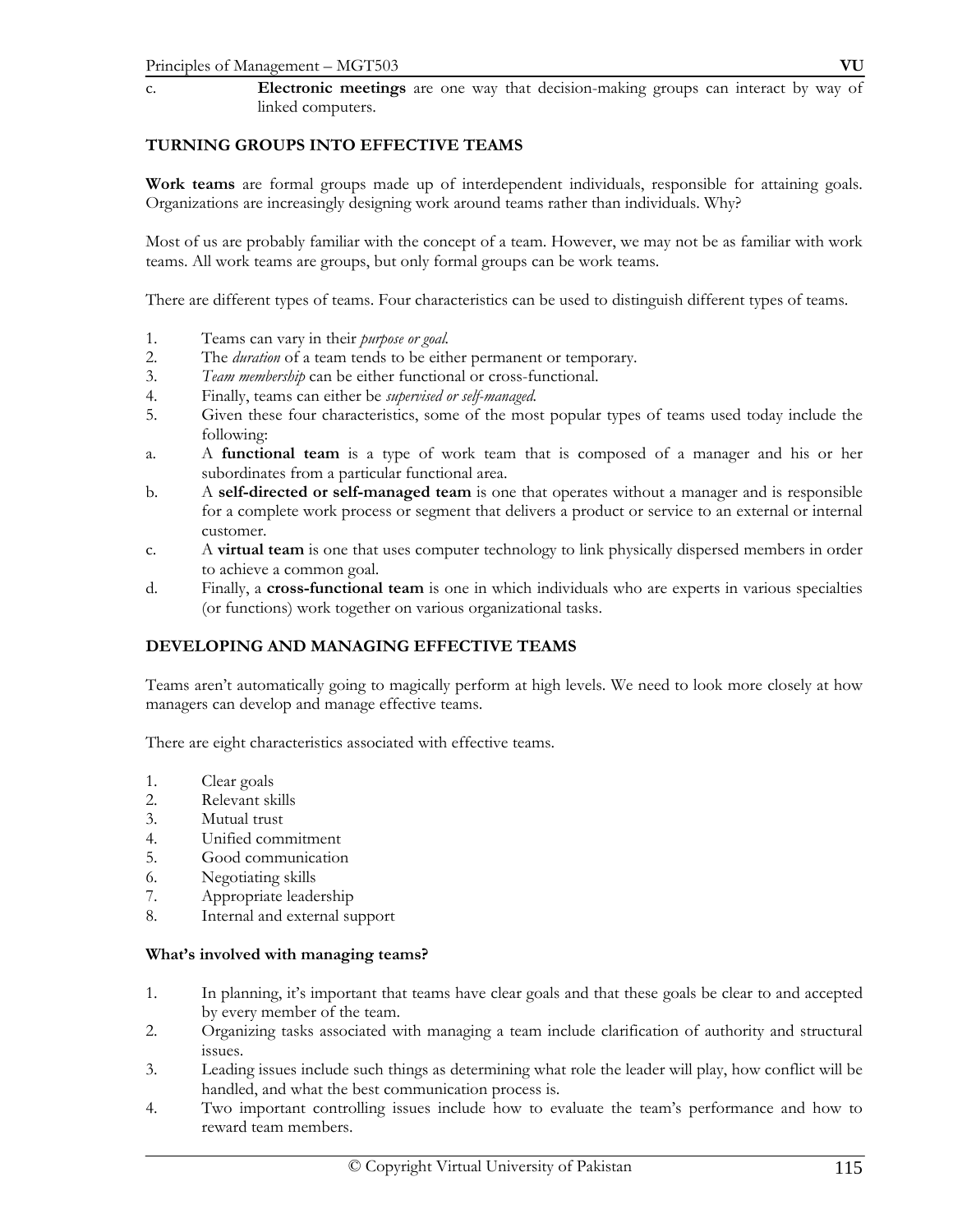One popular approach to group incentive plans is **gain-sharing,** which is a program that shares the gains of the efforts of group members with those group members.

In conclusion, a **TEAM** is a temporary or ongoing task group whose members are charged with working together to identify problems, form a consensus about what should be done, and implement necessary actions in relation to a particular task or organizational area.

- 1. Teams differ from task forces in two ways.
	- a. Teams identify problems rather than merely reacting to problems identified by others.
	- b. Teams decide on a course of action and implement it, rather than leaving the implementation to others.
- 2. Teams are widely used today and are often, but not always, task groups from across command groups.
- 3. An **entrepreneurial team** is a group of individuals with diverse expertise and backgrounds who are brought together to develop and implement innovative ideas aimed at creating new products or services or significantly improving existing ones.
- 4. **Self-managed teams,** or autonomous work groups, are work groups given responsibility for a task area without day-to-day supervision and with authority to influence and control both group membership and behavior.
	- 1) Assessment of the situation is critical in that self-managing teams are not successful in all situations.
	- 2) Group makeup and proper allocation of needed resources is important.
	- 3) Team training and guidance in cultivating appropriate norms are important.
	- 4) Managers need to remove performance obstacles and assistance to help the group continue to learn.

# **Managing Conflict in Groups**

- A. **Conflict** is a process in which one party perceives that its interests are being opposed or adversely affected by one or more other parties.
- B. Conflict can have constructive as well as destructive consequence.
	- 1. Conflict can delay projects, drive up costs, and cause valued employees to leave.
	- 2. Conflict can highlight areas for improvement, promote constructive changes, enhance morale and cohesiveness, and encourage new ideas.
- C. There are a number of causes of conflict.
	- 1. Two types of task interdependence can lead to conflict.
		- a. Sequential interdependence occurs when one individual or work unit is heavily dependent on another.
		- b. Reciprocal interdependence occurs when individuals or work units are mutually interdependent.
	- 2. Scarcity of resources can lead to conflict.
	- 3. Goals of different organizational members may be incompatible.
	- 4. Communication may fail due to distortions or lack of communication.
	- 5. Differences in personality, experience, and values may breed conflict.
	- 6. Poorly designed reward systems may foster competitions when cooperative behavior is necessary for organizational success.
- D. Managers may use a number of approaches to reduce and resolve conflict.
	- 1. Conflict-producing factors in a situation can be changed.
	- 2. One of five interpersonal modes may be adopted to resolve conflicts.
		- a. **Avoidance** involves ignoring or suppressing a conflict in the hope that it will either go away or not become too disruptive.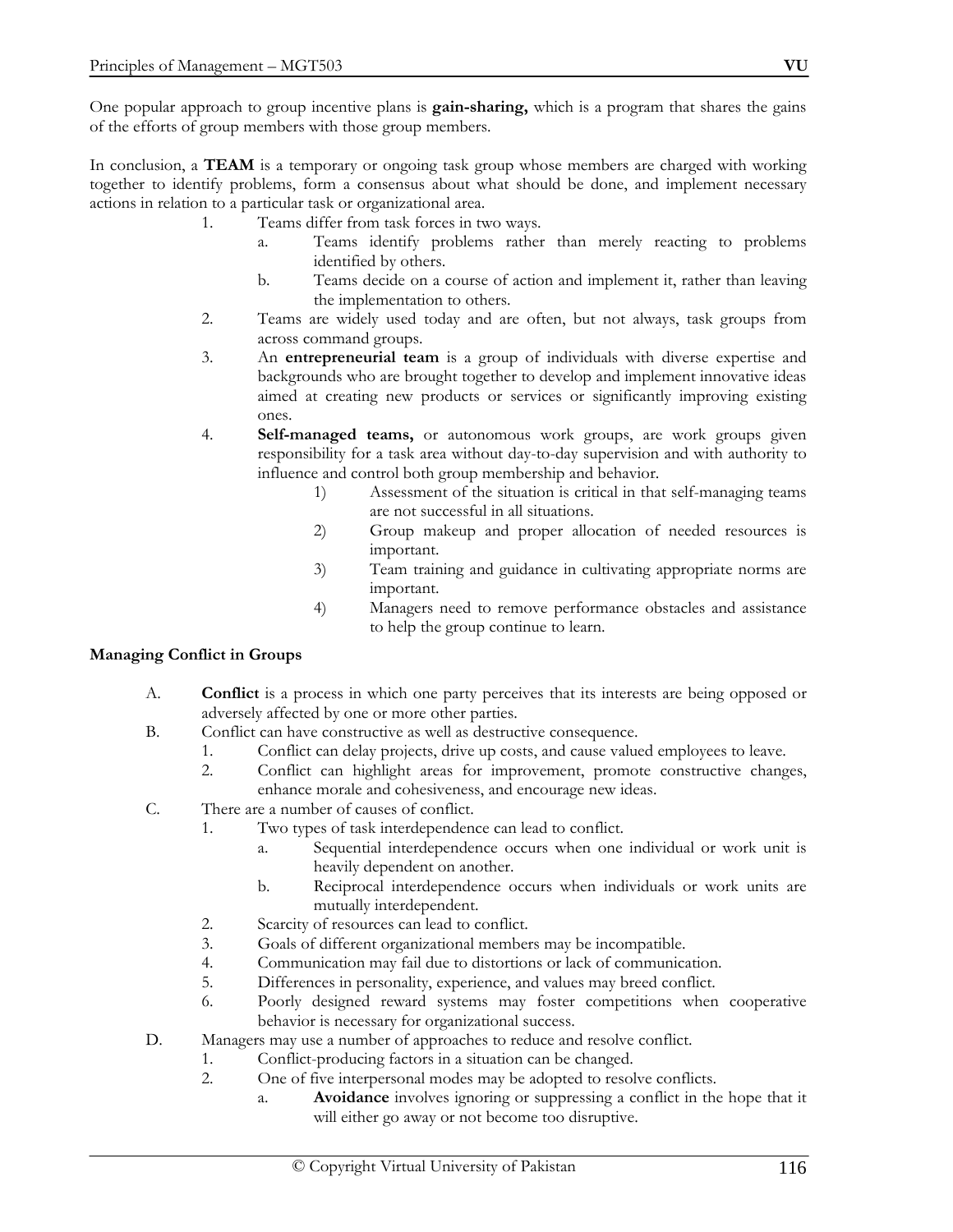- b. **Accommodation** focuses on solving conflicts by allowing the desires of the other party to prevail.
- c. **Competition** involves attempting to win a conflict at the other party's expense.
- d. **Compromise** aims to solve conflict issues by having each party give up some desired outcomes in order to get other desired outcomes.
- e. **Collaboration** involves devising solutions that allow both parties to achieve their desired outcomes.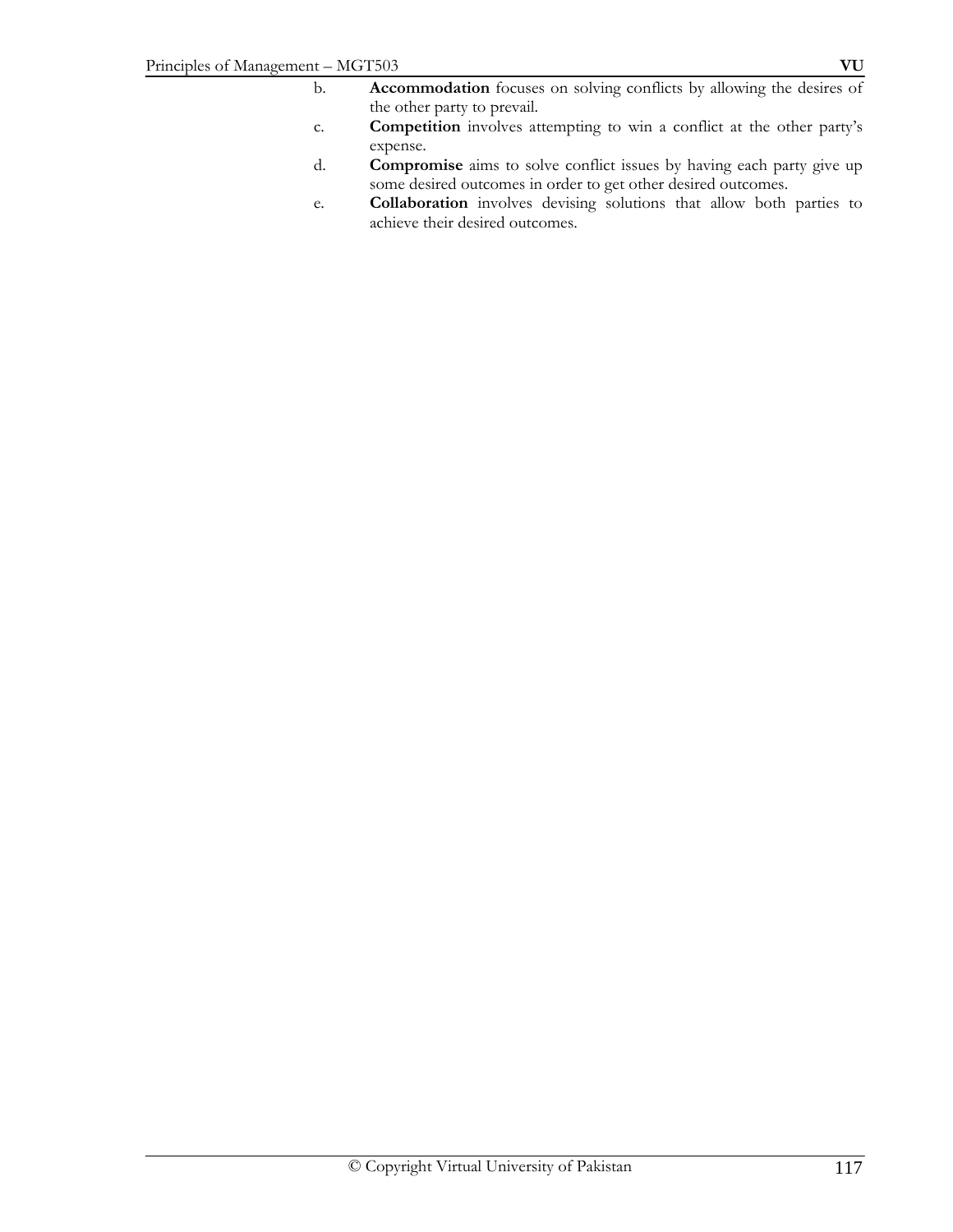# **UNDERSTANDING MANAGERIAL COMMUNICATION**

# **INTRODUCTION**

Communication between managers and employees provides the information necessary to get work done effectively and efficiently in organizations. In this and following lecture, basic concepts in managerial communications will be presented including: the interpersonal communication process, methods of communicating, barriers to effective communications and ways to overcome these barriers, communication flow and communication networks, and contemporary issues and challenges associated with electronic communications and information technology.

### **The Nature of managerial communication**

- A. **Communication** is the transfer and understanding of meaning.
- 1. If no information or ideas have been conveyed or transferred, communication hasn't taken place.
- 2. For communication to be successful, the meaning must be imparted and understood.
- B. Good communication does not require agreement with the message, just clear understanding of the message.
- C. Managerial communication encompasses both **interpersonal communication** (between two or more people) and **organizational communication** (all the patterns, networks, and system of communication within an organization).
- D. **Communication** and associated **interpersonal processes** are important ingredients of organizational effectiveness.
- E. **Communication** is the exchange of messages between people for the purpose of achieving common meanings.
- F. Managers use two types of communication in their work.
	- 1. **Verbal communication** is the use of words to communicate.
		- a. Written communication includes letters, memoranda, reports, newsletters, policy manuals, etc.
		- b. Disadvantage includes the fact that the conversations may be timeconsuming and difficult to terminate, and that additional time may have to be spent to document what was said.
	- 2. **Nonverbal communication** is communication by means of elements and behaviors that are not coded into words.
- 3. **Nonverbal Communication** is communication transmitted without words. The best-known types of nonverbal communication are body language and verbal intonation.
- a. **Body language** refers to gestures, facial expressions, and other body movements that convey meaning.
- b. **Verbal intonation** refers to the emphasis someone gives to words or phrases that convey meaning.

#### **The communication process can be analyzed into its basic components**

- 1. The **sender** is the initiator of the message.
- 2. **Encoding** is the process of translating the intended meaning into symbols.
	- a. Symbols include words and gestures.
	- b. The sender's choice of symbols depends upon
		- 1) Sender encoding skills.
		- 2) Assessments of the ability of the intended receiver to understand various symbols
		- 3) Judgments regarding the appropriateness of the use of certain symbols
		- 4) Past experience in similar situations
		- 5) Job status and education
		- 6) Emotional state at the time of the communication attempt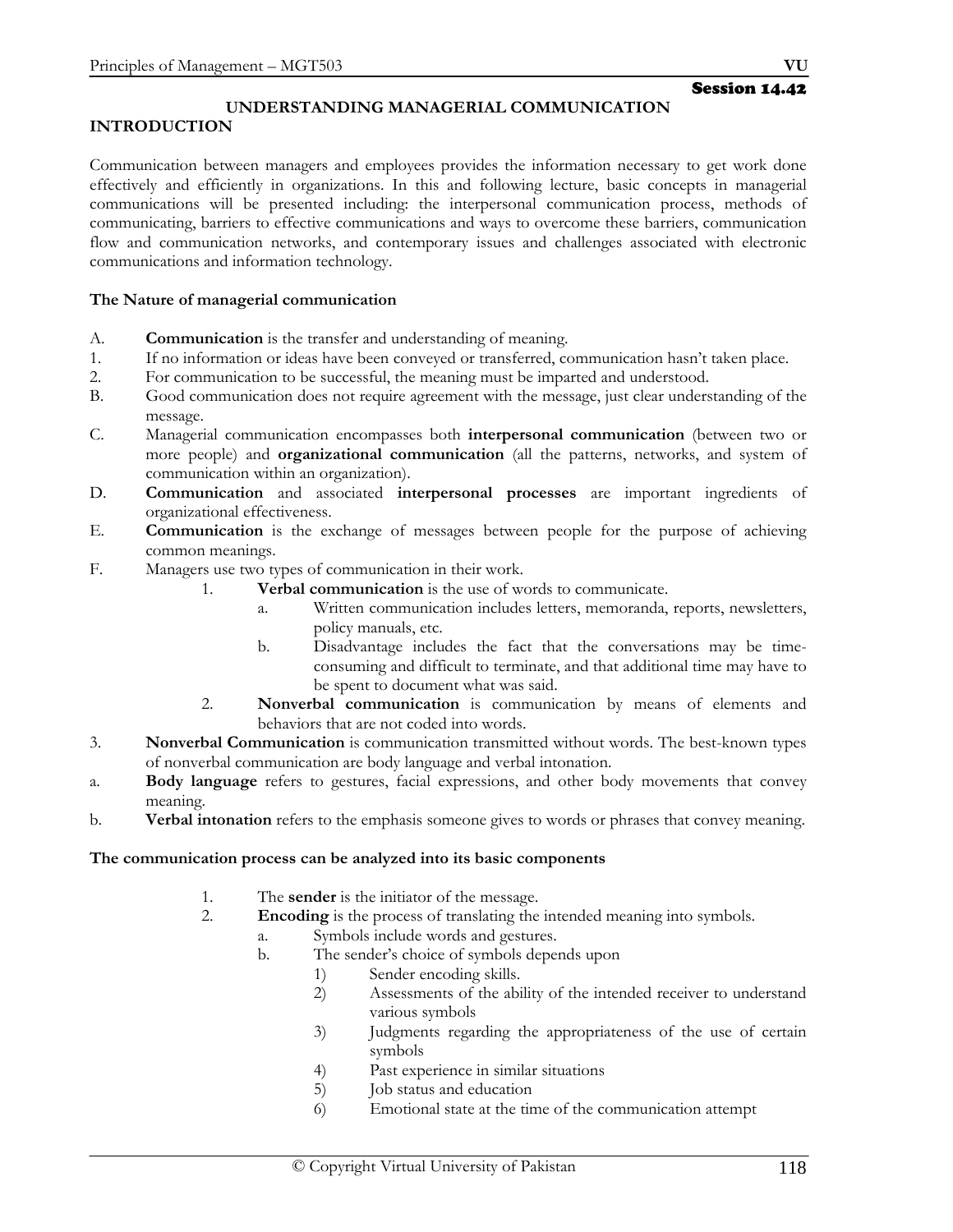- 3. The **message** is the encoding-process outcome, which consists of verbal and nonverbal symbols that have been developed to convey meaning to the receiver.
	- a. The **medium** is the method used to convey the message to the intended receiver, e.g., telephone, meeting, formal report.
	- b. Factors to consider when selecting a medium include relative speed, cost, intelligibility, convenience, timing, flow of communication, feedback options, interpersonal dynamics, and documentation.
- 4. The **receiver** is the person with whom the message is exchanged.
- a. **Decoding** is the process of translating the symbols into the interpreted message.
- 1) Effective communication results in the senders and receivers achieving a common meaning.
- 2) The receiver needs to consider the medium and the context of the message.
- b. **Noise** is any factor in the communication process that interferes with exchanging messages and achieving common meaning.
- c. **Feedback** is the basic response of the receiver to the interpreted message.
- 1) The receiver becomes the sender during feedback.<br>
2) Feedback provides preliminary information to the
- Feedback provides preliminary information to the sender about the success of the communication.
- 3) **One-way communication** is the communication that results when the communication process does not allow for feedback.
- 4) **Two-way communication** is the communication that results when the communication process explicitly includes feedback.

### **Barriers to Effective Interpersonal Communication**

- 1. **Filtering** is the deliberate manipulation of information to make it appear more favorable to the receiver.
- a. As information is communicated up through the organizational levels, it's condensed and synthesized, and those doing the condensing filter communication through their personal interests and perceptions of what is important.
- b. The more that organizational cultural reward emphasizes style and appearance, the more that managers will be motivated to filter communications in their favor.
- 2. **Selective perception** is when people selectively interpret what they see or hear on the basis of their interests, background, experience, and attitudes.
- 3. **Emotions** influence how a receiver interprets a message when it is received. It's best to avoid reacting to a message when the receiver is upset because he/she is not likely to be thinking clearly.
- 4. **Information overload** happens when the information we have to work with exceeds our processing—such as 600 waiting e-mail messages in the inbox.
- a. Receivers tend to select out, ignore, pass over, or forget information when they have too much information.
- b. Or, receivers may put off further processing until the overload situation is over—still ineffective communication.
- 5. **Defensiveness**—engaging in behaviors such as verbally attacking others, making sarcastic remarks, being overly judgmental, and questioning others' motives—happens when people feel that they're being threatened.
- 6. **Language**—words mean different things to different people.
- a. Age, education, and cultural background can influence language use and definition given to words
- b. **Jargon** is specialized terminology or technical language that members of a group use to communicate among themselves.
- 7. **National culture** can affect the way a manager chooses to communicate.

#### **Overcoming the Barriers to Effective Interpersonal Communication**

- 1. Use feedback. This feedback can be verbal or nonverbal.
- 2. Simplify language.
- 3. Listen actively.
- a. Listening is an active search for meaning, whereas hearing is passive.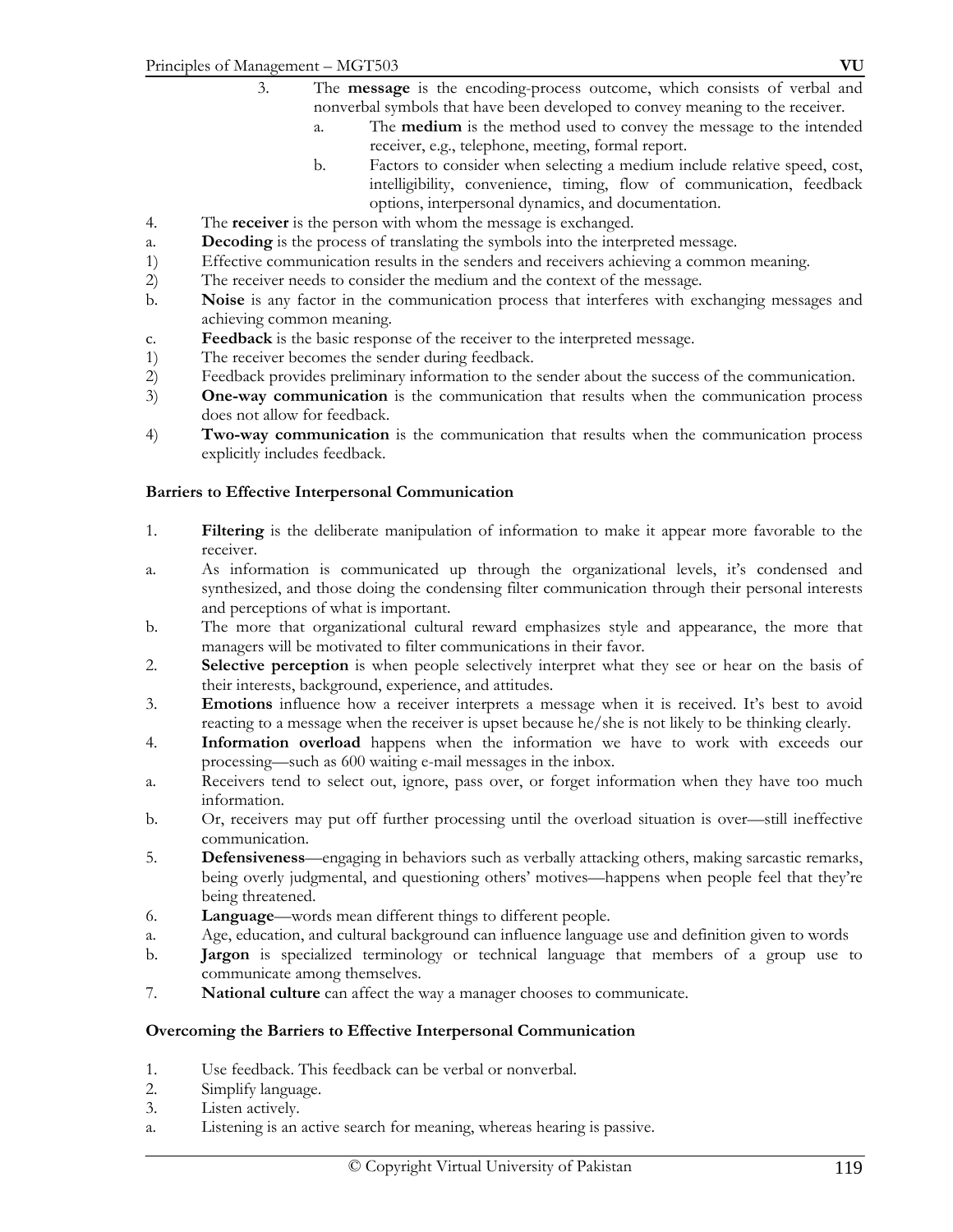- b. **Active listening** is listening for full meaning without making premature judgments or interpretations, and demands total concentration.
- c. Active listening is enhanced by developing empathy with the sender—placing yourself in the sender's position.
- d. Emotions: The simplest answer is for a manager to refrain from communicating until he/she has regained composure.
- 4. Watch nonverbal cues—actions speak louder than words.

# **ORGANIZATIONAL COMMUNICATION**

- A. Formal versus Informal Communication.
- 1. **Formal communication** refers to communication that follows the official chain of command or is part of the communication required to do one's job.
- 2. **Informal communication** is organizational communication that is not defined by the organization's structural hierarchy.
- a. Informal communication systems permit employees to satisfy their needs for social interaction.
- b. Informal communication systems can improve an organization's performance by creating alternative, and frequently faster and more efficient, channels of communication.

# **Direction of Communication Flow**

- 1. **Downward communication**—flows from a manager to employees and is used to inform, direct, coordinate, and evaluate employees.
- 2. **Upward communication** flows from employees to managers
- a. Upward communication can be used in order to keep managers aware of how employees feel about their jobs, their coworkers, and the organization in general.
- b. The organizational culture influences the extent of upward communication. A climate of trust, respect, and participative decision making will encourage considerable upward communication. A highly mechanistic and authoritarian environment will severely limit upward communication in both style and content.
- 3. **Lateral communication** takes place among employees on the same organizational level.
- 4. **Diagonal communication** is communication that cuts across both work areas and organizational levels.
- a. The increased use of e-mail facilitates diagonal communications.
- b. Diagonal communication has the potential to create problems if employees don't keep their managers informed.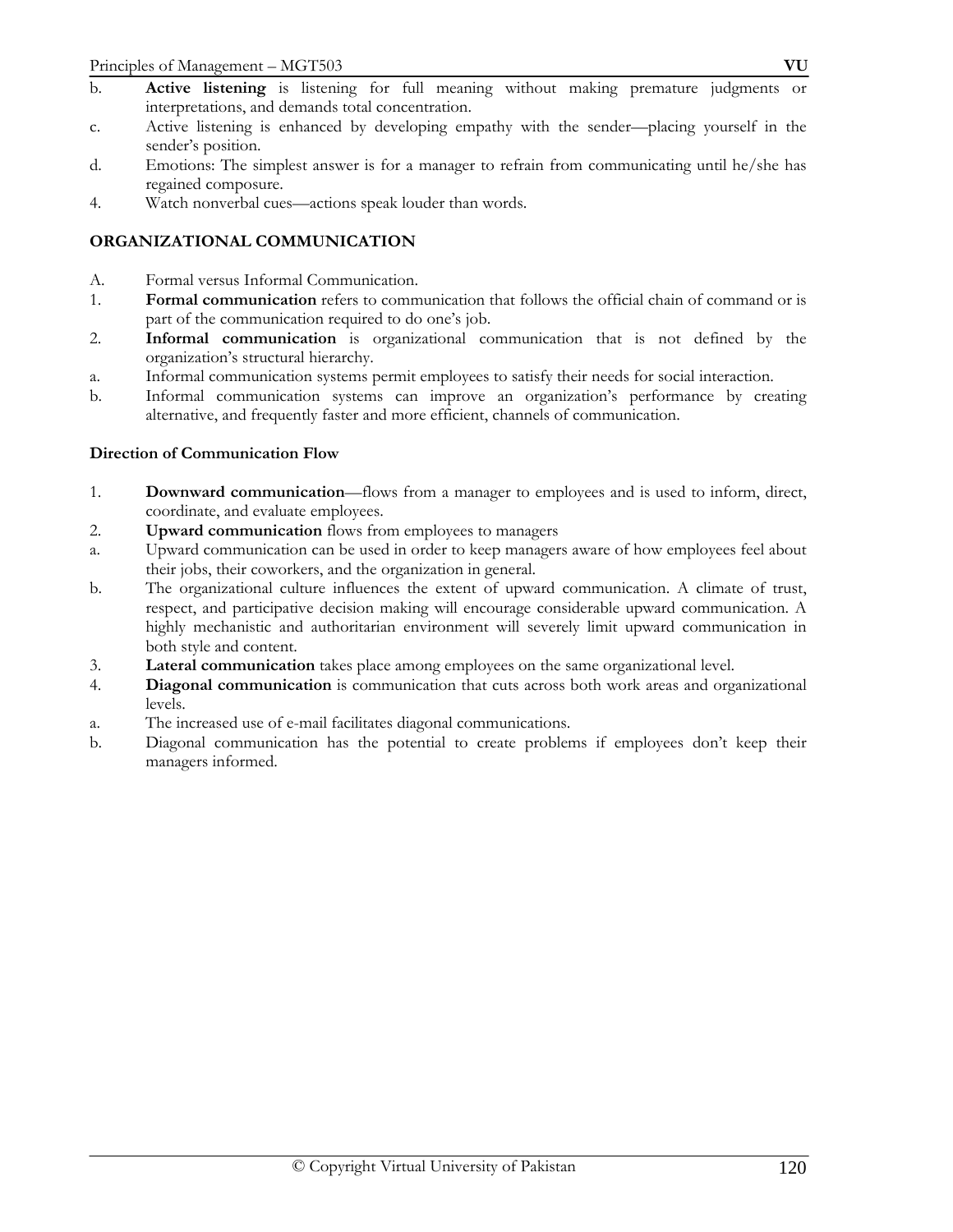### **COMMUNICATION NETWORKS AND CHANNELS EFFECT OF ICT ON MANAGERIAL COMMUNICATION**

As organizational workforces become more and more diverse and widespread throughout the world, communication issues increase in importance.

### **Organizational communication network**

It is the pattern of information flow among task group members.

Five major network structures have been identified.

- 1. The three centralized networks are structured so that most messages must flow through a pivotal person in the network.
	- a. In the wheel network, all messages must flow through the individual at the center of the wheel.
	- b. In the chain network, some members can communicate with more than one member of the network, but the individual in the center of the chain still tends to control the messages.
	- c. In the Y network, the member at the fork of the "Y" usually becomes the central person in the network.
- 2. The two decentralized networks permit freer communication among the various members.
	- a. In the circle network, each member can communicate with the individual on either side.
	- b. In the star network, each member can communicate with any other member.
- 3. Some general differences have been found between the centralized and the decentralized types of networks.
	- a. Effective performance is a function of type of network and type of tasks undertaken.
		- 1) The centralized networks were usually faster and more accurate at performing simple, routine tasks.
		- 2) The decentralized networks were usually faster and more accurate at performing complex tasks.
	- b. Group moral in the decentralized networks was consistently higher than in the centralized, regardless of task assignment.

# **Organizational communication channels**

- A. **Communication channels** are various patterns of organizational communication flow that represent potential established conduits through which managers and other organization members can send and receive information.
- B. **Vertical communication** is a communication that flows from a higher level to one or more lower levels in the organization.

1. **Downward communication** is a vertical communication that flows from a higher level to one or more lower levels in the organization.

- a. Most downward communication involves information in one of five categories:
	- 1) Job instructions related to specific tasks.
	- 2) Job rationales explaining the relationship between a task and other organizational tasks.
	- 3) Procedures and practices of the organization.
	- 4) Feedback on individual performance on assigned tasks.
	- 5) Efforts to encourage a sense of mission and dedication to the goals of the organization.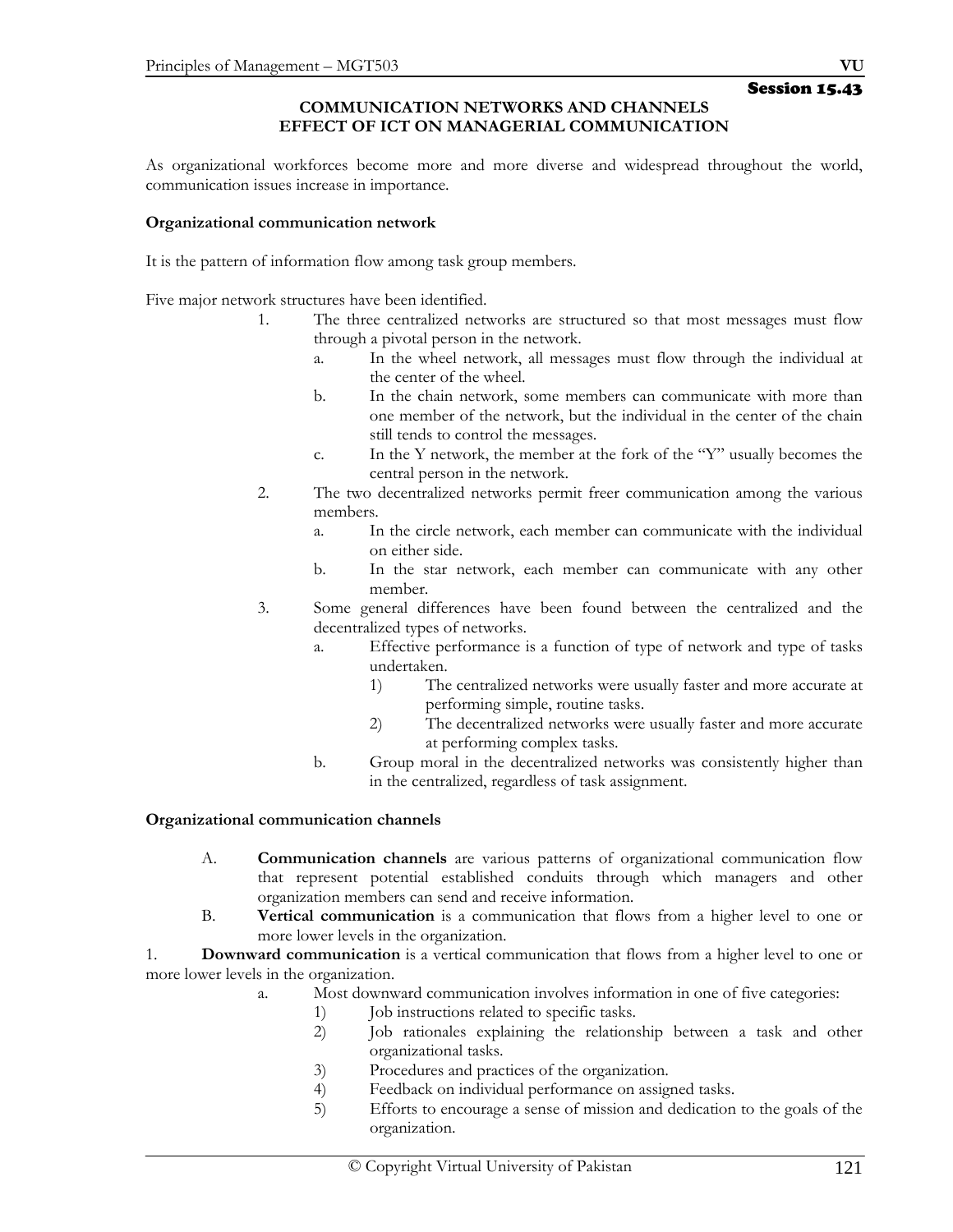- 1) Faulty message transmission may occur because of sender carelessness, poor communication skills, and the difficulty of encoding a message for a number of receivers.
- 2) Overuse of one-way communication methods means that manager get no feedback
- 3) Filtering of communication may occur through withholding, screening, or manipulating information to enhance personal power.
- c. The effectiveness of downward communication can be increased by using multiple channels, by repeating the message, and by encouraging feedback.

2. **Upward communication** is the vertical flow of communication from a lower level to one or more higher levels in the organization.

- a. Forms of upward communication include individual and group meetings with superiors, memos and reports, suggestion systems, grievance procedures, and employee attitude surveys.
- b. The information disseminated through upward communication typically pertains to:
	- 1) Progress of current work projects
	- 2) Serious unsolved problems and situations in which subordinates need help from superiors.
	- 3) New developments arising within or affecting the work unit or organization suggestions for improvements and innovations.
	- 4) Employee attitudes, morale, and efficiency
- c. Upward communication can be distorted.
	- 1) Subordinates filter information that they send upward.<br>2) Managers do not expend enough effort to encoura
	- 2) Managers do not expend enough effort to encourage upward communication.
- d. **Management by wandering around (MBWA)** is a practice whereby managers frequently tour areas for which they are responsible, talk to various employees, and encourage upward communication.
- C. **Horizontal communication** is lateral or diagonal message exchange either within workunit boundaries, involving peers who report to the same supervisor, or across work-unit boundaries, involving individuals who report to different supervisors.
	- 1. Horizontal communication can take the form of meetings, reports, memos, telephone conversations, and face-to-face discussions.
	- 2. Horizontal communication usually relates to:
		- a. Task coordination
		- b. Problem solving
		- c. Information sharing
		- d. Conflict resolution
		- e. Peer support
	- 3. There are three impediments to necessary, work-related horizontal communication.
		- a. Rivalry among individuals or work units may cause individuals to hide information.
		- b. Specialization may cause individuals to be concerned mainly about the work of their own unit and to have little appreciation for the work and communication needs of others.
		- c. Motivation may be lacking when subordinate horizontal communication is not encouraged or rewarded.
- D. **Informal communication,** better known as "the **grapevine,"** is communication that takes place without regard to hierarchical or task requirements.
	- 1. Informal communication within organizations differs from formal communication.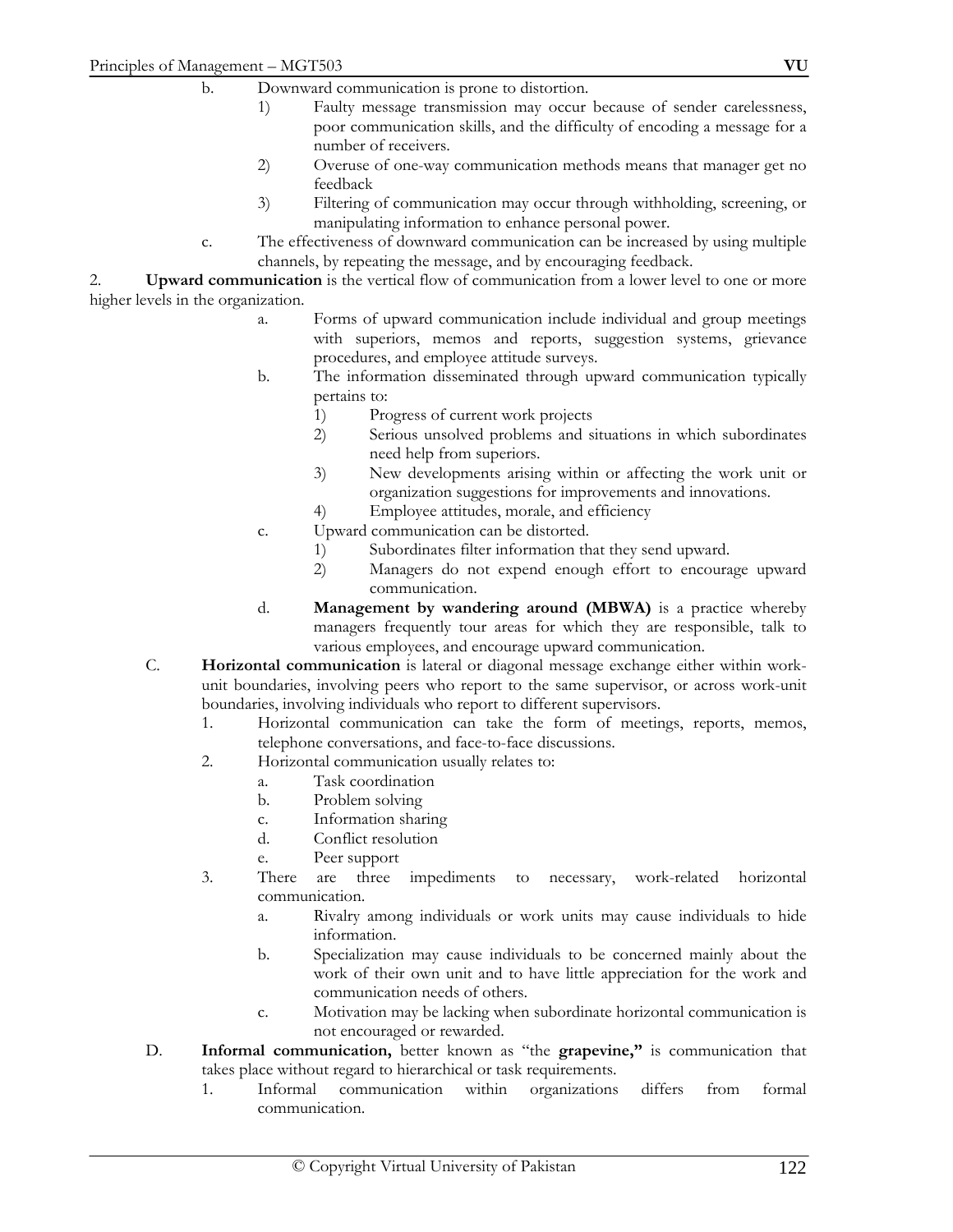- a. **Formal communication** is vertical and horizontal communication that follows paths specified by the official hierarchical organization structure and related task requirements.
- b. Formal communication relates to position in the organization; informal communication depends upon personal relationships.
- 2. Grapevines can be configured in a number of ways.
	- a. In the single-strand chain, communication moves serially from person A to B to C and so on.
	- b. With the gossip chain, person A seeks out and tells others.
	- c. When following the probability chain, person A spreads the message randomly, as do individuals F and D.
	- d. In the cluster chain, the most predominant form, person A tells three selected individuals, and then one of these tells three others.
- 3. Grapevines have a number of characteristics.
	- a. They are fast.
	- b. The data produced ranges from 50 to 90 percent accurate.
- 4. Grapevines are most harmful when they carry false rumors and gossip.
- 5. Grapevines might serve positive organizational purposes.
	- a. They may serve to transmit organizational rules, values, and morals.
	- b. They may serve to disseminate organizational traditions and history.
	- c. They may help to reinforce formal messages, to test new proposals, and to obtain feedback about employee feelings and ideas.
	- d. They may help to foster innovation by facilitating communication among various parts of the organization.

### **How Technology Affects Managerial Communication**

Two developments in information and communication technology seem to be having the most significant impact on current managerial communication: networked computer systems and wireless capabilities.

#### **Networked Systems**

1. An **electronic mail system** is a mail system that allows high-speed exchange of written messages through the use of computerized text-processing and communication networks.

- a. Electronic mail has advantages.
	- 1) It is a time-saver.
	- 2) It leads to exchanges of information among managers who previously did not communicate.
	- 3) Managers tend to receive new types of information through these systems.
- b. Electronic mail has a couple of disadvantages.
	- 1) It eliminates the nonverbal cues that serve as aids in face-to-face communication.
	- 2) It is easy to vent anger and frustrations over email that would never be communicated through regular written communication channels.
	- 3) It leads to an excess of irrelevant mail.

2. **Voice mail** is the recording systems which enable senders to leave messages for receivers by telephone.

- a. Some nonverbal cues are sent, such as voice quality and tone.
- b. It is particularly suited for short messages that require no further discussions or feedback.

3. **Teleconferencing** is the simultaneous communication among a group by telephone or via computer using specially designed software. The software is often referred to a "groupware."

a. Meeting can be held while members are not in the same location.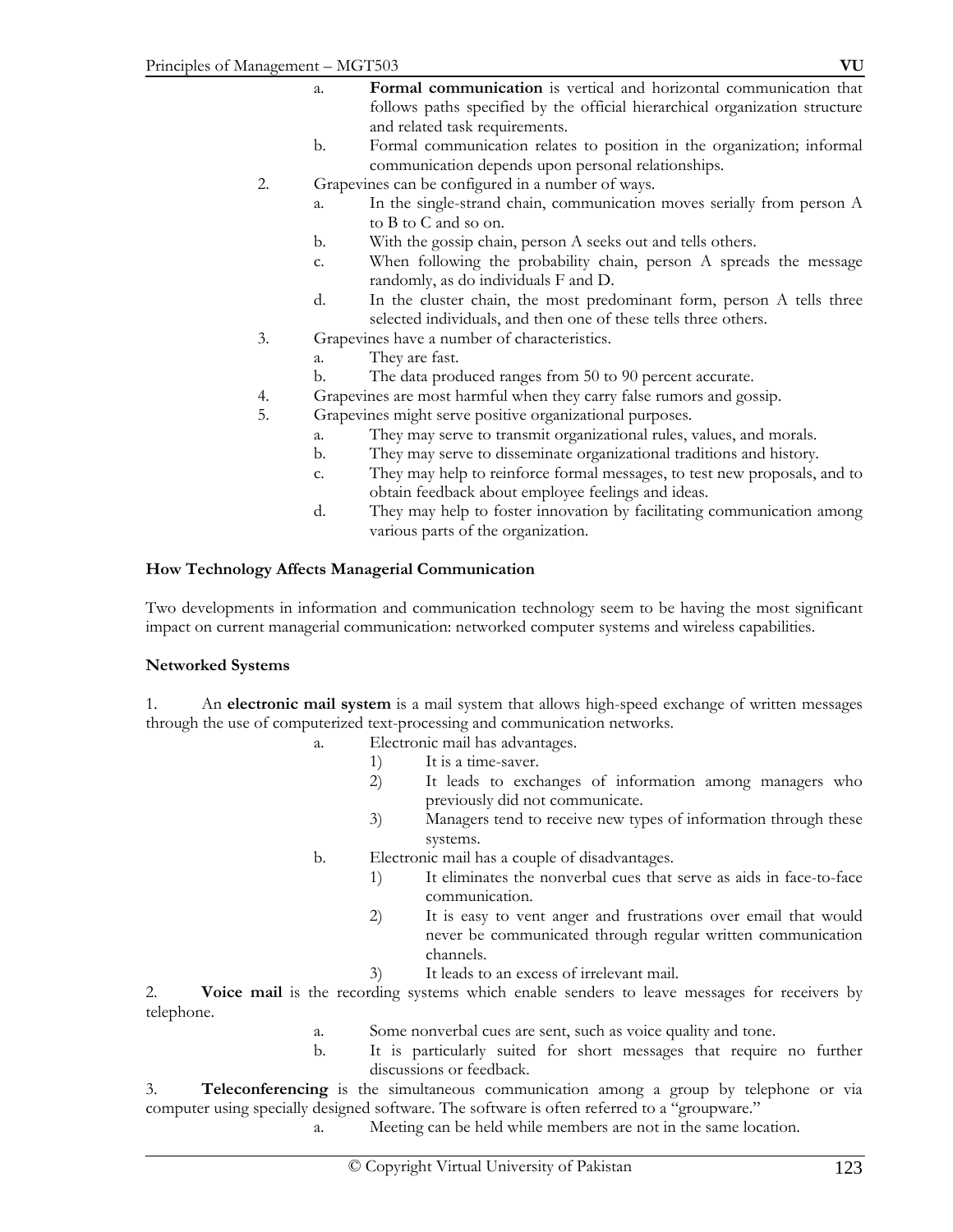- c. Messages are anonymous.
- d. Most, and sometimes all, communication is done through the computers.
- e. These systems have incredibly high speeds and, usually, very high success rates.

4. **Videoconferencing** is the holding of meetings with individuals in two or more locations by means of closed-circuit television.

- 1) It is synchronous, meaning that senders and receivers can engage in simultaneous communication of the type associated with face-to-face conversation.
- 2) It is fast.

5. **Electronic data interchange (EDI**) is a way for organizations to exchange standard business transaction documents, such as invoices or purchase orders, using direct computer-to-computer networks.

6. **Intranet** systems are organizational communication networks that use Internet technology and are accessible only by organizational employees.

7. **Extranet** systems are organizational communication networks that use Internet technology and allow authorized users inside the organization to communicate with certain outsiders such as customers and vendors.

#### **Wireless Capabilities**

Wireless communication depends on signals sent through air or space without any physical connection using things such as microwave signals, satellites, radio waves and radio antennas, or infrared light rays.

#### **How Information Technology Affects Organizations**

1. Communication and the exchange of information among organizational members are no longer constrained by geography or time.

2. However, managers must not forget to address the psychological drawbacks such as the cost of an employee being constantly accessible, pressure to "check in" even during off hours, and the separation of work lives and personal lives.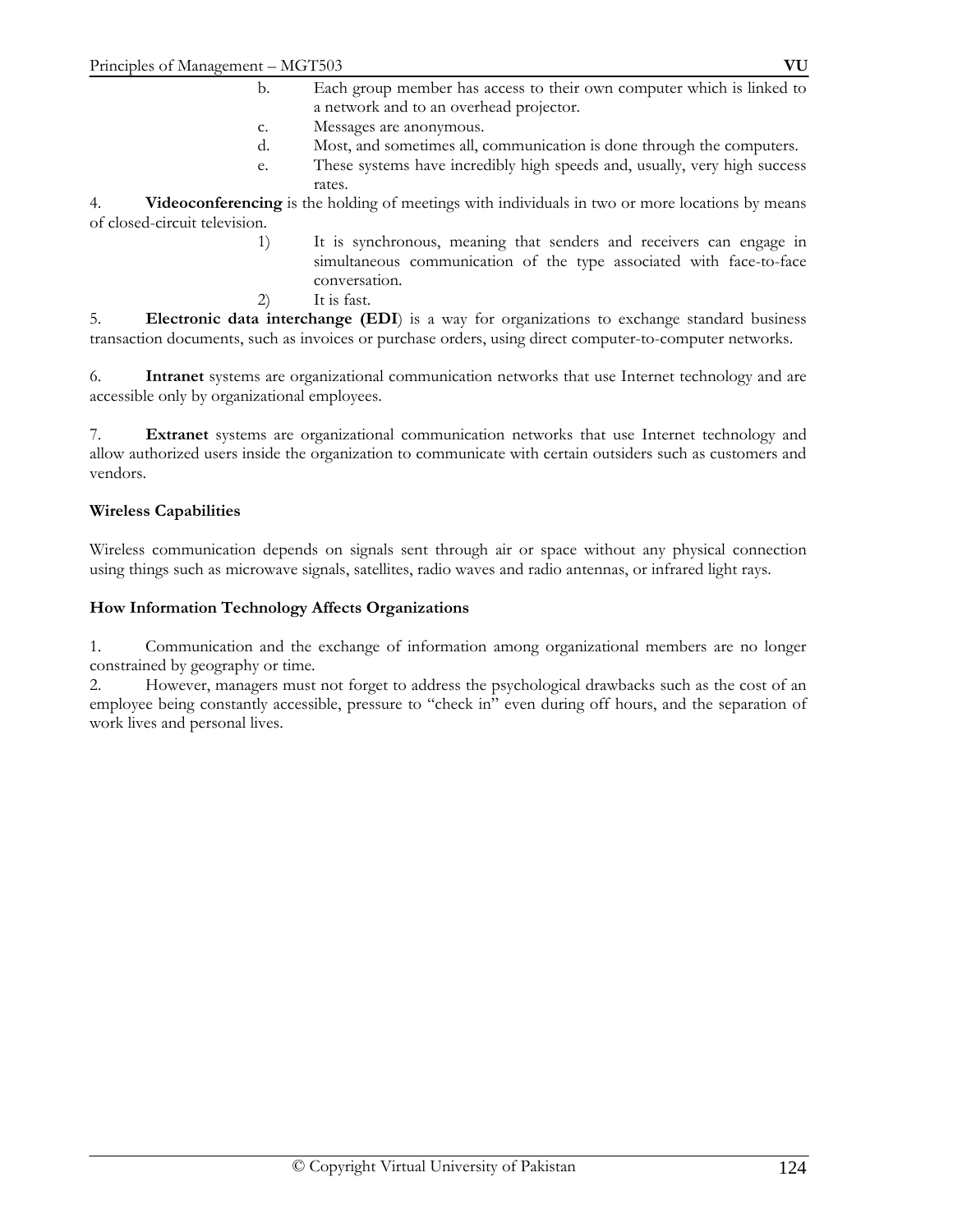### **CONTROLLING AS A MANAGEMENT FUNCTION**

#### **Introduction and Overview of Controlling**

Regardless of the thoroughness of the planning done, a program or decision still may be poorly or improperly implemented without a satisfactory control system in place.

Controlling is that process of regulating organizational activities so that actual performance conforms to expected organizational goals and standards. While interrelated with all of the other management functions, a special relationship exists between the planning function of management and controlling. Planning, essentially, is the deciding of goals and objectives and the means of reaching them. Controlling lets manager tell if the organization is on track for goal achievement, and if not, why not. A well-developed plan should provide benchmarks that can be used in the control process.

Controls serve other important roles including helping managers cope with uncertainty, detecting irregularities, identifying opportunities, handling complex situations, and decentralizing authority. Like planning, controlling responsibilities differ by managerial level with control responsibilities paralleling planning responsibilities at the strategic, tactical, and operational level.

There are several major steps usually identified in the basic control process. These are, in order, determining the areas to be controlled, establishing the appropriate standards, measuring performance, comparing the performance against standards, recognizing performance if standards are met or exceeded or take corrective actions as necessary if not, and adjusting either/or standards and measures as necessary. Of course it would be impossible to control all activity in an organization. Consequently, it is important for the manager to decide which activities should have the control process applied. Argues that managers need to consider controls mainly in areas in which they depend on others for resources necessary to reach organizational goals. Four conditions help delineate when controls should be used. These are having a high dependence on the resource, having a high expectation that the resource flows would be unacceptable without proper controls, that the instituting of a control process would be feasible, and that the total control process costs would be within the acceptable range.

Timing is one of the bases for differentiating control systems. Some major control types are based on timing. These include feed forward controls, concurrent controls, and feedback controls. These are terms which are unfamiliar to many students and special note needs to be made in reviewing this material. A variety of these types of control is frequently used in multiple control systems and usually involve noncybernetic. Cybernetic controls involve little, if any, human discretion as part of the system. Rather, it is a self-regulating system that, once put into operation, can automatically monitor the situation and take corrective action when necessary. Noncybernetic systems, on the other hand rely on human discretion as a basic part of its process.

In addition to deciding the types of controls to use, managers also have the options regarding the mechanisms to be used to implement controls. The three basic approaches are bureaucratic, clan, and market. Bureaucratic controls rely on regulation through rules, policies, supervision, budgets, schedules, reward systems, and other administrative mechanisms aimed at ensuring acceptable behavior and performance Clan controls rely on the values, beliefs, traditions, corporate culture, shared norms, and informal relationships to regulate behavior and to facilitate the reaching of organizational goals. The market controls have a somewhat more limited application in organizations than do bureaucratic or clan controls; all three approaches are likely to be used to some extent. Market controls rely on market mechanisms to regulate prices for certain goods and services used by the organization.

There are some potential dysfunctional aspects of control systems the manager must consider. Behavioral displacement, game playing, operating delays, and negative attitudes are some of these. To decrease the likelihood of the effects, managers need to avoid engaging in either over-control or under-control. To be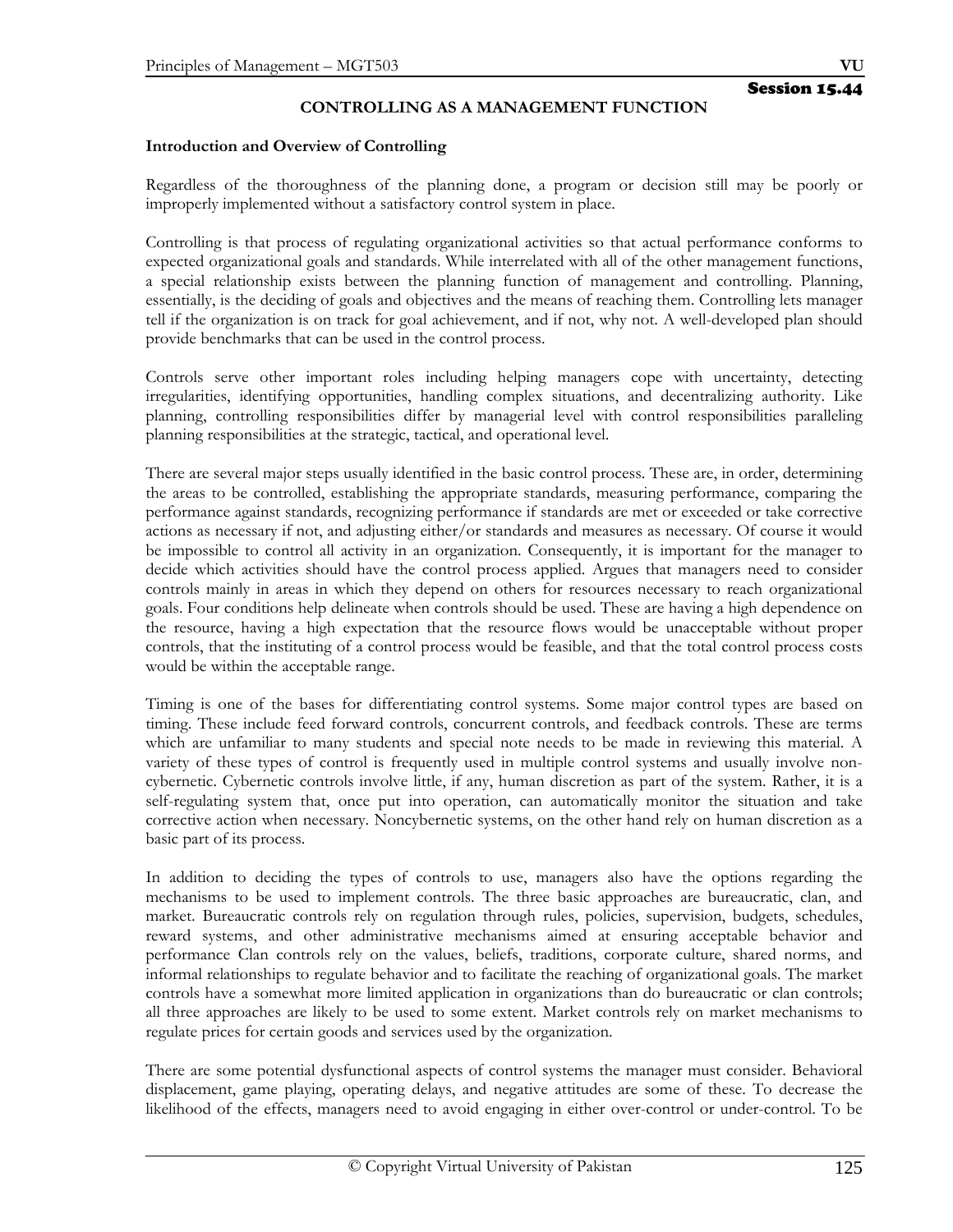effective, control systems should be future-oriented, multidimensional, cost-effective, accurate, realistic, timely monitor able, acceptable to organization members, and flexible.

#### **Control as a management process**

- A. **Controlling,** one of the four major functions of POLCA management, is the process of regulating organizational activities so that actual performance conforms to expected organizational standards and goals.
	- 1. Controlling is largely geared to ensuring that the behavior of individuals in the organization contributes to reaching organizational goals.
	- 2. Controls encourage wanted behaviors and discourage unwanted behaviors.
- B. A **control system** is a set of mechanisms that are designed to increase the probability of meeting organizational standards and goals.
- C. Controls can play five important roles in organizations.
	- 1. Control systems enable managers to cope with uncertainty by monitoring the specific activities and reacting quickly to significant changes in the environment.
	- 2. Controls help managers detect undesirable irregularities, such as product defects, cost overruns, or rising personnel turnover.
	- 3. Controls alert managers to possible opportunities by highlighting situations in which things are going better than expected.
	- 4. Controls enable managers to handle complex situations by enhancing coordination within large organizations.
	- 5. Controls can decentralize authority by enabling managers to encourage decision making at lower levels in the organization while still remaining in control.
- D. Control responsibilities differ according to managerial level.
	- 1. **Strategic control** involves monitoring critical environmental factors that could affect the viability of strategic plans, assessing the effects of organizational strategic actions, and ensuring that strategic plans are implemented as intended.
		- a. Strategic control is typically the domain of top-level managers who must insure core competencies are developed and maintained.
		- b. Long time frames are involved, although shorter time frames may be appropriate in turbulent environments.
	- 2. **Tactical control** focuses on assessing the implementation of tactical plans at departmental levels, monitoring associated periodic results, and taking corrective action as necessary.
		- a. Tactical control is primarily under the direction of middle managers, but top-level managers may at times get involved.
		- b. Time frames are periodic, involving weekly or monthly reporting cycles.
		- c. Tactical control involves department-level objectives programs, and budgets.
	- 3. **Operational control** involves overseeing the implementation of operating plans, monitoring day-to-day results, and taking corrective action when required.
		- a. Operational control is the responsibility of lower-level managers.
		- b. Control is a day-to-day process.
		- c. The concern is with schedules, budgets, rules, and specific outputs of individuals.
	- 4. For controls and three levels to be effective they must operate in concert with one another.

# **The control process**

- A. The basic process used in controlling has several major steps.
	- 1. Determine areas to control.
	- a. It is impractical, if not impossible, to control every aspect of an organization's activities.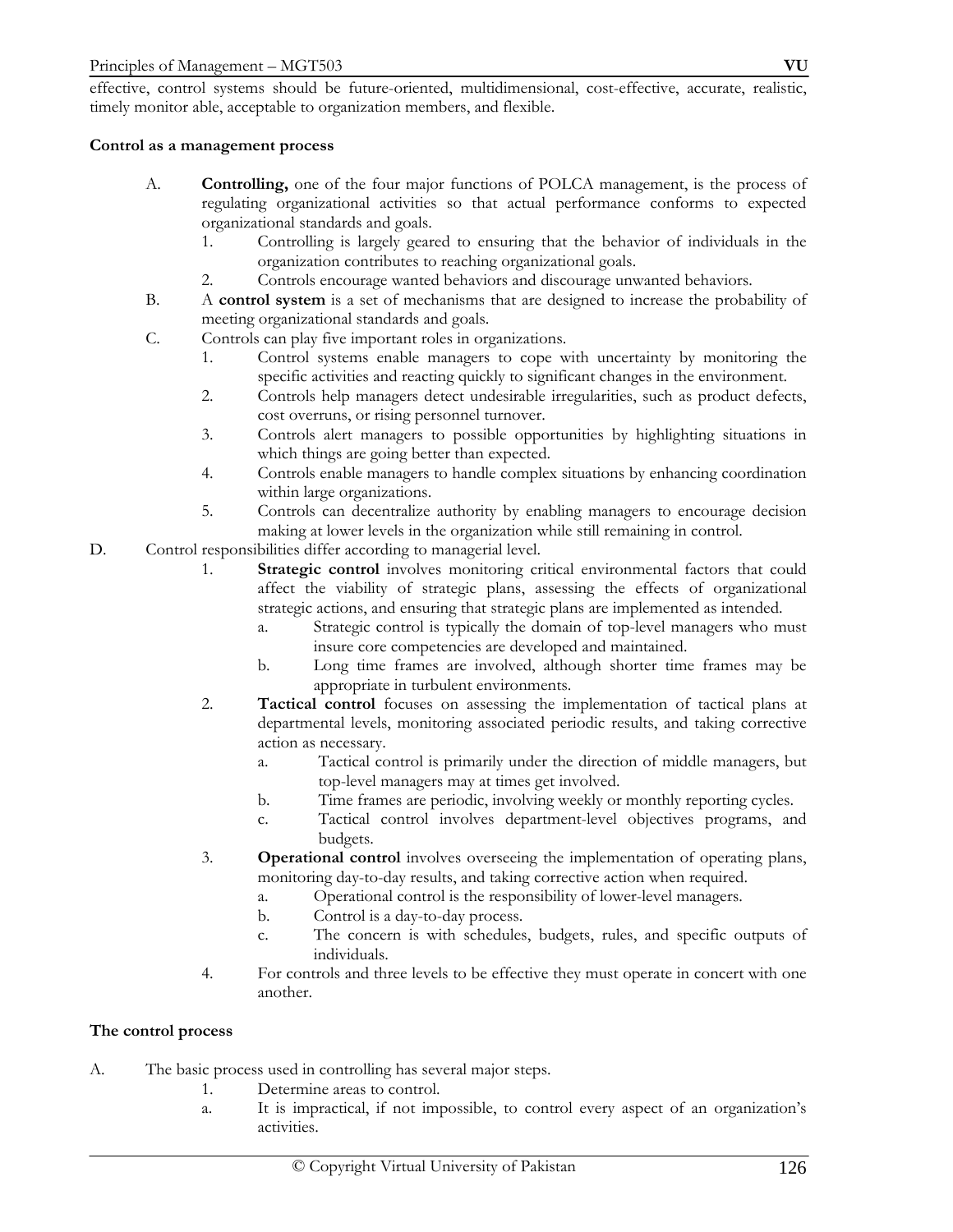- b. Major controls are based on the organizational goals and objectives developed during the planning process.
- 2. Develop standards spelling out specific criteria for evaluating performance and related employee behaviors.
	- a. Standards are often incorporated into the objectives set in the planning process.
	- b. Standards serve three main purposes related to employee behavior.
		- 1) Standards help employee understand what is expected and how their work will be evaluated.
		- 2) Standards provide a basis for detecting job difficulties that are related to personal limitations of organization members.
		- 3) Standards help reduce the potential negative effects of **goal incongruence,** a condition in which there are major incompatibilities between the goals of an organization member and those of the organization.
- 3. Make a decision about how and how often to measure performance related to a given standard.
	- a. MBO is a popular technique for coordinating the measurement of performance throughout an organization.
	- b. The means of measuring performance depends upon the performance standards that have been set, as well as data, such as units produced, quality of output, or profits.
	- c. Most organizations use combinations of both quantitative and qualitative performance measures.
	- d. The period of measurement usually depends upon
		- 1) The importance of the goal to the organization
		- 2) How quickly the situation is likely to change
		- 3) The difficulty and expense of rectifying a problem if one were to occur
- 4. Compare performance against standards.
	- a. Reports that summarize planned versus actual results are often developed.
	- b. **Management by exception** is a control principle which suggests that managers should be informed of a situation only if control data show a significant deviation from standards.
	- c. Mangers may compare performance and standards through personal observation.
	- d. The 360-degree feedback system described in chapter 10 is being used by a number of organizations as an evaluation approach.
- 5. Recognize above-standard performance both to give precognition to top performing employees and also to aid improving performance on regular bases.
- 6. Assess the reason why standards are not met, and take corrective action.
- 7. Adjust standards and measures as necessary.
	- a. Standards and measures need to be checked for relevance.
	- b. Managers must decide whether the cost of meeting certain standards is worth the resources consumed.
	- c. Exceeding a standard may signal opportunities, the potential to raise standards, and/or the need for possible adjustments in organizational plans.
- B. Managers can take a number of approaches to deciding what to control.
	- 1. **Resource dependence** is an approach based on the view that managers need to consider controls mainly in areas in which they depend on others for resources consider control mainly in areas in which they depend on others for resources necessary to reach organizational goals.
		- a. **Strategic control points** are performance areas chosen for control because these are particularly important in meeting organizational goals.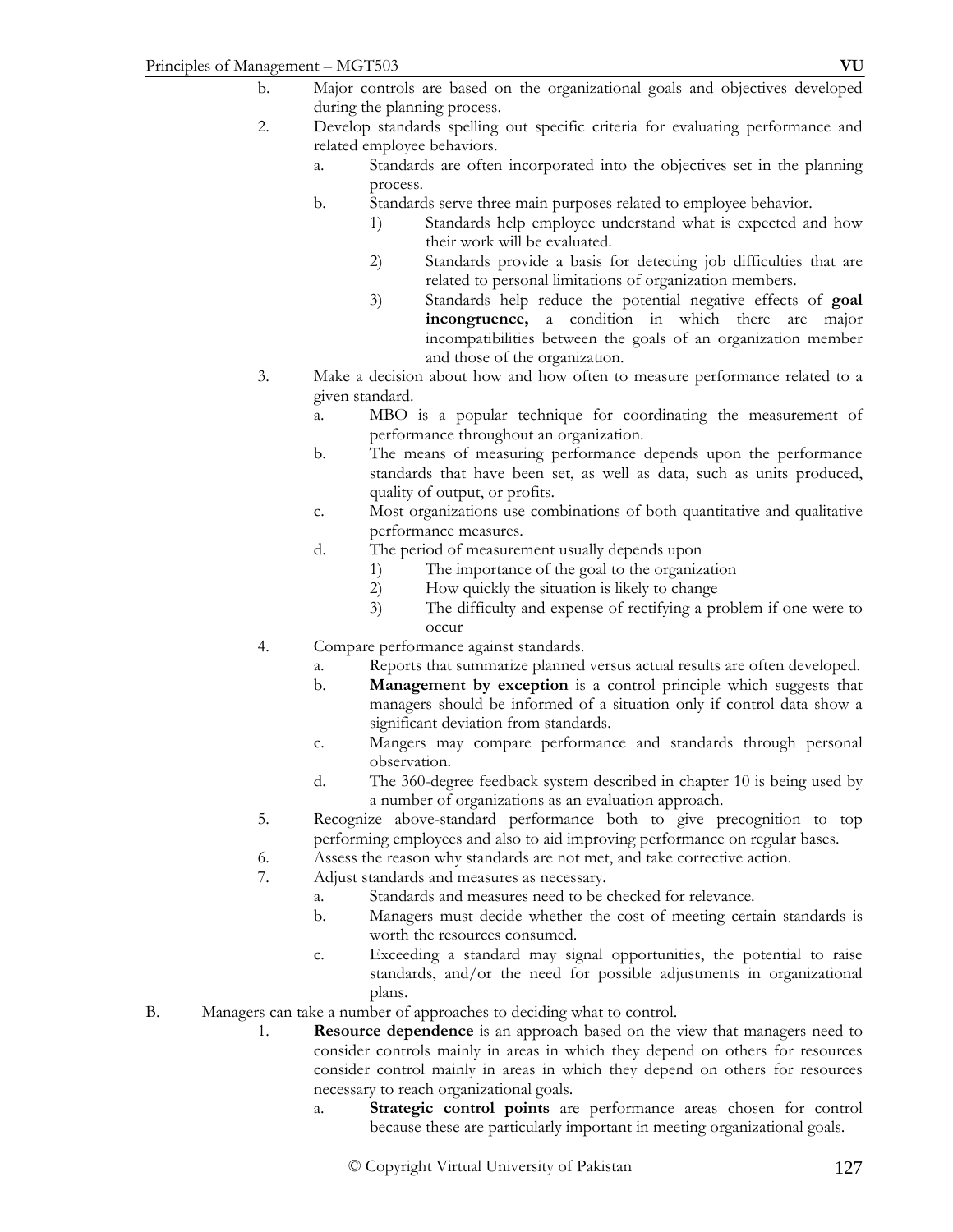- 1) Dependence on a resource is high because the resource is important and limited in availability.
- 2) The probability that the expected resource flow will be unacceptable is high because of anticipated problems with quantity, quality, or timeliness.
- 3) Instituting a control system is feasible.
- 4) The cost of instituting the control system is acceptable.
- 2. Mangers need to develop an alternative to controls if they are needed, but cannot be instituted due to problems of feasibility or cost.
	- a. The dependence relationship can be changed so that controls are unnecessary, e.g., lining up several suppliers.
	- b. The nature of the dependence relationship can be changed so that a control system is feasible and/or cost-effective, e.g., job simplification or vertical integration.
	- c. Organizational goals can be changed so that the resources in question are no longer necessary.

# **REVISITING CONTROL PROCESS**

Let us take the **control process** as the three-step process of measuring actual performance, comparing it against a standard, and taking managerial action to correct deviations or inadequate standards.

A. Measuring.

Measuring is the first step in the control process.

- 1. *How we measure* is done through four common sources of information that managers use. Each of these sources has its own advantages and drawbacks.
- a. Personal observation
- b. Statistical reports
- c. Oral reports
- d. Written reports
- 2. *What we measure* is probably more critical than the how. Both objective and subjective measures are used.
- B. Comparing is the next step in the control process.
- 1. It determines the degree of variation between *actual* performance and the standard.
- 2. It's critical to determine the **range of variation**, which are the acceptable parameters of variance between actual performance and the standard.
- C. Taking managerial action is the final step in the control process. Although the manager might decide to "do nothing," two other alternatives are possible.
- 1. *Correct actual performance.* Once the manager has decided to correct actual performance, he or she has another decision to make.
- a. Take **immediate corrective action**, which is correcting an activity at once in order to get performance back on track.
- b. Take **basic corrective action**, which is determining how and why performance has deviated and correcting the source of deviations.
- c. The action taken will depend on the cost/benefit of doing so.
- 2. *Revise the standard.* If the standard was set too high or too low, a manager may decide to revise it.
- D. Summary of Managerial Decisions.

The control process is a continuous flow between measuring, comparing, and managerial action.

#### **Designing Control Systems**

**Since control** is the process of monitoring activities to ensure they are being accomplished as planned and of correcting any significant deviations. There are three different approaches to designing organizational control systems.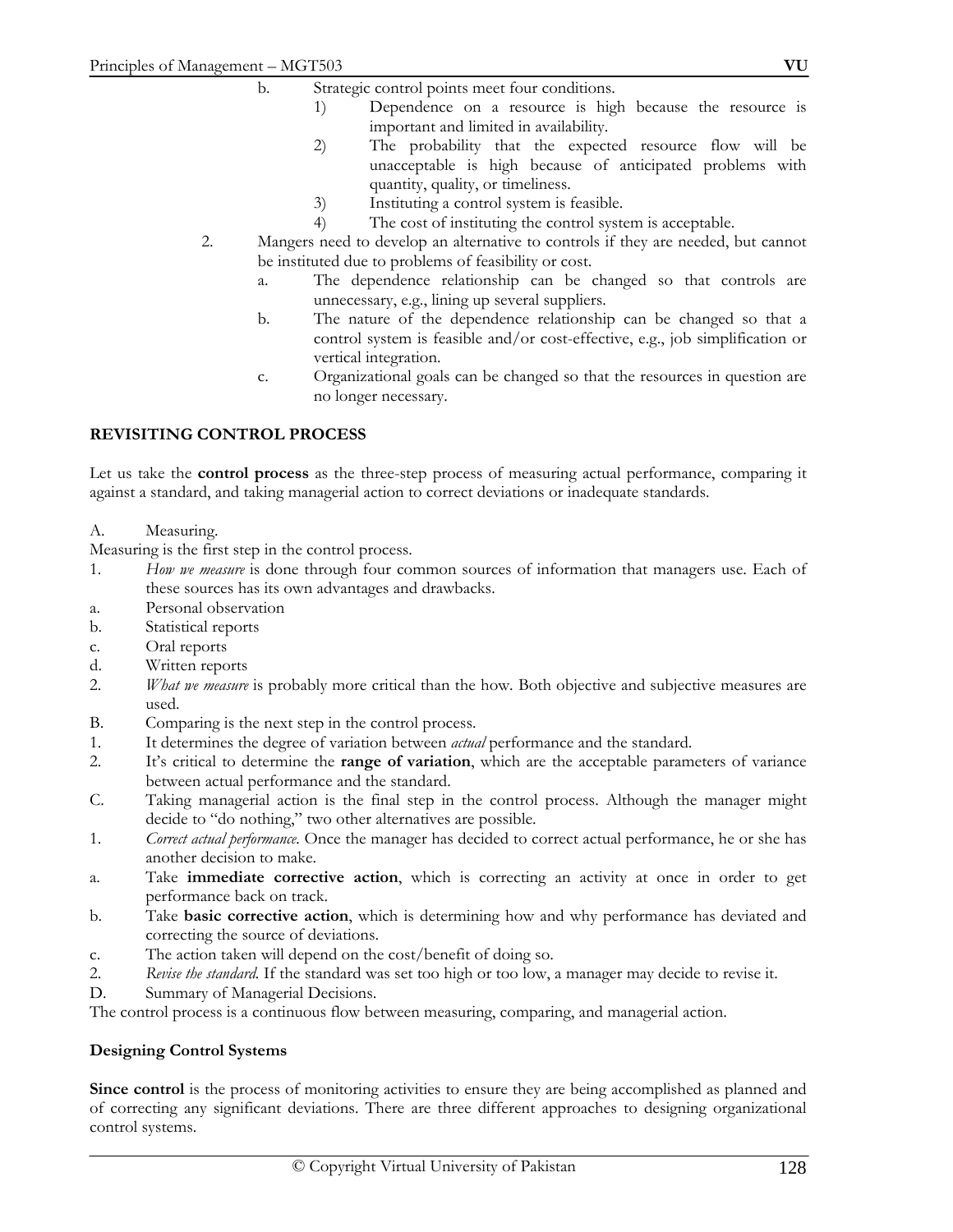- A. **Market control** is an approach that emphasizes the use of external market mechanisms to establish the standards used in the control system.
- B. **Bureaucratic control** is an approach that emphasizes organizational authority and relies on administrative rules, regulations, procedures, policies, standardization of activities, well-defined job descriptions, and other administrative mechanisms to ensure that employees exhibit appropriate behaviors and meet performance standards.
- 1. Bureaucratic control has advantages.
	- a. Unlike market control, bureaucratic control does not require that all requirements be specified in advance.
	- b. Bureaucratic control is useful for keeping recurring, relatively predictable activities running smoothly.
	- c. Bureaucratic control focuses on doing the job and aids extrinsic reward systems.
- 2. Bureaucratic control has disadvantages.
	- a. Innovation is not encouraged.
	- b. Needed changes may be inhibited.
	- c. Employees tend to comply with regulations rather than committing to a course of action.
- C. **Market control** relies on market mechanisms to regulate prices for certain clearly specified goods and services needed by an organization.
	- 1. Two conditions must hold if market control is to be used.
		- a. There must be a reasonable level of competition in the goods or service area.
		- b. It must be possible to specify requirements clearly.
	- 2. Market controls may be used to regulate internal operations as well as external relations.
		- a. Profit centers, e.g., photocopying centers, are set up and charge other departments for their services.
		- b. The intra-organizational use of market controls is limited because the conditions of competitiveness and specificity or requirements may not hold.

The use of market controls is increasing. For example, **outsourcing,** using outside vendors to perform services normally carried out within the organization, is becoming a more common practice.

D. **Clan control** is an approach to designing control systems in which employee behaviors are regulated by the shared values, norms, traditions, rituals, beliefs, and other aspects of the organization's culture.

 Clan control relies on values, beliefs, traditions, corporate culture, share norms and information relationships to regulate employee behaviors and facilitate the reaching of organizational goals.

- 1. Clan control differs from bureaucratic control.
	- a. Internal motivation is emphasized.
	- b. Duties are flexible and tasks are broadly defined.
	- c. Influence is based on relevant information and expertise, rather than upon position in the hierarchy.
- 2. A primary advantage of clan control is that it is conducive to innovation.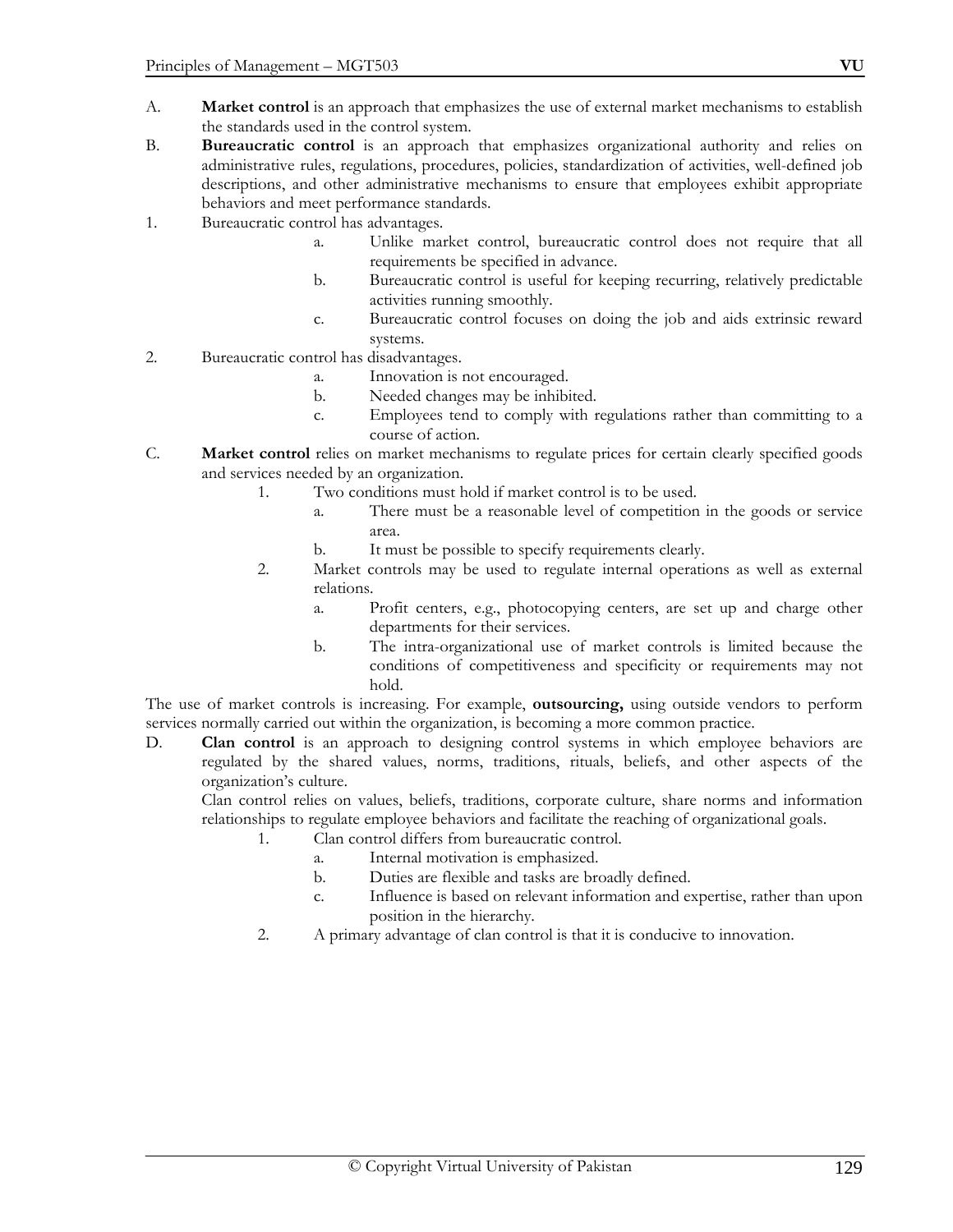### **CONTROLLING ORGANIZATIONAL PERFORMANCE THROUGH PRODUCTIVITY AND QUALITY**

### **Types of controls**

- A. Controls can be classified according to their timing or place in the productive cycle.
	- 1. **Feedforward control** focuses on the regulation of inputs to ensure that they meet the standards necessary for the transformation process.
		- a. The emphasis is upon preventing problems.
		- b. Other names for feedforward control are "preliminary control," "precontrol," "preventative control" and "steering control."
	- 2. **Concurrent control** involves the regulation of ongoing activities that are part of the transformation process to ensure that conform to organizational standards.
		- a. Checkpoints are in place to determine whether to continue the process, take corrective action, or stop work altogether.
		- b. Other names for concurrent control are "screening" and "yes-no control."
		- c. This type of control is not appropriate for work that requires creativity or innovation.
	- 3. **Feedback control** is regulation exercised after a product or service has been completed in order to ensure that the final output meets organizational standards and goals.
		- a. Feedback control is used when feedforward and concurrent controls are not feasible or are too costly.
		- b. Feedback control serves a number of functions:
			- 1) To serve as a final means to check for deviations not detected earlier
			- 2) To provide information that will facilitate the planning process
			- 3) To provide information regarding employee performance
		- c. Other names for feedback control are "post action control" or "output control."
- B. **Multiple control systems** are systems that use two or more of the feedforward, concurrent, and feedback control processes and involve several strategic control points.
	- 1. Multiple control systems develop because of the need to control various aspects of a productive cycle, including inputs, transformation, and outputs.
	- 2. Computer software companies provide examples of processes complex enough to require multiple controls.
- C. The degree to which human discretion is part of a control process determines whether it is cybernetic or non-cybernetic.
	- 1. A **cybernetic control system** is a self-regulated control system that, once it is put into operation, can automatically monitor the situation and take corrective action when necessary, e.g., a heating system or some computerized inventory systems.
	- 2. A **non-cybernetic control system** is a control system that relies on human discretion as a basic part of its process.

# **CONTROLLING FOR ORGANIZATIONAL PERFORMANCE**

A. What Is Organizational Performance?

**Performance** is the end result of an activity. Managers are concerned with **organizational performance** the accumulated end results of all the organization's work processes and activities.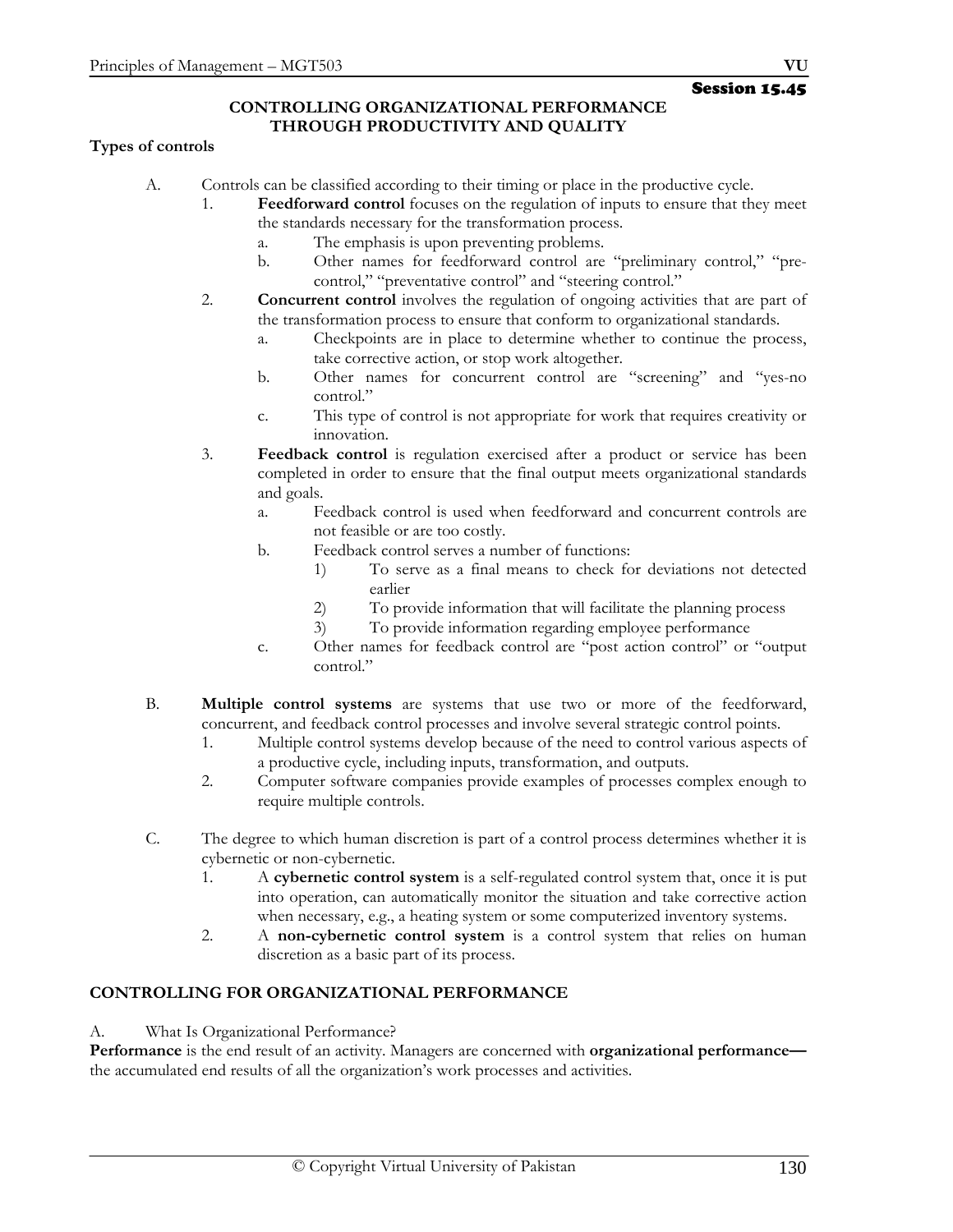#### **Measures of Organizational Performance**

Employees need to see the connection between what they do and the outcomes. The most frequently used organizational performance measures include organizational productivity, organizational effectiveness, and industry rankings.

1. **Organizational productivity** is the overall output of goods or services produced divided by the inputs needed to generate that output. It's the management's job to increase this ratio.

2. **Organizational effectiveness** is a measure of how appropriate organizational goals are and how well an organization is achieving those goals.

### **TOOLS FOR MONITORING AND MEASURING ORGANIZATIONAL PERFORMANCE**

Managers might use any of the following types of performance control tools: financial controls, information controls, balanced scorecard approach, or benchmarking best practices approach.

#### **A. Financial Controls.**

- 1. Traditional Financial Control Measures.
- a. Financial ratios are calculated by taking numbers from the organization's primary financial statements—the income statement and the balance sheet. The four key categories of financial ratios are as follows.
- 1) Liquidity ratios measure an organization's ability to meet its current debt obligations.
- 2) Leverage ratios examine the organization's use of debt to finance its assets and whether it's able to meet the interest payments on the debt.
- 3) Activity ratios measure how efficiently the firm is using its assets.
- 4) Profitability ratios measure how efficiently and effectively the firm is using its assets to generate profits.
- b. We have also discussed budgets as a planning tool. However, budgets are also control tools. They provide managers with quantitative standards against which to measure and compare actual performance and resource consumption.
- 2. Other Financial Control Measures. Managers are using measures such as EVA (economic value added) and MVA (market value added).
- a. **Economic value added** is a tool for measuring corporate and divisional performance by calculating after-tax operating profit minus the total annual cost of capital.
- b. **Market value added** adds a market dimension by measuring the stock market's estimate of the value of a firm's past and expected capital investment projects.

### **B. Information Controls.**

Controlling information can be vital to an organization's success. We need to look at the development and use of management information systems.

- 1. A **management information system** is a system that provides managers with needed and usable information on a regular basis.
- a. Managers need usable information, not just data
- b. **Data** are raw, unanalyzed facts. **Information** is analyzed and processed data.
- 2. Information can help managers control the various organizational areas efficiently and effectively. It plays a vital role in the controlling process.

#### **C. Balanced Scorecard Approach.**

- 1. The **balanced scorecard** is a performance measurement tool that looks at four areas—financial, customer, internal processes, and people/innovation/growth assets—that contribute to a company's performance.
- 2. The intent of the balanced scorecard is to emphasize that all of these areas are important to an organization's success.

# **D. Benchmarking of Best Practices**

1. **Benchmarking** is the search for the best practices among competitors or non-competitors that lead to their superior performance.